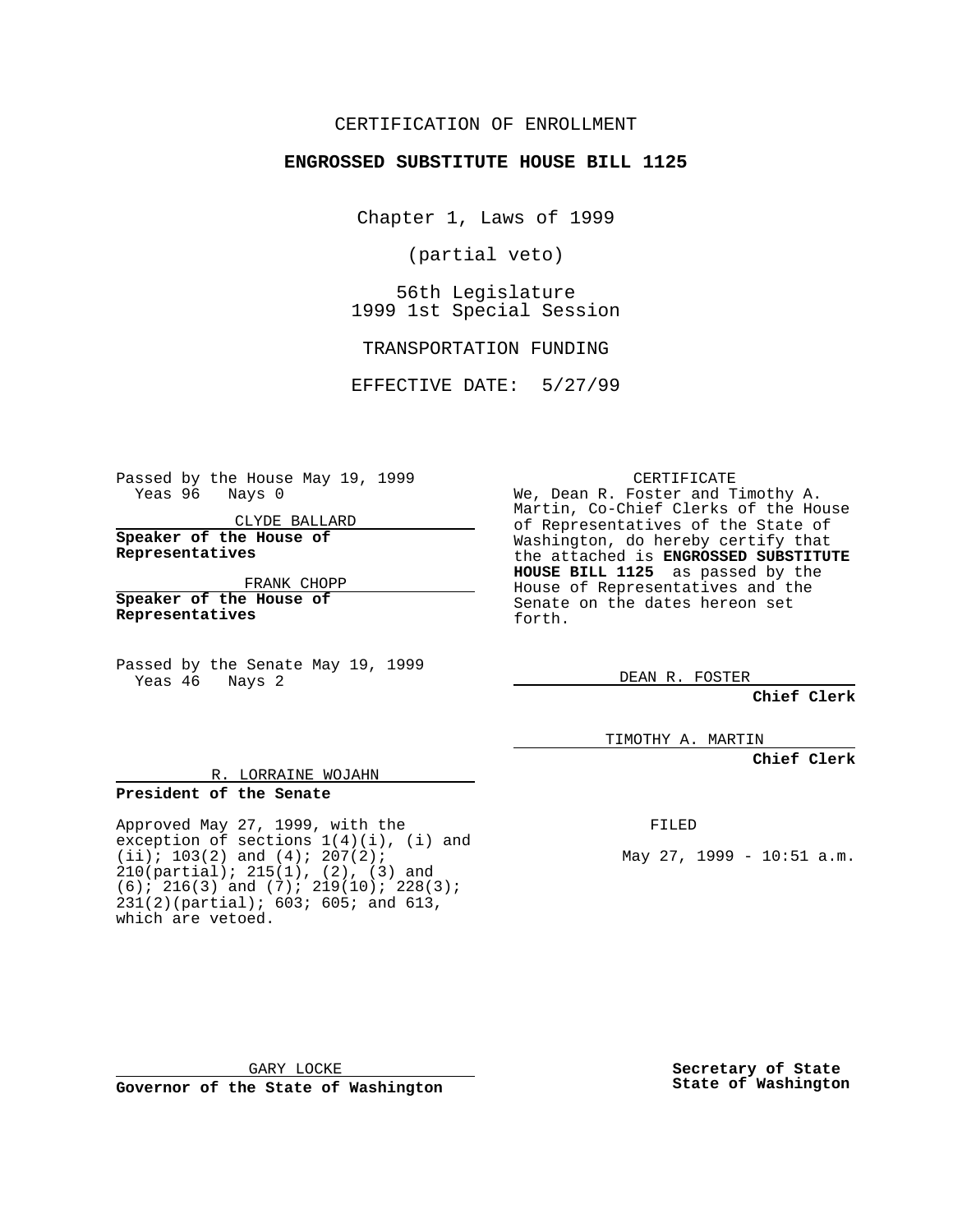#### **ENGROSSED SUBSTITUTE HOUSE BILL 1125** \_\_\_\_\_\_\_\_\_\_\_\_\_\_\_\_\_\_\_\_\_\_\_\_\_\_\_\_\_\_\_\_\_\_\_\_\_\_\_\_\_\_\_\_\_\_\_

\_\_\_\_\_\_\_\_\_\_\_\_\_\_\_\_\_\_\_\_\_\_\_\_\_\_\_\_\_\_\_\_\_\_\_\_\_\_\_\_\_\_\_\_\_\_\_

Passed Legislature - 1999 1st Special Session

AS AMENDED BY THE SENATE

Passed Legislature - 1999 1st Special Session

#### **State of Washington 56th Legislature 1999 1st Special Session**

**By** House Committee on Transportation (originally sponsored by Representatives Fisher, K. Schmidt, Radcliff, O'Brien, Fortunato, Eickmeyer, Hankins, Cooper, Murray, Wood and Mitchell; by request of Governor Locke)

Read first time 04/02/1999.

 AN ACT Relating to transportation funding and appropriations; amending RCW 43.19.1906, 88.16.090, 43.43.300, and 44.40.010; amending 1997 c 457 ss 110, 204, 215, 223, 303, and 403 (uncodified); amending 1998 c 348 ss 203, 205, 207, 208, 209, 211, 212, 213, 214, 215, 216, 217, 218, 219, 220, 221, 402, and 404 (uncodified); reenacting and amending RCW 47.26.4254 and 47.26.505; reenacting RCW 47.26.425 and 47.26.4252; adding a new section to chapter 44.40 RCW; adding a new section to 1997 c 457 (uncodified); creating new sections; repealing RCW 46.68.095 and 46.68.100; repealing 1997 c 457 s 502 (uncodified); repealing 1997 c 457 s 514 (uncodified); repealing 1997 c 457 s 515 (uncodified); making appropriations; and declaring an emergency.

12 BE IT ENACTED BY THE LEGISLATURE OF THE STATE OF WASHINGTON:

 \*NEW SECTION. **Sec. 1.** (1) The transportation budget of the state is hereby adopted and, subject to the provisions hereinafter set forth, the several amounts hereinafter specified, or as much thereof as may be necessary to accomplish the purposes designated, are hereby appropriated from the several accounts and funds hereinafter named to the designated state agencies and offices for employee compensation and other expenses, for capital projects, and for other specified purposes,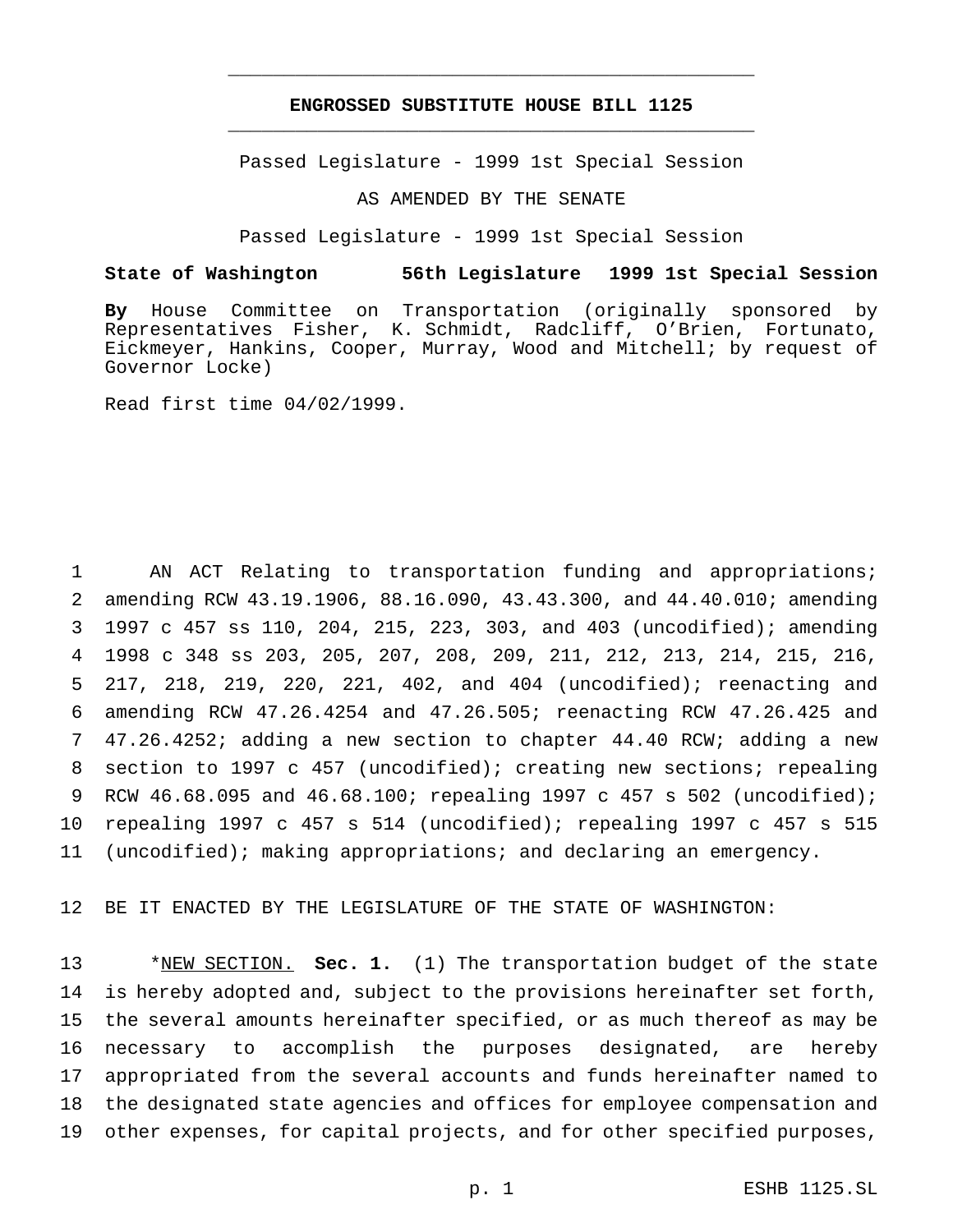including the payment of any final judgments arising out of such activities, for the period ending June 30, 2001.

 (2) Legislation with fiscal impacts enacted in the 1997 or 1998 legislative session not assumed in this act are not funded in the 1997- 99 transportation budget.

 (3) Legislation with fiscal impacts enacted in the 1999 legislative session not assumed in this act are not funded in the 1999-01 transportation budget.

 (4) Unless the context clearly requires otherwise, the definitions in this subsection apply throughout this act.

 (a) "Fiscal year 2000" or "FY 2000" means the fiscal year ending June 30, 2000.

 (b) "Fiscal year 2001" or "FY 2001" means the fiscal year ending June 30, 2001.

(c) "FTE" means full-time equivalent.

 (d) "Lapse" or "revert" means the amount shall return to an unappropriated status.

 (e) "Provided solely" means the specified amount may be spent only for the specified purpose.

 (f) "Performance-based budgeting" means a budget that bases resource needs on quantified outcomes and results expected from use of the total appropriation. "Performance-based budgeting" does not mean incremental budgeting that focuses on justifying changes from the historic budget or to line-item input-driven budgets.

 (g) "Goals" means the statements of purpose that identify a desired result or outcome. The statements shall be realistic, achievable, directive, assignable, evaluative, and logically linked to the agency's mission and statutory mandate.

 (h) "Strategic plan" means the strategies agencies create for investment choices in the future. All agency strategic plans shall present alternative investment strategies for providing services.

 (i) "Enacted in the form passed by the legislature" means the referenced bill, as identified by <sup>a</sup> four-digit number, was:

 (i) Passed by the legislature and enacted either with no provisions vetoed by the governor or with only ministerial or de minimus changes resulting from <sup>a</sup> partial veto; or

 (ii) Attached in full onto another bill as an amendment and the entire bill, including the amendment, was passed by the legislature and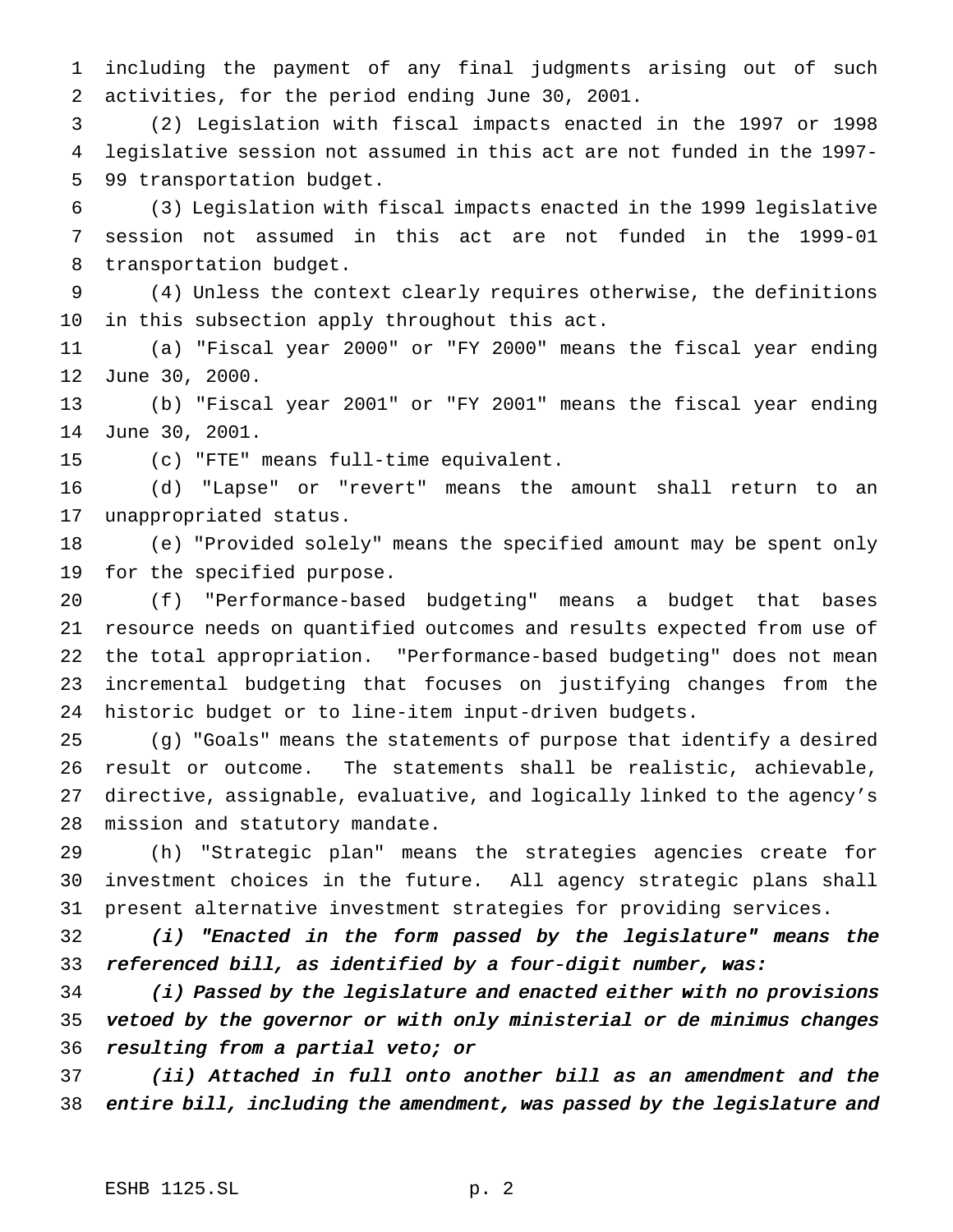enacted either with no provisions vetoed by the governor or with only

ministerial or de minimus changes resulting from <sup>a</sup> partial veto.

**\*Sec. 1 was partially vetoed. See message at end of chapter.**

 NEW SECTION. **Sec. 2.** The legislature recognizes that the 1999 endangered species act listing or proposed listing of salmonid species throughout the state of Washington may require increased operational and capital expenditures for transportation. As the state's fiscal obligations pursuant to the listing or proposed listing become clearer over time, it may be necessary to revisit funding decisions reflected in this act in order to shift resources to meet those obligations. The department of transportation, the transportation improvement board, and the county road administration board shall report to the legislature on December 1, 1999, on capital project delay impacts, including impact on costs and project delivery, due to the endangered species act listing or proposed listing.

## **PART I GENERAL GOVERNMENT AGENCIES--OPERATING**

 NEW SECTION. **Sec. 101. FOR THE DEPARTMENT OF AGRICULTURE** Motor Vehicle Account--State Appropriation ..... \$ 327,000

 The appropriation in this section is subject to the following conditions and limitations and specified amounts are provided solely for that activity: The entire appropriation is provided solely for costs associated with the motor fuel quality program.

## NEW SECTION. **Sec. 102. FOR THE LEGISLATIVE EVALUATION AND ACCOUNTABILITY PROGRAM**

26 Motor Vehicle Account--State Appropriation . . . . \$ 900,000

 The appropriation in this section is subject to the following conditions and limitations and specified amounts are provided solely for that activity:

 (1) \$103,000 of the appropriation is provided solely for the local government finance reporting system project. This amount shall lapse unless \$207,000 is appropriated for this project from the state general fund; and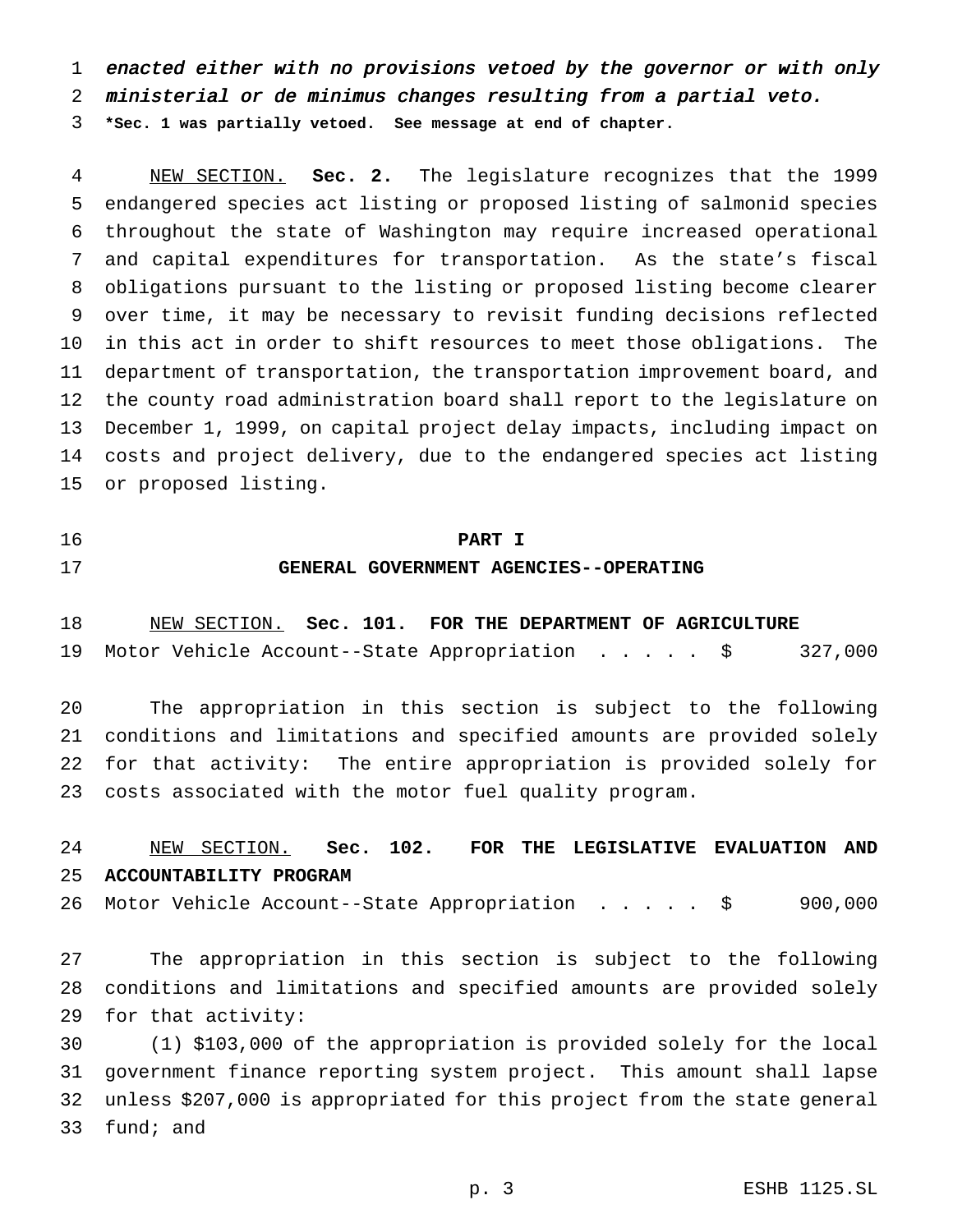(2) \$202,000 of the appropriation is provided solely for the transportation infrastructure needs data base project. This amount shall lapse unless \$405,000 is appropriated for this project in the omnibus operations appropriations act.

 (3) \$325,000 of the appropriation is provided solely for contracting with the office of the state auditor for the collection of local government fiscal data associated with the local government finance reporting system. In implementing the reporting system, the legislative evaluation and accountability program shall work with the local government finance study technical advisory committee. The committee shall include, but not be limited to, one member from the senate and one member from the house of representatives. An alternate legislator shall also be picked for each designated legislator to serve in the event that the designated legislator is unable to fulfill his or her duties on the committee. This amount shall lapse unless the legislature appropriates \$325,000 for the same purpose by June 30, 1999, in the omnibus appropriations act.

## \*NEW SECTION. **Sec. 103. FOR THE UTILITIES AND TRANSPORTATION COMMISSION**

Grade Crossing Protective Account--

21 State Appropriation . . . . . . . . . . . . . . \$ 111,000

 The appropriation in this section is subject to the following conditions and limitations and specified amounts are provided solely for that activity:

 (1) The utilities and transportation commission shall develop a competitive rail grade crossing safety grant program which will fully fund selected safety projects to the extent allowable under chapter 81.53 RCW.

 (2) Beginning on the effective date of this act through May 1, 2000, the utilities and transportation commission may not grant any new certificates under chapter 81.68 RCW in any areas where <sup>a</sup> public transportation system has been formed.

 (3) The appropriation in this section is for the fiscal year ending June 30, 2000.

 (4) During the <sup>1999</sup> interim the legislative transportation committees shall convene <sup>a</sup> task force to study issues related to the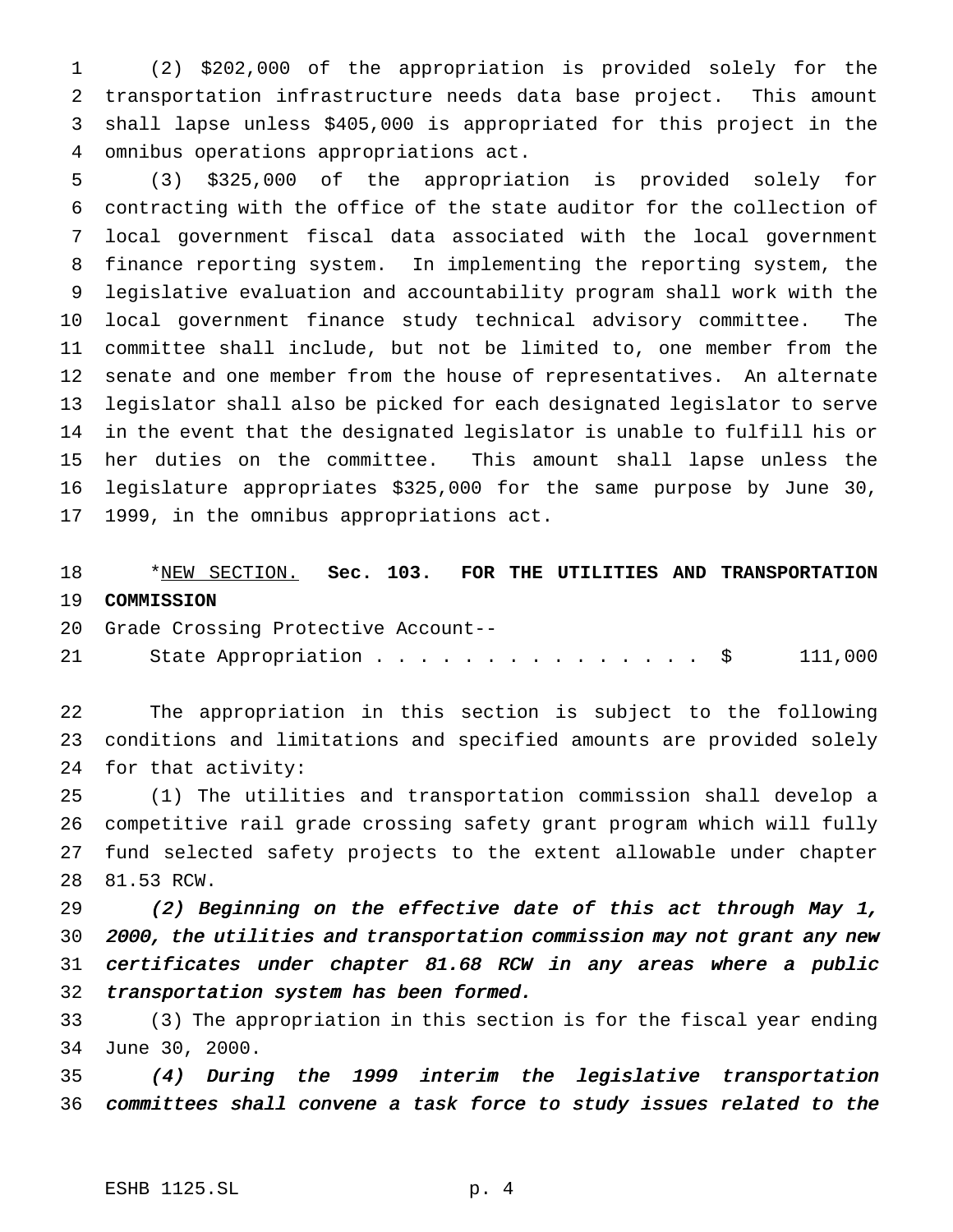siting of, and fees charged for the siting of, utility facilities on, over, under, and along railroad rights of way.

**\*Sec. 103 was partially vetoed. See message at end of chapter.**

# NEW SECTION. **Sec. 104. FOR THE STATE PARKS AND RECREATION COMMISSION**

Motor Vehicle Account--State Appropriation ..... \$ 931,000

 The appropriation in this section is subject to the following conditions and limitations and specified amounts are provided solely for that activity: A report of actual expenditures and descriptions of the expenditures from the motor vehicle fund will be submitted to the legislature with the governor's 2001-2003 biennial budget request.

#### **GENERAL GOVERNMENT AGENCIES--CAPITAL**

 NEW SECTION. **Sec. 105. FOR WASHINGTON STATE PARKS AND RECREATION--CAPITAL PROJECTS**

Motor Vehicle Account--State Appropriation ..... \$ 2,690,000

 The appropriation in this section is subject to the following conditions and limitations and specified amounts are provided solely for that activity:

 (1) \$900,000 is a reappropriation provided to complete the Cama Beach project and the Damon point project funded in section 110, chapter 457, Laws of 1997. The projects shall be completed by June 30, 2001. Upon completion of these projects any surplus funding may be used for the projects listed in subsection (2) of this section.

 (2) \$1,790,000 is a one-time appropriation provided solely for the following projects, apportioned as follows:

 (a) Ike Kinswa State Park, \$100,000 to commission a hydrology and geology study for the park road drainage system and a traffic study of the intersection of the park entrance roads with SR 122;

(b) Mt. Spokane State Park, \$1,300,000;

(c) Beacon Rock State Park, \$300,000; and

(d) Cama Beach State Park, \$90,000.

 These projects shall be completed by June 30, 2001. Project status reports shall be submitted to the senate transportation committee and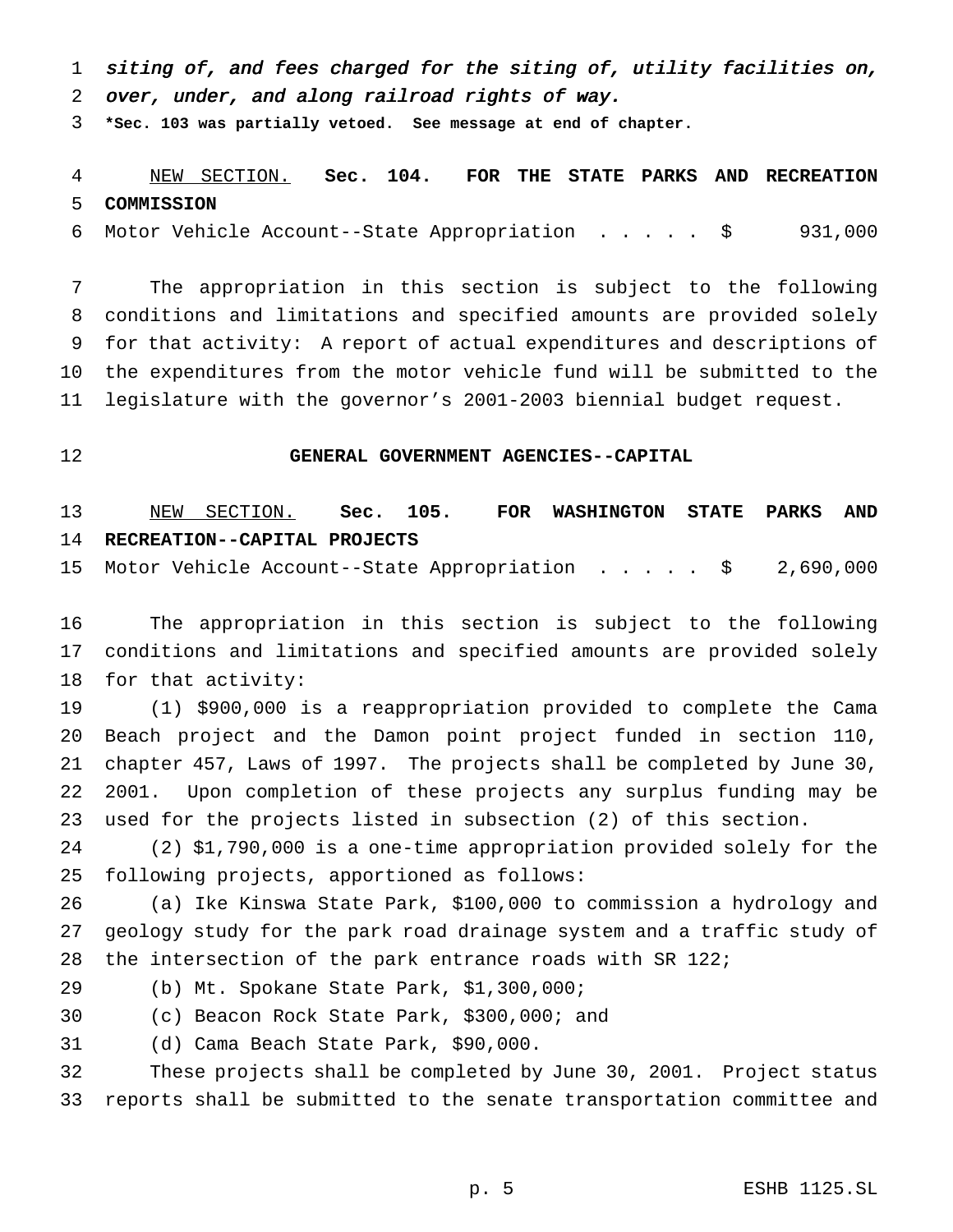the house of representatives transportation committee in January 2000

and January 2001.

(End of part)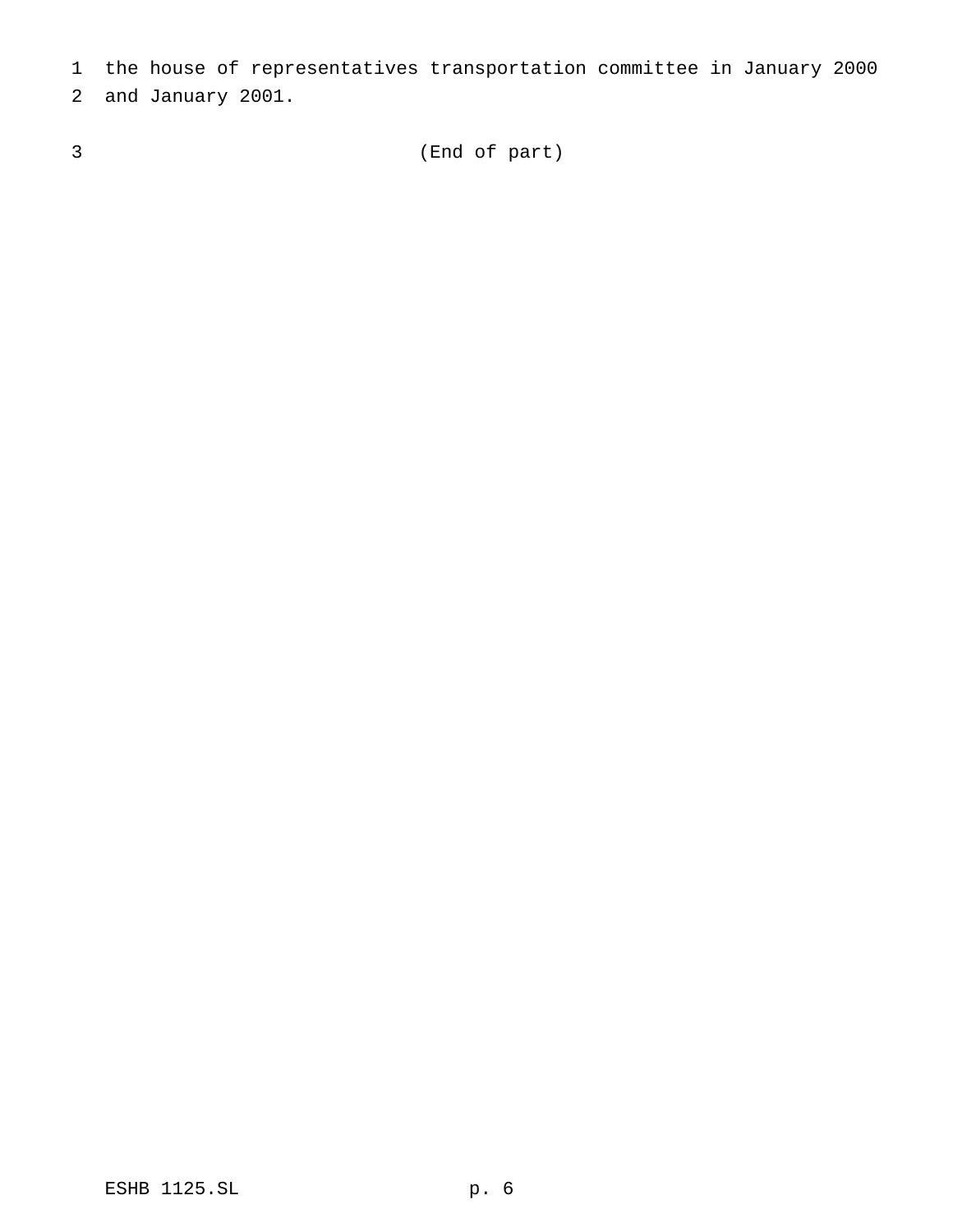| 1              | PART II                                                                            |
|----------------|------------------------------------------------------------------------------------|
| $\overline{2}$ | TRANSPORTATION AGENCIES                                                            |
| 3              | NEW SECTION.<br>Sec. 201.<br>FOR THE WASHINGTON<br><b>TRAFFIC</b><br><b>SAFETY</b> |
| 4              | COMMISSION                                                                         |
| 5              | 1,452,000<br>Highway Safety Account--State Appropriation \$                        |
| 6              | 9,038,000<br>Highway Safety Account--Federal Appropriation<br>\$                   |
| 7              | 1,004,000<br>School Zone Safety Account--State Appropriation<br>\$                 |
| 8              | 11,494,000<br>TOTAL APPROPRIATION<br>\$                                            |
| 9              | The appropriation in this section is subject to the following                      |
| 10             | conditions and limitations and specified amounts are provided solely               |
| 11             | for that activity: \$25,000 of the highway safety account--state is                |
| 12             | provided as a one-time appropriation to implement the Cooper Jones act,            |
| 13             | chapter 165, Laws of 1998.                                                         |
| 14             | NEW SECTION. Sec. 202. FOR THE BOARD OF PILOTAGE COMMISSIONERS                     |
| 15             | 290,000<br>Pilotage Account--State Appropriation $\frac{1}{5}$                     |
| 16             | NEW SECTION. Sec. 203. FOR THE COUNTY ROAD ADMINISTRATION BOARD                    |
| 17             | Rural Arterial Trust Account--State Appropriation \$ 72,510,000                    |
| 18             | 9,546,000<br>Motor Vehicle Account--State Appropriation $\ldots$ \$                |
| 19             | Motor Vehicle Account--Private/Local                                               |
| 20             | 376,000<br>Appropriation<br>\$                                                     |
| 21             | County Arterial Preservation Account--                                             |
| 22             | 28,612,000<br>State Appropriation<br>-Ş                                            |
| 23             | 111,044,000<br>TOTAL APPROPRIATION<br>$\mathsf{S}$                                 |
| 24             | The appropriations in this section are subject to the following                    |
| 25             | conditions and limitations and specified amounts are provided solely               |
| 26             | for that activity: \$8,000,000 of the motor vehicle account--state                 |

 NEW SECTION. **Sec. 204. FOR THE TRANSPORTATION IMPROVEMENT BOARD** Urban Arterial Trust Account--State Appropriation . . \$ 104,508,000 Transportation Improvement Account--

appropriation is provided solely for projects on the freight and goods

systems on county roads.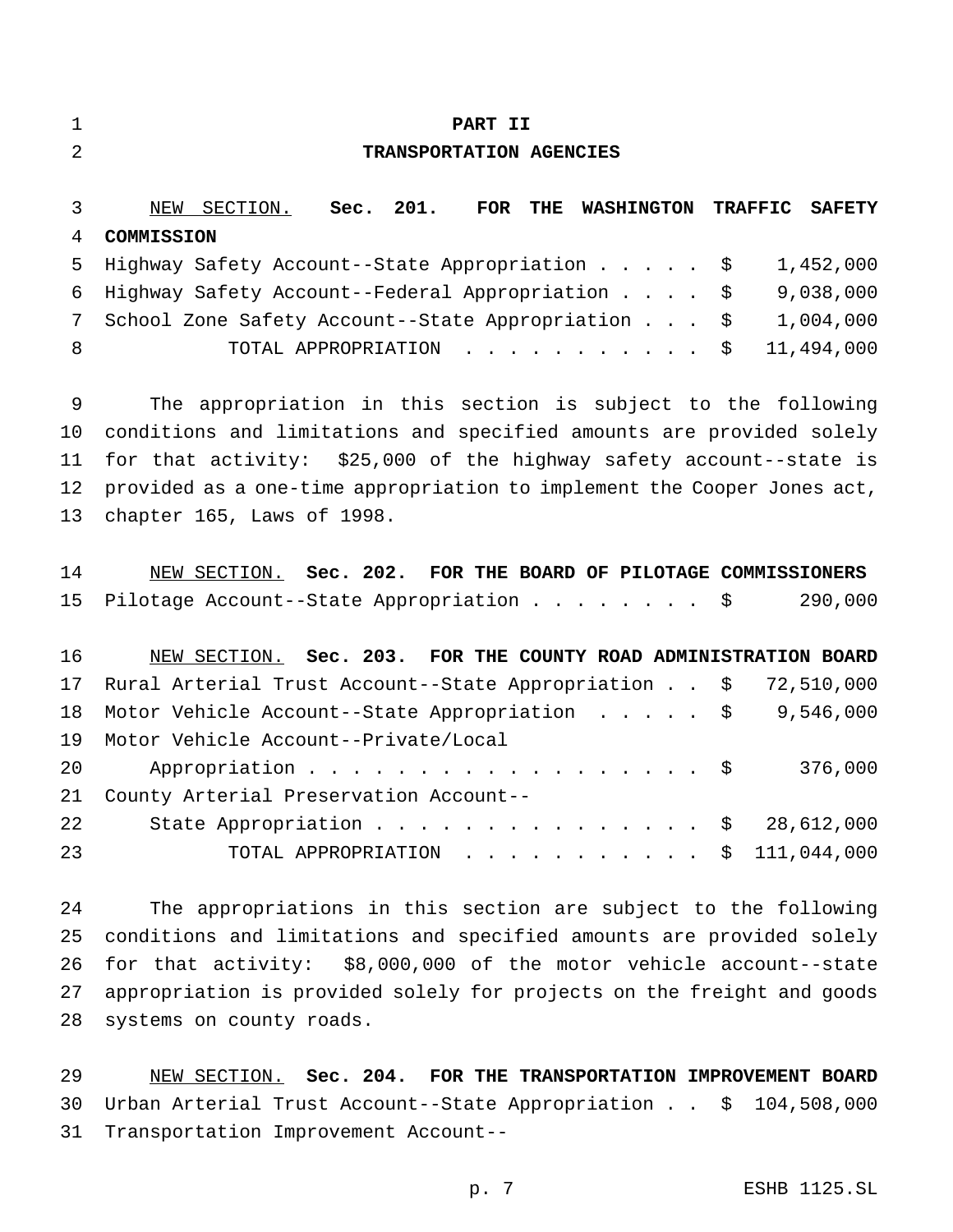|   | 1 State Appropriation \$ 99,414,000           |  |
|---|-----------------------------------------------|--|
|   | 2 Public Transportation Systems Account--     |  |
|   | 3 State Appropriation \$ 33,496,000           |  |
| 4 | TOTAL APPROPRIATION $\ldots$ , \$ 237,418,000 |  |

 The appropriations in this section are subject to the following conditions and limitations and specified amounts are provided solely for that activity: To the extent practicable, the board shall give preference, for amounts which would otherwise be granted to cities, to those projects which complement projects funded under the county corridor congestion relief program contained in section 231(8) of this act.

#### NEW SECTION. **Sec. 205. FOR THE SENATE**

Motor Vehicle Account--State Appropriation ..... \$ 2,586,000

 The appropriation in this section is subject to the following conditions and limitations and specified amounts are provided solely for that activity:

 (1) The appropriation in this section is provided solely to fund the activities of the senate transportation committee.

 (2) The senate transportation committee shall work during the 1999 interim with members of the senate ways and means committee to assess funding options for aviation.

 (3) The senate transportation committee shall evaluate the transportation functions currently performed by the utilities and transportation commission including but not limited to those regarding the issuance of certificates of public convenience and necessity for auto transportation companies.

 (4) A legislative task force consisting of one member from each caucus of the senate and one member from each caucus of the house of representatives shall conduct a road jurisdiction study. The legislative task force shall appoint a technical advisory panel consisting of representatives of cities, counties, and the department of transportation. The study shall include but not be limited to an examination of the following issues:

 (a) Whether changed conditions merit redesignation of certain local roadways as state routes and the return of certain state routes to local jurisdictions;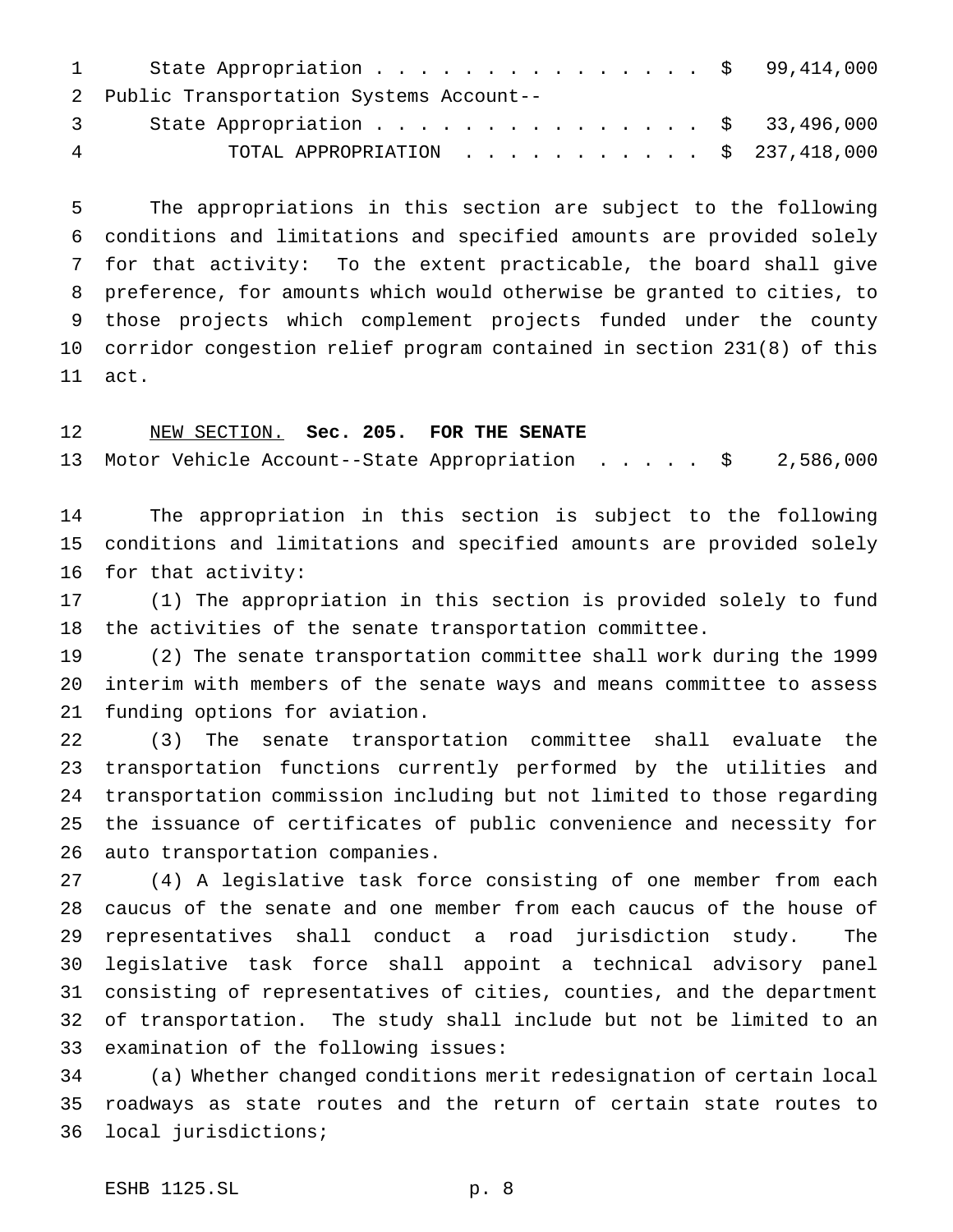(b) Alternatives to current revenue distribution methodologies for 2 funding roadway and highway needs;

 (c) Determine roadway responsibilities, authorities, and practices by jurisdictional level; and

 (d) Evaluate governance issues associated with road jurisdiction. (5) The committee shall oversee program accountability reviews of department of transportation, department of licensing, and Washington state patrol programs selected by the senate transportation committee.

## NEW SECTION. **Sec. 206. FOR THE LEGISLATIVE TRANSPORTATION COMMITTEE**

Motor Vehicle Account--State Appropriation ..... \$ 4,283,000

 The appropriation in this section is subject to the following conditions and limitations and specified amounts are provided solely for that activity:

 (1) \$2,467,000 of the motor vehicle account--state appropriation is provided for the operation of the house of representatives transportation committee. The appropriation includes \$500,000 for personal service contracts and other activities as deemed necessary by the house of representatives transportation committee.

 (2) The transportation committees of the legislature shall evaluate the transportation functions currently performed by the utilities and transportation commission including but not limited to those regarding the issuance of certificates of public convenience and necessity for auto transportation companies.

 (3) A legislative task force consisting of one member from each caucus of the senate and one member from each caucus of the house of representatives shall conduct a road jurisdiction study. The legislative task force shall appoint a technical advisory panel consisting of representatives of cities, counties, and the department of transportation. The study shall include but not be limited to an examination of the following issues:

 (a) Whether changed conditions merit redesignation of certain local roadways as state routes and the return of certain state routes to local jurisdictions;

 (b) Alternatives to current revenue distribution methodologies for funding roadway and highway needs;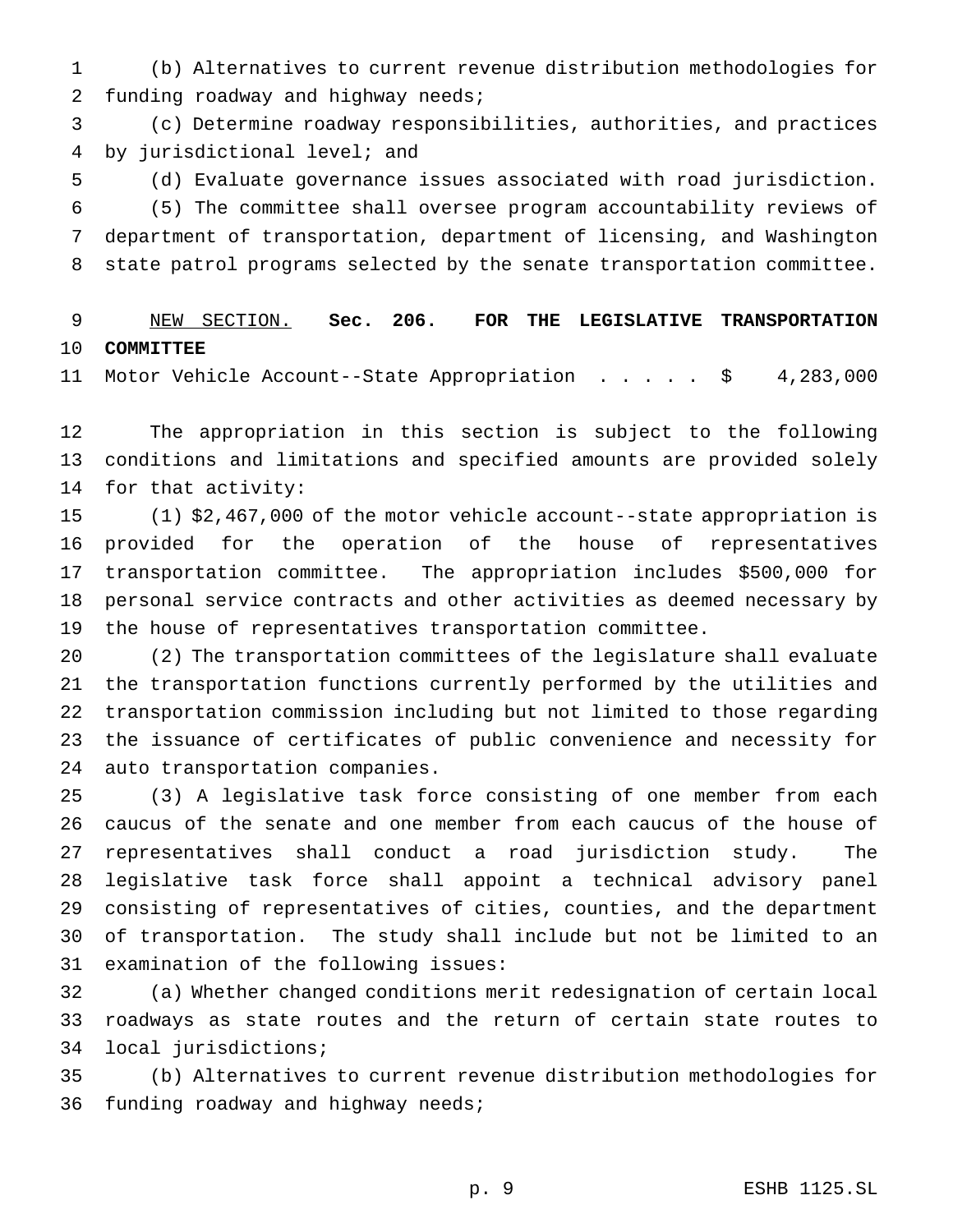(c) Determine roadway responsibilities, authorities, and practices by jurisdictional level; and

 (d) Evaluate governance issues associated with road jurisdiction. (4) The transportation committees of the legislature shall oversee program accountability reviews of department of transportation, department of licensing, and Washington state patrol programs selected by the senate transportation committee.

 \*NEW SECTION. **Sec. 207. FOR THE BLUE RIBBON COMMISSION ON TRANSPORTATION**

Motor Vehicle Account--State Appropriation ..... \$ 1,800,000

 The appropriation in this section is subject to the following conditions and limitations and specified amounts are provided solely for that activity:

 (1) The \$1,800,000 motor vehicle account--state appropriation is provided solely for the purpose of enabling the blue ribbon commission on transportation to fulfill its mission. The funds are to be administered by the senate transportation committee and the house of representatives transportation committee on behalf of the blue ribbon commission on transportation.

 (2) The blue ribbon commission on transportation shall commission and supervise the development of <sup>a</sup> modal trade-off model. The purpose of the model is to assist, not replace decision making; it will not simply produce numerical solutions. The model shall be developed in cooperation with the senate transportation committee, the house of representatives transportation committee, the transportation commission, and the department of transportation's modal directors of research, planning, and programming.

**\*Sec. 207 was partially vetoed. See message at end of chapter.**

| 29              | NEW SECTION. Sec. 208. FOR THE MARINE EMPLOYEES COMMISSION |  |  |  |  |  |
|-----------------|------------------------------------------------------------|--|--|--|--|--|
|                 | 30 Puget Sound Ferry Operations Account--                  |  |  |  |  |  |
| 31              | State Appropriation \$ 356,000                             |  |  |  |  |  |
|                 |                                                            |  |  |  |  |  |
| 32 <sup>°</sup> | NEW SECTION. Sec. 209. FOR THE TRANSPORTATION COMMISSION   |  |  |  |  |  |
|                 | 33 Transportation Account--State Appropriation \$ 807,000  |  |  |  |  |  |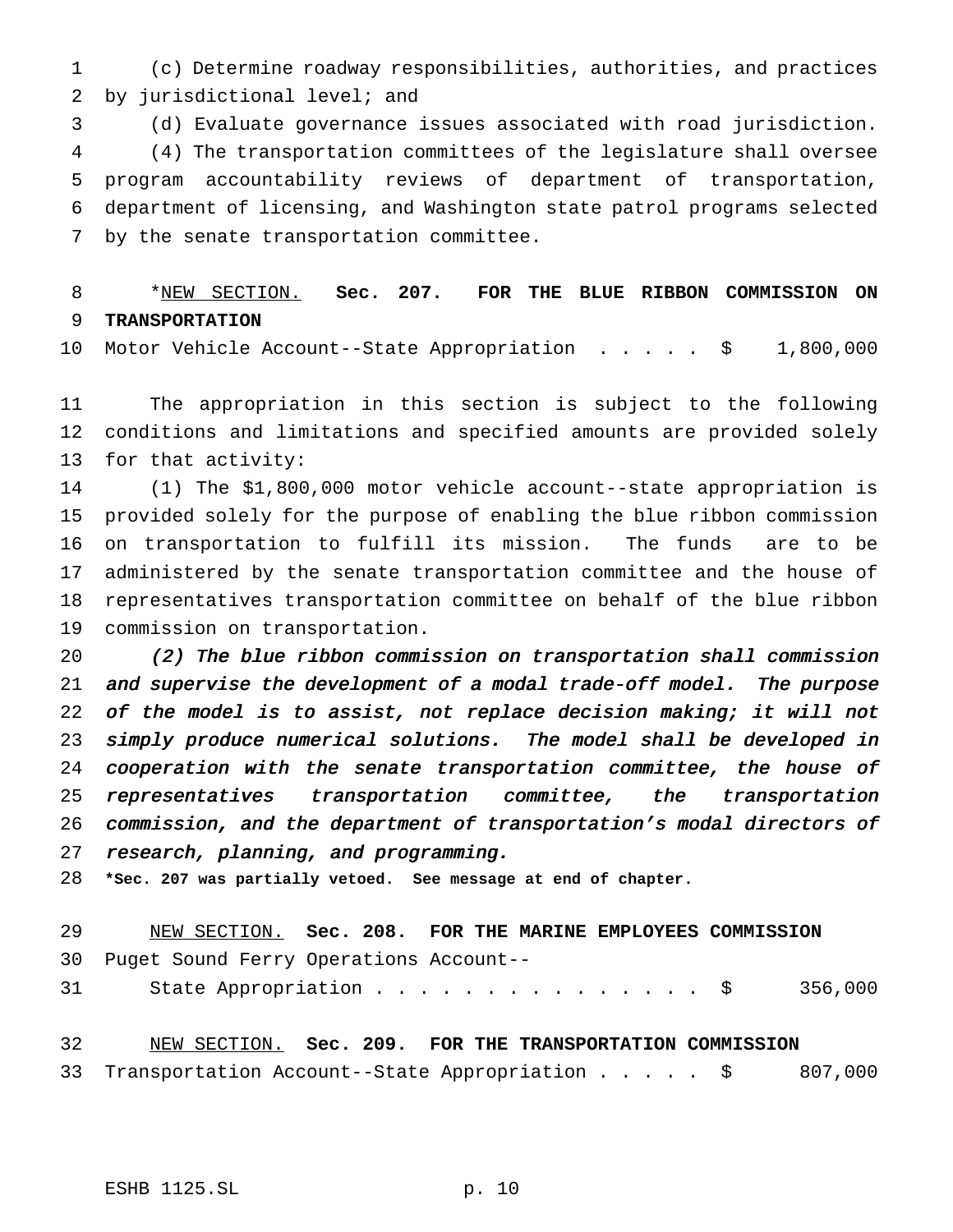\*NEW SECTION. **Sec. 210. FOR THE FREIGHT MOBILITY STRATEGIC INVESTMENT BOARD**

Transportation Account--State Appropriation..... \$ 600,000

 The appropriation in this section is subject to the following conditions and limitations and specified amounts are provided solely for that activity: When approving projects, the freight mobility strategic investment board shall:

 (1) Emphasize funding projects according to their order on the prioritization list developed by the board;

 (2) Not allow the program's share of total project cost to exceed sixty-five percent unless the board grants <sup>a</sup> special exception;

12 (3) Set a \$50,000,000 cap on the amount it will authorize for any 13 one project; and

 (4) Give <sup>a</sup> project <sup>a</sup> higher priority designation if project partners increase their funding and the board deems the reprioritization is appropriate.

**\*Sec. 210 was partially vetoed. See message at end of chapter.**

 NEW SECTION. **Sec. 211. FOR THE WASHINGTON STATE PATROL--FIELD OPERATIONS BUREAU**

|    | 20 State Patrol Highway Account--                   |  |  |  |  |  |  |  |
|----|-----------------------------------------------------|--|--|--|--|--|--|--|
| 21 | State Appropriation \$ 154,538,000                  |  |  |  |  |  |  |  |
|    | 22 State Patrol Highway Account--                   |  |  |  |  |  |  |  |
|    | 23 and $\sim$<br>Federal Appropriation \$ 6,153,000 |  |  |  |  |  |  |  |
|    | 24 State Patrol Highway Account--                   |  |  |  |  |  |  |  |
| 25 | Private/Local Appropriation \$ 169,000              |  |  |  |  |  |  |  |
| 26 | TOTAL APPROPRIATION $\ldots$ , \$ 160,860,000       |  |  |  |  |  |  |  |

 The appropriations in this section are subject to the following conditions and limitations and specified amounts are provided solely for that activity:

 (1) The following amounts are provided solely for administration of the field operations group subprogram: \$120,372,000 of the state patrol highway account--state appropriation; \$2,854,000 of the state patrol highway account--federal appropriation; and \$83,000 of the state patrol highway account--private/local appropriation.

 (2) The following amounts are provided solely for the administration of the commercial vehicle division subprogram: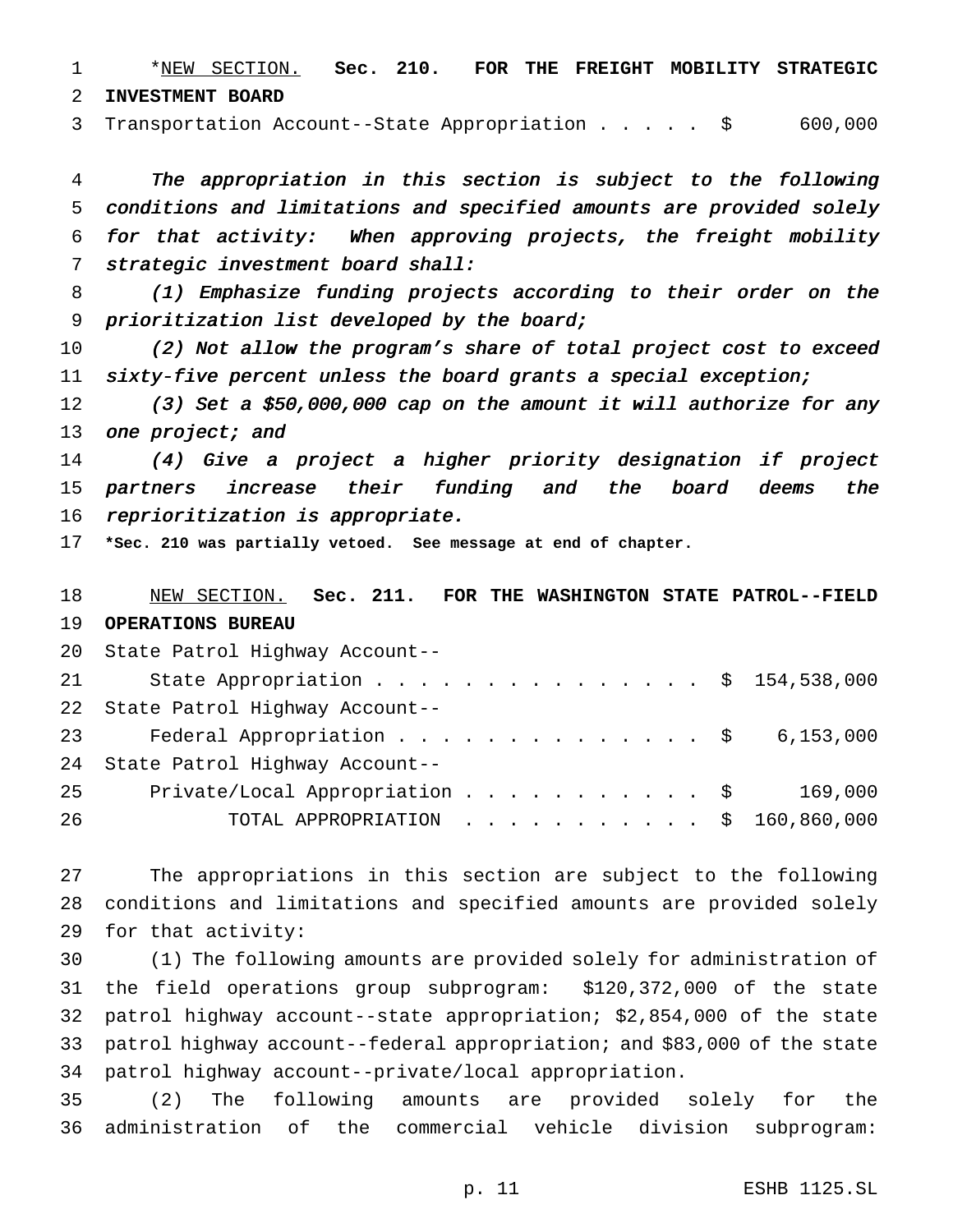\$26,367,000 of the state patrol highway account--state appropriation; \$3,299,000 of the state patrol highway account--federal appropriation; and \$86,000 of the state patrol highway account--private/local appropriation.

 (3) \$7,799,000 of the state patrol highway account--state appropriation is provided solely for the administration of the traffic investigation division subprogram.

 (4) \$1,137,000 of the state patrol highway account--state appropriation is provided solely for the license fraud task force to begin on July 1, 1999. Positions funded are one sergeant/detective, three Washington state patrol detectives, and one clerical support person, for administrative support for the task force as a whole. \$115,400 of this amount is for reimbursement to the department of revenue and \$228,315 of this amount is for reimbursement to the attorney general's office. If Senate Bill No. 5706 is not enacted in the form passed by the legislature the amount provided in this subsection shall lapse. Any funds provided in this subsection not used to implement Senate Bill No. 5706 as enacted by the legislature shall revert at the end of the 1999-01 biennium.

 (5) \$1,435,000 of the state patrol highway account--state appropriation is provided solely to the field operations group subprogram as a one-time appropriation to begin funding phase III of the Washington state patrol's upgrade to the state-wide emergency communication system. The Washington state patrol shall provide a full analysis of the costs, benefits, and requirements for completing all phases of the upgrade to the state-wide emergency communication system to the senate transportation committee and the house of representatives transportation committee by December 1, 1999.

 (6) The Washington state patrol is authorized to use the federal community-oriented policing program (COPS) for 18 COPS troopers to begin in July 2000. The troopers must be used on the state's highways and up to six may be utilized in the Vancouver, Washington area.

## NEW SECTION. **Sec. 212. FOR THE WASHINGTON STATE PATROL--SUPPORT SERVICES BUREAU** State Patrol Highway Account--

|    | <b>SS DEACE LACLUL HIGHWAY ACCOUNC</b> |         |
|----|----------------------------------------|---------|
|    | 36 State Appropriation \$ 67,015,000   |         |
|    | 37 State Patrol Highway Account--      |         |
| 38 | Federal Appropriation \$               | 104,000 |
|    |                                        |         |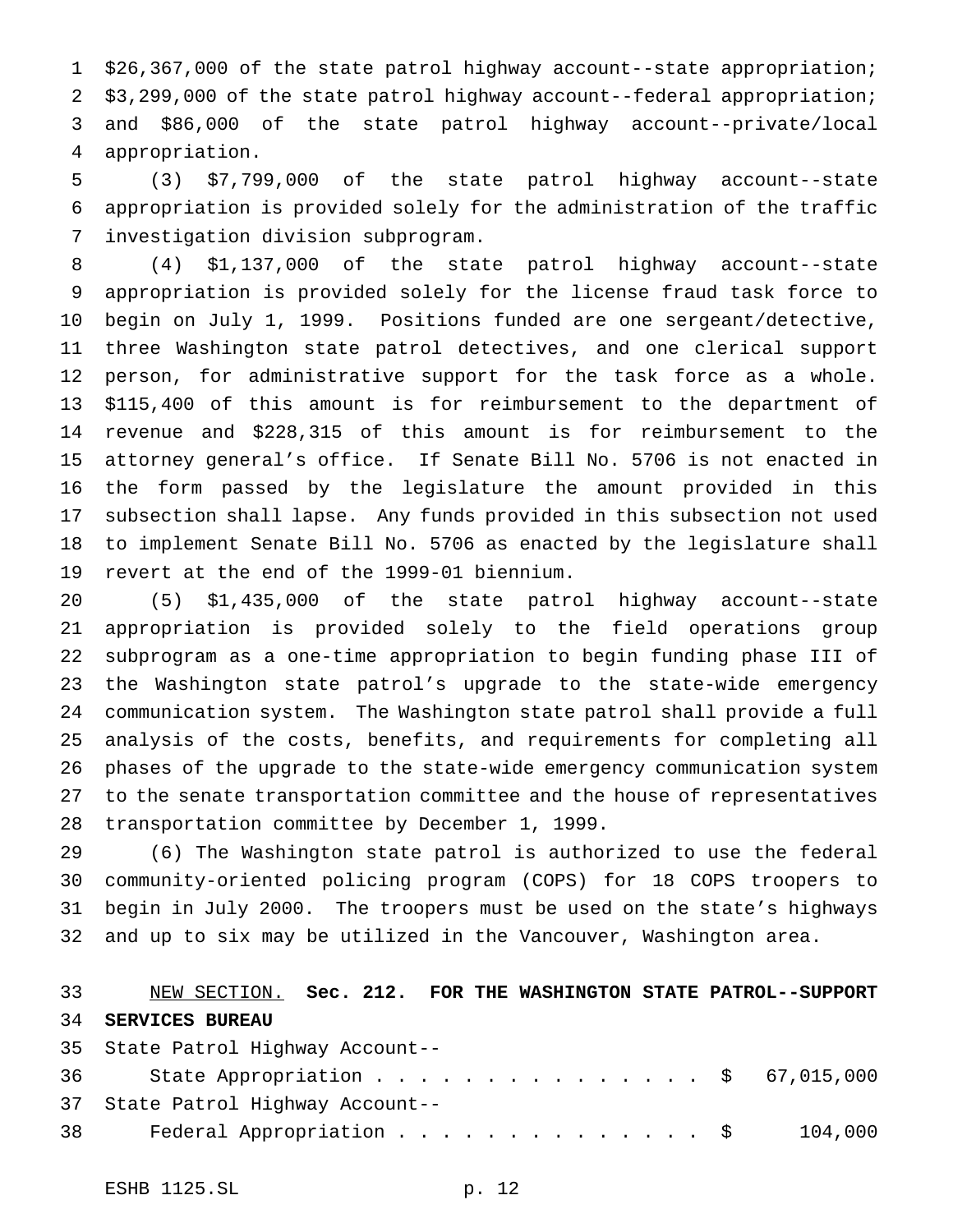| 1 State Patrol Highway Account--             |  |  |  |  |  |  |  |
|----------------------------------------------|--|--|--|--|--|--|--|
| Private/Local Appropriation \$ 743,000       |  |  |  |  |  |  |  |
| TOTAL APPROPRIATION $\ldots$ , \$ 67,862,000 |  |  |  |  |  |  |  |

 The appropriations in this section are subject to the following conditions and limitations and specified amounts are provided solely for that activity: \$877,000 of the state patrol highway account--state appropriation is provided solely to maintain pursuit vehicles and provide for replacement of the vehicles at 110,000 miles. The agency may purchase a total of 354 pursuit vehicles during the biennium ending June 30, 2001. The appropriation in this section reflects carry forward and new funding due to the consolidation of gasoline, maintenance, parts, and pursuit vehicles into the fleet section of the support services bureau.

#### NEW SECTION. **Sec. 213. FOR THE DEPARTMENT OF LICENSING-- MANAGEMENT AND SUPPORT SERVICES**

Motorcycle Safety Education Account--

| 17  | State Appropriation \$                                      |  |  |  | 118,000 |
|-----|-------------------------------------------------------------|--|--|--|---------|
|     | 18 Wildlife Account--State Appropriation \$                 |  |  |  | 50,000  |
|     | 19 Highway Safety Account--State Appropriation \$ 6,578,000 |  |  |  |         |
|     | 20 Motor Vehicle Account--State Appropriation \$ 4,571,000  |  |  |  |         |
| -21 | TOTAL APPROPRIATION $\ldots$ , \$ 11,317,000                |  |  |  |         |

## NEW SECTION. **Sec. 214. FOR THE DEPARTMENT OF LICENSING-- INFORMATION SYSTEMS**

Motorcycle Safety Education Account--

| 25 | State Appropriation \$                                      |  |  |  | 102,000 |
|----|-------------------------------------------------------------|--|--|--|---------|
|    | 26 Wildlife Account--State Appropriation \$                 |  |  |  | 46,000  |
|    | 27 Highway Safety Account--State Appropriation \$ 5,725,000 |  |  |  |         |
|    | 28 Motor Vehicle Account--State Appropriation \$ 3,651,000  |  |  |  |         |
| 29 | TOTAL APPROPRIATION $\ldots$ , \$9,524,000                  |  |  |  |         |

 The appropriations in this section are subject to the following conditions and limitations and specified amounts are provided solely for that activity: \$745,000 of the highway safety fund--state appropriation is a reappropriation of funds originally appropriated for the document scanner project in the 1997-99 biennium.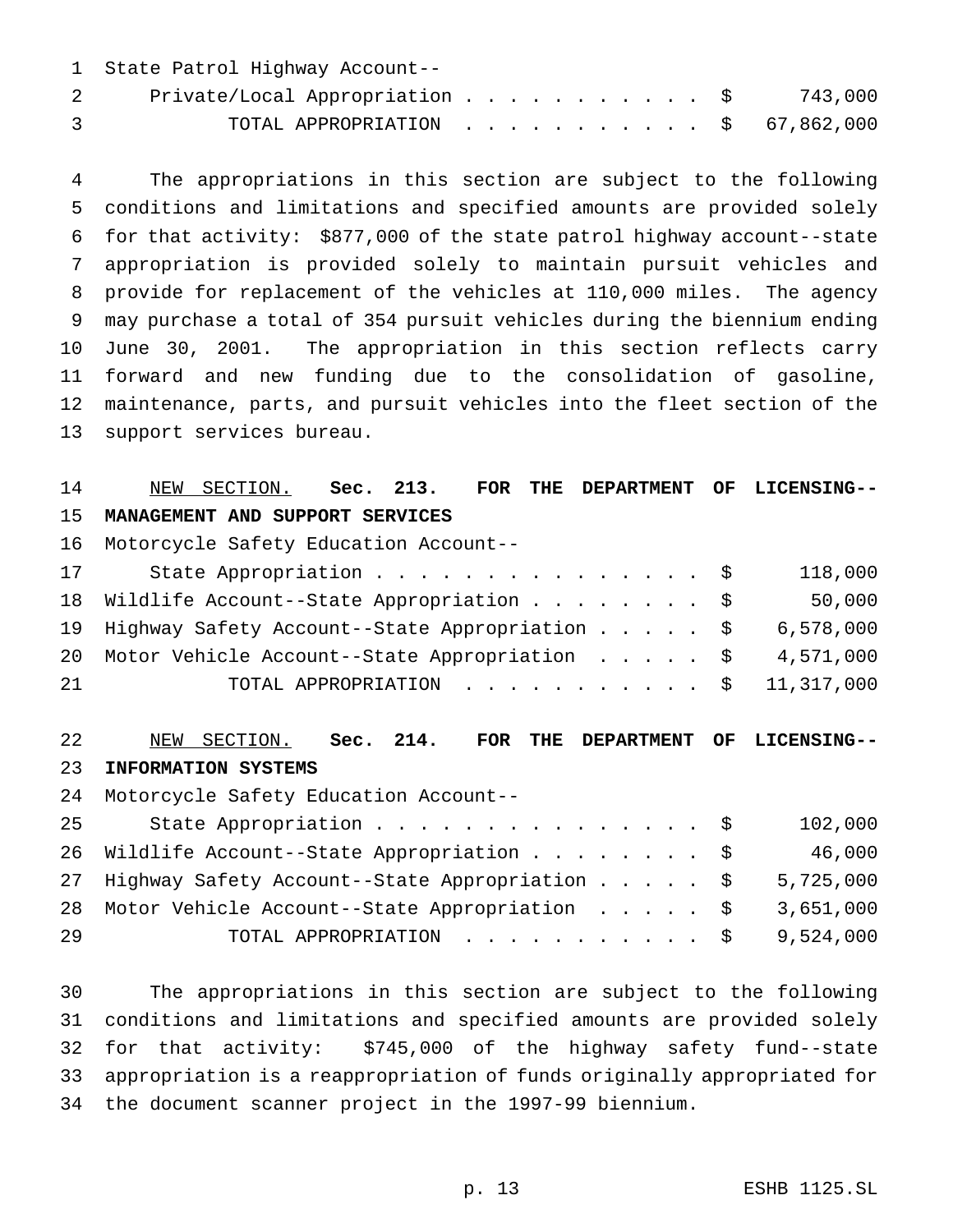\*NEW SECTION. **Sec. 215. FOR THE DEPARTMENT OF LICENSING--VEHICLE SERVICES**

Marine Fuel Tax Refund Account--

| $4\degree$ | State Appropriation \$                                     |  |  | 26,000  |
|------------|------------------------------------------------------------|--|--|---------|
|            | 5 Wildlife Account--State Appropriation \$                 |  |  | 556,000 |
|            | 6 Motor Vehicle Account--State Appropriation \$ 56,137,000 |  |  |         |
|            | 7 DOL Services Account--State Appropriation \$ 2,907,000   |  |  |         |
| -8         | TOTAL APPROPRIATION $\ldots$ , \$ 59,626,000               |  |  |         |

 The appropriations in this section are subject to the following conditions and limitations and specified amounts are provided solely for that activity:

 (1) \$81,000 of the motor vehicle account--state appropriation is provided solely to implement Senate Bill No. <sup>5000</sup> enacted in the form passed by the legislature. If Senate Bill No. <sup>5000</sup> is not enacted in the form passed by the legislature the amount provided in this 16 subsection shall lapse.

 (2) \$273,000 of the motor vehicle account--state appropriation is provided solely to implement Senate Bill No. <sup>5280</sup> enacted in the form passed by the legislature. If Senate Bill No. <sup>5280</sup> is not enacted in the form passed by the legislature the amount provided in this subsection shall lapse.

 (3) \$82,000 of the motor vehicle account--state appropriation is provided solely to implement Senate Bill No. <sup>5641</sup> enacted in the form passed by the legislature. If Senate Bill No. <sup>5641</sup> is not enacted in the form passed by the legislature the amount provided in this subsection shall lapse.

 (4) \$300,000 of the motor vehicle account--state appropriation is provided solely to implement Senate Bill No. 6009 enacted in the form passed by the legislature. If Senate Bill No. 6009 is not enacted in the form passed by the legislature the amount provided in this subsection shall lapse.

 (5) \$15,000 of the motor vehicle account--state appropriation is provided solely to implement House Bill No. 2201 enacted in the form passed by the legislature.

 (6) The department of licensing shall issue license plate emblems at the discretion of the adjutant general.

**\*Sec. 215 was partially vetoed. See message at end of chapter.**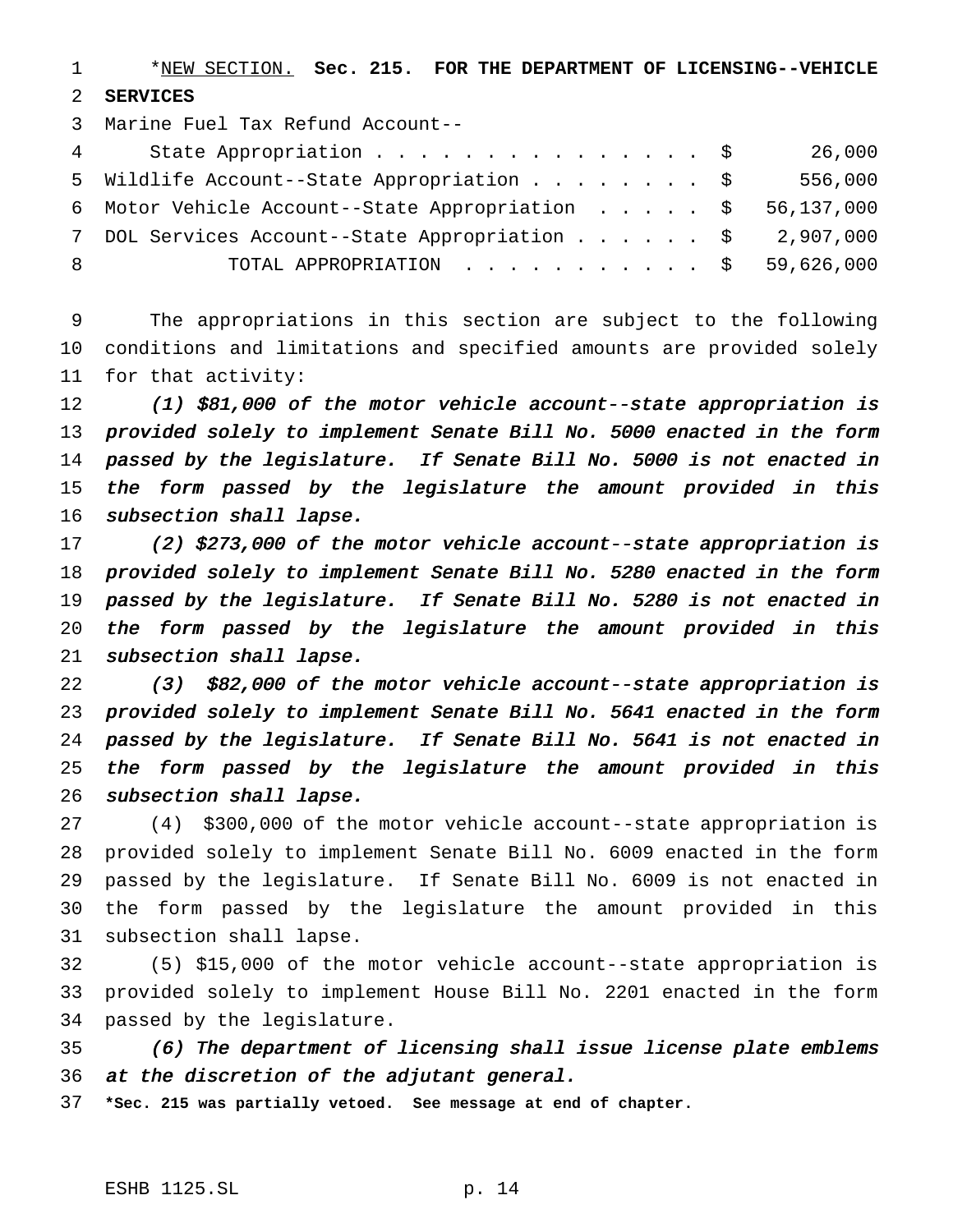\*NEW SECTION. **Sec. 216. FOR THE DEPARTMENT OF LICENSING--DRIVER SERVICES**

 Motorcycle Safety Education Account-- 4 State Appropriation . . . . . . . . . . . . . . \$ 1,960,000 Highway Safety Account--State Appropriation..... \$ 78,075,000 TOTAL APPROPRIATION ........... \$ 80,035,000

 The appropriations in this section are subject to the following conditions and limitations:

 (1) \$2,880,000 of the highway safety account--state appropriation is provided solely for the department to enter into a contract for the implementation of an improved state driver's license and identicard. The contract with the vendor providing the improved license and identicard shall state that the license and the identicard shall not contain: (a) The driver's social security number in either visible or machine readable form; or (b) the driver's fingerprint or thumbprint. Consistent with RCW 42.17.260(9) the department shall not sell or otherwise make available any information that it gathers from citizens of the state of Washington in administering the driver's licensing program except as already authorized in Title 46 RCW.

 (2) In September of 1999 the department of licensing shall report to the senate transportation committee and the house of representatives transportation committee on:

 (a) The controls implemented by the department to ensure the integrity and credibility of the written driver's license test 25 administered by the department; and

 (b) The policies and procedures implemented by the department to ensure that the driver's manuals produced and distributed by the department contain correct data based on current federal, state, and local statutes, ordinances, and rules.

 (3) \$610,000 of the highway safety fund--state appropriation is provided solely to implement House Bill No. <sup>1147</sup> enacted in the form passed by the legislature. If House Bill No. <sup>1147</sup> is not enacted in the form passed by the legislature by June 30, 1999, the amount provided in this subsection shall lapse.

 (4) \$17,000 of the highway safety fund--state appropriation is provided solely to implement House Bill No. 1774 enacted in the form passed by the legislature. If House Bill No. 1774 is not enacted in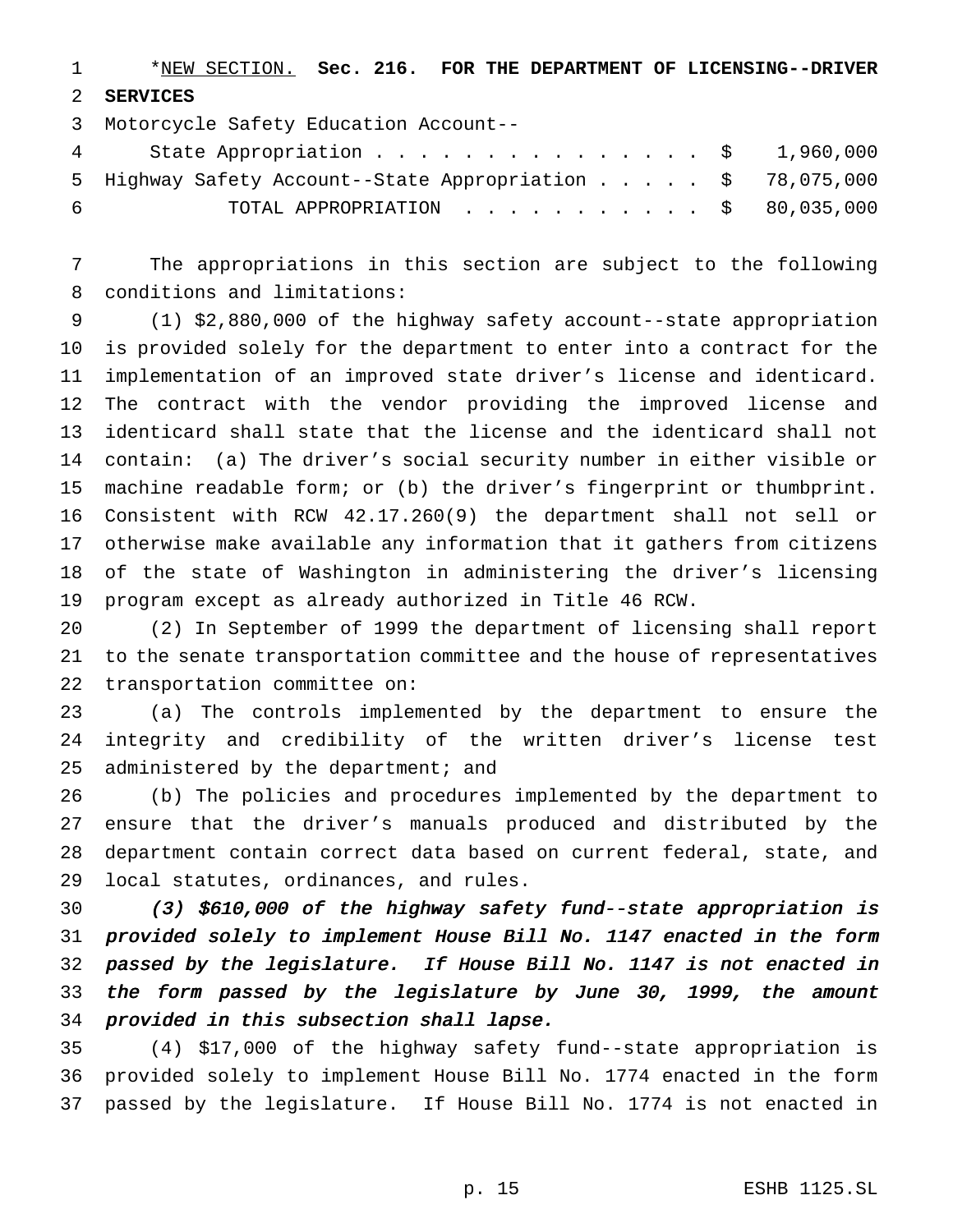the form passed by the legislature the amount referenced in this subsection shall lapse.

 (5) \$130,000 of the highway safety fund--state appropriation is provided solely to implement House Bill No. 2259 enacted in the form passed by the legislature. If House Bill No. 2259 is not enacted in the form passed by the legislature the amount provided in this subsection shall lapse.

 (6) \$34,000 of the highway safety fund--state appropriation is provided solely to implement Senate Bill No. 5374 enacted in the form passed by the legislature. If Senate Bill No. 5374 is not enacted in the form passed by the legislature the amount referenced in this subsection shall lapse.

 (7) If Senate Bill No. <sup>6009</sup> is enacted in the form passed by the legislature \$335,000 of the highway safety fund--state appropriation 15 shall lapse.

 (8) \$329,000 of the highway safety account--state appropriation is provided solely to implement Senate Bill No. 5399 enacted as passed by the legislature.

**\*Sec. 216 was partially vetoed. See message at end of chapter.**

 NEW SECTION. **Sec. 217. FOR THE DEPARTMENT OF TRANSPORTATION-- HIGHWAY MANAGEMENT AND FACILITIES--PROGRAM D--OPERATING** Motor Vehicle Account--State Appropriation ..... \$ 44,508,000 Motor Vehicle Account--Federal Appropriation .... \$ 400,000 TOTAL APPROPRIATION ........... \$ 44,908,000

 NEW SECTION. **Sec. 218. FOR THE DEPARTMENT OF TRANSPORTATION-- AVIATION--PROGRAM F**

|    | 27 Aeronautics Account--State Appropriation \$ 4,010,000 |  |  |  |         |
|----|----------------------------------------------------------|--|--|--|---------|
|    | 28 Aircraft Search and Rescue Safety and                 |  |  |  |         |
| 29 |                                                          |  |  |  | 159,000 |
|    | 30 Transportation Account--State Appropriation \$        |  |  |  | 247,000 |
| 31 | TOTAL APPROPRIATION $\ldots$ , \$ 4,416,000              |  |  |  |         |

## \*NEW SECTION. **Sec. 219. FOR THE DEPARTMENT OF TRANSPORTATION-- IMPROVEMENTS--PROGRAM I**

 Motor Vehicle Account--State Appropriation ..... \$ 630,010,000 Motor Vehicle Account--Federal Appropriation . . . . \$ 234,939,000 Motor Vehicle Account--Private/Local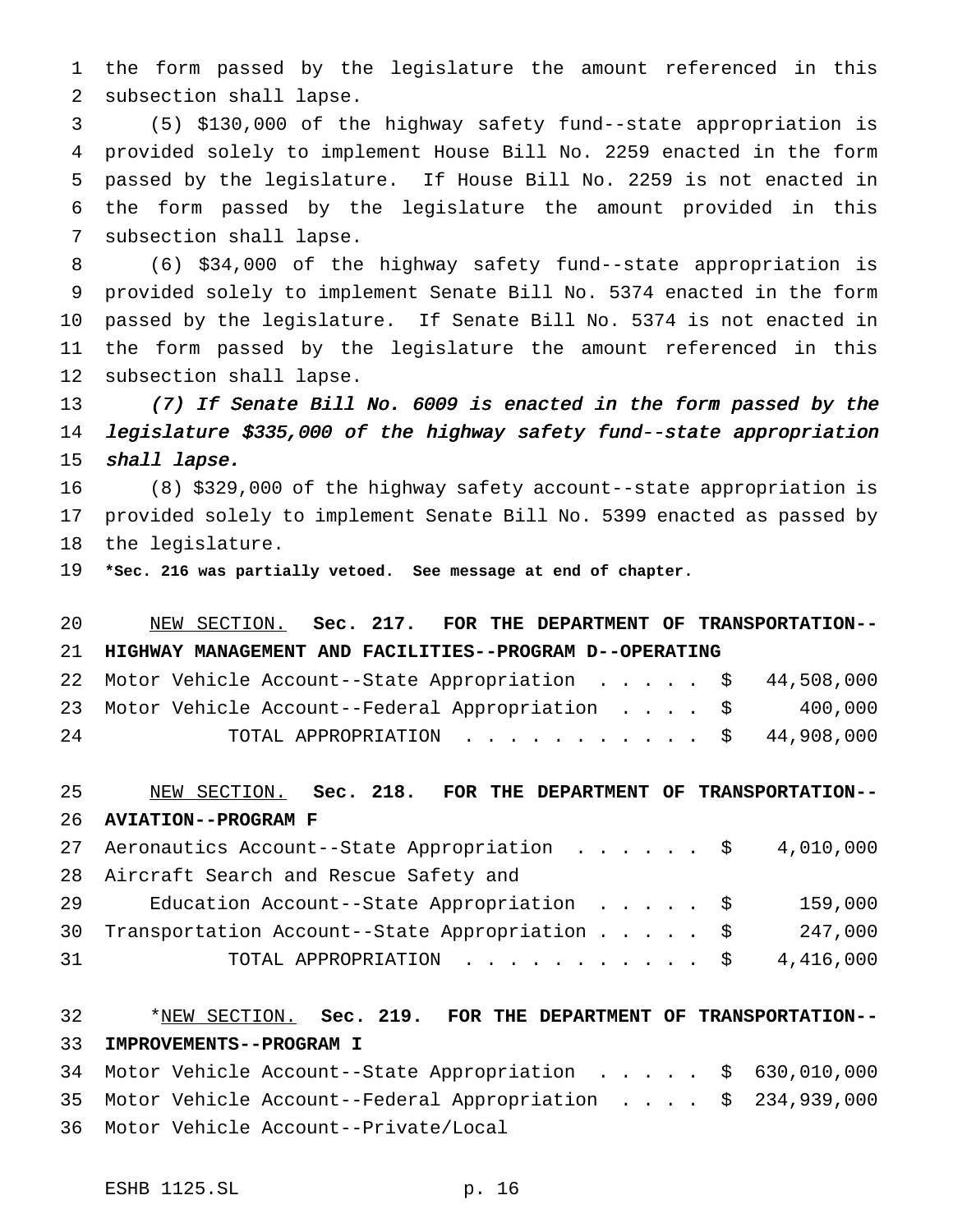|    | 43,344,000<br>Appropriation $\frac{1}{2}$                        |
|----|------------------------------------------------------------------|
| 2  | High Capacity Transportation Account--State                      |
| 3  | 110,000<br>Appropriation \$                                      |
| 4  | Special Category C Account--State Appropriation \$<br>55,220,000 |
| 5  | 197,284,000<br>Transportation Account--State Appropriation<br>\$ |
| 6  | Transportation Account--Federal Appropriation \$<br>56,808,000   |
| 7  | Puyallup Tribal Settlement Account--                             |
| 8  | State Appropriation \$<br>8,662,000                              |
| 9  | Transportation Infrastructure Account--State                     |
| 10 | Appropriation \$<br>1,750,000                                    |
| 11 | Transportation Infrastructure Account--                          |
| 12 | Private/Local Appropriation \$<br>1,750,000                      |
| 13 | TOTAL APPROPRIATION $\ldots$ , \$1,229,877,000                   |

 The appropriations in this section are provided for the location, design, right of way acquisition, or construction of state highway projects designated as improvements under RCW 47.05.030. The appropriations in this section are subject to the following conditions and limitations and specified amounts are provided solely for that activity:

 (1) The special category C account--state appropriation of \$55,220,000 includes \$40,500,000 in proceeds from the sale of bonds authorized by Senate Bill No. 5060 or House Bill No. 1203 enacted in the form passed by the legislature. The transportation commission may authorize the use of current revenues available to the department of transportation in lieu of bond proceeds for any part of the state appropriation.

 (2) The motor vehicle account--state appropriation includes \$1,285,000 in proceeds from the sale of bonds authorized by RCW 47.10.819(1) for match on federal demonstration projects. The transportation commission may authorize the use of current revenues available to the department of transportation in lieu of bond proceeds for any part of the state appropriation.

 (3) The department shall report December 1st and June 1st of each year to the senate transportation committee and the house of representatives transportation committee and the office of financial management on the timing and the scope of work being performed for the regional transit authority known as sound transit. This report shall provide a description of all department activities related to the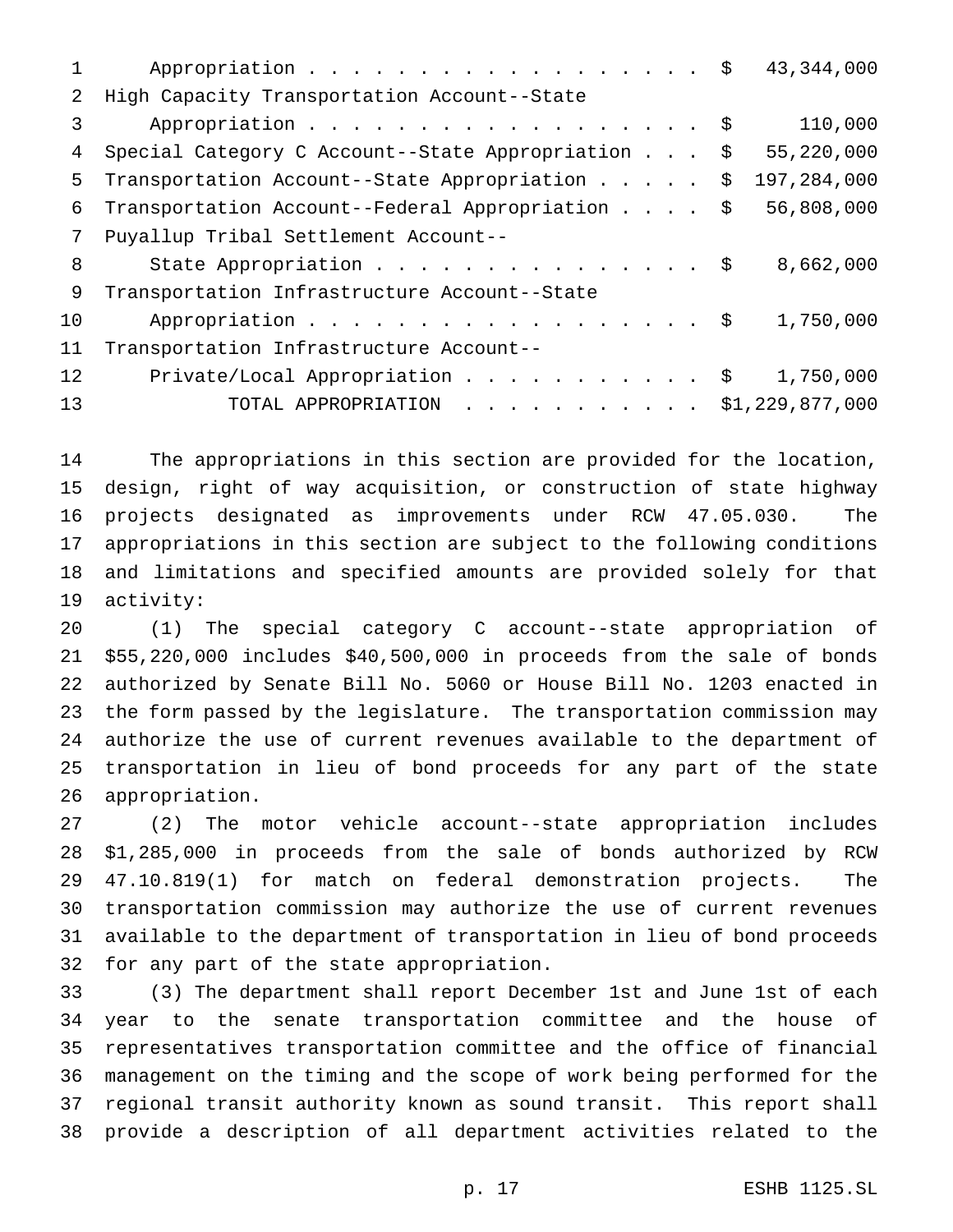regional transit authority including investments in state-owned infrastructure.

 (4) The motor vehicle account--federal appropriation in this section is transferrable to the transportation account to ensure efficient funds management and program delivery.

 (5) The north Sumner interchange project shall be funded entirely from the motor vehicle account appropriation. The project shall no longer receive a portion of its funding from the economic development account.

 (6) \$34,920,000 of the motor vehicle account--state appropriation is provided solely for the state program share of freight mobility projects as identified by the freight mobility strategic investment board. The amount provided in this subsection can only be expended upon authorization from the freight mobility strategic investment board.

 (7) The motor vehicle account--state appropriation includes \$469,779,000 in proceeds from the sale of bonds authorized by RCW 47.10.843. The transportation commission may authorize the use of current revenues available to the department of transportation in lieu of bond proceeds for any part of the state appropriation.

 (8) \$500,000 of the motor vehicle account--state appropriation is provided solely for analysis and design of congestion solutions at the intersections of the South Lake Union/Mercer corridor with Interstate 5 and SR 99. The amount provided in this subsection shall be expended on the state's portion of the project. The department's authority to expend the amount referenced in this subsection is contingent on the city of Seattle appropriating \$500,000 or more toward design and analysis for the local street portion of the project.

 (9) \$10,000,000 of the motor vehicle account--state appropriation and \$40,000,000 of the transportation account--state appropriation are provided as a cash contribution for the development of the public private initiatives project at Tacoma Narrows. State funds shall be used initially for the acquisition of right of way and the forensic studies of the existing bridge including purchase of equipment necessary to conduct the studies. The balance of state funds not required for acquisition of right of way and forensic studies shall be placed with the designated bond trustee at the same time the privately secured debt proceeds are deposited.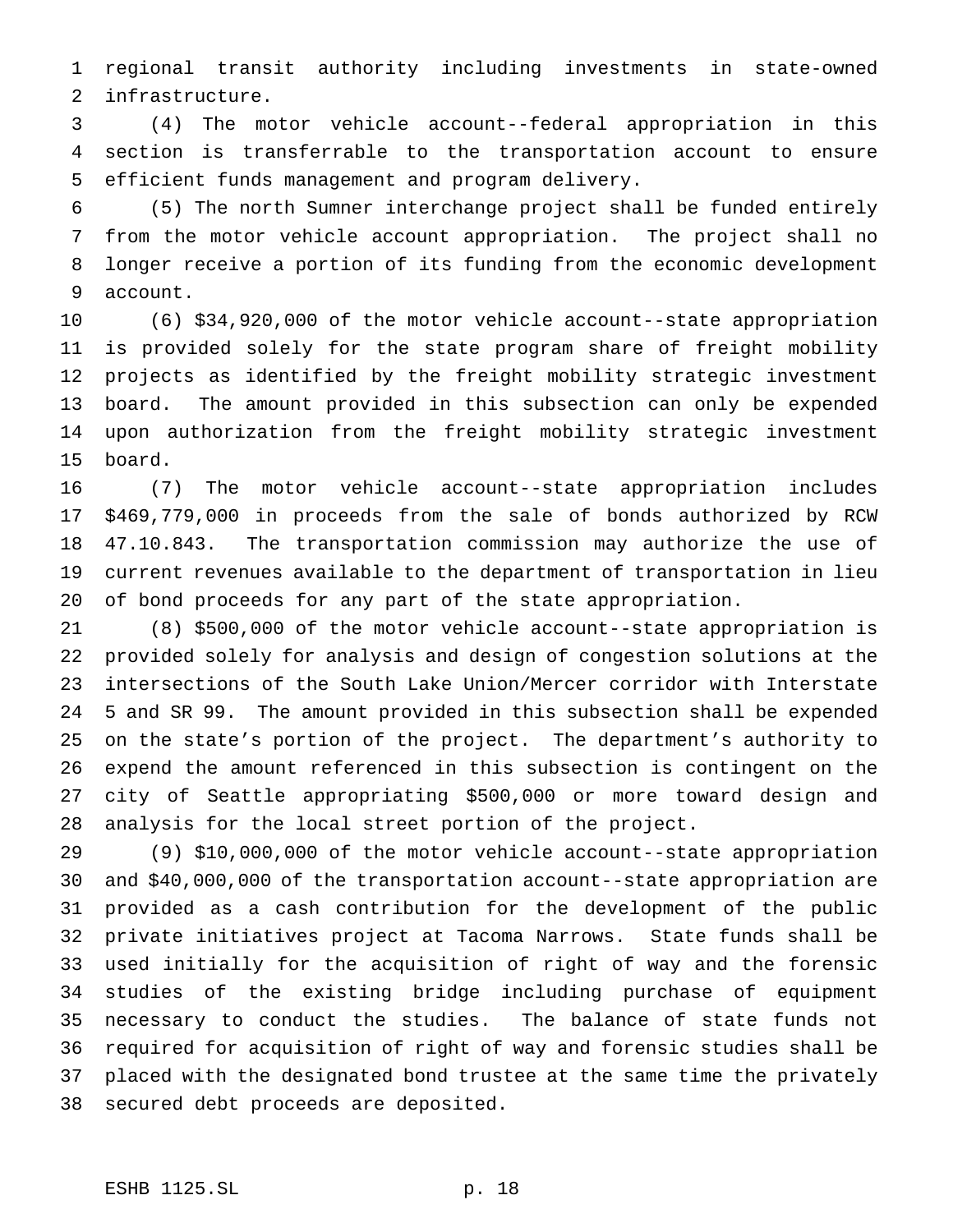(10)(a) \$3,992,000 of the motor vehicle account--state appropriation is provided for the following two highway projects on SR <sup>16</sup> except as set forth under (b) of this subsection: Union to Sixth avenue/Pearl street and Sixth avenue/Pearl street to Jackson avenue. These projects are part of <sup>a</sup> coordinated approach that, along with construction of the Tacoma Narrows bridge project, will provide congestion relief on the SR <sup>16</sup> corridor. The appropriations in this section include funds for the construction of high occupancy vehicle (HOV) lanes on SR <sup>16</sup> on both the eastern and western sides of the Tacoma narrows bridge. The HOV construction project is part of <sup>a</sup> coordinated approach that, along with construction of the Tacoma Narrows bridge project, will provide congestion relief on the SR <sup>16</sup> corridor.

 (b) If the Tacoma Narrows bridge project is delayed, the transportation commission may reprioritize projects on SR 16.

 (11) \$5,800,000 of the motor vehicle account--state appropriation is provided solely for the completion of the weigh stations at Stanwood and Cle Elum along with weigh in motion at those sites an weigh in motion at Fort Lewis Northbound. The Washington state patrol and department of transportation shall work cooperatively to complete these projects.

 (12) \$485,000 of the motor vehicle account--state appropriation is a reappropriation provided solely to enable the translake committee to finalize and present its recommendations. Upon presentation of the recommendations, or upon the expenditure of the appropriation provided by this subsection, the department of transportation shall disband the committee.

 (13) \$800,000 of the motor vehicle account--state appropriation is provided solely to the Washington state department of transportation, office of urban mobility, to advance the recommendations of the translake Washington study committee. These funds shall be used to develop a scope of work for an environmental impact statement and related engineering work, including an environmental strategy, a decision process, a statement of purpose and need, and a formal notice of intent. None of the appropriation for the scope of work for the environmental impact statement shall be available to support any activities of the translake Washington study committee.

 (14) \$500,000 of the motor vehicle fund--state appropriation is provided solely for predesign of the northeast 44th street interchange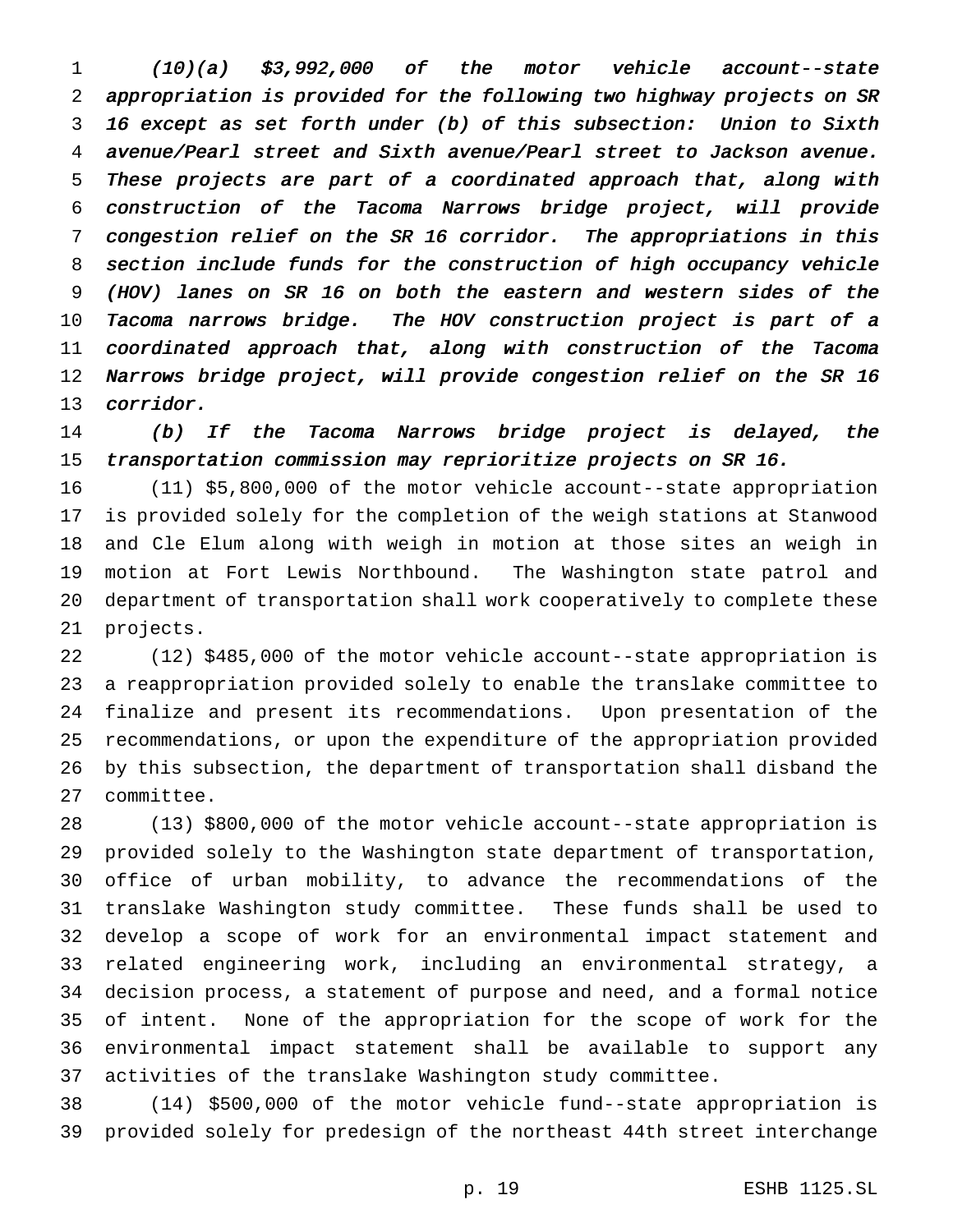on I-405. The department of transportation and the city of Renton shall develop a proposal that includes a funding plan for the interchange that specifies the partner's share of the cost. The department and the city shall report to the legislative transportation committees by December 1, 1999.

**\*Sec. 219 was partially vetoed. See message at end of chapter.**

#### NEW SECTION. **Sec. 220. FOR THE DEPARTMENT OF TRANSPORTATION-- TRANSPORTATION ECONOMIC PARTNERSHIPS--PROGRAM K**

|    | 9 Transportation Account--State Appropriation \$ 1,212,000  |  |  |  |  |
|----|-------------------------------------------------------------|--|--|--|--|
|    | 10 Motor Vehicle Account--State Appropriation \$ 10,162,000 |  |  |  |  |
| 11 | TOTAL APPROPRIATION $\ldots$ , \$ 11,374,000                |  |  |  |  |

 The appropriations in this section are subject to the following conditions and limitations and specified amounts are provided solely for that activity: The motor vehicle fund--state appropriation includes \$10,162,000 in proceeds from the sale of bonds authorized in RCW 47.10.834 for all forms of cash contributions, or the payment of other costs incident to the location, development, design, right of way, and construction of the Tacoma narrows bridge improvements under the public-private transportation initiative program authorized under chapter 47.46 RCW; and for support costs of the public-private transportation initiatives program.

## NEW SECTION. **Sec. 221. FOR THE DEPARTMENT OF TRANSPORTATION-- HIGHWAY MAINTENANCE--PROGRAM M**

|    | 24 Motor Vehicle Account--State Appropriation \$ 251,426,000         |  |  |  |
|----|----------------------------------------------------------------------|--|--|--|
|    | 25 Motor Vehicle Account--Federal Appropriation \$ 887,000           |  |  |  |
|    | 26 Motor Vehicle Account--Private/Local Appropriation . \$ 3,417,000 |  |  |  |
| 27 | TOTAL APPROPRIATION $\ldots$ , \$ 255,730,000                        |  |  |  |

 The appropriations in this section are subject to the following conditions and limitations and specified amounts are provided solely for that activity:

 (1) If portions of the appropriations in this section are required to fund maintenance work resulting from major disasters not covered by federal emergency funds such as fire, flooding, and major slides, supplemental appropriations will be requested to restore state funding for ongoing maintenance activities.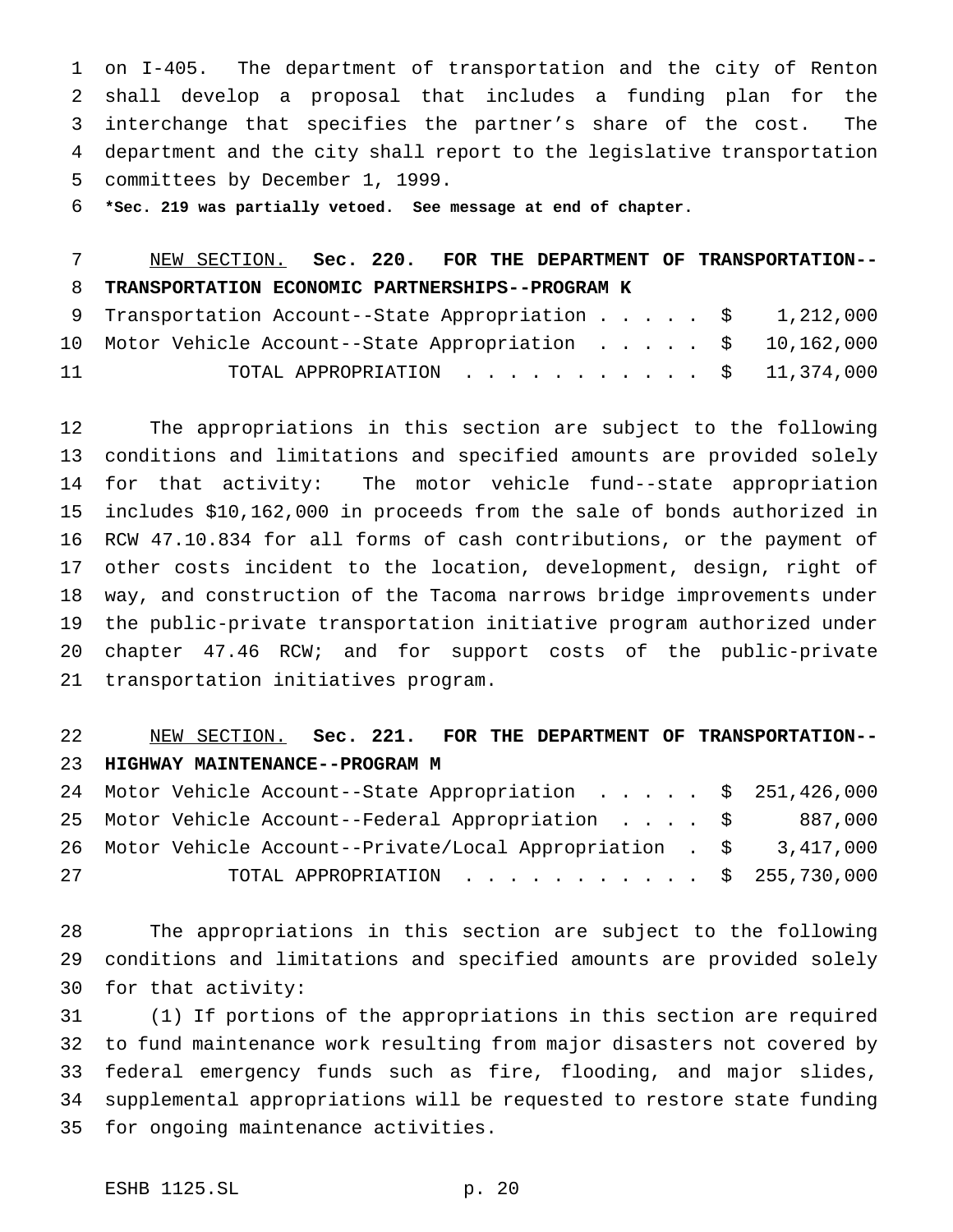(2) The department shall request an unanticipated receipt for any federal moneys received for emergency snow and ice removal and shall place an equal amount of the motor vehicle fund--state into unallotted status. This exchange shall not affect the amount of funding available for snow and ice removal.

#### NEW SECTION. **Sec. 222. FOR THE DEPARTMENT OF TRANSPORTATION-- PRESERVATION--PROGRAM P**

|                 | 8 Motor Vehicle Account--State Appropriation \$ 318,691,000          |  |         |
|-----------------|----------------------------------------------------------------------|--|---------|
|                 | 9 Motor Vehicle Account--Federal Appropriation \$ 284,587,000        |  |         |
|                 | 10 Motor Vehicle Account--Private/Local Appropriation . \$ 3,117,000 |  |         |
|                 | 11 Transportation Account--State Appropriation \$                    |  | 121,000 |
| 12 <sup>°</sup> | TOTAL APPROPRIATION \$ 606,516,000                                   |  |         |

 The appropriations in this section are subject to the following conditions and limitations and specified amounts are provided solely for that activity:

 (1) The motor vehicle fund--state appropriation includes \$6,650,000 in proceeds from the sale of bonds authorized in RCW 47.10.761 and 47.10.762 for emergency purposes. However, the transportation commission may authorize the use of current revenues available to the department of transportation in lieu of bond proceeds for any part of the state appropriation.

 (2) The motor vehicle account--federal appropriation in this section is transferrable to the transportation account to ensure efficient funds management and program delivery.

## NEW SECTION. **Sec. 223. FOR THE DEPARTMENT OF TRANSPORTATION-- TRAFFIC OPERATIONS--PROGRAM Q**

|    | 27 State Patrol Highway Account--State Appropriation \$      |  | 221,000 |
|----|--------------------------------------------------------------|--|---------|
|    | 28 Motor Vehicle Account--State Appropriation \$ 37,085,000  |  |         |
|    | 29 Motor Vehicle Account--Federal Appropriation \$ 1,662,000 |  |         |
|    | 30 Motor Vehicle Account--Private/Local Appropriation . \$   |  | 122,000 |
| 31 | TOTAL APPROPRIATION $\ldots$ , \$ 39,090,000                 |  |         |

 The appropriations in this section are subject to the following conditions and limitations and the specified amount is provided solely for that activity: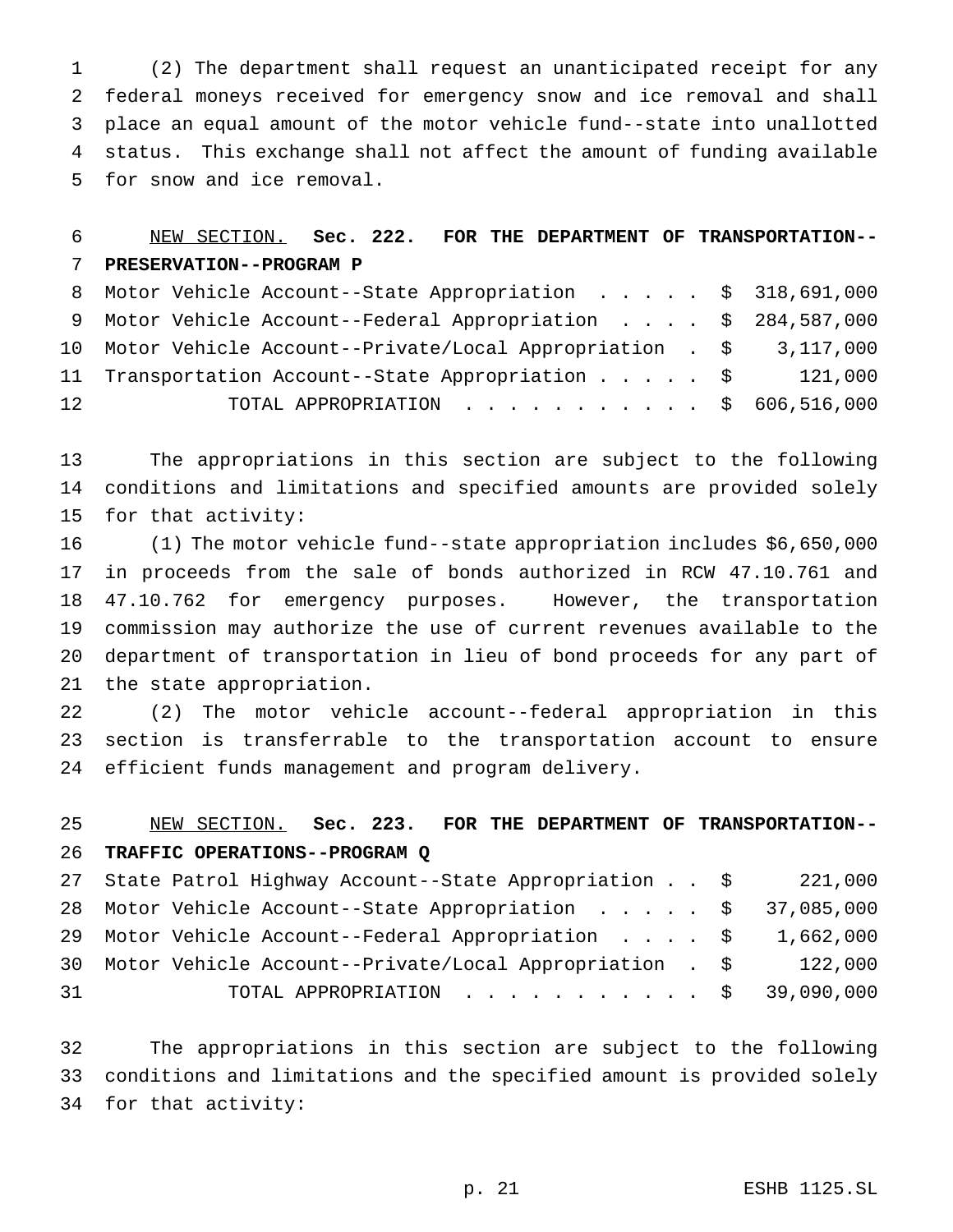(1) The motor vehicle account--state appropriation includes \$4,324,000 for state matching funds for federally selected competitive grant or congressional earmark projects other than commercial vehicle information system and network (CVISN). These moneys shall be placed into reserve status until such time as federal funds are secured and a state match is required. If matching federal funds are not obtained by September 30, 2000, the amount provided in this subsection shall lapse. (2) The motor vehicle account--state appropriation includes \$600,000 for a two-year pilot program for contracted roving service patrols. The department shall provide a progress report on this pilot program to the office of financial management, the senate transportation committee, and the house of representatives transportation committee on December 1, 2000. The pilot program will be evaluated with future direction and funding to be determined by the documented results and benefits of the pilot program.

## NEW SECTION. **Sec. 224. FOR THE DEPARTMENT OF TRANSPORTATION-- TRANSPORTATION MANAGEMENT AND SUPPORT--PROGRAM S**

Puget Sound Capital Construction Account--

| 19 | State Appropriation $\frac{1}{9}$ 4,464,000                         |  |  |  |
|----|---------------------------------------------------------------------|--|--|--|
|    | 20 Motor Vehicle Account--State Appropriation \$ 98,390,000         |  |  |  |
|    | 21 Motor Vehicle Account--Federal Appropriation \$ 125,000          |  |  |  |
|    | 22 Puget Sound Ferry Operations Account--                           |  |  |  |
| 23 | State Appropriation \$ 6,308,000                                    |  |  |  |
| 24 | Transportation Account--State Appropriation $\frac{1}{5}$ 1,517,000 |  |  |  |
| 25 | TOTAL APPROPRIATION $\ldots$ , \$ 110,804,000                       |  |  |  |

 The appropriations in this section are subject to the following conditions and limitations and the specified amount is provided solely for that activity: \$586,000 of the motor vehicle account--state appropriation is provided solely to enable the secretary of transportation to implement a leadership training program at the department of transportation. The program shall include a mentoring component. The department shall develop performance measures to evaluate the effectiveness of the program, including but not limited to a performance measure to determine the effect of the program on employee retention. The department shall provide a progress report on the training program to the office of financial management, the senate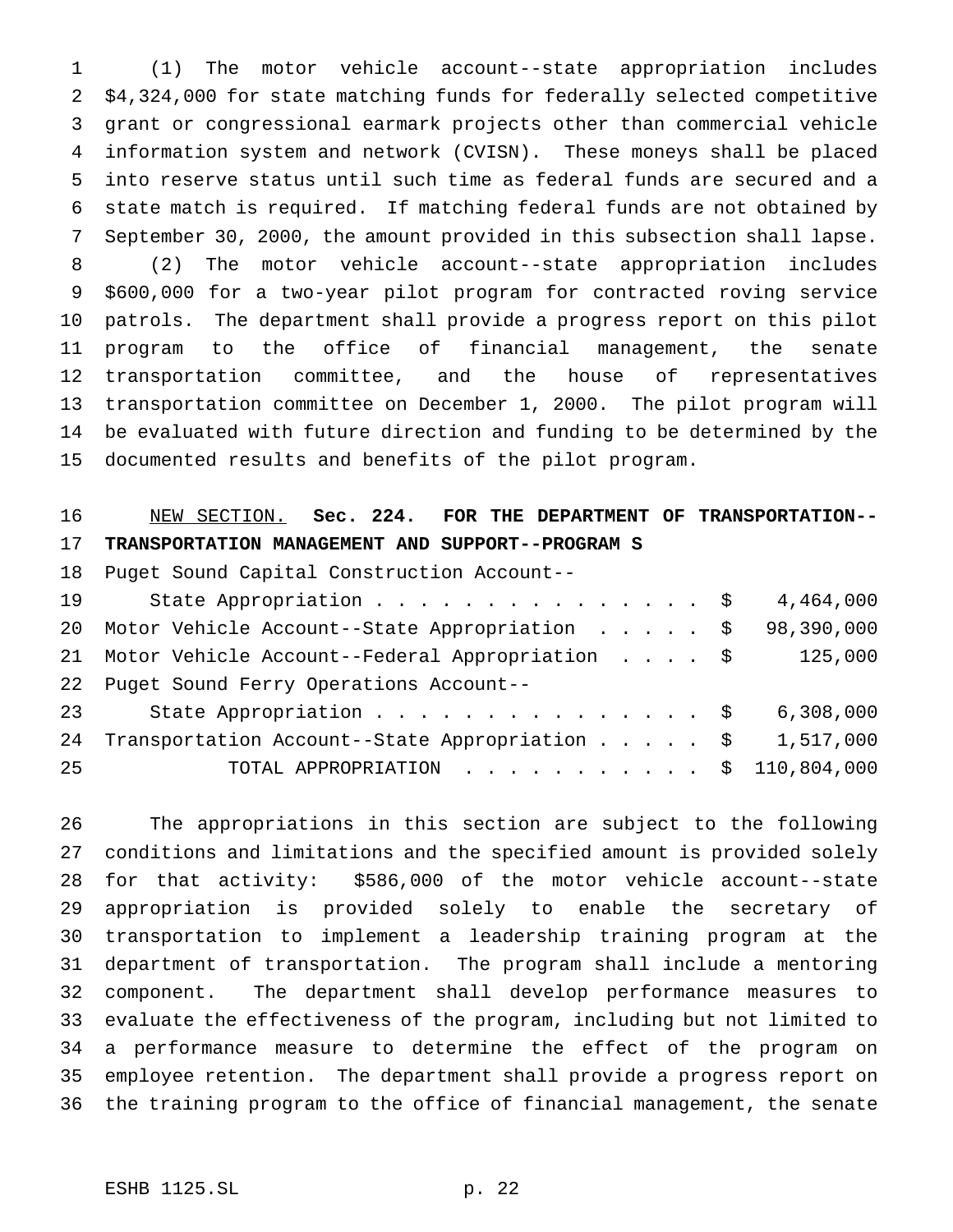transportation committee, and the house of representatives transportation committee by December 1, 2000.

 NEW SECTION. **Sec. 225. FOR THE DEPARTMENT OF TRANSPORTATION-- TRANSPORTATION PLANNING, DATA, AND RESEARCH--PROGRAM T** Motor Vehicle Account--State Appropriation ..... \$ 12,109,000 Motor Vehicle Account--Federal Appropriation .... \$ 17,000,000 7 Transportation Account--State Appropriation . . . . \$ 1,371,000 8 TOTAL APPROPRIATION . . . . . . . . . . \$ 30,480,000 NEW SECTION. **Sec. 226. FOR THE DEPARTMENT OF TRANSPORTATION-- CHARGES FROM OTHER AGENCIES--PROGRAM U** (1) FOR PAYMENT OF COSTS OF ATTORNEY GENERAL TORT CLAIMS SUPPORT 12 Transportation Account--State Appropriation . . . . \$ 2,595,000 Puget Sound Ferry Operations--State Appropriation . . \$ 1,155,000 (2) FOR PAYMENT OF COSTS OF THE OFFICE OF THE STATE AUDITOR Motor Vehicle Account--State Appropriation ..... \$ 907,000 (3) FOR PAYMENT OF COSTS OF DEPARTMENT OF GENERAL ADMINISTRATION FACILITIES AND SERVICES AND CONSOLIDATED MAIL SERVICES Motor Vehicle Account--State Appropriation ..... \$ 3,743,000 (4) FOR PAYMENT OF COSTS OF THE DEPARTMENT OF PERSONNEL 20 Motor Vehicle Account--State Appropriation . . . . . \$ 2,240,000 (5) FOR PAYMENT OF SELF-INSURANCE LIABILITY PREMIUMS AND ADMINISTRATION Transportation Account--State Appropriation..... \$ 12,039,000 (6) FOR PAYMENT OF SELF-INSURANCE LIABILITY PREMIUMS AND ADMINISTRATION Motor Vehicle Fund--Puget Sound Ferry Operations Account-- 27 State Appropriation . . . . . . . . . . . . . . \$ 3,462,000 (7) FOR PAYMENT OF COSTS OF OFFICE OF MINORITY AND WOMEN'S BUSINESS ENTERPRISES Motor Vehicle Account--State Appropriation ..... \$ 158,000 (8) FOR PAYMENT OF COSTS OF THE DEPARTMENT OF GENERAL ADMINISTRATION STATE PARKING SERVICES Motor Vehicle Account--State Appropriation ..... \$ 90,000 (9) FOR PAYMENT OF THE DEPARTMENT OF GENERAL ADMINISTRATION CAPITAL PROJECTS SURCHARGE Motor Vehicle Account--State Appropriation ..... \$ 1,100,000 (10) FOR ARCHIVES AND RECORDS MANAGEMENT

p. 23 ESHB 1125.SL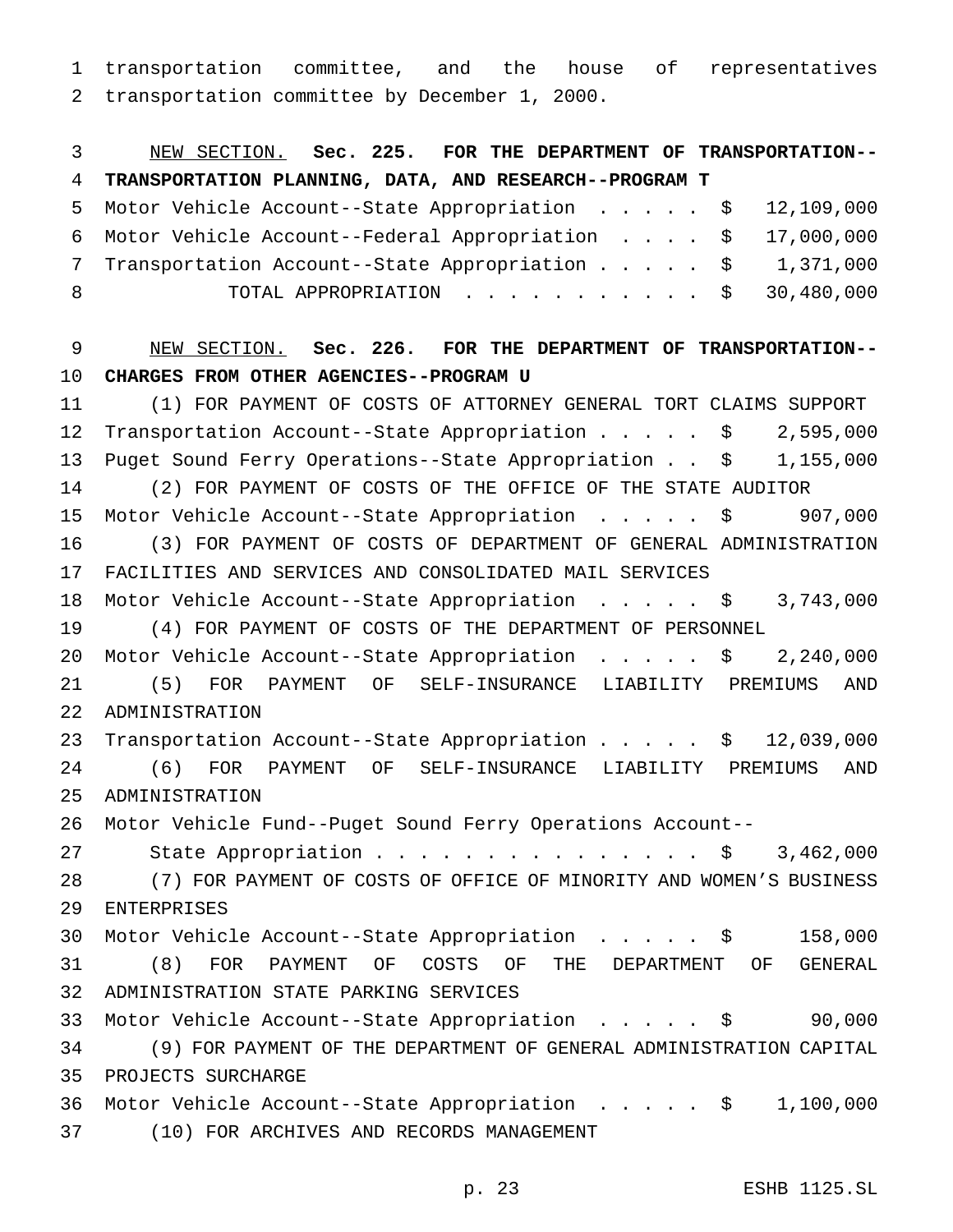| 2  | NEW SECTION. Sec. 227. FOR THE DEPARTMENT OF TRANSPORTATION-- |
|----|---------------------------------------------------------------|
| 3  | PUBLIC TRANSPORTATION--PROGRAM V                              |
| 4  | High Capacity Transportation Account--                        |
| 5  | State Appropriation \$<br>3,701,000                           |
| 6  | Air Pollution Control Account--State                          |
|    | 6, 253, 000<br>Appropriation \$                               |
| 8  | 7,187,000<br>Transportation Account--State Appropriation \$   |
| 9  | 7,345,000<br>Transportation Account--Federal Appropriation \$ |
| 10 | Transportation Account--Private/Local                         |
| 11 | Appropriation \$<br>105,000                                   |
| 12 | Public Transportation Systems Account--                       |
| 13 | State Appropriation \$<br>800,000                             |
| 14 | 24,391,000<br>TOTAL APPROPRIATION \$                          |
|    |                                                               |

 The appropriations in this section are subject to the following conditions and limitations and specified amounts are provided solely for that activity:

 (1) Up to \$750,000 of the transportation account--state appropriation is provided solely for grants and activities relating to coordinating special needs transportation among state and local providers. When selecting grant recipients, the agency council on coordinated transportation shall give priority to projects and programs that can be accomplished in the 1999-2001 biennium. The department may expend up to \$250,000 without a matching appropriation. The department's authority to expend more than that amount is conditioned upon the legislature authorizing a matching appropriation equal to the total expenditure of the amount provided in this subsection.

 (2) \$50,000 of the public transportation systems account--state appropriation is provided solely to continue and enhance an existing pilot project between a public transit provider and a school district expanding public transit service to high school students in order to reduce the use of single occupancy vehicles.

 (3) The department shall assess its commute trip reduction program. The assessment shall include an evaluation of tax credits or other incentives to employers who reduce commute trips to their work sites by encouraging employees to telecommute. Up to \$50,000 of the air pollution control account--state appropriation is provided for a pilot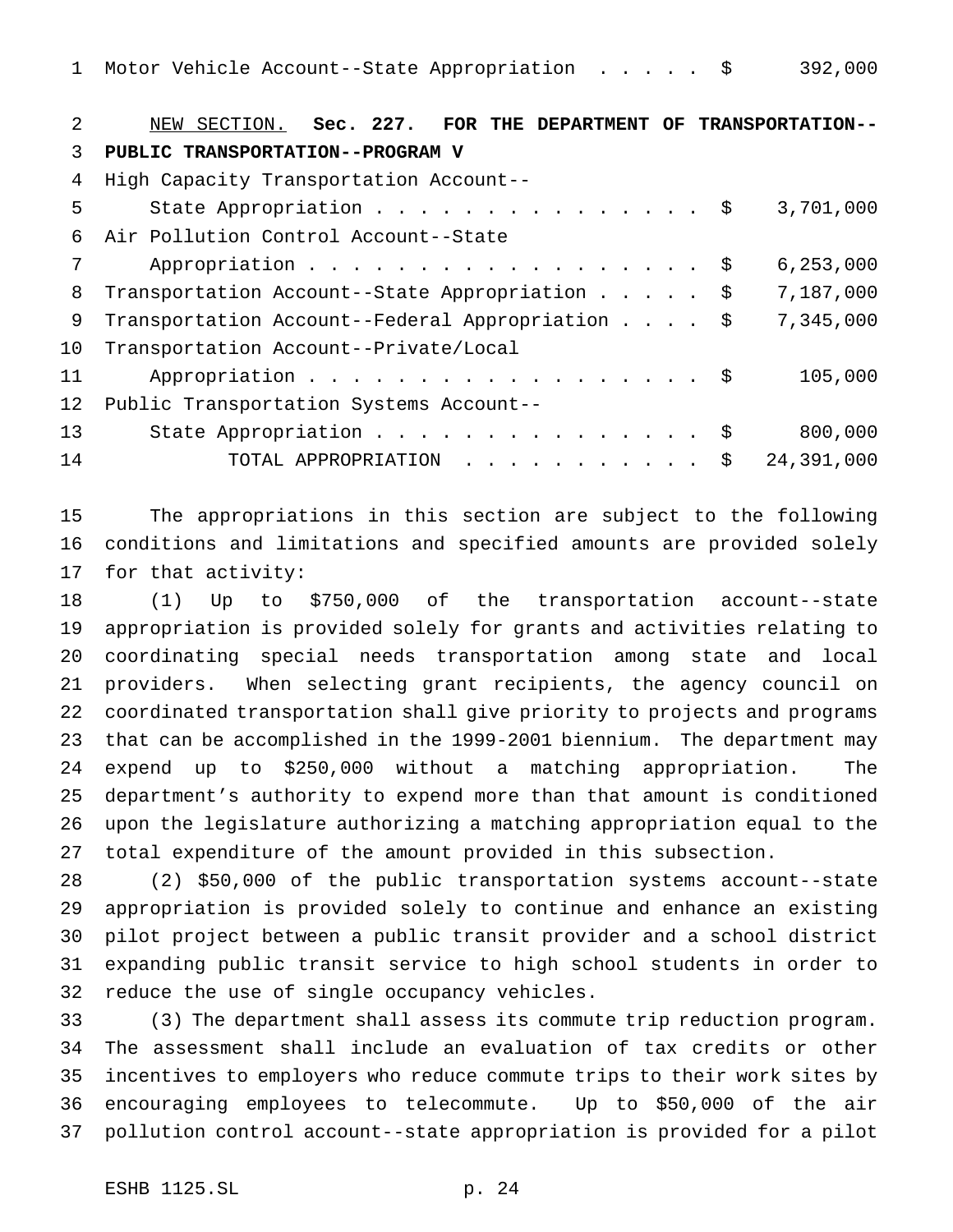project implementing telecommuting as part of the commute trip reduction program. The pilot project may include use of tax credits or other financial incentives.

 (4) In evaluating applications for rural mobility grants to public transportation agencies, the department shall give added weight to projects that improve connectivity among transit providers and across jurisdictional boundaries.

 (5) \$4,900,000 of the transportation account--federal appropriation is provided solely for commute trip reduction programs administered by the department of transportation. These funds come from the TEA-21 congestion mitigation air quality program. The office of financial management shall place \$1,000,000 of the air pollution control account--state appropriation in reserve status.

## \*NEW SECTION. **Sec. 228. FOR THE DEPARTMENT OF TRANSPORTATION-- WASHINGTON STATE FERRIES CONSTRUCTION--PROGRAM W**

Puget Sound Capital Construction Account--

| 17 | State Appropriation \$ 140,135,000                           |  |  |  |
|----|--------------------------------------------------------------|--|--|--|
|    | 18 Puget Sound Capital Construction Account--                |  |  |  |
| 19 | Federal Appropriation \$ 29,575,000                          |  |  |  |
|    | 20 Passenger Ferry Account--State Appropriation \$ 789,000   |  |  |  |
|    | 21 Motor Vehicle Account--State Appropriation \$ 116,221,000 |  |  |  |
| 22 | TOTAL APPROPRIATION $\ldots$ , \$ 286,720,000                |  |  |  |

 The appropriations in this section are provided for improving the Washington state ferry system, including, but not limited to, vessel acquisition, vessel construction, major and minor vessel improvements, and terminal construction and improvements. The appropriations in this section are subject to the following conditions and limitations and specified amounts are provided solely for that activity:

 (1) The appropriations in this section, unless otherwise specified, are provided to carry out only the projects in the Washington state ferries capital program plan - version 3. The department shall reconcile the 1997-99 capital expenditures within ninety days of the end of the biennium and submit a final report to the senate transportation committee, the house of representatives transportation committee, and the office of financial management.

 (2) The Puget Sound capital construction account--state appropriation includes \$27,000,000 in proceeds from the sale of bonds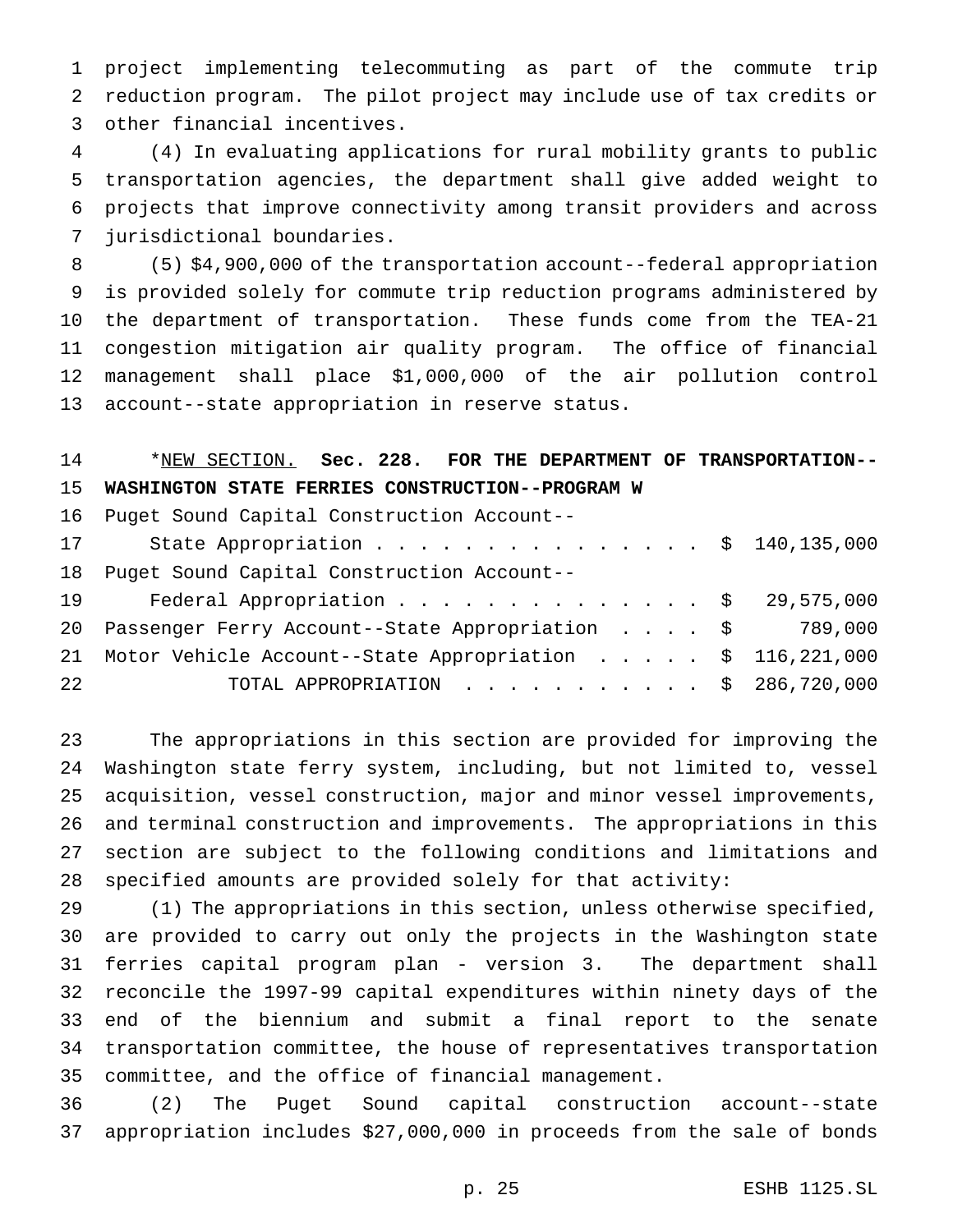authorized by RCW 47.60.800 for vessel and terminal acquisition, major and minor improvements, and long lead time materials acquisition for the Washington state ferries. The transportation commission may authorize the use of current revenues available to the Puget Sound capital construction account in lieu of bond proceeds for any part of the state appropriation.

 (3) \$1,500,000 of the motor vehicle account--state appropriation is provided solely for preliminary engineering activities to develop <sup>a</sup> new class of auto/passenger ferries. The design specifications for the vessels shall require that the vessels deliver optimal performance in terms of vessel speed, safety, reliability, and minimization of environmental impacts including damage on the shoreline from the wake 13 of the vessels. The vessels are intended to ensure Washington state ferries compliance with applicable international and domestic vessel safety standards and the Americans with disabilities act on identified routes. This class of ferries should have <sup>a</sup> single adaptable design 17 able to operate efficiently and effectively on different ferry routes, each of which has specific vessel capacity and handling requirements. These vessels are intended to relieve existing and projected vehicular traffic demand on congested routes such as, but not limited to, Seattle/Bremerton, Fauntleroy/Southworth, and Port Townsend/Keystone. (a) Washington state ferries shall prepare:

 (i) <sup>A</sup> conceptual design outlining the owner's functional requirements;

 (ii) <sup>A</sup> design report that includes <sup>a</sup> budget estimate and outline of 26 specifications and plans;

(iii) Specific contractual requirements and specifications;

 (iv) An evaluation of using the request for proposals process in accordance with RCW 47.56.030;

 (v) <sup>A</sup> request for interest to provide <sup>a</sup> propulsion system for this vessel class; and

 (vi) An exploration of <sup>a</sup> public private partnership between Washington state ferries, shipbuilders, and their supporting 34 engineering firms for design and construction of the vessel or vessels. (b) Washington state ferries shall report to the legislature by December 1, 1999, on the conceptual design criteria and budget estimates for preferred hull design and propulsion system/engine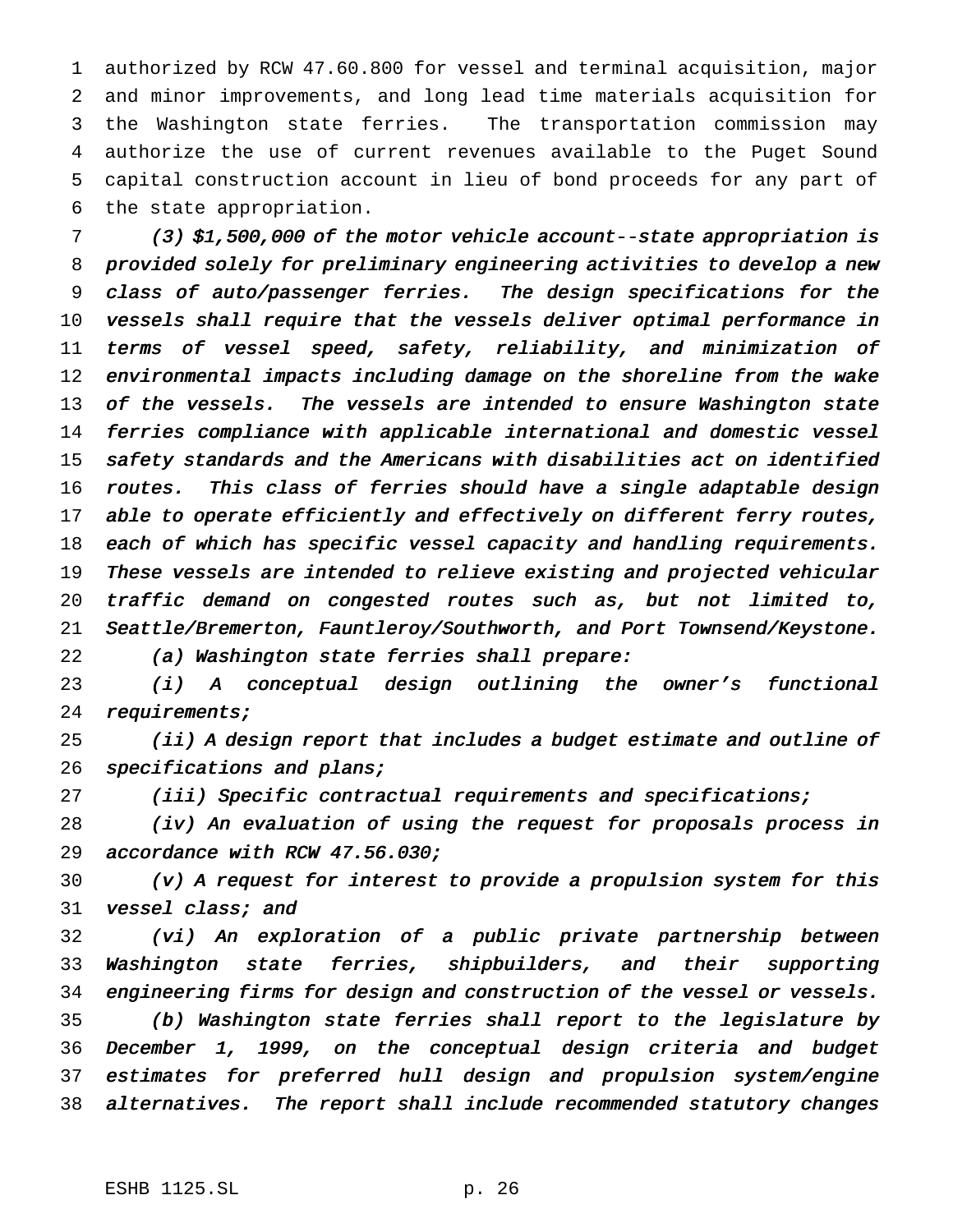that the legislature would need to enact in order to proceed with acquisition of this class of vessels.

 (4) The motor vehicle account--state appropriation includes \$110,729,000 in proceeds from the sale of bonds authorized by RCW 47.10.843. The transportation commission may authorize the use of current revenues available to the department of transportation in lieu of bond proceeds for any part of the state appropriation.

 (5) The department shall structure the request for proposal for the purchase of passenger-only ferries authorized under RCW 47.60.652 to include the purchase of a fifth back-up ferry to support maintenance schedules, emergency service needs, and provide continuity of service on all passenger-only ferry routes. The purchase of a fifth passenger-only ferry is subject to subsequent legislative appropriation.

**\*Sec. 228 was partially vetoed. See message at end of chapter.**

#### NEW SECTION. **Sec. 229. FOR THE DEPARTMENT OF TRANSPORTATION-- MARINE--PROGRAM X**

Marine Operating Account--State Appropriation.... \$ 303,014,000

 The appropriation in this section is subject to the following conditions and limitations and specified amounts are provided solely for that activity:

 (1) The appropriation is based on the budgeted expenditure of \$29,104,000 for vessel operating fuel in the 1999-2001 biennium. If the actual cost of fuel is less than this budgeted amount, the excess amount may not be expended. If the actual cost exceeds this amount, the department shall request a supplemental appropriation.

 (2) The appropriation provides for the compensation of ferry employees. The expenditures for compensation paid to ferry employees during the 1999-2001 biennium may not exceed \$205,640,000 plus a dollar amount, as prescribed by the office of financial management, that is equal to any insurance benefit increase granted general government employees in excess of \$341.75 a month annualized per eligible marine employee multiplied by the number of eligible marine employees for the respective fiscal year, a dollar amount as prescribed by the office of financial management for costs associated with pension amortization charges, and a dollar amount prescribed by the office of financial management for salary increases during the 1999-2001 biennium. For the purposes of this section, the expenditures for compensation paid to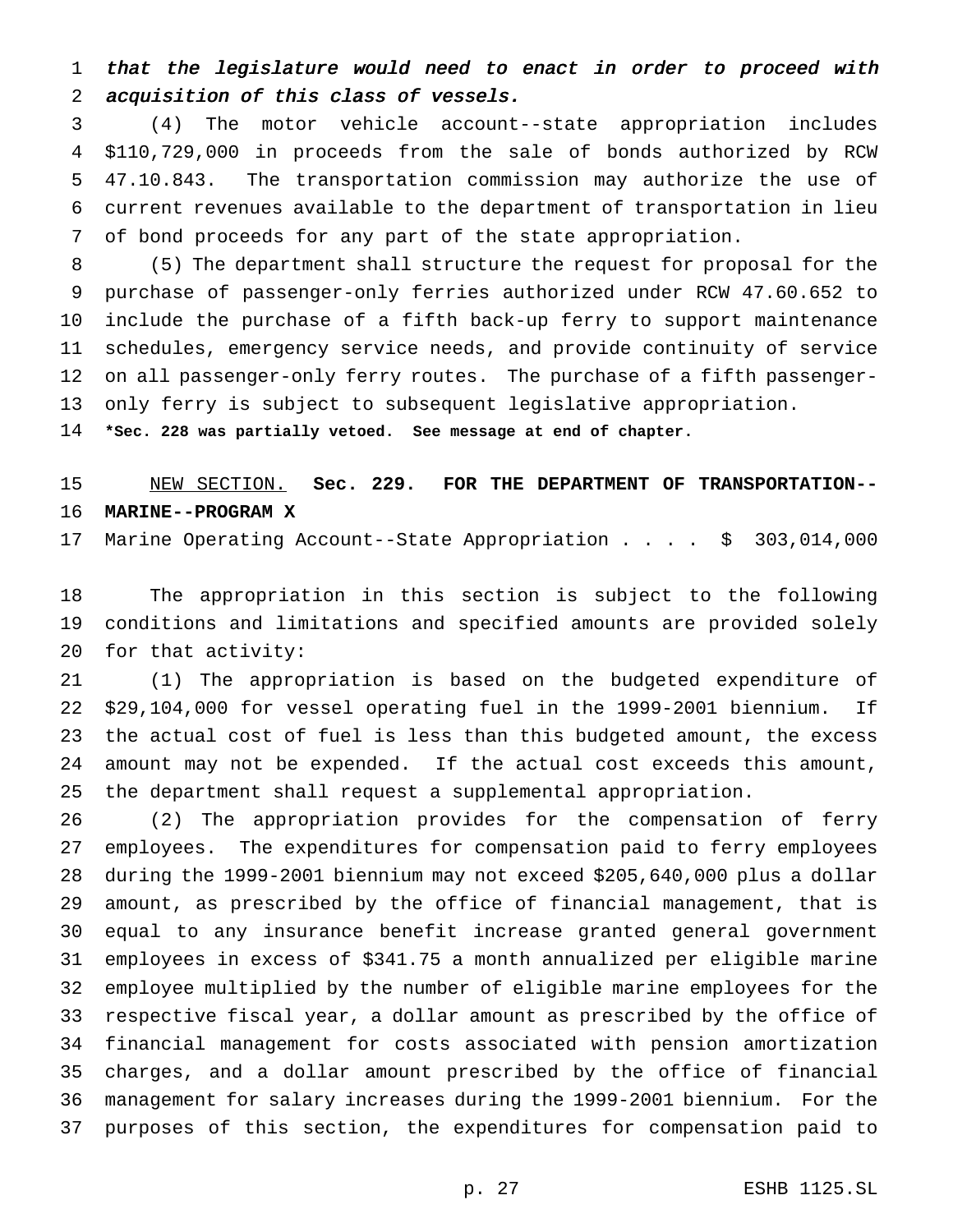ferry employees shall be limited to salaries and wages and employee benefits as defined in the office of financial management's policies, regulations, and procedures named under objects of expenditure "A" and "B" (7.2.6.2).

 The prescribed salary and insurance benefit increase or decrease dollar amount that shall be allocated from the governor's compensation appropriations is in addition to the appropriation contained in this section and may be used to increase or decrease compensation costs, effective July 1, 1999, and thereafter, as established in the 1999-2001 general fund operating budget.

 (3) Up to \$2,770,000 of the marine operating account--state appropriation may be used for leasing and operating an appropriate passenger only ferry vessel for the purpose of supporting existing, or testing new, passenger only service while testing alternative vessel technologies.

## NEW SECTION. **Sec. 230. FOR THE DEPARTMENT OF TRANSPORTATION-- RAIL--PROGRAM Y**

|    | 18 Essential Rail Assistance Account--           |              |
|----|--------------------------------------------------|--------------|
| 19 | State Appropriation \$                           | 85,000       |
| 20 | High Capacity Transportation Account--           |              |
| 21 | State Appropriation \$                           | 15,094,000   |
| 22 | Transportation Account--State Appropriation \$   | 95, 915, 000 |
| 23 | Transportation Account--Federal Appropriation \$ | 10,000,000   |
| 24 | Public Transportation Systems Account--          |              |
| 25 | State Appropriation \$                           | 5,000,000    |
| 26 | TOTAL APPROPRIATION $\ldots$ , \$ 126,094,000    |              |

 The appropriations in this section are subject to the following conditions and limitations and specified amounts are provided solely for that activity:

 (1) No appropriation in this section may be used to fund rail passenger service south of Portland, Oregon.

 (2) \$2,000,000 of the transportation account--state appropriation and \$4,000,000 of the high capacity transportation account--state appropriation are provided solely for the freight rail assistance program to provide grants and loans for light density rail lines.

 (3) \$3,000,000 of the high capacity transportation account--state appropriation is provided solely for acquisition of up to six rail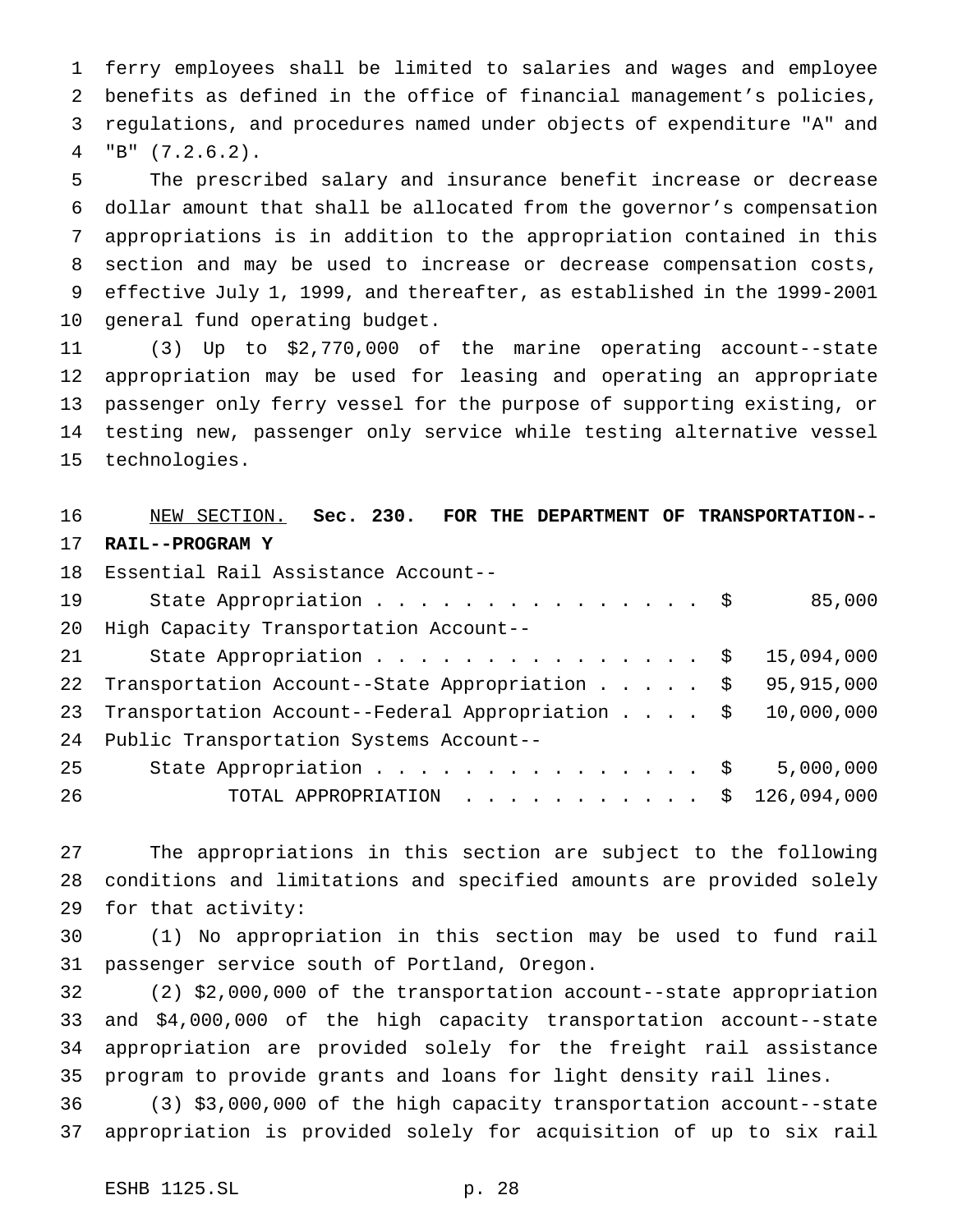passenger cars to add capacity to existing advanced technology train sets operating in Washington state.

 (4) \$6,298,000 of the high capacity transportation account--state appropriation is provided to fund the operation of a second train set providing additional roundtrip service from Seattle to Vancouver, British Columbia. The department's authority to expend the appropriation referenced in this subsection for service north of Blaine is conditioned upon Canada, the province of British Columbia, and/or private sources undertaking the capital expenditures necessary to make the rail capital improvements required to facilitate improved round trip rail service between Seattle and Vancouver, B.C.

 (5) \$10,000,000 of the transportation account--state appropriation and \$5,000,000 of the public transportation systems account--state appropriation are provided solely for the King street maintenance facility to be built in partnership with Amtrak. The amount referenced in this subsection is conditioned on the execution of agreements between the department of transportation, Amtrak, sound transit, and other participating parties which will assure that the maintenance and operation of the maintenance facility will not require state funding, except for billings for maintenance of state owned passenger trains.

 (6) To the greatest extent practicable, expenditure of funds shall maximize funds from partnerships and coordinate with other agencies investing in track improvements.

 (7) \$5,000,000 of the transportation account--federal appropriation is provided from TEA-21 surface transportation program enhancement funds is provided solely for restoration of and improvements to the King Street station.

# \*NEW SECTION. **Sec. 231. FOR THE DEPARTMENT OF TRANSPORTATION-- LOCAL PROGRAMS--PROGRAM Z** Motor Vehicle Account--State Appropriation ..... \$ 129,886,000 Motor Vehicle Account--Federal Appropriation .... \$ 8,040,000 Transportation Account--State Appropriation..... \$ 10,767,000 Transportation Infrastructure Account--State 34 Appropriation . . . . . . . . . . . . . . . . \$ 3,250,000 Transportation Infrastructure Account-- 36 Private/Local Appropriation . . . . . . . . . . \$ 1,750,000

 High Capacity Transportation Account--State 38 Appropriation . . . . . . . . . . . . . . . . \$ 150,000

p. 29 ESHB 1125.SL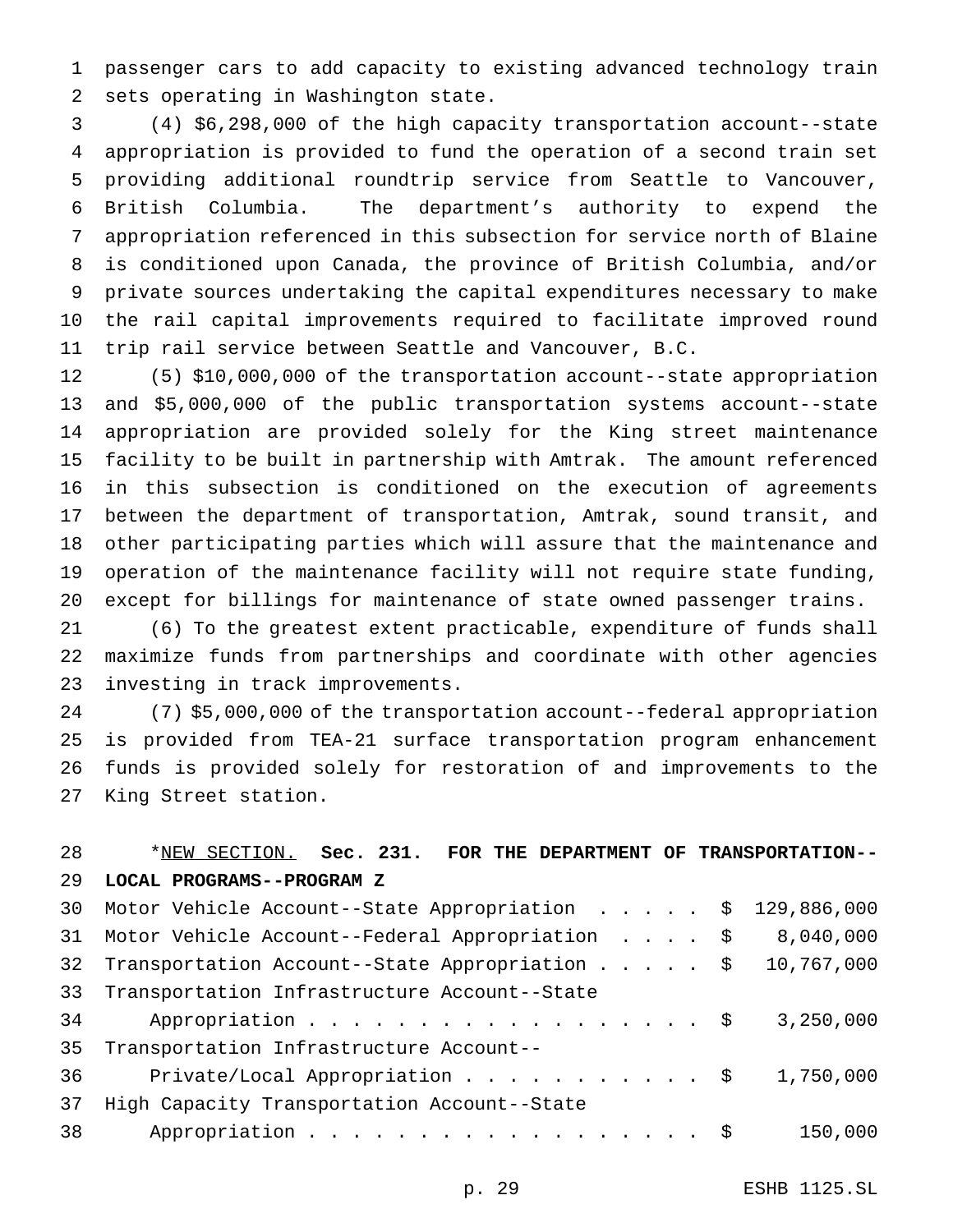| 1 Highway Infrastructure Account--Federal     |
|-----------------------------------------------|
| 2 Appropriation \$ 1,500,000                  |
| 3 Highway Infrastructure Account--State       |
| 4 Appropriation \$ 234,000                    |
| TOTAL APPROPRIATION $\ldots$ , \$ 155,577,000 |
|                                               |

 The appropriations in this section are subject to the following conditions and limitations and specified amounts are provided solely for that activity:

 (1) \$300,000 of the transportation account--state appropriation is provided solely to establish alternatives for flood management and flood hazard reduction projects in the Chehalis basin.

 (a) The department of transportation shall convene a technical committee to develop watershed-based solutions to flooding within the Chehalis basin. The technical committee shall be comprised of representatives of the department of transportation, department of ecology, department of fish and wildlife, the department of community, trade, and economic development, the military department's emergency management division, and affected counties and tribes. The department of transportation shall also seek the participation of the United States army corps of engineers, federal emergency management administration, the United States geological survey, the United States fish and wildlife service, the United States environmental protection agency, and other entities with critical knowledge related to the structural or nonstructural flood hazard reduction projects in the Chehalis basin. Funds shall be distributed by the department of transportation for alternative analysis, mapping, and model testing projects as recommended by the technical committee. The solutions considered by the technical committee shall be consistent with fish and habitat recovery efforts and avoid additional flood hazard to downstream communities. The department of transportation shall present a report to the senate transportation committee and the house of representatives transportation committee by December 1, 1999, regarding findings and progress made by funded projects.

 (b) If the federal government makes funds available to accomplish the project described in (a) of this subsection, the department of transportation shall place the appropriation identified in this section in reserve.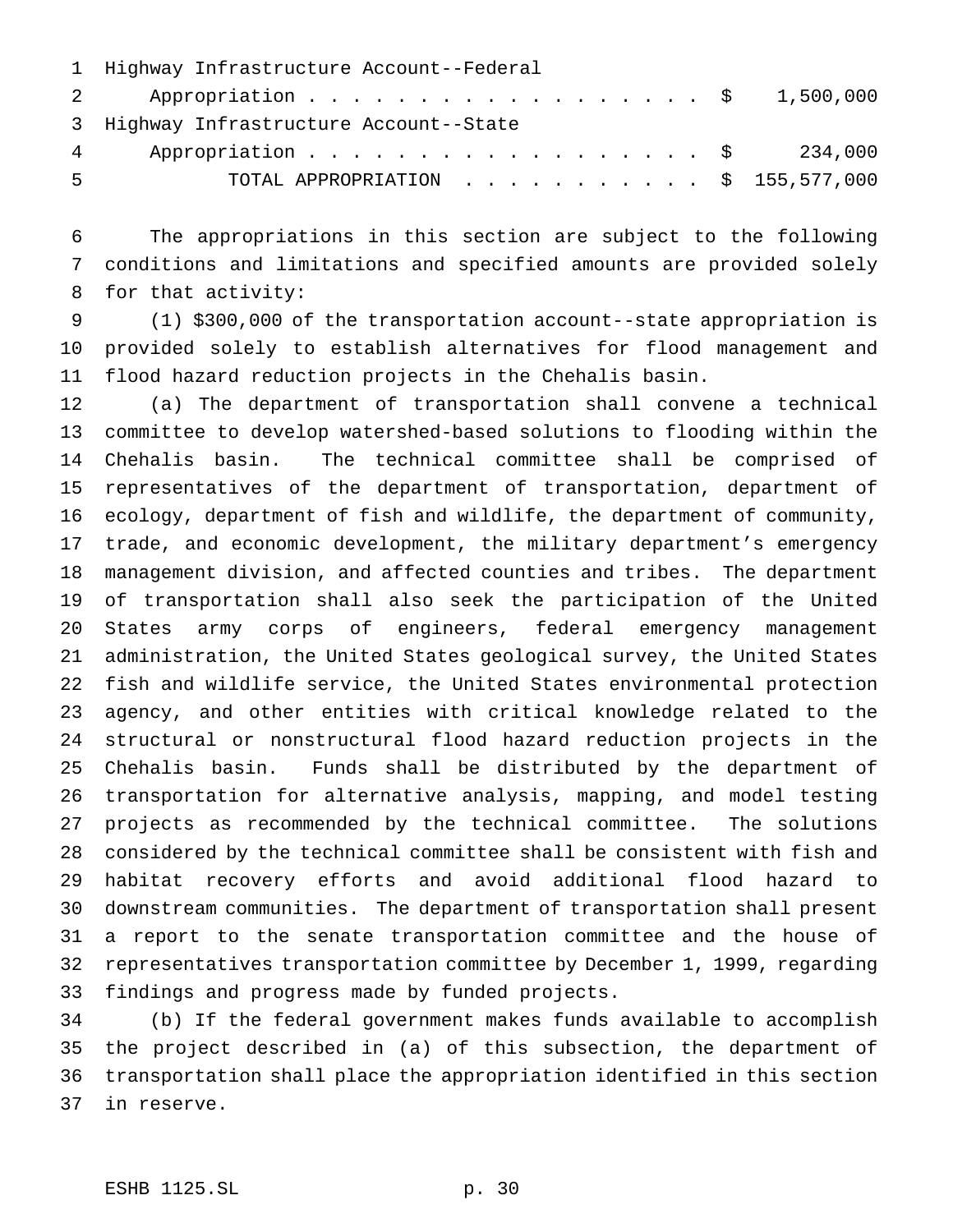(2) \$85,121,000 of the motor vehicle account--state appropriation is provided solely for the state program share of freight mobility projects as identified by the freight mobility strategic investment board. Notwithstanding RCW 79.91.100, between July 1, 1999, and June 30, 2001, the department of natural resources shall execute and deliver an instrument granting an easement to cities, towns, and counties who request an easement for roadway purposes, including the right to make necessary fills, on, over, or across the beds of navigable waters if those easements are necessary to facilitate the construction of projects funded in whole or part by <sup>a</sup> portion of the appropriation 11 referenced in this subsection. The department of natural resources 12 shall not charge the city, town, or county for the easement except as 13 necessary to recover reasonable administrative costs. The amount provided in this subsection can only be expended upon authorization from the freight mobility strategic investment board.

 (3) \$400,000 of the transportation account--state appropriation is provided solely for a study by the senate transportation committee and the house of representatives transportation committee in cooperation with the port of Benton developing a strategic corridor feasibility and master site plan for the port of Benton. If the port of Benton does not provide at least \$200,000 to fund the plan development, the transportation fund--state appropriation referenced in this subsection shall lapse and this subsection shall be null and void.

 (4) The motor vehicle account--state appropriation includes \$105,121,000 in proceeds from the sale of bonds authorized by RCW 47.10.843. The transportation commission may authorize the use of current revenues available to the department of transportation in lieu of bond proceeds for any part of the state appropriation.

 (5) \$10,000,000 of the transportation account--state appropriation is provided solely to fund the first phase of a multiphase cooperative project with the state of Oregon to dredge the Columbia river. The department shall not expend the appropriation in this section unless agreement on ocean disposal sites has been reached which protects the state's commercial crab fishery. The amount provided in this subsection shall lapse unless the state of Oregon appropriates a dollar-for-dollar match to fund its share of the project.

 (6) The motor vehicle account--state appropriation includes \$1,167,000 in proceeds from the sale of bonds authorized by RCW 47.10.819(1). The transportation commission may authorize the use of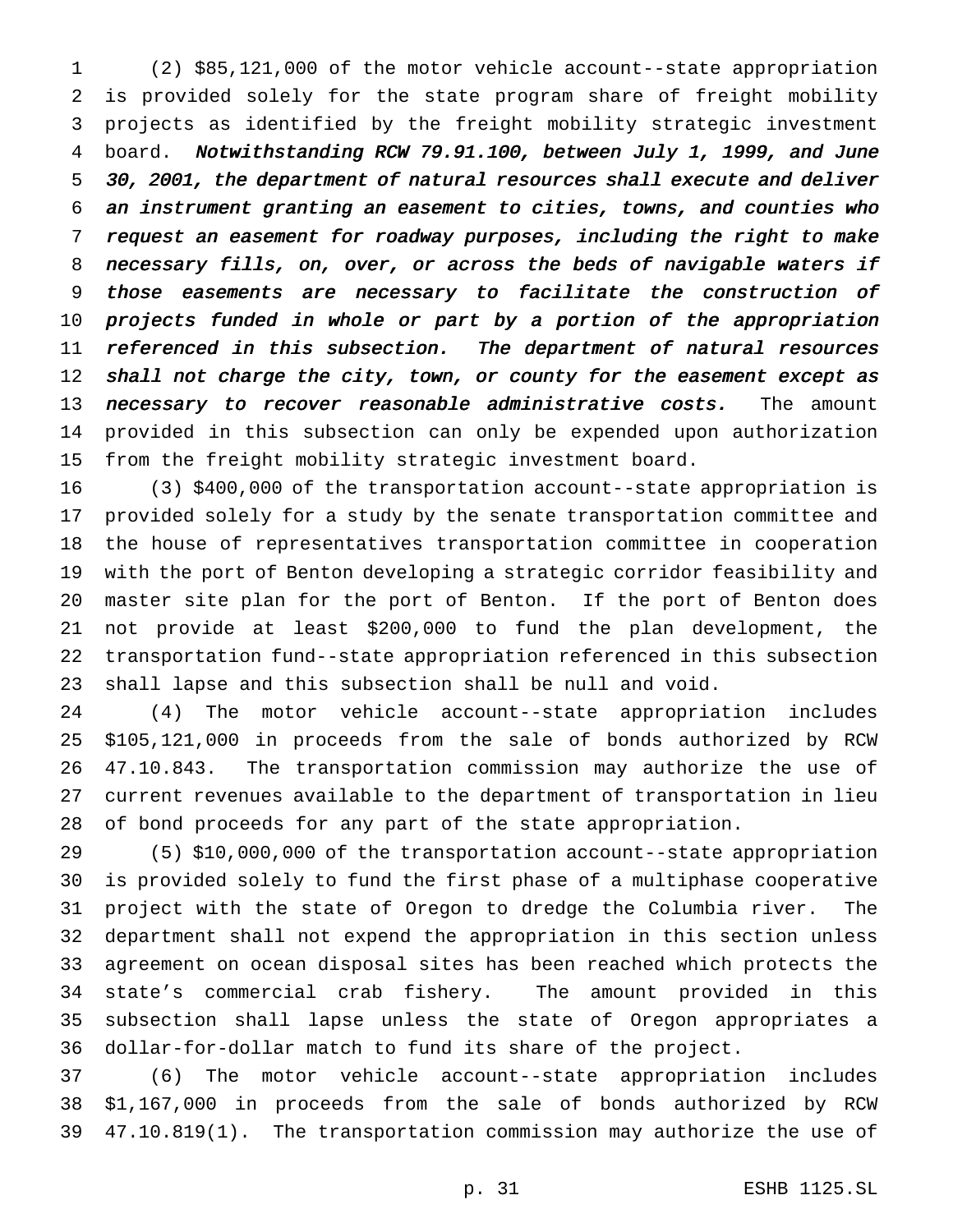current revenues available to the department of transportation in lieu of bond proceeds for any part of the state appropriation.

 (7) \$5,000,000 of the motor vehicle account--state appropriation is provided solely for a small city pavement preservation program, to be administered by the department's TransAid division. The department, in consultation with stakeholders, shall establish program guidelines. The guidelines should include but not be limited to a provision limiting program eligibility to cities with a population of 2,500 or less.

 (8) \$20,000,000 of the motor vehicle account--state appropriation is provided solely for a county corridor congestion relief program, to be administered by the department's TransAid division. The purpose of the program is to provide funding for congested urban corridors, as defined and selected by the department of transportation in consultation with counties, regional transportation planning organizations, and the transportation improvement board. At a minimum, project selection criteria should include: Consistency with regional transportation plans; measurable improvements in mobility; cost effectiveness; systemic corridor mobility improvements rather than isolated "spot" improvements; and optimal timing for construction.

 (9) \$5,000,000 of the motor vehicle account--state appropriation is provided solely for improving traffic and pedestrian safety near schools. The TransAid division within the department of transportation shall administer this program. Funds should be used for traffic and pedestrian improvements near schools, including roadway channelization and signalization.

 (10) The TransAid division within the department of transportation shall develop a prequalification procedure for potential bidders on projects administered or approved by the transportation improvement board. The board shall work with other interested parties including but not limited to associations representing general contractors and the office of minority and women's business enterprises. The prequalification procedure's goal is to ascertain that bidders are qualified by experience, financing, equipment, and organization to do the work called for in the contract documents. The prequalification procedure may require a bidder to (1) satisfy threshold requirements established by the board prior to being furnished a proposal form on any contract; or (2) complete a preaward survey of the bidder's qualification prior to award.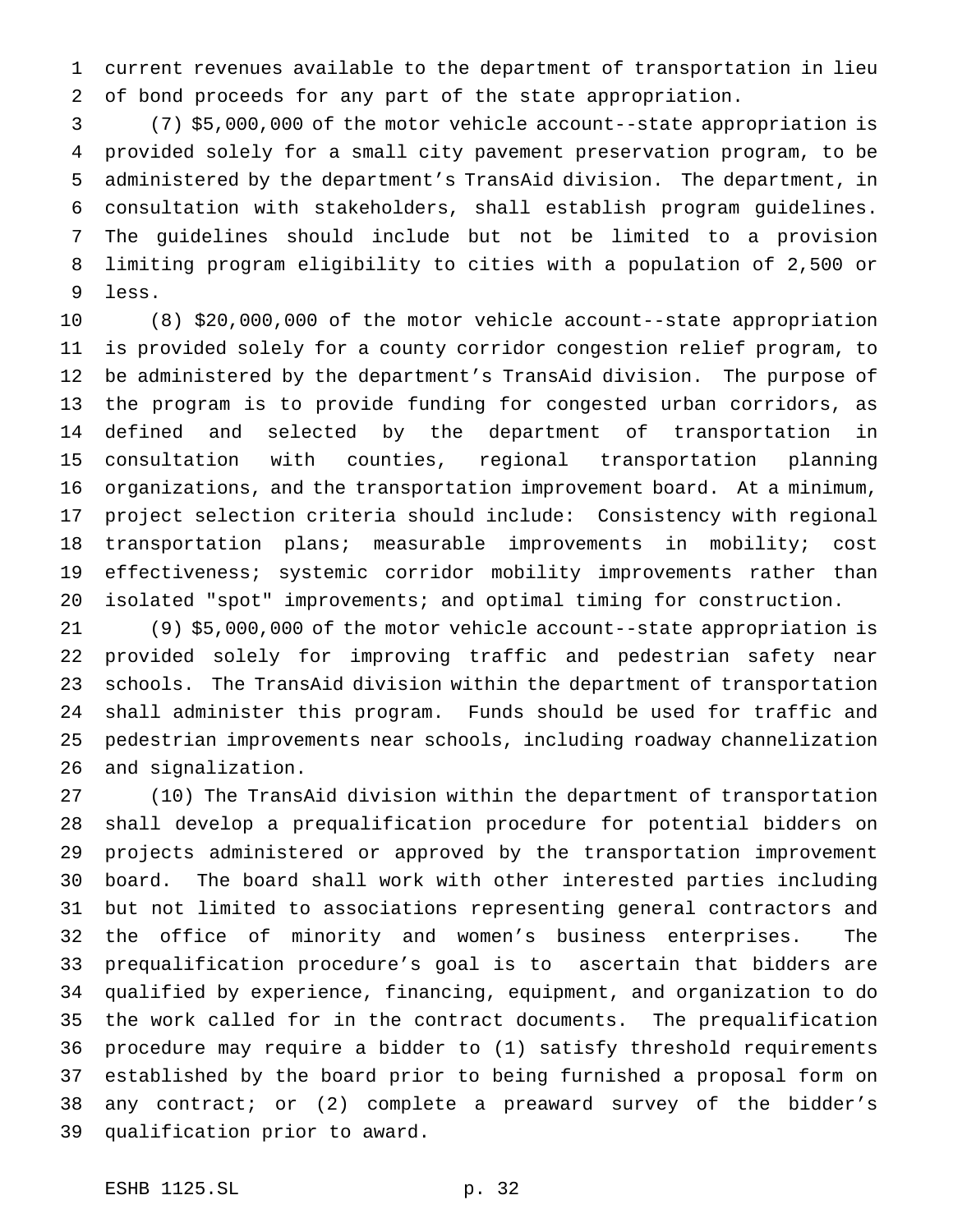(11) Up to \$100,000 of the motor vehicle account--state appropriation is provided solely for audits of city and county transportation funding to determine whether any city or county has supplanted its local transportation funding with state funding provided under sections 408 and 409 of this act. The department shall report the results of this audit to the senate transportation committee, the house of representatives transportation committee, and the office of financial management by December 31, 2000.

 (12) \$5,000,000 of the motor vehicle account--state appropriation is provided solely for city fish passage barrier removal and habitat restoration. Funds should be used for eliminating fish passage barriers, including stormwater facilities, and providing for habitat restoration for salmonid species that are listed as threatened or endangered. The amount provided in this section may only be expended upon authorization from the department of transportation's environmental affairs office.

**\*Sec. 231 was partially vetoed. See message at end of chapter.**

(End of part)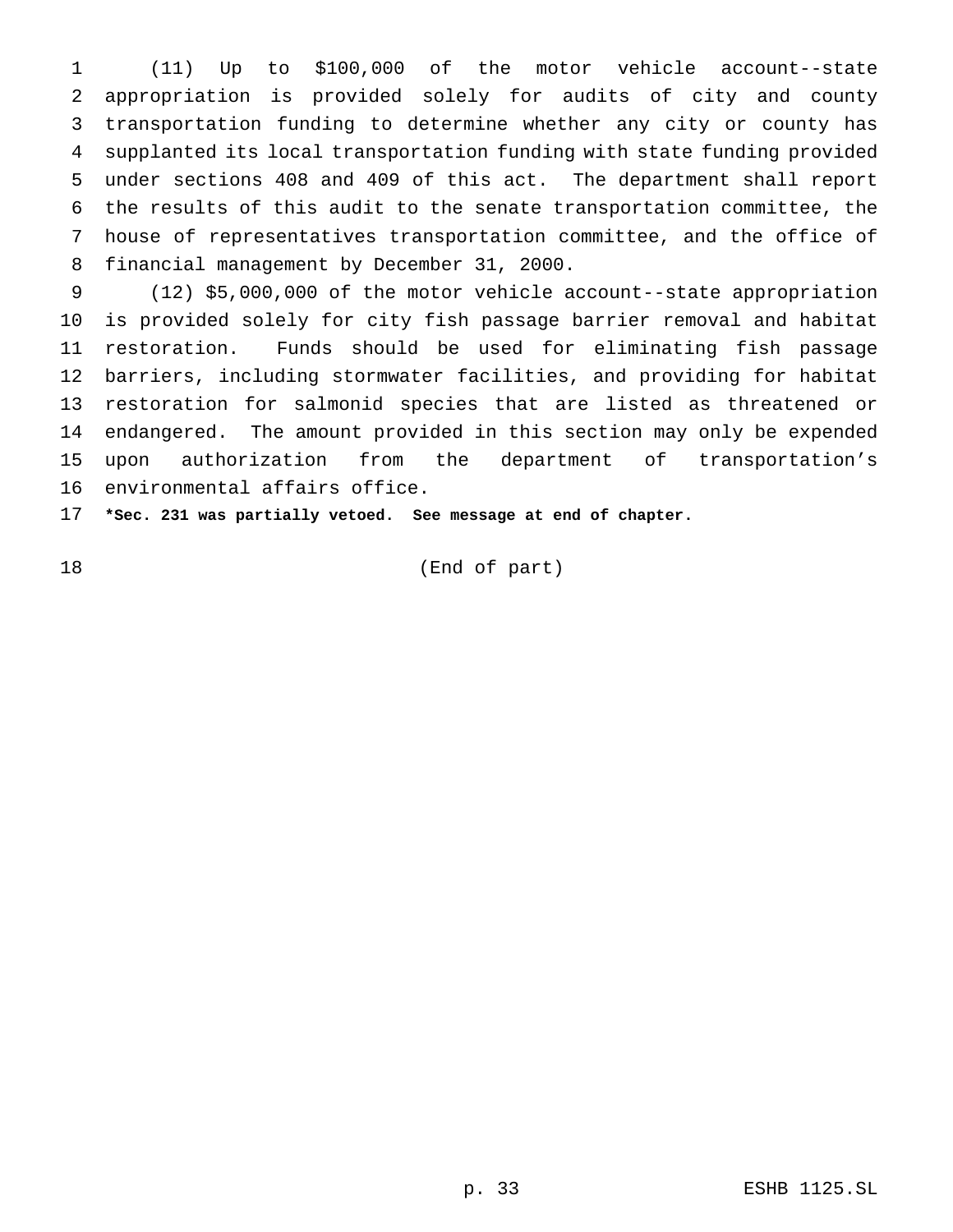#### **PART III**

#### **TRANSPORTATION AGENCIES CAPITAL FACILITIES**

## NEW SECTION. **Sec. 301. FOR THE WASHINGTON STATE PATROL** Appropriation:

State Patrol Highway Account--State Appropriation \$ 2,328,000

 The appropriations in this section are subject to the following conditions and limitations and specified amounts are provided solely for that activity:

 (1) \$508,000 of the state patrol highway account--state appropriation funds minor works which include communication tower maintenance, Spokane district headquarters HVAC, Morton HVAC replacement, emergency repairs, and Anacortes scale repairs.

 (2) \$500,000 of the state patrol highway account--state appropriation is provided for the Naselle detachment office.

 (3) \$615,000 of the state patrol highway account--state appropriation is provided for repaving the academy drive course.

 (4) \$275,000 of the state patrol highway account--state appropriation is provided for the squawk mountain communication tower. (5) \$380,000 of the state patrol highway account--state appropriation is provided for the replacement of two traffic control aircraft.

 (6) \$50,000 of the state patrol highway account--state appropriation is provided for the Ridgefield expansion design and the academy hookup fee for waste treatment.

 NEW SECTION. **Sec. 302.** The Washington state patrol is authorized to continue with the exchange of the Olympia, Washington Martin Way property for a light industrial land complex to be used to consolidate existing separately located state activities and functions. The agency will work with the office of financial management, department of general administration, the senate transportation committee, and the house of representatives transportation committee in the exchange and approval processes.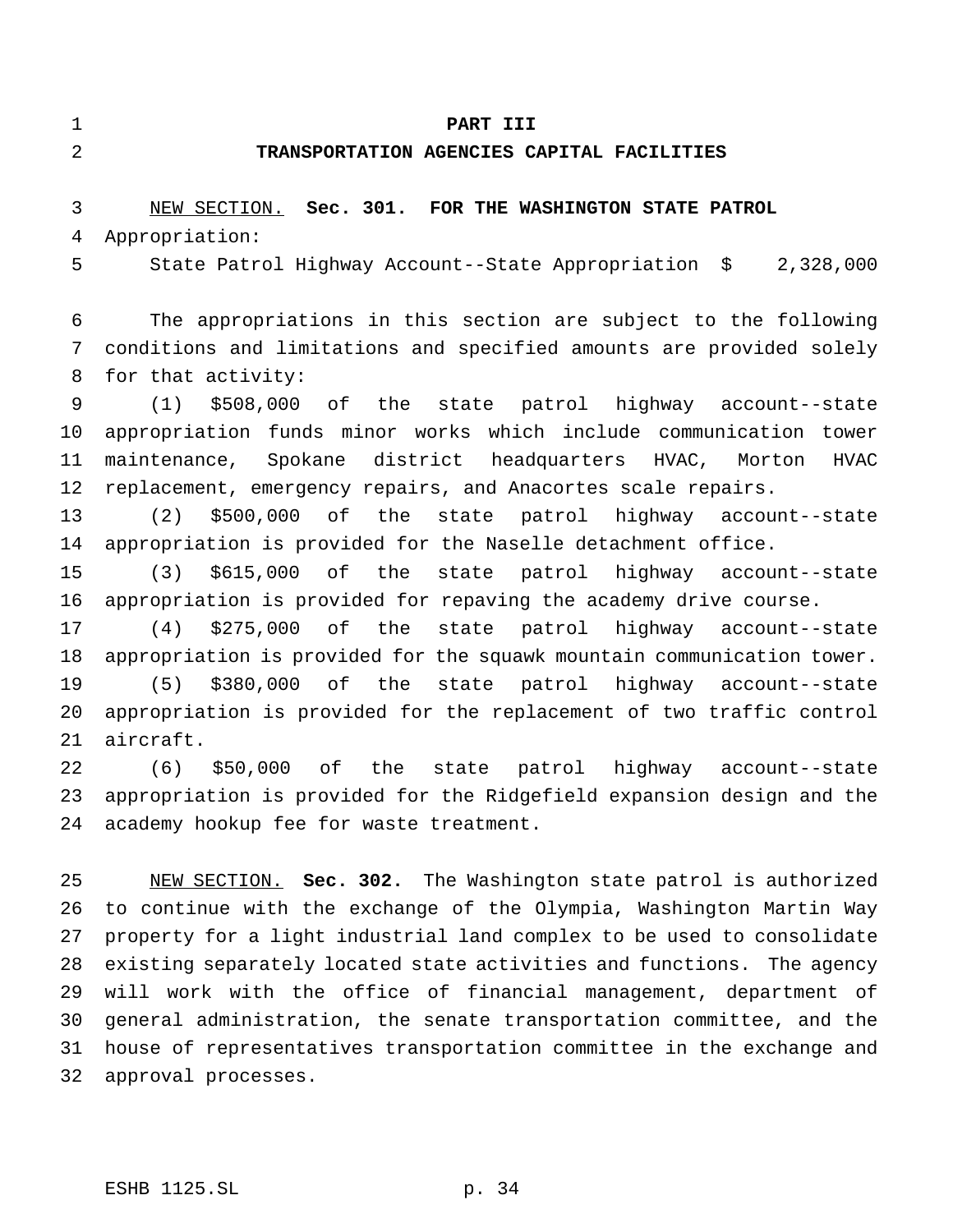NEW SECTION. **Sec. 303. FOR THE DEPARTMENT OF TRANSPORTATION--**

**PROGRAM D (DEPARTMENT OF TRANSPORTATION-ONLY PROJECTS)--CAPITAL**

Motor Vehicle Account--State Appropriation ..... \$ 26,147,000

 The appropriation in this section is subject to the following conditions and limitations and specified amounts are provided solely for that activity:

 (1) Before any funds are expended for the transportation facility to be located in Tumwater, Washington, the director of general administration shall conduct an evaluation of the planned facility design and budget using life-cycle cost analysis, value-engineering, and other techniques to maximize the long-term effectiveness and efficiency of the facility or improvement as required under RCW 43.82.010(10). Furthermore, the director shall present the findings of the evaluation to the fiscal committees of the house of representatives and the senate by December 31, 1999. Up to \$100,000 of the motor vehicle account--state appropriation may be expended by the department of general administration to conduct an analysis of future transportation-related facility office space needs in Thurston county, by agency, for the next ten years. The analysis shall consult with state agencies, private developers, and building owners to determine the inventory of space available and planned over the next ten years in government and nongovernment buildings, and the impact on current office space. The analysis must be completed by January 31, 2000.

 (2) The department of transportation is authorized to enter into a financing contract using certificate of participation in the amount of \$14,500,000 plus financing expenses and required reserves pursuant to chapter 39.94 RCW to acquire and remodel a regional complex in the department's southwest region.

(End of part)

p. 35 ESHB 1125.SL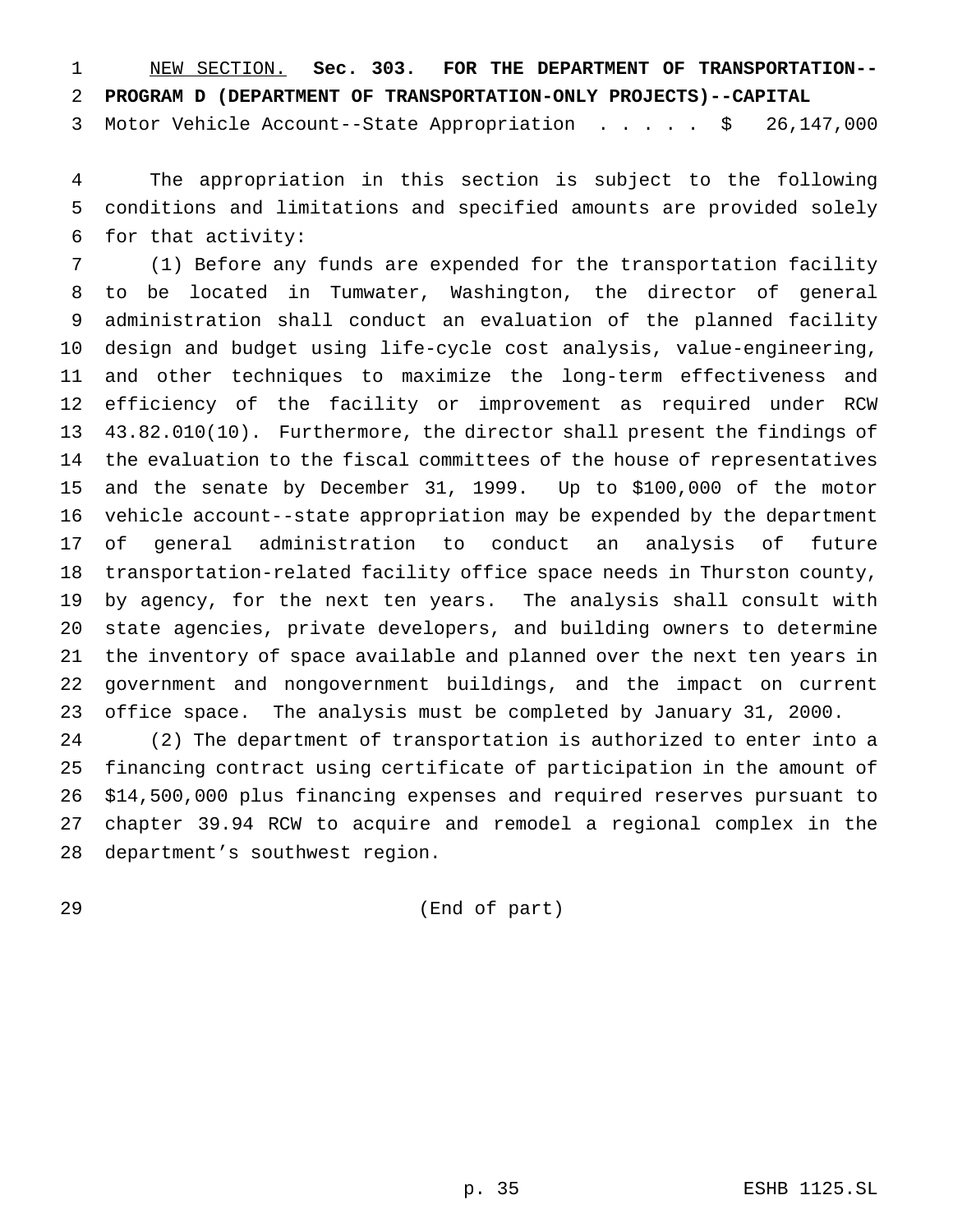#### **PART IV**

#### **TRANSFERS AND DISTRIBUTIONS**

 NEW SECTION. **Sec. 401. FOR THE STATE TREASURER--BOND RETIREMENT AND INTEREST, AND ONGOING BOND REGISTRATION AND TRANSFER CHARGES: FOR BOND SALES DISCOUNTS AND DEBT TO BE PAID BY MOTOR VEHICLE FUND AND TRANSPORTATION FUND REVENUE** Highway Bond Retirement Account Appropriation.... \$ 184,810,000 8 Ferry Bond Retirement Account Appropriation . . . . . \$ 53,353,000 Transportation Improvement Board Bond Retirement 10 Account--State Appropriation . . . . . . . . . \$ 35,158,000 Puget Sound Capital Construction Account--State

| 12 | Appropriation \$                                              |  |  | 270,000 |
|----|---------------------------------------------------------------|--|--|---------|
|    | 13 Motor Vehicle Account--State Appropriation \$ 6,543,000    |  |  |         |
|    | 14 Special Category C Account--State Appropriation \$ 405,000 |  |  |         |
| 15 | TOTAL APPROPRIATION $\ldots$ , \$ 280,539,000                 |  |  |         |

 NEW SECTION. **Sec. 402. FOR THE STATE TREASURER--BOND RETIREMENT AND INTEREST, AND ONGOING BOND REGISTRATION AND TRANSFER CHARGES: FOR BOND SALE EXPENSES AND FISCAL AGENT CHARGES**

|    | 19 Motor Vehicle Fund--Puget Sound Capital Construction |         |
|----|---------------------------------------------------------|---------|
| 20 | Account Appropriation \$                                | 36,000  |
|    | 21 Motor Vehicle Account--State Appropriation \$        | 811,000 |
|    | 22 Special Category C Account Appropriation \$          | 53,000  |
| 23 | TOTAL APPROPRIATION \$                                  | 900,000 |

### NEW SECTION. **Sec. 403. FOR THE STATE TREASURER--STATE REVENUES FOR DISTRIBUTION**

# Motor Vehicle Fund Appropriation for motor vehicle fuel tax and overload 28 penalties distribution . . . . . . . . . . . . \$ 492,721,000 Transportation Fund Appropriation for motor vehicle excise tax distribution...... \$ 491,606,000

#### NEW SECTION. **Sec. 404. FOR THE DEPARTMENT OF RETIREMENT SYSTEMS--**

#### **TRANSFERS**

Motor Vehicle Fund--State Patrol Highway Account: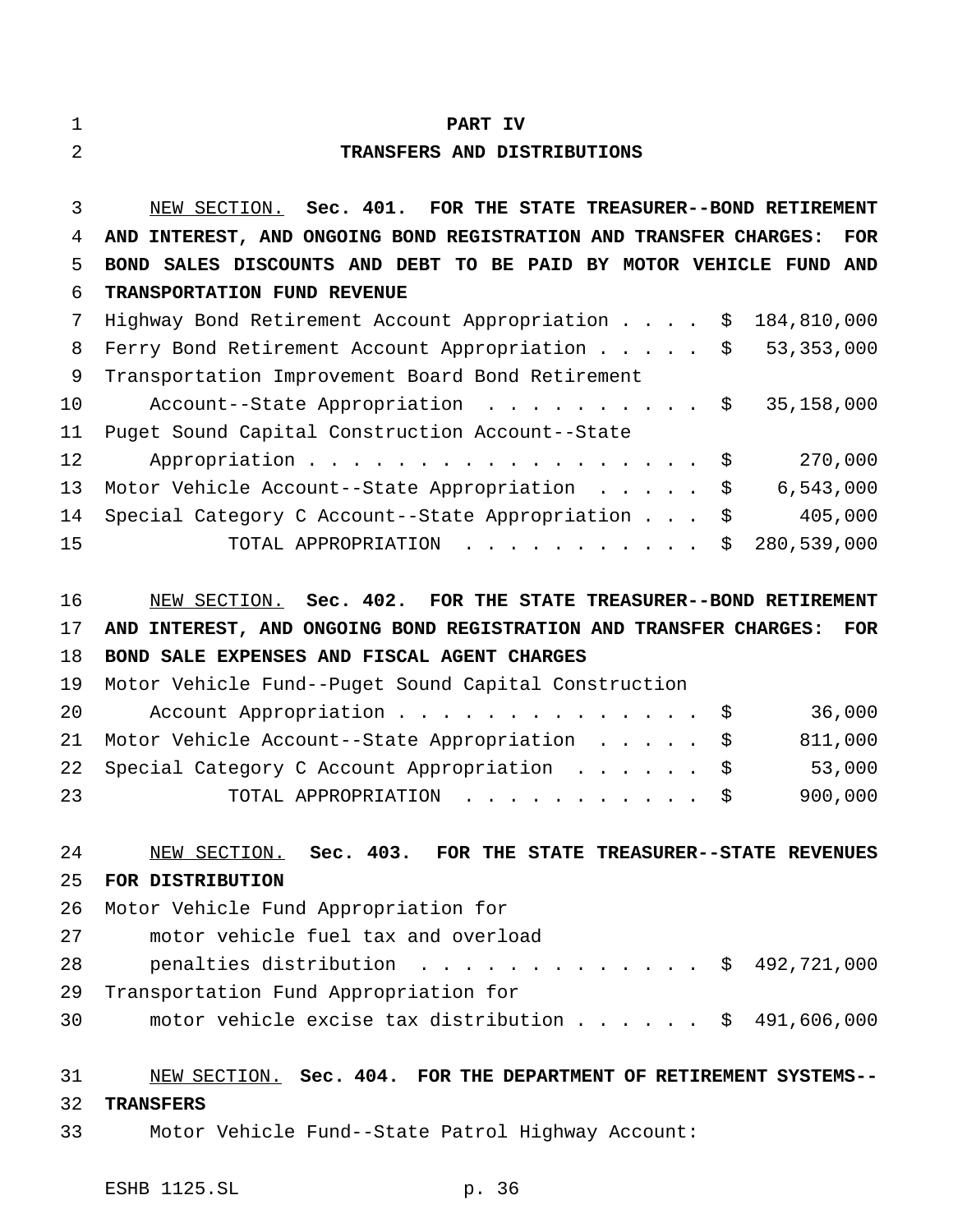For transfer to the Department of 2 Retirement Systems Expense Fund..........\$ 171,000

 NEW SECTION. **Sec. 405. STATUTORY APPROPRIATIONS.** In addition to the amounts appropriated in this act for revenue for distribution, state contributions to the law enforcement officers' and fire fighters' retirement system, and bond retirement and interest including ongoing bond registration and transfer charges, transfers, interest on registered warrants, and certificates of indebtedness, there is also appropriated such further amounts as may be required or available for these purposes under any statutory formula or under any proper bond covenant made under law.

 NEW SECTION. **Sec. 406.** The department of transportation is authorized to undertake federal advance construction projects under the provisions of 23 U.S.C. Sec. 115 in order to maintain progress in meeting approved highway construction and preservation objectives. The legislature recognizes that the use of state funds may be required to temporarily fund expenditures of the federal appropriations for the highway construction and preservation programs for federal advance construction projects prior to conversion to federal funding.

#### NEW SECTION. **Sec. 407. FOR THE STATE TREASURER--TRANSFERS**

(1) RV Account--State Appropriation:

 For transfer to the Motor Vehicle Fund--State.... \$ 1,590,000 (2) Transportation Account--State Appropriation: For transfer to the Transportation Infrastructure

25 Account--State . . . . . . . . . . . . . . . . . . \$ 5,000,000

 The department of transportation shall only transfer funds provided under this subsection on an as-needed basis.

# NEW SECTION. **Sec. 408. FOR THE STATE TREASURER--STATE REVENUES FOR DISTRIBUTION**

 Motor Vehicle Fund--State Appropriation 31 for distribution to the cities . . . . . . . . \$ 18,250,000 Motor Vehicle Fund--State Appropriation for distribution to the counties ........ \$ 10,000,000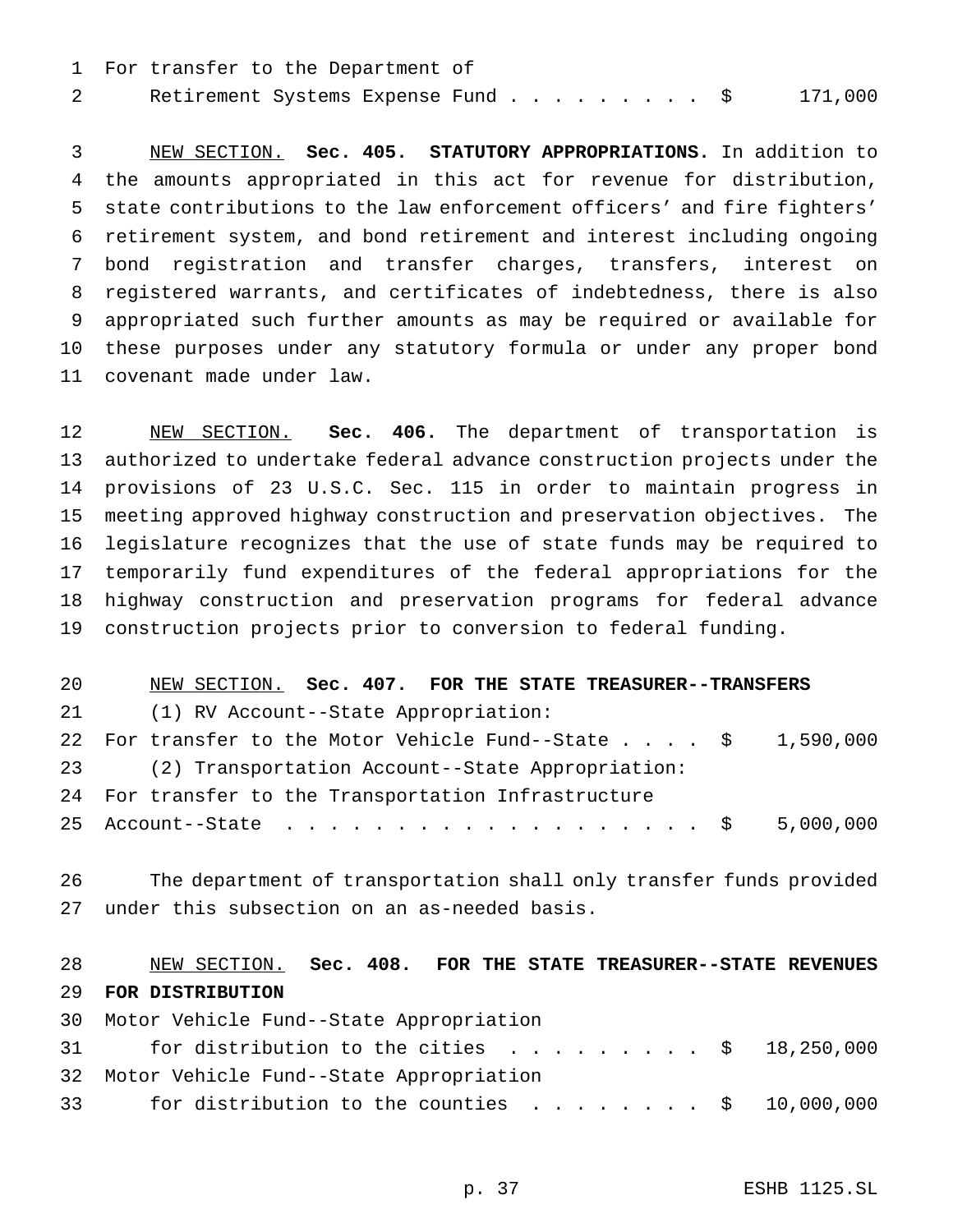The distributions in this section are subject to the following conditions and limitations and specified amounts are provided solely for that activity:

 (1) The motor vehicle fund--state appropriation for distribution to cities is provided solely to be distributed to cities with a population of over two thousand five hundred in a manner consistent with RCW 46.68.110(4) in one distribution on March 1, 2000. The motor vehicle fund--state appropriation for distribution to the counties is provided solely to be distributed in a manner consistent with RCW 46.68.122 in one distribution on March 1, 2000. If the voters of this state pass an initiative that eliminates or reduces the motor vehicle excise tax authorized under RCW 82.44.020, the appropriations in this section shall lapse.

 (2) The amounts provided in this section may not be used to supplant any existing local government funding for transportation projects or programs. Any local government in violation of this requirement shall immediately forfeit its eligibility for future distributions provided under this section.

## NEW SECTION. **Sec. 409. FOR THE STATE TREASURER--STATE REVENUES FOR DISTRIBUTION**

Motor Vehicle Fund--State Appropriation

| 22 | for distribution to the cities $\ldots \ldots \ldots \approx 19,580,000$ |  |  |  |  |  |
|----|--------------------------------------------------------------------------|--|--|--|--|--|
|    | 23 Motor Vehicle Fund--State Appropriation                               |  |  |  |  |  |
| 24 | for distribution to the counties \$ 10,000,000                           |  |  |  |  |  |

 The distributions in this section are subject to the following conditions and limitations and specified amounts are provided solely for that activity:

 (1) The motor vehicle fund--state appropriation for distribution to cities is provided solely to be distributed to cities with a population of over two thousand five hundred in a manner consistent with RCW 46.68.110(4) in one distribution on March 1, 2001. The motor vehicle fund--state appropriation for distribution to the counties is provided solely to be distributed in a manner consistent with RCW 46.68.122 in one distribution on March 1, 2001. If the voters of this state pass an initiative that eliminates or reduces the motor vehicle excise tax authorized under RCW 82.44.020, the appropriations in this section shall lapse.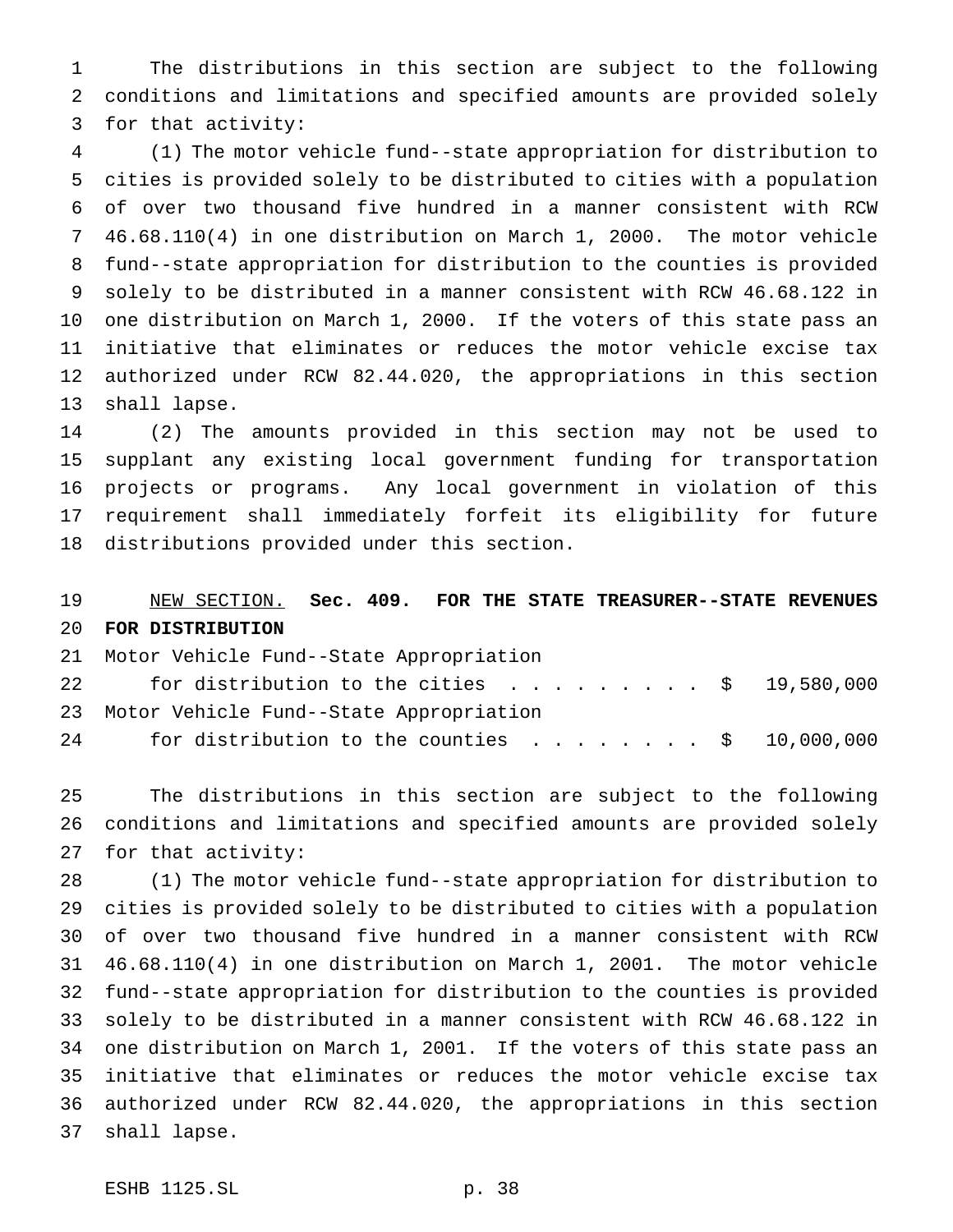(2) The amounts provided in this section may not be used to supplant any existing local government funding for transportation projects or programs. Any local government in violation of this requirement shall immediately forfeit its eligibility for future distributions provided under this section.

 NEW SECTION. **Sec. 410.** The office of the state treasurer is authorized to transfer any transportation improvement account and urban arterial trust account balances available in the highway bond retirement account into the transportation improvement board bond retirement account following a cooperative agreement by the department of transportation and the transportation improvement board on the exact amount of the transfer.

 NEW SECTION. **Sec. 411.** The motor vehicle account revenues are received at a relatively even flow throughout the year. Expenditures may exceed the revenue during the accelerated summer and fall highway construction season, creating a negative cash balance during the heavy construction season. Negative cash balances also may result from the use of state funds to finance federal advance construction projects prior to conversion to federal funding. The governor and the legislature recognize that the department of transportation may require interfund loans or other short-term financing to meet temporary seasonal cash requirements and additional cash requirements to fund federal advance construction projects.

 NEW SECTION. **Sec. 412.** In addition to such other appropriations as are made by this act, there is appropriated to the department of transportation from legally available bond proceeds in the respective transportation funds and accounts such amounts as are necessary to pay the expenses incurred by the state finance committee in the issuance and sale of the subject bonds.

 NEW SECTION. **Sec. 413. FOR THE DEPARTMENT OF TRANSPORTATION-- TRANSFERS**. The department of transportation shall make the following transfers contingent on passage of the bills referenced in each proviso as identified by bill number in the form passed by the legislature: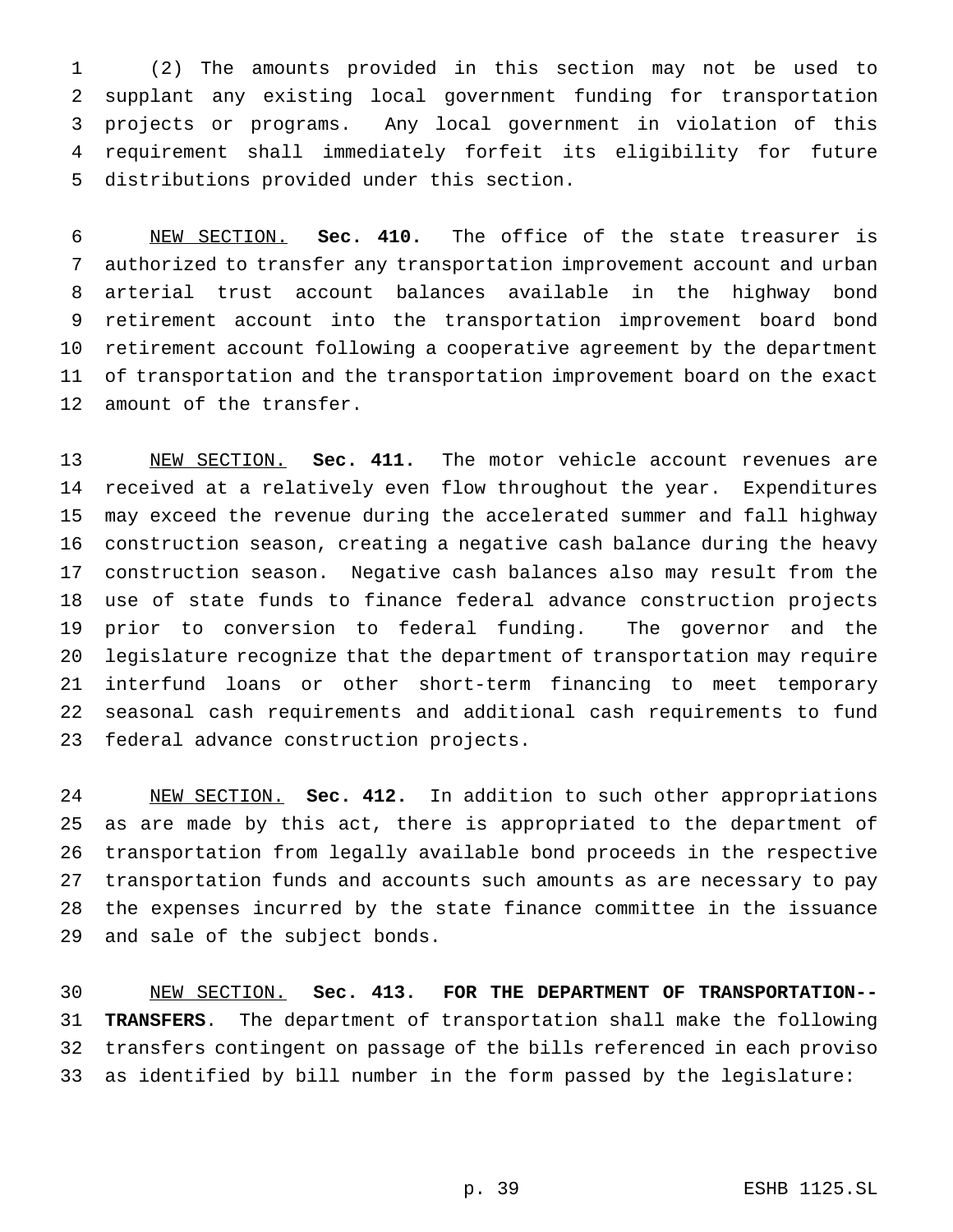(1) If Senate Bill No. 5615 or House Bill No. 1588 is enacted in the form passed by the legislature the department of transportation shall transfer:

 (a) The balances remaining at the close of the 1997-99 biennium in the economic development account and the transportation capital facilities account to the motor vehicle account--state; and

 (b) The balance remaining at the close of fiscal year 2000 in the marine operating account to the Puget Sound ferry operations account. (2) If neither Senate Bill No. 5615 nor House Bill No. 1588 is enacted in the form passed by the legislature the department of transportation is authorized to transfer any balances available in the highway construction stabilization account to the motor vehicle account to fund the appropriations contained in this act.

 NEW SECTION. **Sec. 414. FOR THE TRANSPORTATION IMPROVEMENT BOARD-- TRANSFERS.** The transportation improvement board shall make the following transfers contingent on passage of the bills referenced in each proviso as enacted in the form passed by the legislature:

 (1) If Senate Bill No. 5360 or House Bill No. 1053 is enacted in the form passed by the legislature the transportation improvement board shall transfer the balances remaining at the close of the 1997-99 biennium in the small city account and the city hardship assistance account to the urban arterial trust account.

 (2) If Senate Bill No. 5615 or House Bill No. 1588 is enacted in the form passed by the legislature the transportation improvement board shall transfer:

 (a) The balances remaining at the close of the 1997-99 biennium in the small city account and the city hardship assistance account to the 28 urban arterial trust account; and

 (b) The balance remaining at the close of the 1997-99 biennium in the central Puget Sound public transportation systems account to the public transportation systems account.

(End of part)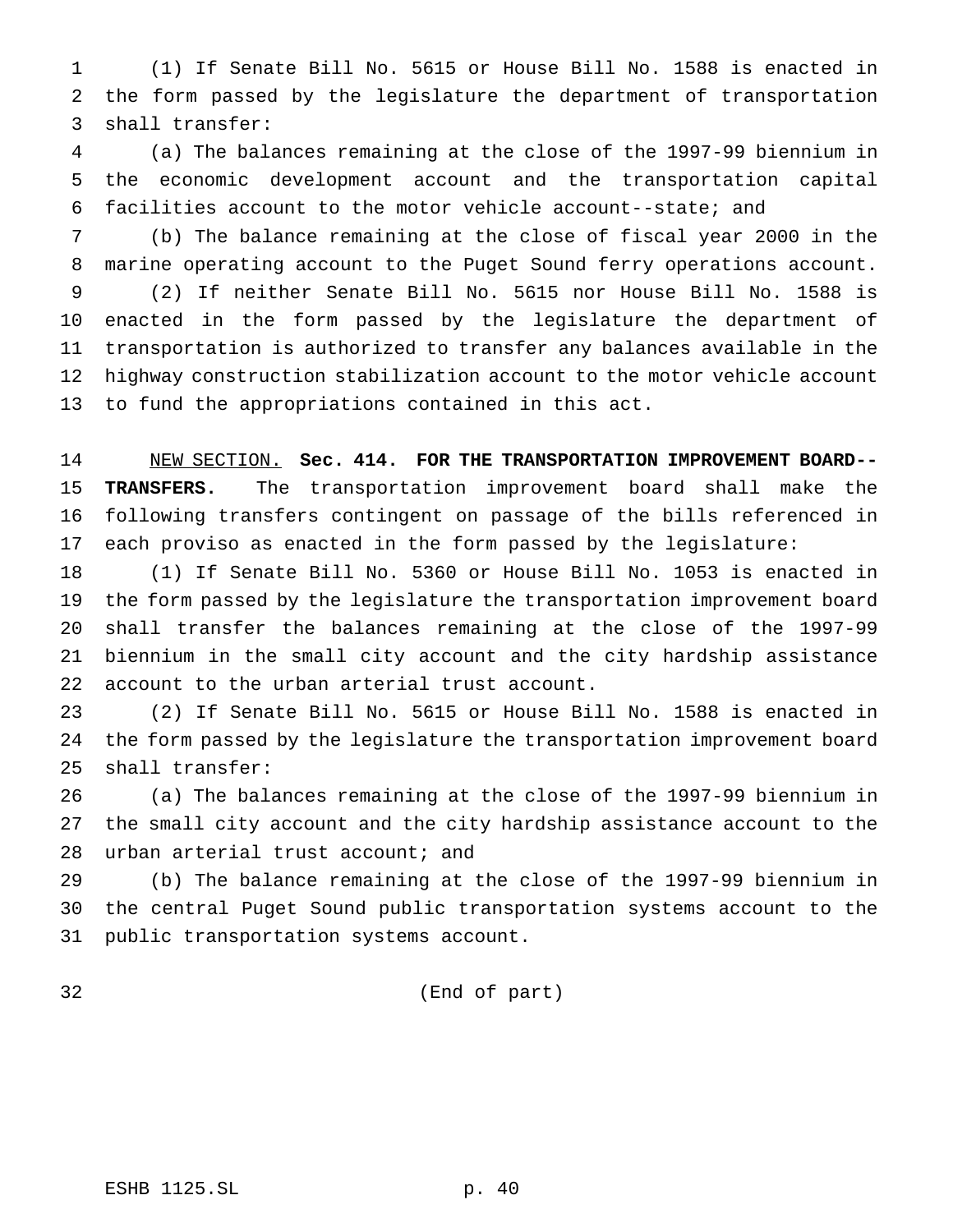| 1  | <b>PART V</b>                                                 |
|----|---------------------------------------------------------------|
| 2  | 1997-99 SUPPLEMENTAL APPROPRIATIONS                           |
| 3  | Transportation Agencies                                       |
| 4  | Sec. 501. 1997 c 457 s 204 (uncodified) is amended to read as |
| 5  | follows:                                                      |
| 6  | FOR THE TRANSPORTATION IMPROVEMENT BOARD                      |
|    |                                                               |
| 7  | Motor Vehicle Fund--Urban Arterial Trust                      |
| 8  | Account--State Appropriation \$<br>57,159,000                 |
| 9  | Motor Vehicle Fund--Transportation Improvement                |
| 10 | Account--State Appropriation \$<br>122,014,000                |
| 11 | Motor Vehicle Fund--City Hardship Assistance                  |
| 12 | Account--State Appropriation \$<br>2,649,000                  |
| 13 | Motor Vehicle Fund--Small City Account--                      |
| 14 | State Appropriation \$<br>((7, 921, 000))                     |
| 15 | 9,921,000                                                     |
| 16 | Central Puget Sound Public Transportation                     |
| 17 | 27,360,000<br>Account--State Appropriation \$                 |
| 18 | Public Transportation Systems Account--                       |
| 19 | 3,928,000<br>State Appropriation \$                           |
| 20 | TOTAL APPROPRIATION \$<br>((221, 031, 000))                   |
| 21 | 223,031,000                                                   |
|    |                                                               |

 The appropriations in this section are subject to the following conditions and limitations and specified amounts are provided solely for that activity: The transportation improvement account--state appropriation includes \$40,000,000 in proceeds from the sale of bonds authorized in RCW 47.26.500. However, the transportation improvement board may authorize the use of current revenues available in lieu of bond proceeds.

 **Sec. 502.** 1998 c 348 s 203 (uncodified) is amended to read as follows:

**FOR THE WASHINGTON STATE PATROL--FIELD OPERATIONS BUREAU**

Motor Vehicle Fund--State Patrol Highway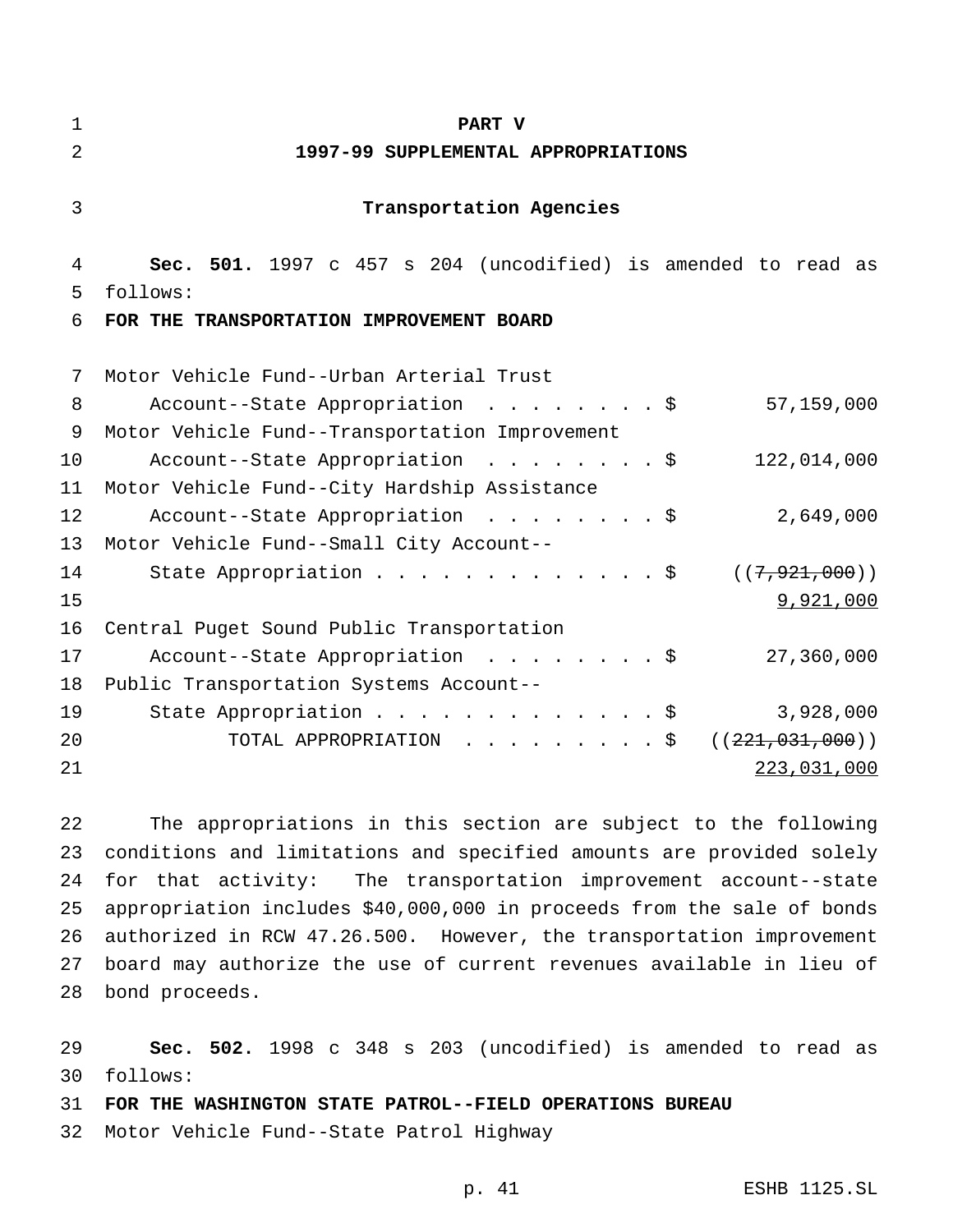1 Account--State Appropriation . . . . . . . \$ ((163,789,000)) 166,035,000 Motor Vehicle Fund--State Patrol Highway 4 Account--Federal Appropriation . . . . . . \$ ((4,374,000)) 4,688,000 Motor Vehicle Fund--State Patrol Highway 7 Account--Local Appropriation . . . . . . . \$ 170,000 8 Transportation Fund--State Appropriation . . . . \$ 4,522,000 9 TOTAL APPROPRIATION . . . . . . . . \$ ((172,855,000))  $175,415,000$ 

 The appropriations in this section are subject to the following conditions and limitations and specified amounts are provided solely for that activity:

 (1) The Washington state patrol is authorized to use the federal community oriented policing program (COPS) for 54 troopers with 18 COPS troopers to begin in July 1998 and 36 COPS troopers to begin in January 1999.

 (2) \$4,463,000 of the transportation fund--state appropriation and \$3,737,000 of the motor vehicle fund--state patrol highway account-- state appropriation are provided for an equalization salary adjustment of three percent on July 1, 1997, and six percent on July 1, 1998, for commissioned officers (entry level trooper through captain), commercial vehicle enforcement officers, and communication officers of the Washington state patrol. The salary adjustments are intended to bring the existing salary levels into the fiftieth percentile of other Washington state law enforcement compensation plans. This is in addition to the salary increase contained in the omnibus appropriation bill or bills. The total of the two increases, in the transportation budget and omnibus appropriation bill or bills, may not exceed twelve percent.

 (3) The Washington state patrol will develop a vehicle replacement plan for the next six years. The plan will include an analysis of the current 100,000 miles replacement policy and agency assignment policy. Projected future budget requirements will include forecasts of vehicle replacement costs, vehicle equipment costs, and estimated surplus vehicle values when sold at auction.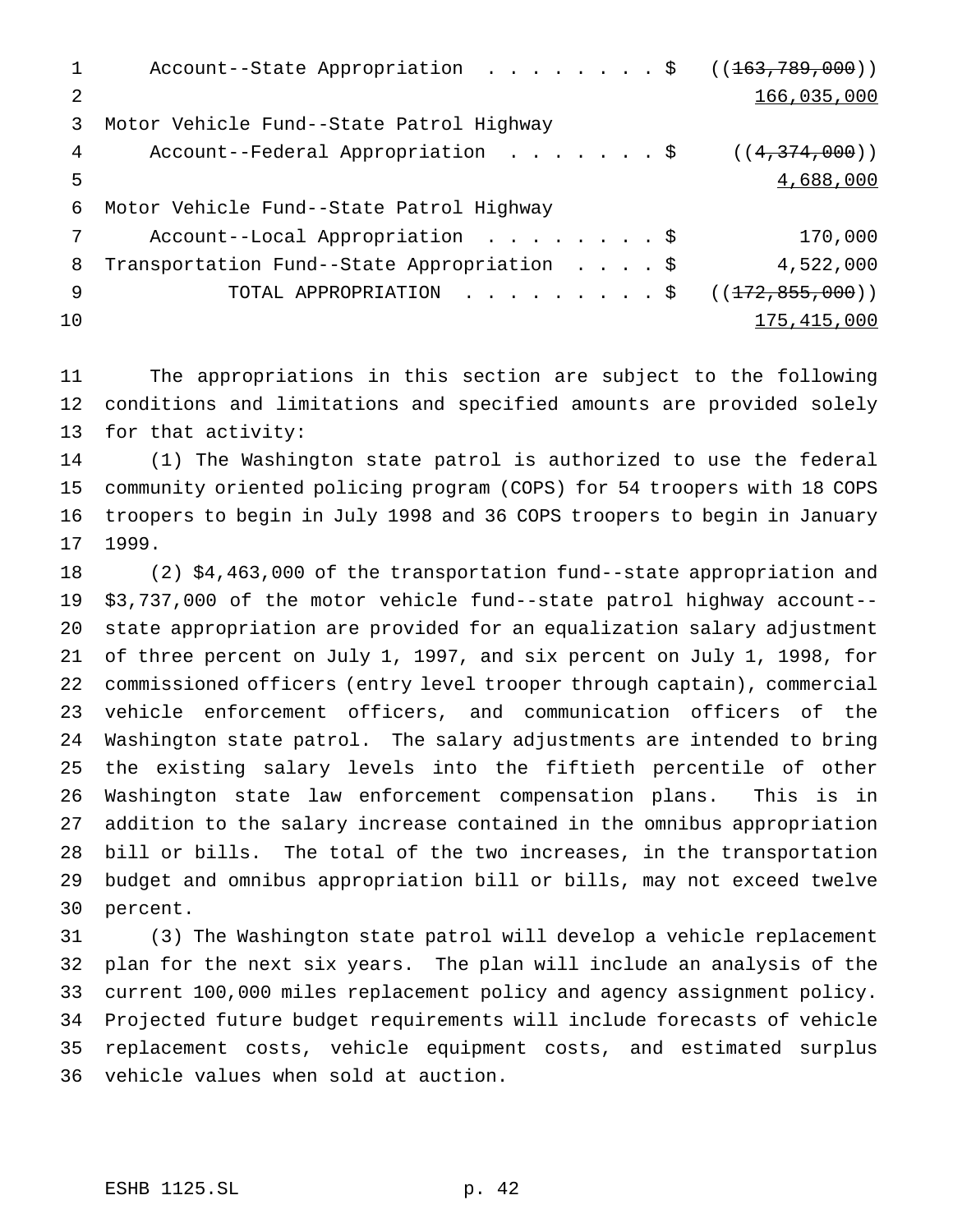(4) The Washington state patrol vessel and terminal security (VATS) program will be funded by the state patrol highway fund beginning July 1, 1997, and into future biennia.

 (5) A personnel data base will be maintained of the 801 commissioned traffic law enforcement officers, with a reconciliation at all times to the patrol allocation model and a vehicle assignment and replacement plan.

 (6) \$150,000 of the state patrol highway account appropriation is to fund the Washington state patrol's portion of the drug recognition expert training program previously funded by the traffic safety commission.

 (7) The Washington state patrol with legislative transportation committee staff will perform an interim study of the Washington state patrol's commercial vehicle enforcement program with a report to be presented to the legislature and office of financial management in January 1998 with a developed business plan and program recommendations which includes, but is not limited to, weigh in motion technologies.

 (8)(a) The Washington state patrol, in consultation with the Washington traffic safety commission, shall conduct an analysis of the most effective safety devices for preventing accidents while delivery trucks are operating in reverse gear. The analysis shall focus on trucks equipped with cube-style, walk-in cargo boxes, up to eighteen feet long, that are most commonly used in the commercial delivery of goods and services.

 (b) The state patrol shall incorporate research and analysis currently being conducted by the national highway traffic safety administration.

 (c) Upon completion of the analysis, the state patrol shall forward its recommendations to the legislative transportation committee and office of financial management.

 (9) \$381,000 of the transportation fund--state appropriation is provided for the following traditional general fund purposes: The governor's air travel, the license fraud program, and the special services unit. This transportation fund--state appropriation is not a permanent funding source for these purposes.

 (10) \$461,000 of the state patrol highway account appropriation is provided solely for monitoring and stopping fuel tax evasion. The Washington state patrol will report on December 1, 1998, to the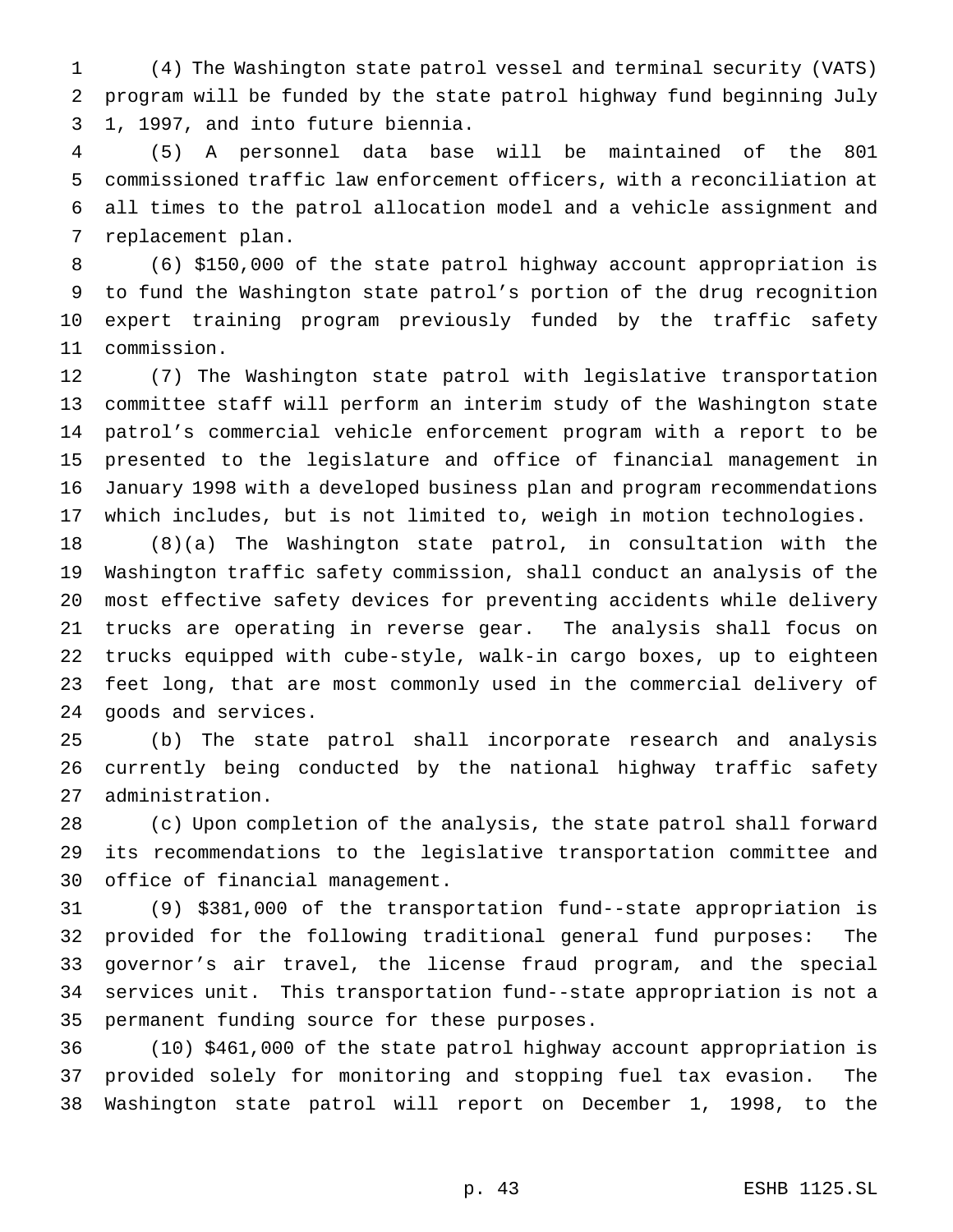legislative transportation committee on the activities and revenue collected associated with fuel tax evasion.

 (11) \$289,000 of the state patrol highway account appropriation is provided solely for vehicle license fraud investigation. A report will be presented each session to the legislature on the activities and revenue collected by the vehicle license fraud unit.

 (12) \$268,000 of the motor vehicle fund--state patrol highway account is provided solely to cover the employer's share of medicare premiums for commissioned officers hired prior to 1986. If a referendum of these officers does not receive majority support this appropriation shall not be expended by the state patrol.

 (13) \$105,000 of the motor vehicle fund--state patrol highway account--state appropriation and \$314,000 of the motor vehicle fund-- state patrol highway account--federal appropriation are provided solely 15 for laptop personal computers, peripheral equipment, and necessary software for existing community oriented policing program (COPS) 17 troopers.

 (14) \$2,300,000 of the motor vehicle fund--state patrol highway account--state appropriation is provided solely to purchase 100 20 equipped pursuit vehicles. If the transportation fund--state appropriation reduction described in section 503(9) of this act does 22 not take place, the amount provided in this subsection shall lapse. If 23 the state patrol does not purchase the vehicles prior to June 30, 1999, the amount provided in this subsection shall lapse.

 **Sec. 503.** 1998 c 348 s 205 (uncodified) is amended to read as follows:

**FOR THE WASHINGTON STATE PATROL--SUPPORT SERVICES BUREAU**

Motor Vehicle Fund--State Patrol Highway

| 29 | Account--State Appropriation \$                               | 52,926,000   |
|----|---------------------------------------------------------------|--------------|
| 30 | Motor Vehicle Fund--State Patrol Highway                      |              |
| 31 | Account--Federal Appropriation \$                             | 104,000      |
| 32 | Transportation Fund--State Appropriation \$ $((2, 513, 000))$ |              |
| 33 |                                                               | 214,000      |
| 34 | TOTAL APPROPRIATION ( $(55,543,000)$ )                        |              |
| 35 |                                                               | 53, 244, 000 |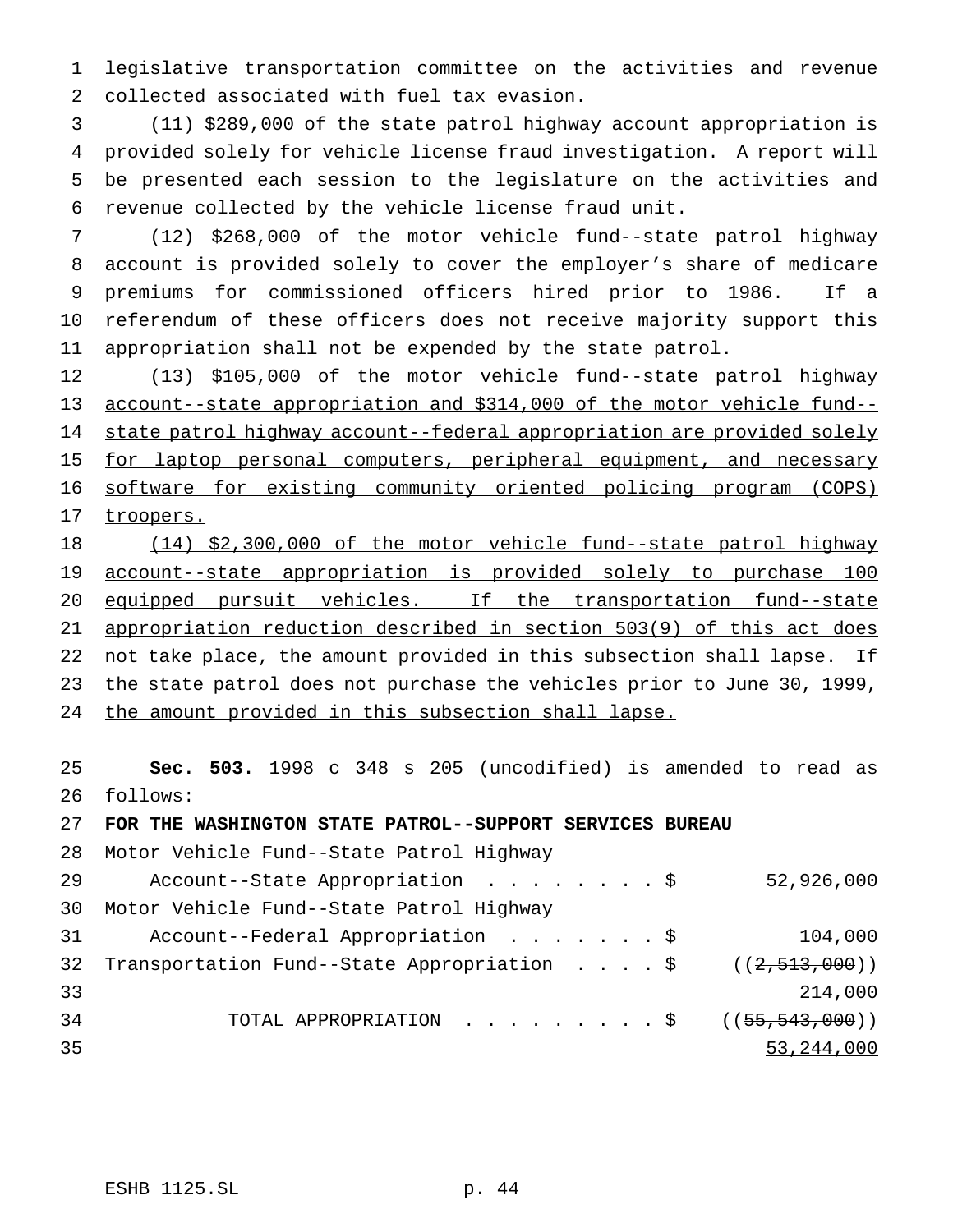The appropriations in this section are subject to the following conditions and limitations and specified amounts are provided solely for that activity:

 (1) \$1,017,000 for the state patrol highway account--state appropriation is provided solely for year 2000 conversions of transportation automated systems. For purposes of this subsection, transportation automated systems does not include WASIS and WACIS.

 (2) \$50,000 of the state patrol highway account--state appropriation is provided solely for a feasibility study to assess the effect of mobile computers on trooper productivity by type of service and measurement of the productivity gains achieved through reduction in administrative time and paperwork processing. The agency shall submit a copy of the proposed study workplan to the office of financial management, the department of information services, and the legislative transportation committee no later than October 1, 1997. A final report shall be submitted to the legislative transportation committee, the office of financial management, and the department of information services no later than January 31, 1998. This project is subject to the provisions of section 502 of this act.

 (3) \$50,000 of the state patrol highway account--state appropriation is provided solely for a review of the feasibility of improving the patrol's computer-aided dispatch system to permit tracking of trooper availability and response time to calls for service. The agency shall submit a copy of the proposed study workplan to the office of financial management, the department of information services, and the legislative transportation committee no later than October 1, 1997. A final report shall be submitted to the legislative transportation committee, the office of financial management, and the department of information services no later than January 31, 1998. This project is subject to the provisions of section 502 of this act.

 (4) These appropriations maintain current level funding for the Washington state patrol service center and have no budget savings included for a consolidation of service centers based on the study conducted by the technology management group. During the 1997 interim, the costs for current level will be reviewed by the office of financial management and department of information services with a formal data center recommendation, that has been approved by the information services board, to the legislature in January 1998. Current level funding will be split between fiscal year 1998 and fiscal year 1999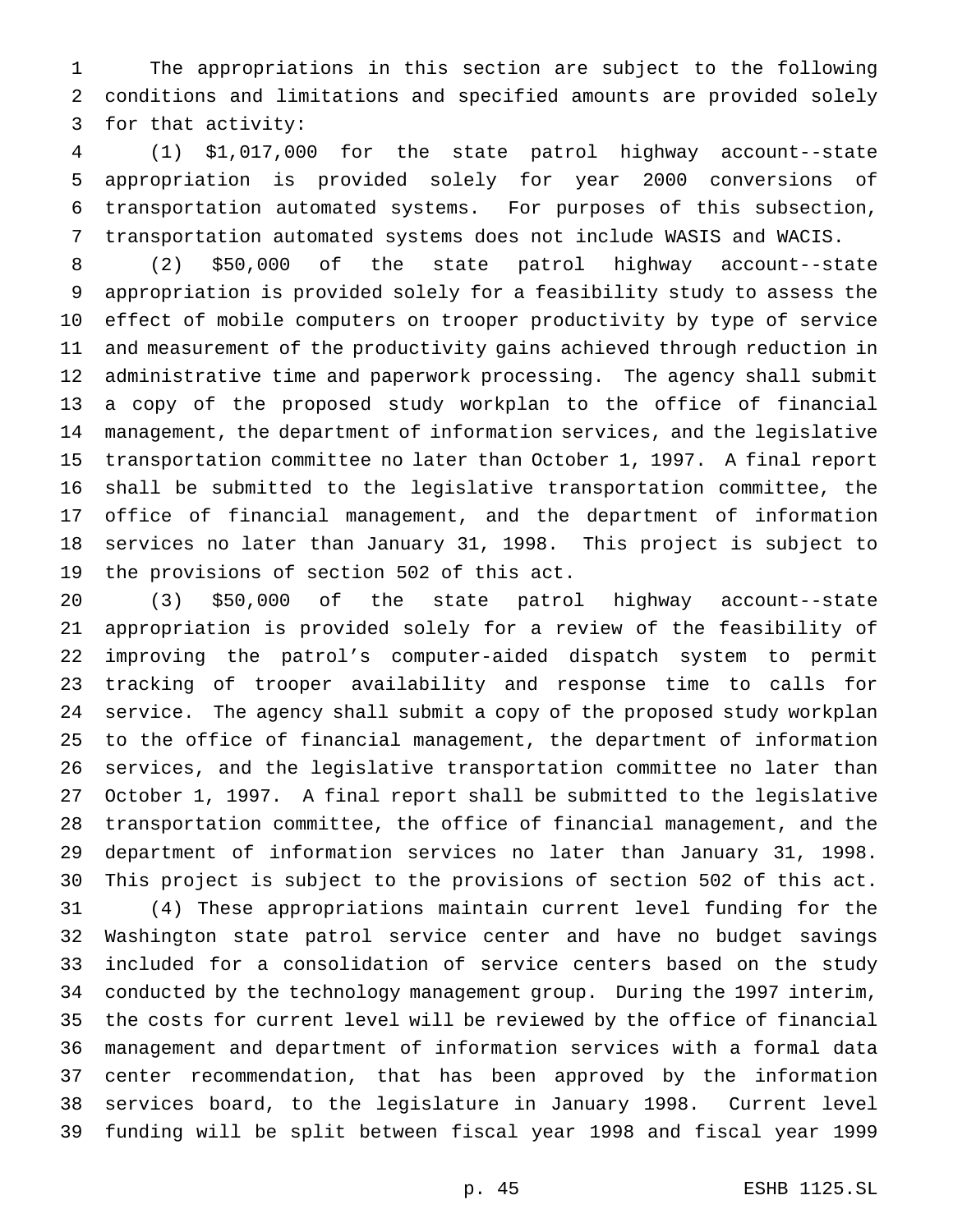with consideration of funding adjustments based on the review and the formal policy and budget recommendations.

 (5) \$2,513,000 of the transportation fund--state appropriation is for the following traditional general fund purposes: The executive protection unit, revolving fund charges, budget and fiscal services, computer services, personnel, human resources, administrative services, and property management. This appropriation is not a permanent funding source for these purposes.

 (6) \$22,000 of the motor vehicle fund--state patrol highway account appropriation is provided solely to cover the employer's share of medicare premiums for commissioned officers hired prior to 1986. If a referendum of these officers does not receive majority support this appropriation shall not be expended by the state patrol.

 (7) The 1998 Washington state patrol interim working group shall review the data center, electronic services division, communications division, and strategic planning and shall provide recommendations on increasing the effectiveness and efficiencies of the programs under review and audit.

 (8) \$1,580,000 of the state patrol highway account--state appropriation is provided solely for the transition of the Washington state patrol mainframe data processing functions to the Washington state department of information services data center in Olympia, Washington. The Washington state patrol and the department of information services shall work cooperatively to ensure the transition to the department of information services is completed successfully.

```
26 (9) The transportation fund--state appropriation is reduced by
27 $2,299,000 to correct a double appropriation.
```
 **Sec. 504.** 1998 c 348 s 207 (uncodified) is amended to read as follows:

**FOR THE DEPARTMENT OF LICENSING--INFORMATION SYSTEMS**

Highway Safety Fund--Motorcycle Safety Education

| 32 | Account--State Appropriation \$                                   | 94,000    |
|----|-------------------------------------------------------------------|-----------|
| 33 | General Fund--Wildlife Account--State                             |           |
| 34 | Appropriation $\frac{1}{5}$                                       | 42,000    |
|    | 35 Highway Safety Fund--State Appropriation \$ $((10, 732, 000))$ |           |
| 36 |                                                                   | 8,218,000 |
| 37 | Motor Vehicle Fund--State Appropriation $\frac{5}{7610,000}$ )    |           |
| 38 |                                                                   | 4,735,000 |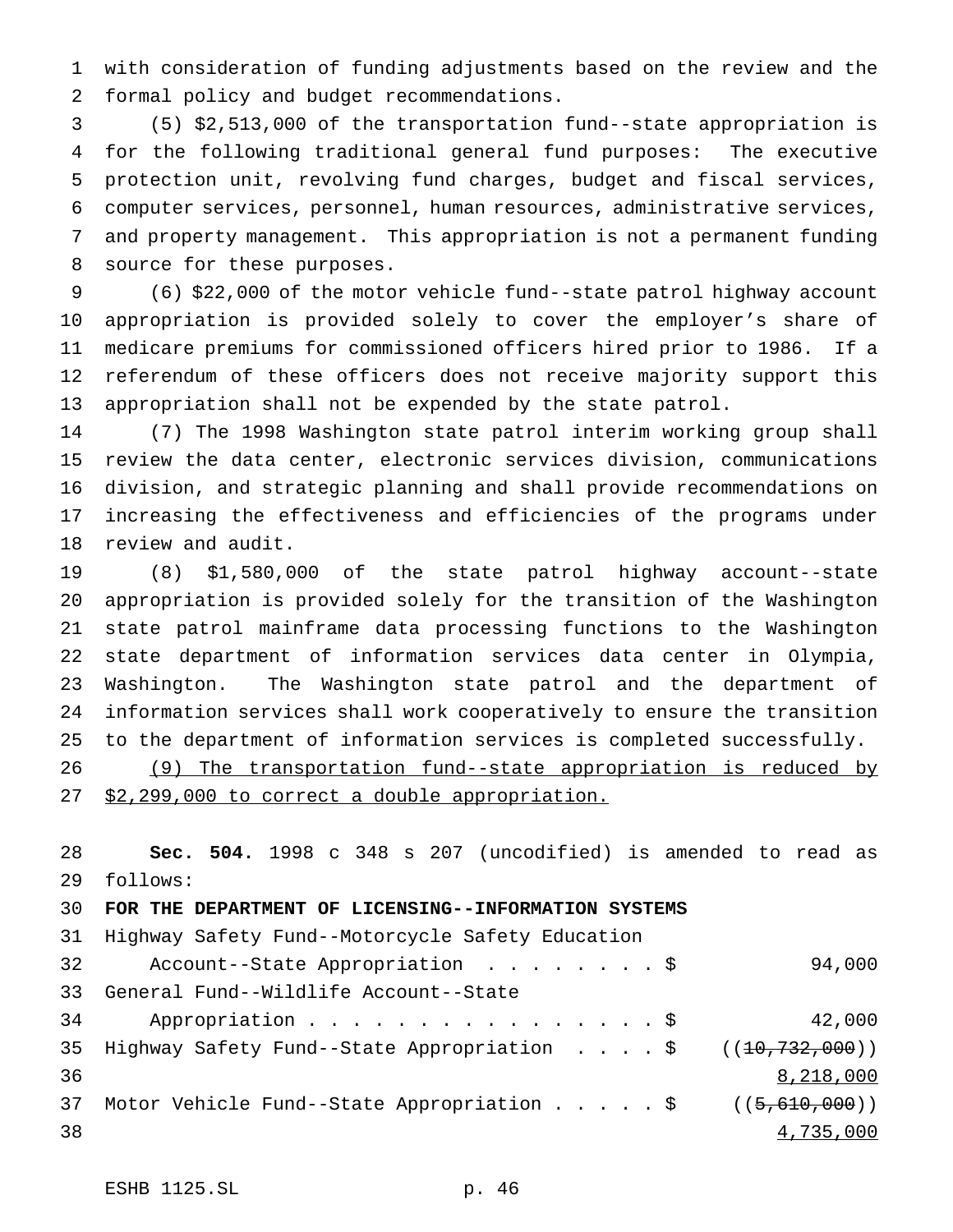| 1 Transportation Fund--State Appropriation \$             |  |  | 441,000    |
|-----------------------------------------------------------|--|--|------------|
| TOTAL APPROPRIATION $\ldots$ , \$ ( $(\pm 6, 919, 000)$ ) |  |  |            |
|                                                           |  |  | 13,530,000 |

 The appropriations in this section are subject to the following conditions and limitations and specified amounts are provided solely 6 for that activity:  $((+1))$  \$2,498,000 of the highway safety fund-- state appropriation and \$793,000 of the motor vehicle fund--state appropriation are provided for the following activities: (1) Identify business objectives and needs relating to technology improvements and integration of the drivers' licensing and vehicle title and registrations systems; (2) converting the drivers' licensing software applications to achieve Year 2000 compliance; (3) convert the drivers' field network from a uniscope to a frame-relay network; (4) develop an 14 interface between the unisys system and the CRASH system; and (5) operate and maintain the highways-licensing building network and the drivers' field network.

 **Sec. 505.** 1998 c 348 s 208 (uncodified) is amended to read as follows:

| 19 | FOR THE DEPARTMENT OF LICENSING--VEHICLE SERVICES                         |                   |
|----|---------------------------------------------------------------------------|-------------------|
| 20 | General Fund--Marine Fuel Tax Refund Account--                            |                   |
| 21 | State Appropriation $\frac{1}{5}$                                         | 26,000            |
| 22 | General Fund--Wildlife Account--State                                     |                   |
| 23 | Appropriation \$                                                          | 549,000           |
| 24 | Motor Vehicle Fund--State Appropriation $\ldots$ , $\zeta$ ((49,630,000)) |                   |
| 25 |                                                                           | 49,615,000        |
| 26 | Department of Licensing Services Account--                                |                   |
| 27 | State Appropriation \$                                                    | 2,944,000         |
| 28 | TOTAL APPROPRIATION \$                                                    | ( (53, 149, 000)) |
| 29 |                                                                           | 53, 134, 000      |

 The appropriations in this section are subject to the following conditions and limitations and specified amounts are provided solely for that activity:

 (1) \$600,000 of the licensing service account--state appropriation is provided for replacement of printers for county auditors and subagents.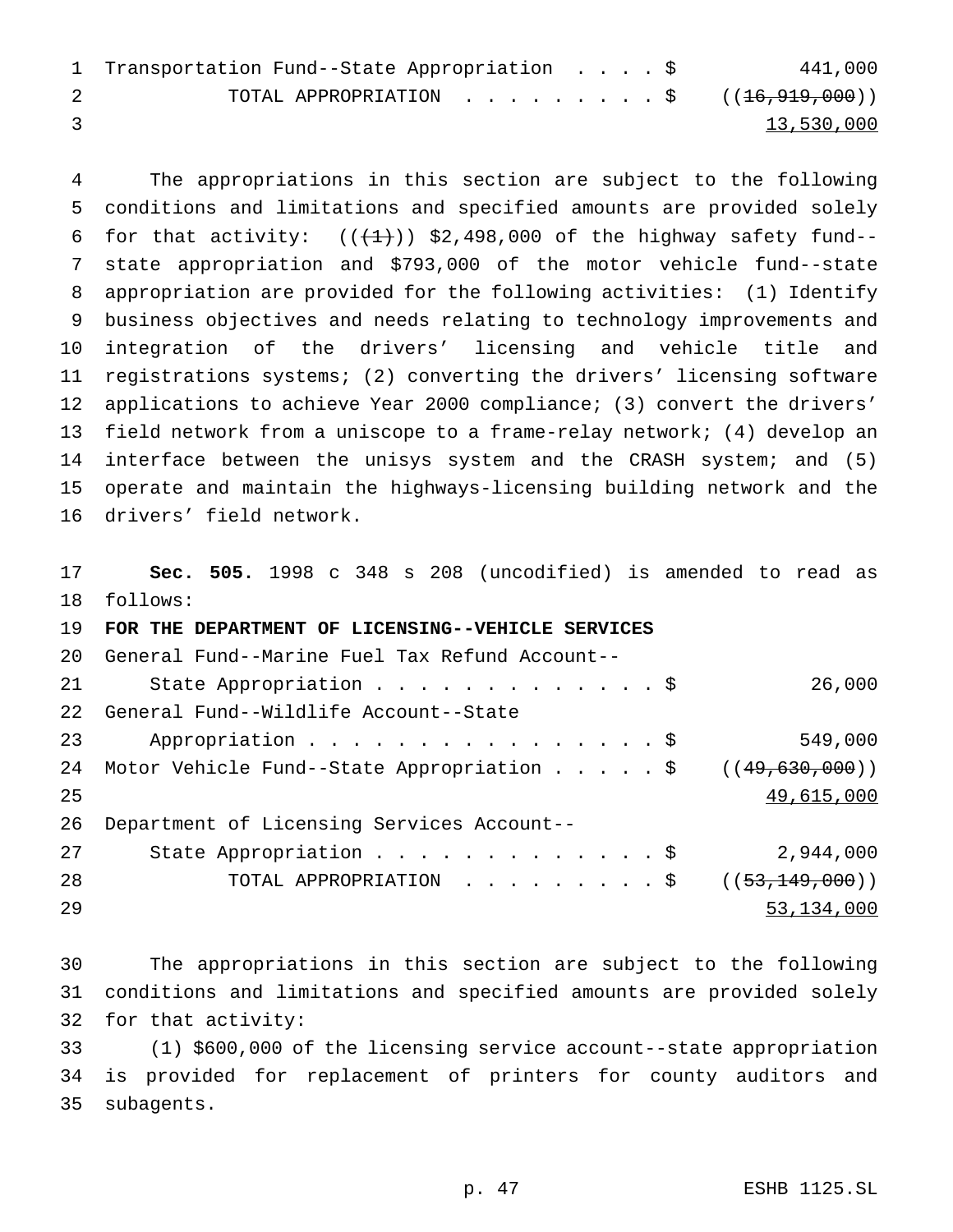(2) The department of licensing, in cooperation with the fuel tax advisory committee, shall prepare and submit a report to the legislative transportation committee containing recommendations for special fuel and motor vehicle fuel recordkeeping and reporting requirements, including but not limited to recommendations regarding the form and manner in which records and tax reports must be maintained and made available to the department; which persons engaged in the business of selling, purchasing, distributing, storing, transporting, or delivering fuel should be required to submit periodic reports regarding the disposition of such fuel; and the feasibility of implementing an automated fuel tracking system. The report is due no later than October 31, 1997.

 (3) The department of licensing, in cooperation with representatives of local governments and the department of revenue shall analyze the collection of the local option fuel tax under RCW 82.80.010. Based on that analysis the department of licensing shall offer recommendations regarding the appropriate government entity to collect the local option fuel tax and the best method to accomplish that collection. The department of licensing shall report its findings and recommendations to the legislative transportation committee and the office of financial management by December 1, 1998.

 (4) The department of licensing, in conjunction with the interagency commission on outdoor recreation, the department of transportation, and other affected entities, shall conduct a study and make recommendations regarding:

 (a) Whether the study required by RCW 43.99.030 to determine what portion of the motor vehicle fuel tax collected is tax on marine fuel is an effective and efficient mechanism for determining what portion of fuel tax revenues should be refunded to the marine fuel tax refund account;

 (b) Other possible methodologies for determining the appropriate amount of tax revenue to refund from the motor vehicle fund to the 33 marine tax refund account; and

 (c) Whether the tax on fuel used by illegally nonregistered boats should be refunded to the marine tax refund account.

 The department of licensing shall make a report of its findings and recommendations to the legislative transportation committee and the office of financial management by December 1, 1998.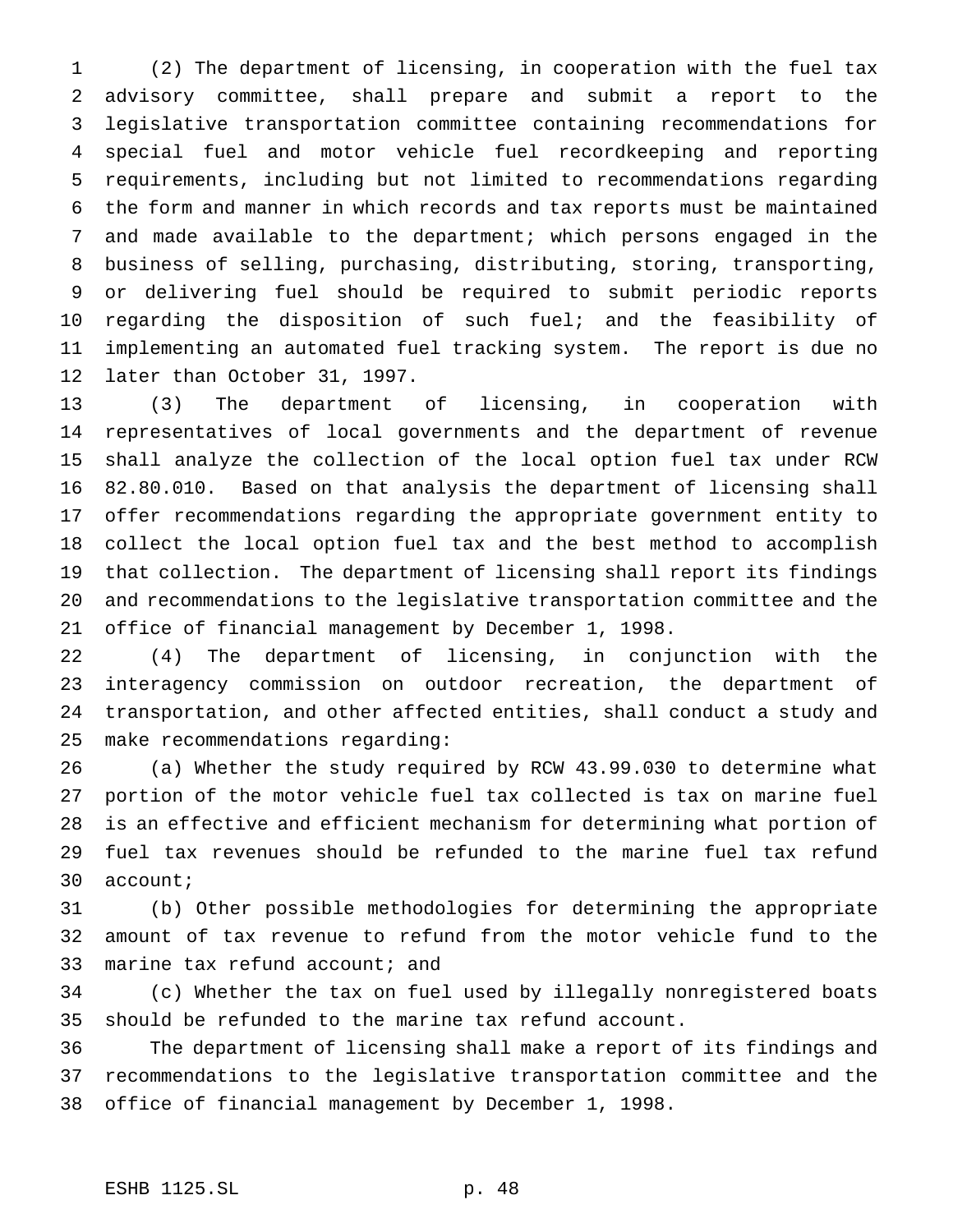(5) \$382,000 of the motor vehicle fund--state appropriation is provided solely to implement Substitute House Bill No. 2659. If Substitute House Bill No. 2659 is not enacted by June 30, 1998, this amount shall lapse.

| 5               | Sec. 506. 1998 c 348 s 209 (uncodified) is amended to read as     |            |
|-----------------|-------------------------------------------------------------------|------------|
| 6               | follows:                                                          |            |
|                 | FOR THE DEPARTMENT OF LICENSING--DRIVER SERVICES                  |            |
| 8               | Highway Safety Fund--Motorcycle Safety Education                  |            |
| - 9             | Account--State Appropriation \$                                   | 1,411,000  |
|                 | 10 Highway Safety Fund--State Appropriation \$ $((61, 087, 000))$ |            |
| 11              |                                                                   | 59,869,000 |
| 12 <sup>°</sup> | Transportation Fund--State Appropriation \$                       | 4,985,000  |
| 13              | TOTAL APPROPRIATION $\ldots$ , ((64,112,000))                     |            |
| 14              |                                                                   | 66,265,000 |

 The appropriations in this section are subject to the following conditions and limitations:

 (1) \$225,000 of the highway safety account--state appropriation is provided solely to implement Substitute House Bill No. 2442 or Senate Bill No. 6190. If neither bill is enacted by June 30, 1998, this amount shall lapse.

 (2) \$480,000 of the highway safety account--state appropriation is provided solely to implement Senate Bill No. 6165. If Senate Bill No. 6165 is not enacted by June 30, 1998, this amount shall lapse.

 ( $(\overline{6})$ )  $(3)$  \$1,000,000 of the highway safety account--state appropriation is provided solely to implement 1998 legislation that changes statutes relating to driving under the influence. If legislation changing the DUI statutes is not enacted by June 30, 1998, this amount shall lapse.

 **Sec. 507.** 1997 c 457 s 215 (uncodified) is amended to read as follows:

 **FOR THE DEPARTMENT OF TRANSPORTATION--HIGHWAY MANAGEMENT AND FACILITIES--PROGRAM D--OPERATING**

```
33 Motor Vehicle Fund--State Appropriation . . . . $ ((24,703,000))
34 24,436,000
35 Motor Vehicle Fund--Federal Appropriation....$ 400,000
```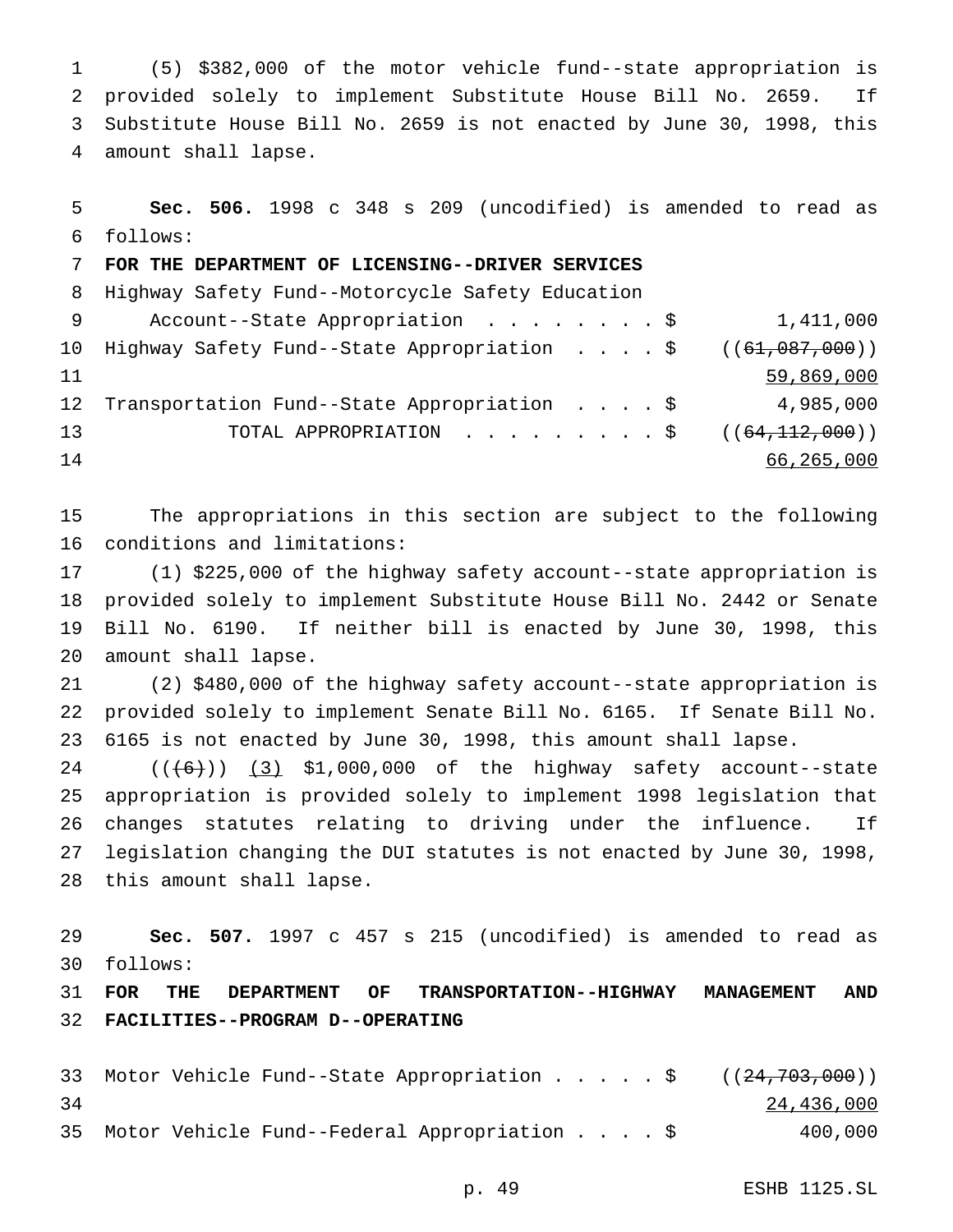Motor Vehicle Fund--Transportation Capital 2 Facilities Account--State Appropriation . . . \$ ((24,338,000)) 24,330,000 4 TOTAL APPROPRIATION . . . . . . . . \$ ((49,441,000)) 49,166,000 **Sec. 508.** 1998 c 348 s 211 (uncodified) is amended to read as follows: **FOR THE DEPARTMENT OF TRANSPORTATION--IMPROVEMENTS--PROGRAM I** Motor Vehicle Fund--Economic Development Account-- State Appropriation.............\$ 2,434,000 11 Motor Vehicle Fund--State Appropriation . . . . \$ ((163,275,000))  $123,575,000$  Motor Vehicle Fund--Federal Appropriation....\$ 155,485,000 Motor Vehicle Fund--Private/Local 15 Appropriation . . . . . . . . . . . . . . . \$ 40,000,000 16 Special Category C Account--State Appropriation . \$ ((73,271,000)) 65,471,000 18 Transportation Fund--State Appropriation . . . . \$ ((230,546,000)) 225,546,000 Puyallup Tribal Settlement Account--State 21 Appropriation . . . . . . . . . . . . . \$ 5,000,000 Puyallup Tribal Settlement Account--Private/Local 23 Appropriation . . . . . . . . . . . . . . \$ 200,000 High Capacity Transportation Account--State 25 Appropriation . . . . . . . . . . . . . . \$ 1,401,000 26 TOTAL APPROPRIATION . . . . . . . . \$ ((<del>671,612,000</del>)) 619,112,000

 The appropriations in this section are provided for the location, design, right of way acquisition, or construction of state highway projects designated as improvements under RCW 47.05.030. The appropriations in this section are subject to the following conditions and limitations and specified amounts are provided solely for that activity:

 (1) The special category C account--state appropriation of 35 ((\$73,271,000)) \$65,471,000 includes \$26,000,000 in proceeds from the 36 sale of bonds authorized by RCW 47.10.812 through 47.10.817 ((and includes \$12,000,000 in proceeds from the sale of bonds authorized by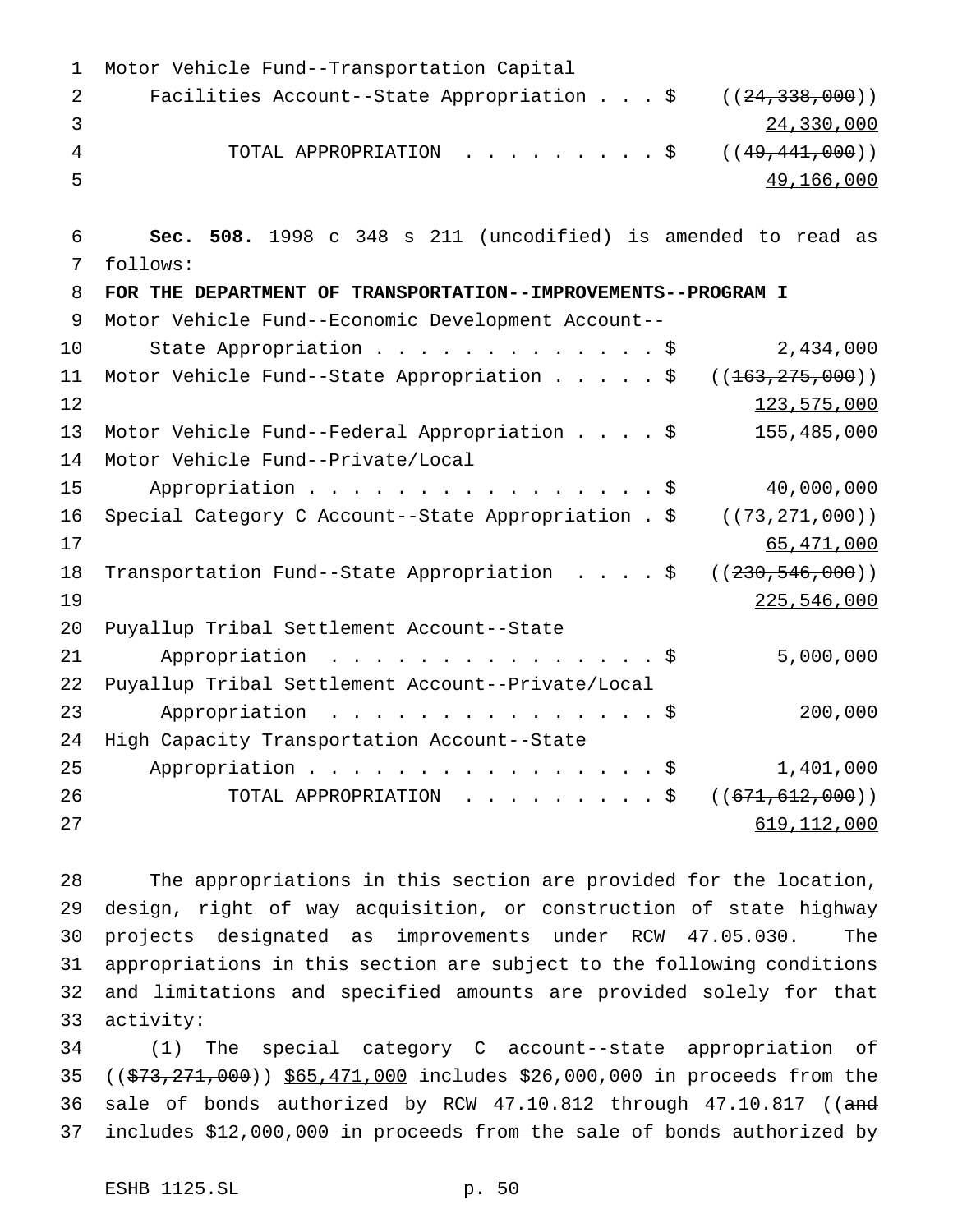1 House Bill No. 1012)). The transportation commission may authorize the use of current revenues available to the department of transportation 3 in lieu of bond proceeds for any part of the state appropriation. (( $\pm$  House Bill No. 1012 is not enacted by June 30, 1998, \$7,800,000 of the special category C account--state appropriation shall lapse.))

 (2) The motor vehicle fund--state appropriation includes \$2,685,000 in proceeds from the sale of bonds authorized by RCW 47.10.819(1) for match on federal demonstration projects. The transportation commission may authorize the use of current revenues available to the department of transportation in lieu of bond proceeds for any part of the state appropriation.

 (3) The department shall report annually to the legislative transportation committee on the status of the projects funded by the special category C appropriations contained in this section. The report shall be submitted by January 1 of each year.

 (4) The motor vehicle fund--state appropriation in this section includes \$600,000 solely for a rest area and information facility in the Nisqually gateway area to Mt. Rainier, provided that at least forty percent of the total project costs are provided from federal, local, or private sources. The contributions from the nonstate sources may be in the form of in-kind contributions including, but not limited to, donations of property and services.

 (5) The appropriations in this section contain \$118,247,000 reappropriation from the 1995-97 biennium.

 (6) The motor vehicle fund--state appropriation in this section includes \$250,000 to establish a wetland mitigation pilot project. This appropriation may only be expended if the department of transportation establishes a technical committee to better implement the department's strategic plan. The technical committee shall include, but is not limited to, cities, counties, environmental groups, business groups, tribes, the Puget Sound action team, and the state departments of ecology, fish and wildlife, and community, trade, and economic development, and appropriate federal agencies. The committee shall assist the department in implementing its wetland strategic plan, including working to eliminate barriers to improved wetland and watershed management. To this end, the technical committee shall: (a) Work to facilitate sharing of agency environmental data, including evaluation of off-site and out-of-kind mitigation options; (b) develop agreed-upon guidance that will enable the preservation of wetlands that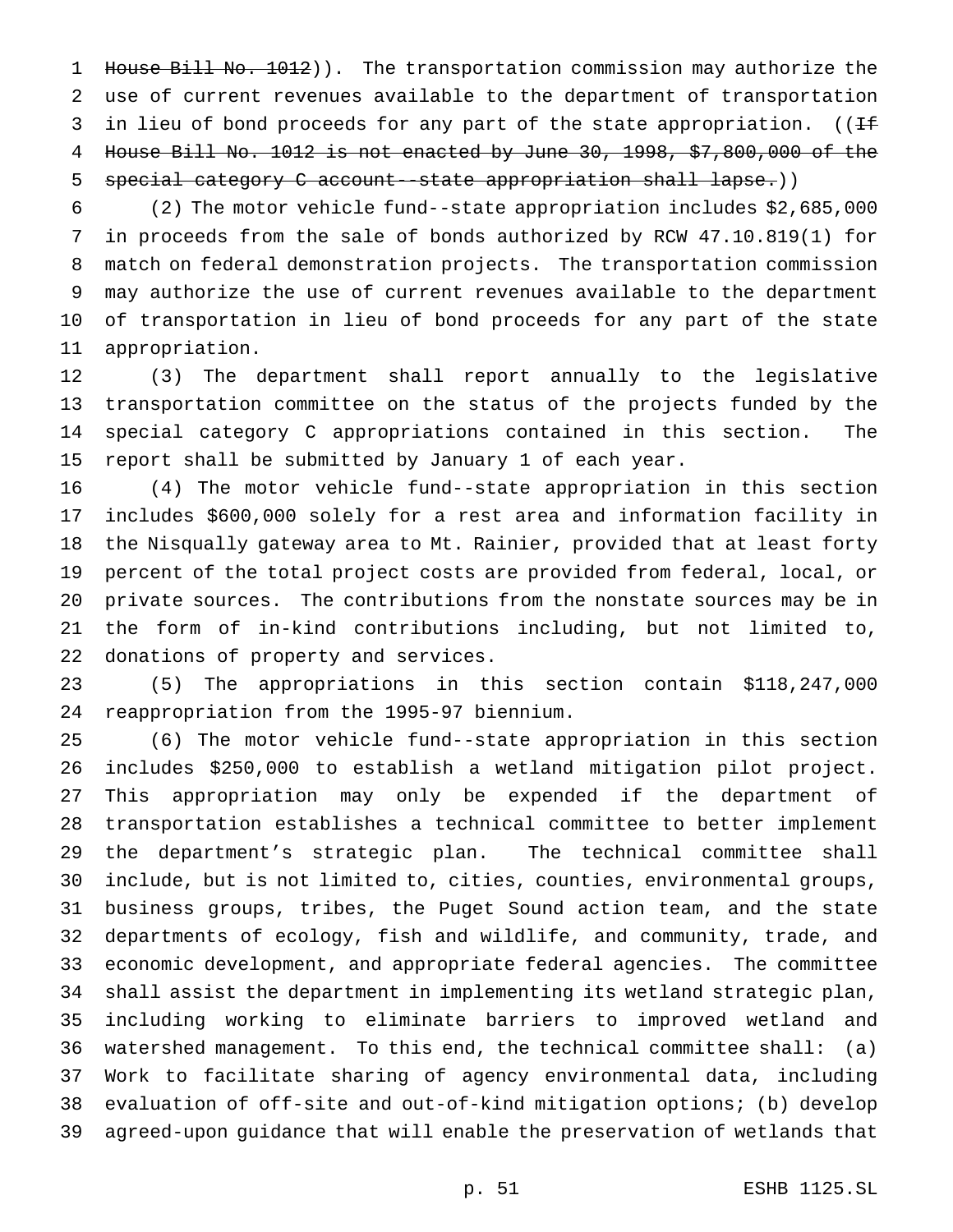are under imminent threat from development for use as an acceptable mitigation option; (c) develop strategies that will facilitate the implementation of mitigation banking, including developing mechanisms for valuing and transferring credits; (d) provide input in the development of wetland functions assessment protocols related to transportation projects; (e) develop incentives for interagency participation in joint mitigation projects within watersheds; and (f) explore options for funding environmental mitigation strategies. The department shall prepare an annual report to the legislative transportation committee and legislative natural resources committees on recommendations developed by the technical committee.

 (7) The department shall report January 1st and July 1st of each year, to the legislative transportation committee and the office of financial management of the timing and the scope of work being performed for the regional transit authority. This report shall provide a description of all department activities related to the regional transit authority including investments in state-owned infrastructure.

 (8) The translake study funded in this section shall include recommendations to address methods for mitigating traffic noise in the study area.

 (9) Funding for the SR 509 project extending south and east from south 188th street in King county is contingent on the development of a proposal linking the project to other freight corridors and a funding plan with participation from partners of the state that are agreed to by the legislative transportation committee and the governor.

 (10) The motor vehicle account--federal appropriation in this section is transferrable to the transportation account to ensure efficient funds management and program delivery.

 (11) \$2,000,000 of the motor vehicle fund--state appropriation is provided solely for transfer to the advanced environmental mitigation revolving account--state.

 $((+14))$   $(12)$  \$13,000,000 of the motor vehicle fund--state appropriation and \$12,000,000 of the transportation fund--state appropriation are provided solely for preliminary engineering and purchase of right of way for highway construction.

37 (( $(15)$  \$35,000,000 of the motor vehicle fund--state appropriation is conditioned upon voter approval of a referendum on a state-wide 39 ballot that provides funding for transportation purposes. If the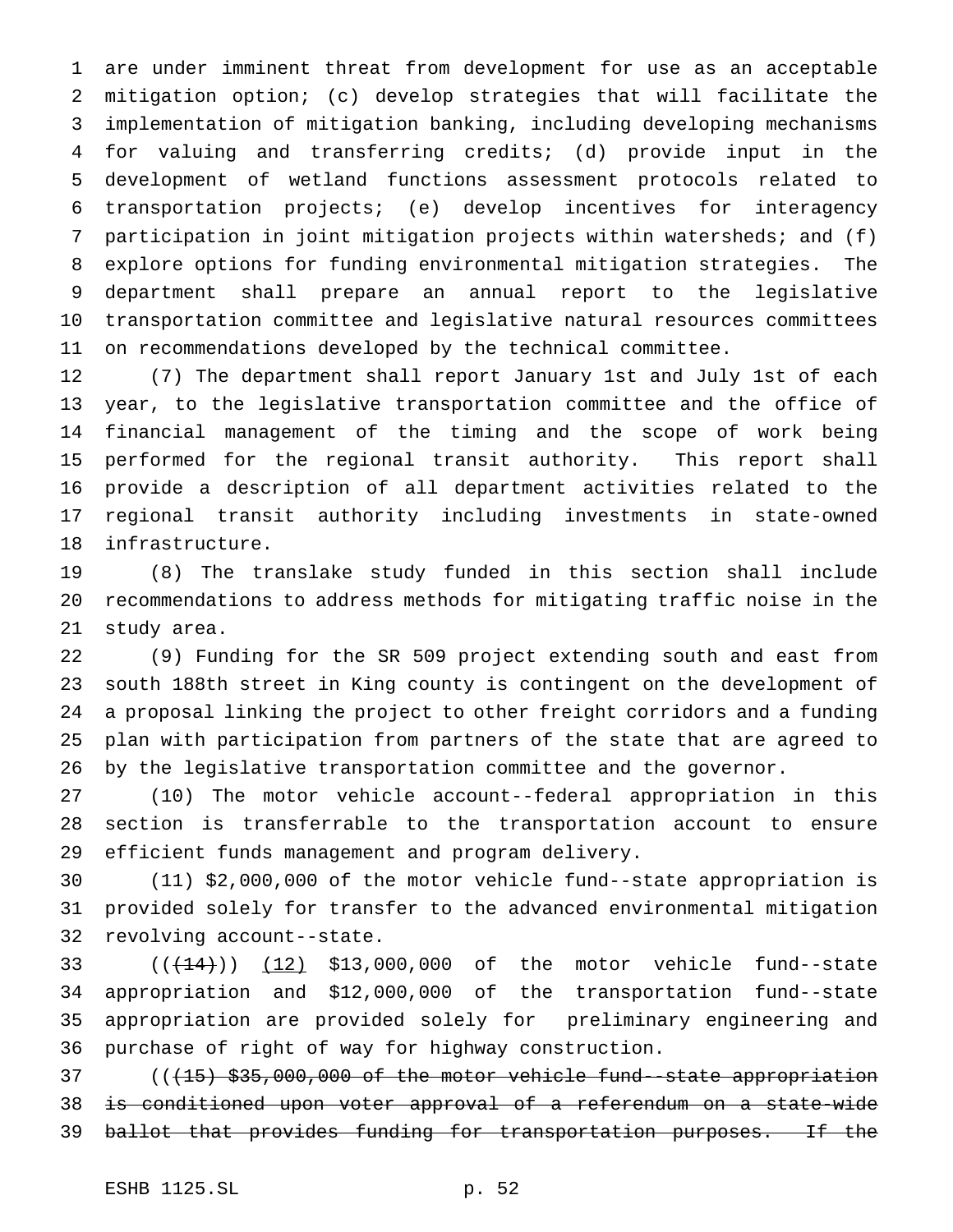voters approve such a referendum, \$35,000,000 of the motor vehicle fund--state appropriation is put in reserve solely to be used for the purposes of preliminary engineering and purchase of right of way for 4 highway construction. These moneys may only be expended upon approval of both the legislative transportation committee and the office of financial management.)) (13) The department may advertise and award certain specified

8 projects prior to June 30, 1999. This authority extends to the 10 9 projects listed in the transportation executive information system document titled "1999 Supplemental Budget « Spring Start Projects (Rev.)" dated March 13, 1999.

 **Sec. 509.** 1998 c 348 s 212 (uncodified) is amended to read as follows:

 **FOR THE DEPARTMENT OF TRANSPORTATION--TRANSPORTATION ECONOMIC PARTNERSHIPS--PROGRAM K**

16 Transportation Fund--State Appropriation . . . . \$ ((<del>1,280,000</del>))  $1,255,000$  Motor Vehicle Fund--State Appropriation.....\$ 16,235,000 19 TOTAL APPROPRIATION . . . . . . . . . . . . \$ ((<del>17,515,000</del>)) and  $17,490,000$  and  $17,490,000$ 

 The appropriations in this section are subject to the following conditions and limitations and specified amounts are provided solely for that activity:

 (1) The motor vehicle fund--state appropriation includes \$16,235,000 in proceeds from the sale of bonds authorized in RCW 47.10.834 for all forms of cash contributions, or the payment of other costs incident to the location, development, design, right of way, and construction of only the SR 16 corridor improvements and park and ride projects selected under the public-private transportation initiative program authorized under chapter 47.46 RCW; and support costs of the public-private transportation initiatives program.

 (2) The appropriations in this section contain \$16,235,000 reappropriated from the 1995-97 biennium.

 **Sec. 510.** 1998 c 348 s 213 (uncodified) is amended to read as follows:

**FOR THE DEPARTMENT OF TRANSPORTATION--HIGHWAY MAINTENANCE--PROGRAM M**

p. 53 ESHB 1125.SL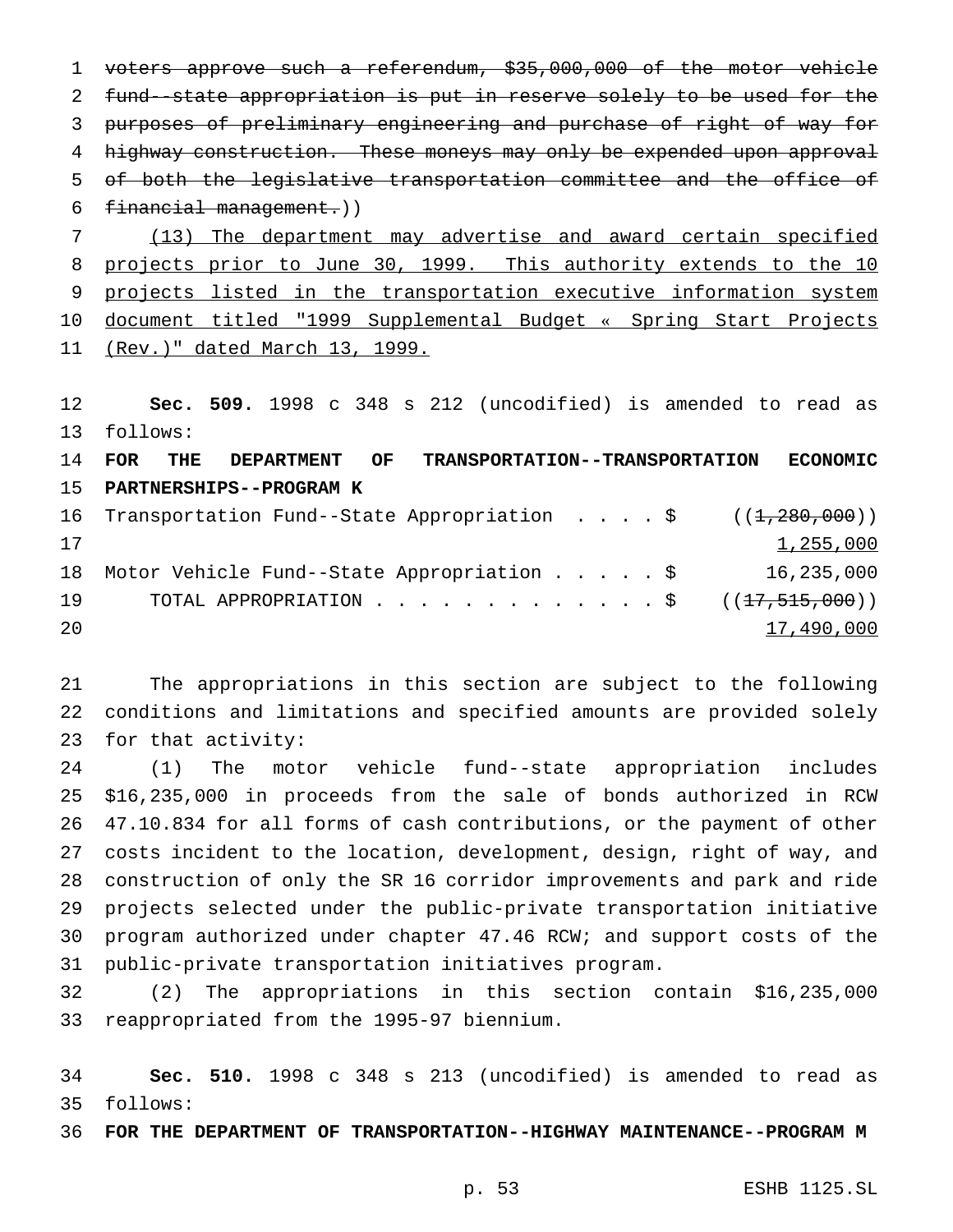```
1 Motor Vehicle Fund--State Appropriation . . . . $ ((239,200,000))
2 237,013,000
3 Motor Vehicle Fund--Federal Appropriation....$ 465,000
4 Motor Vehicle Fund--Private/Local Appropriation . $ 3,335,000
5 TOTAL APPROPRIATION . . . . . . . . $ ((243,000,000))
6 240,813,000
```
 The appropriations in this section are subject to the following conditions and limitations and specified amounts are provided solely for that activity:

 (1) If portions of the appropriations in this section are required to fund maintenance work resulting from major disasters not covered by federal emergency funds such as fire, flooding, and major slides, supplemental appropriations will be requested to restore state funding for ongoing maintenance activities.

 (2) The department shall deliver the highway maintenance program according to the plans for each major maintenance group to the extent practical. However, snow and ice expenditures are highly variable depending on actual weather conditions encountered. If extraordinary winter needs result in increased winter maintenance expenditures, the department shall, after prior consultation with the transportation commission, the office of financial management, and the legislative transportation committee adopt one or both of the following courses of action: (a) Reduce planned maintenance activities in other groups to offset the necessary increases for snow and ice control; or (b) continue delivery as planned within other major maintenance groups and request a supplemental appropriation in the following legislative session to fund the additional snow and ice control expenditures.

 (3) The department shall request an unanticipated receipt for any federal moneys received for emergency snow and ice removal and shall place an equal amount of the motor vehicle fund--state into unallotted status. This exchange shall not affect the amount of funding available for snow and ice removal.

 (4) Funding appropriated for local storm water charges assessed under RCW 90.03.525, which is allocated for, but not paid to, a local storm water utility because the utility did not meet the conditions provided under RCW 90.03.525, may be transferred by the department to program Z of the department to be distributed as grants under the storm water grant program.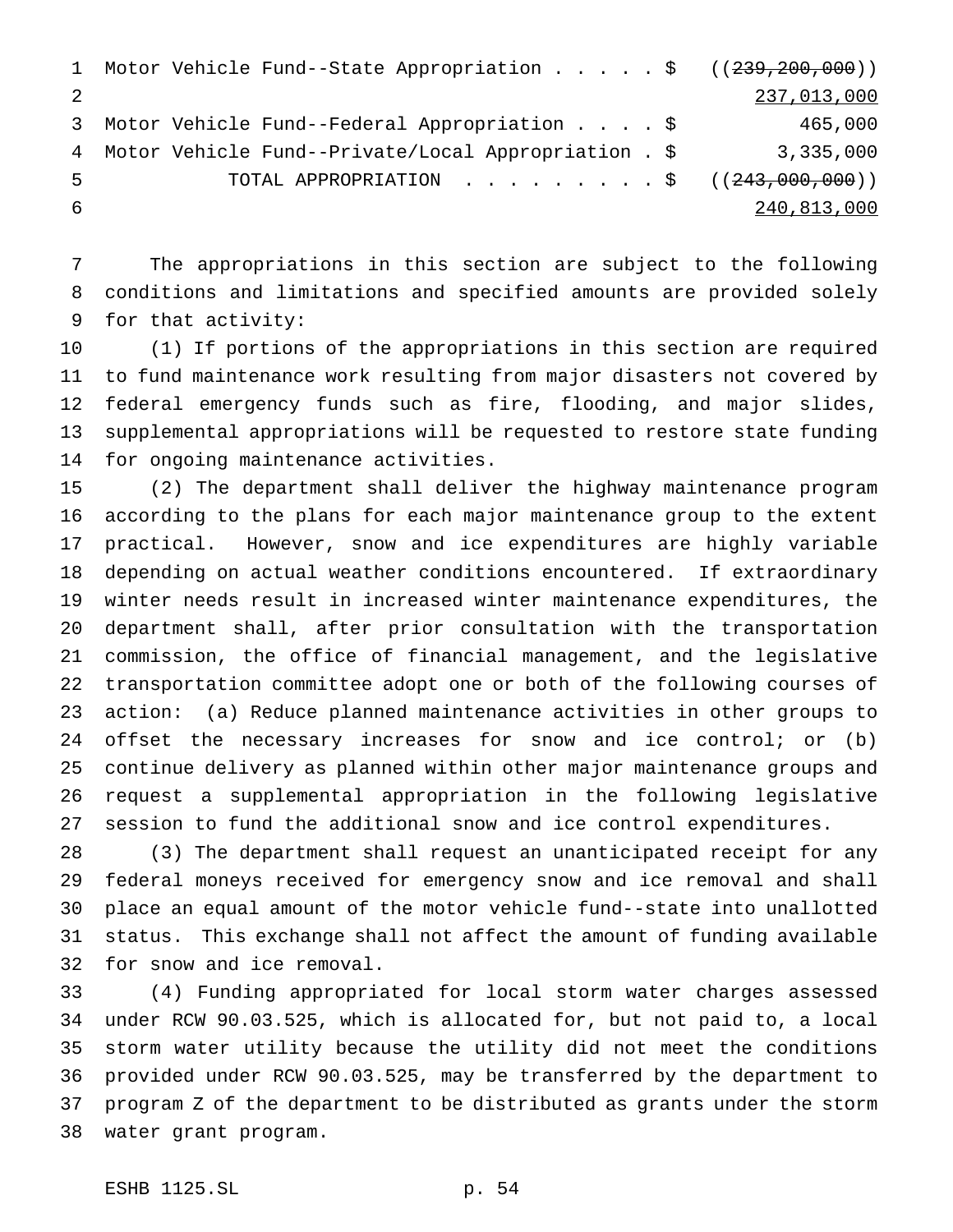**Sec. 511.** 1998 c 348 s 214 (uncodified) is amended to read as follows:

**FOR THE DEPARTMENT OF TRANSPORTATION--PRESERVATION--PROGRAM P**

|               | 4 Motor Vehicle Fund--State Appropriation \$ ((288,720,000)) |               |
|---------------|--------------------------------------------------------------|---------------|
| -5            |                                                              | 285, 220, 000 |
|               | 6 Motor Vehicle Fund--Federal Appropriation \$               | 274,259,000   |
| $\mathcal{T}$ | Motor Vehicle Fund--Private/Local Appropriation . \$         | 2,400,000     |
| $8 -$         | TOTAL APPROPRIATION \$ $((568,379,000))$                     |               |
| - 9           |                                                              | 561,879,000   |

 The appropriations in this section are subject to the following conditions and limitations and specified amounts are provided solely for that activity:

 (1) The motor vehicle fund--state appropriation includes \$6,800,000 in proceeds from the sale of bonds authorized in RCW 47.10.761 and 47.10.762 for emergency purposes. However, the transportation commission may authorize the use of current revenues available to the department of transportation in lieu of bond proceeds for any part of the state appropriation.

 (2) The appropriations in this section contain \$27,552,000 reappropriated from the 1995-97 biennium.

 (3) If the Oregon state legislature enacts a public/private partnership program and the Washington state transportation commission, in consultation with the legislative transportation committee, negotiates and enters into an agreement between Washington and Oregon to place the Lewis and Clark bridge into Oregon's public/private partnership program, up to \$3,000,000 of the motor vehicle fund--state appropriation may be used as Washington's contribution toward the design of the project pursuant to the agreement between Washington and Oregon. Any additional contributions shall be subject to Washington state legislative appropriations and approvals. The department shall provide a status report on this project to the legislative transportation committee by June 30, 1998.

 $((+6))$   $(4)$  \$630,000 of the motor vehicle fund--state appropriation is provided for slope stabilization along state route 166 in the Ross Point vicinity. This amount is intended to fund preliminary engineering, right of way acquisition, and to begin construction.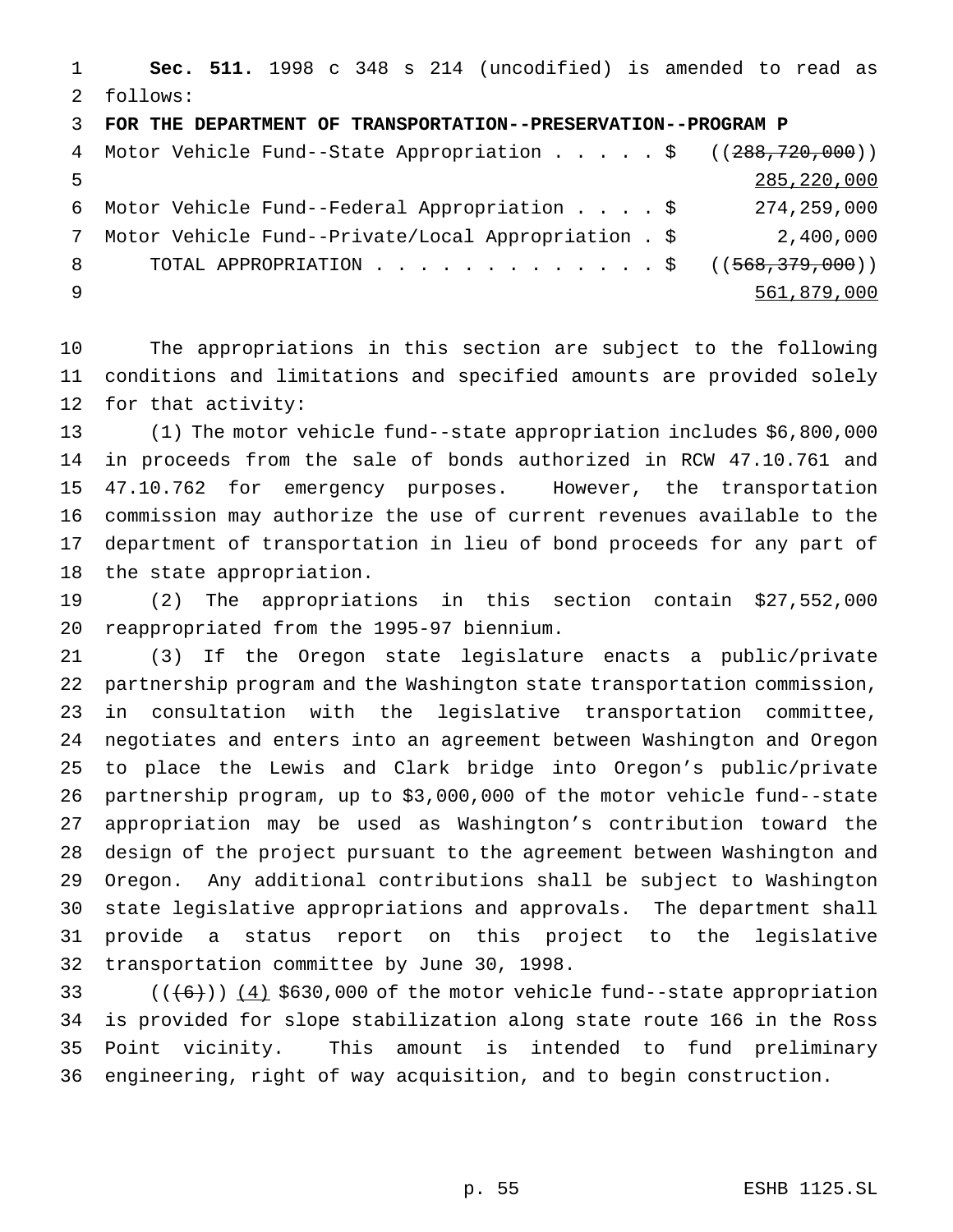**Sec. 512.** 1998 c 348 s 215 (uncodified) is amended to read as follows: **FOR THE DEPARTMENT OF TRANSPORTATION--TRAFFIC OPERATIONS--PROGRAM Q** State Patrol Highway Account--State 5 Appropriation . . . . . . . . . . . . . . . \$ 153,000 6 Motor Vehicle Fund--State Appropriation . . . . \$ ((30,412,000)) 29,982,000 8 Motor Vehicle Fund--Federal Appropriation . . . . \$ 1,000,000 Motor Vehicle Fund--Private/Local 10 Appropriation . . . . . . . . . . . . . . \$ 275,000 11 TOTAL APPROPRIATION . . . . . . . . \$ ((<del>31,840,000</del>)) 31,410,000

 The appropriation in this section is subject to the following conditions and limitations and specified amount is provided solely for that activity:

 (1) The department, in cooperation with the Washington state patrol and the tow truck industry, shall develop and submit to the legislative transportation committee by October 31, 1997, a recommendation for implementing new tow truck services during peak hours on the Puget Sound freeway system.

 (2) The department, in cooperation with the Washington state patrol, the department of licensing, the state of Oregon, and the United States department of transportation, shall install and operate the commercial vehicle information systems and network (CVISN) at a selected pilot site. If the state department of transportation receives additional federal funding for this project that is eligible to supplant state funding, the appropriation in this section shall be reduced by the amount of the state funds supplanted.

 **Sec. 513.** 1998 c 348 s 216 (uncodified) is amended to read as follows:

 **FOR THE DEPARTMENT OF TRANSPORTATION--TRANSPORTATION MANAGEMENT AND SUPPORT--PROGRAM S**

Motor Vehicle Fund--Puget Sound Capital

 Construction Account--State Appropriation..\$ 777,000 35 Motor Vehicle Fund--State Appropriation . . . . \$ ((70,032,000)) 69,685,000 Motor Vehicle Fund--Puget Sound Ferry Operations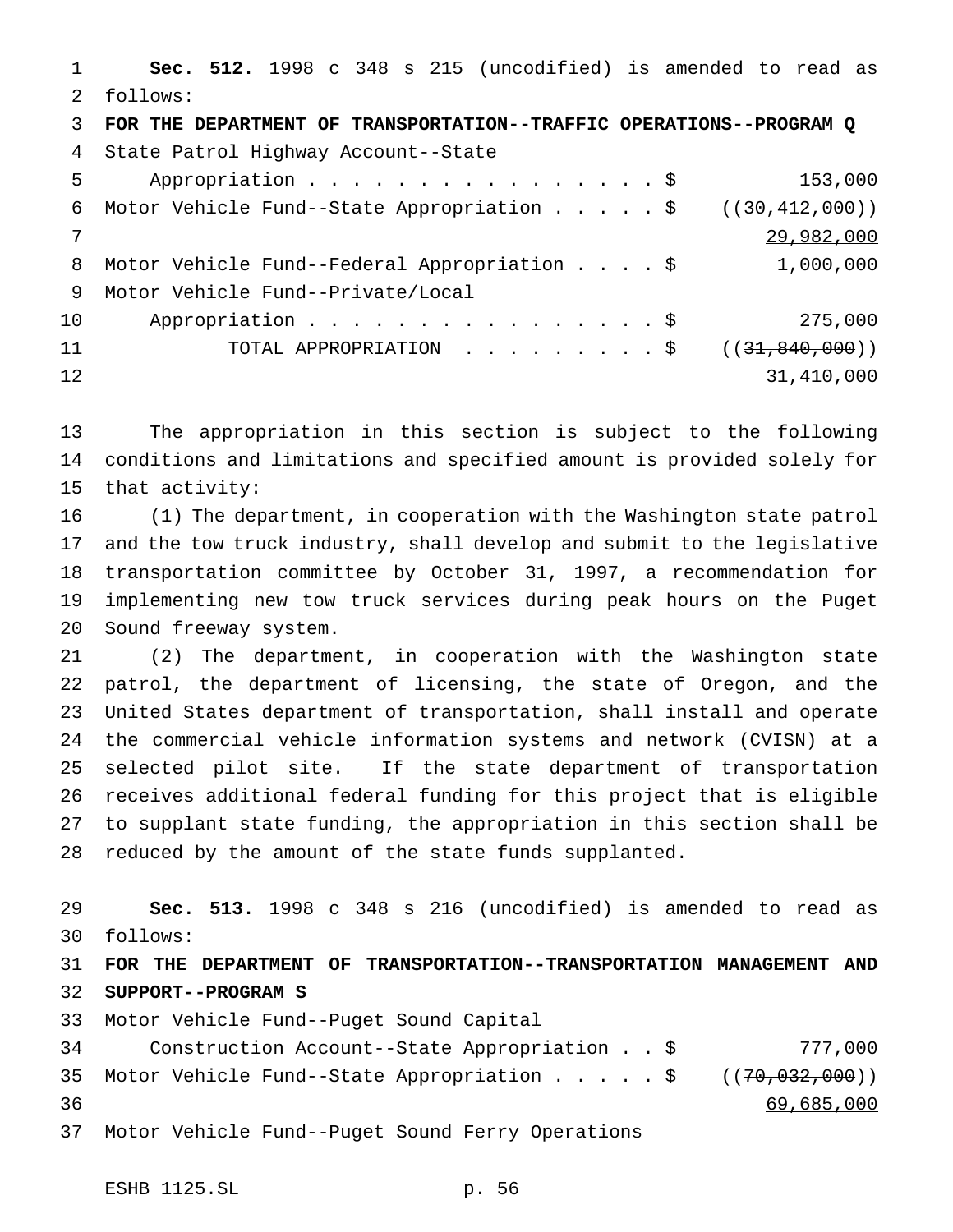|               | Account--State Appropriation \$                      |  |  | 1,093,000  |
|---------------|------------------------------------------------------|--|--|------------|
|               | 2 Transportation Fund--State Appropriation \$        |  |  | 1,158,000  |
| $\mathcal{R}$ | TOTAL APPROPRIATION $\ldots$ , \$ ( $(73,060,000)$ ) |  |  |            |
| 4             |                                                      |  |  | 72,713,000 |

 The appropriations in this section are subject to the following conditions and limitations and specified amounts are provided solely for that activity:

 (1)(a) The motor vehicle fund--state appropriation includes \$14,300,000 provided solely for programming activities and other efforts needed to bring the department's information systems, and devices with computers built into them, into compliance with the year 2000 requirements of the department of information services. The department is directed to expend the moneys internally reallocated for this purpose before spending from this appropriation. The department is directed to provide quarterly reports on this effort to the legislative transportation committee and the office of financial management beginning October 1, 1997.

 (b) Up to \$2,900,000 of the amount provided in (a) of this subsection may be expended for testing and required modifications to electronic devices and other equipment and specialized software that are essential for department operations to ensure they are year 2000 compliant. Before expending any of this amount for these purposes, the department shall consult with the legislative transportation committee and the office of financial management.

 (2) The legislative transportation committee shall review and analyze freight mobility issues affecting eastern and southeastern Washington as recommended by the freight mobility advisory committee and report back to the legislature by November 1, 1997. \$500,000 of the motor vehicle fund--state appropriation is provided for this review and analysis. The funding conditioned in this subsection shall be from revenues provided for interjurisdictional studies.

 (3) In order to increase visibility for decision making, the department shall review its budgeting and accounting methods for management information systems. The review shall include, but not be limited to, the cost-benefit analysis of existing processes and evaluation of less complex alternatives such as direct appropriations. The results of the review shall be reported to the legislative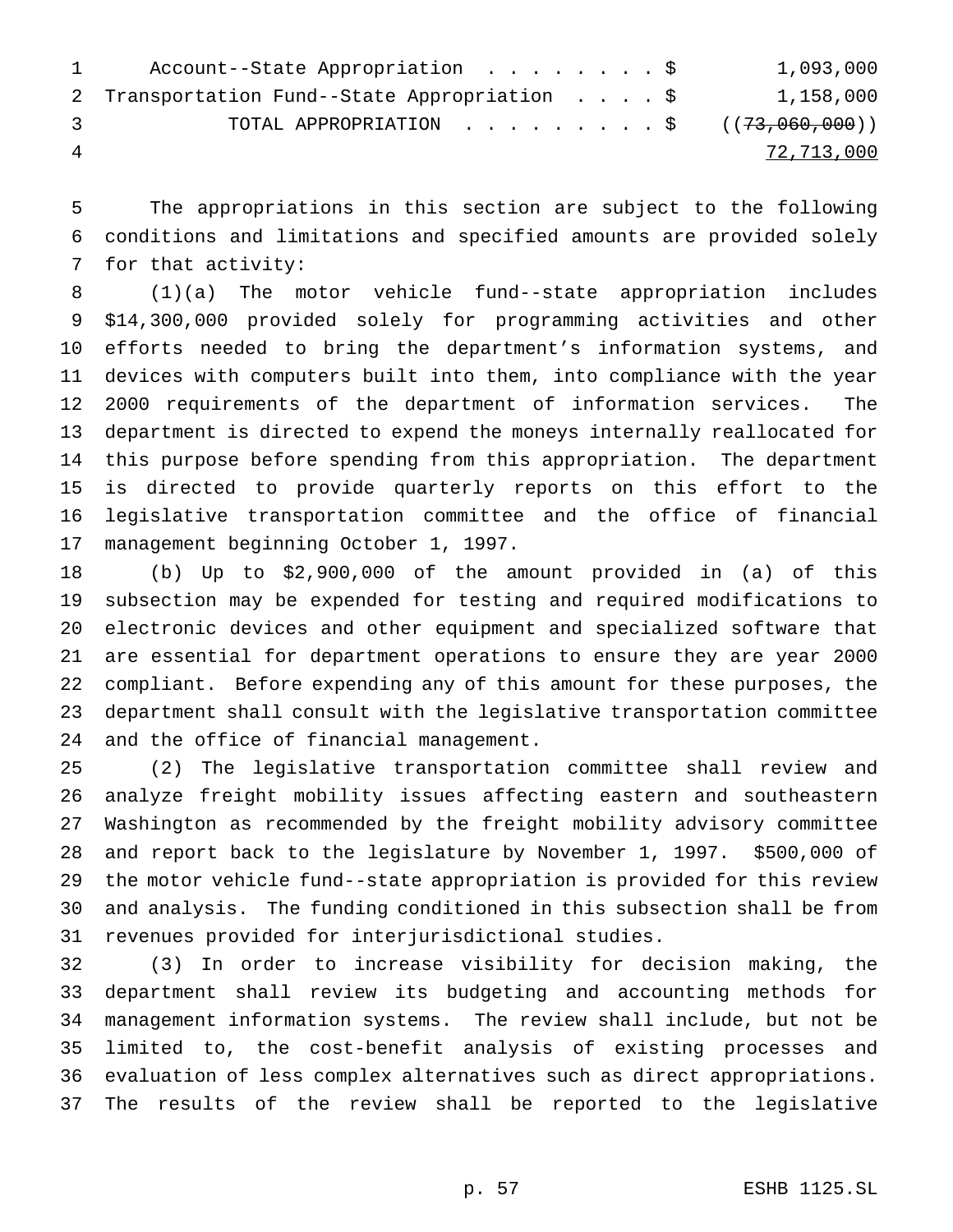transportation committee and the office of financial management by July 1, 1998.

 **Sec. 514.** 1997 c 457 s 223 (uncodified) is amended to read as follows: **FOR THE DEPARTMENT OF TRANSPORTATION--TRANSPORTATION PLANNING, DATA, AND RESEARCH--PROGRAM T** 7 Motor Vehicle Fund--State Appropriation . . . . \$ ((<del>16,098,000</del>)) 8 15,884,000

 Motor Vehicle Fund--Federal Appropriation....\$ 10,466,000 10 Transportation Fund--State Appropriation . . . \$ ((1,384,000))  $1,379,000$ 12 TOTAL APPROPRIATION . . . . . . . . \$ ((<del>27,948,000</del>)) 27,729,000

 The appropriations in this section are subject to the following conditions and limitations and specified amounts are provided solely for that activity: Up to \$2,400,000 of the motor vehicle fund--state appropriation is provided for regional transportation planning organizations, with allocations for participating counties maintained at the 1995-1997 biennium levels for those counties not having metropolitan planning organizations within their boundaries.

 **Sec. 515.** 1998 c 348 s 217 (uncodified) is amended to read as follows: **FOR THE DEPARTMENT OF TRANSPORTATION--CHARGES FROM OTHER AGENCIES-- PROGRAM U** (1) FOR PAYMENT OF COSTS OF ATTORNEY GENERAL TORT CLAIMS SUPPORT 26 ((Motor Vehicle Fund--State Appropriation . . . \$ 2,515,000))

27 Transportation Fund--State Appropriation . . . . \$ 3,715,000 (2) FOR PAYMENT OF COSTS OF THE OFFICE OF THE STATE AUDITOR Motor Vehicle Fund--State Appropriation.....\$ 840,000 (3) FOR PAYMENT OF COSTS OF DEPARTMENT OF GENERAL ADMINISTRATION FACILITIES AND SERVICES AND CONSOLIDATED MAIL SERVICES Motor Vehicle Fund--State Appropriation.....\$ 3,391,000 (4) FOR PAYMENT OF COSTS OF THE DEPARTMENT OF PERSONNEL 34 Motor Vehicle Fund--State Appropriation . . . . \$ ((2,240,000)) 2,140,000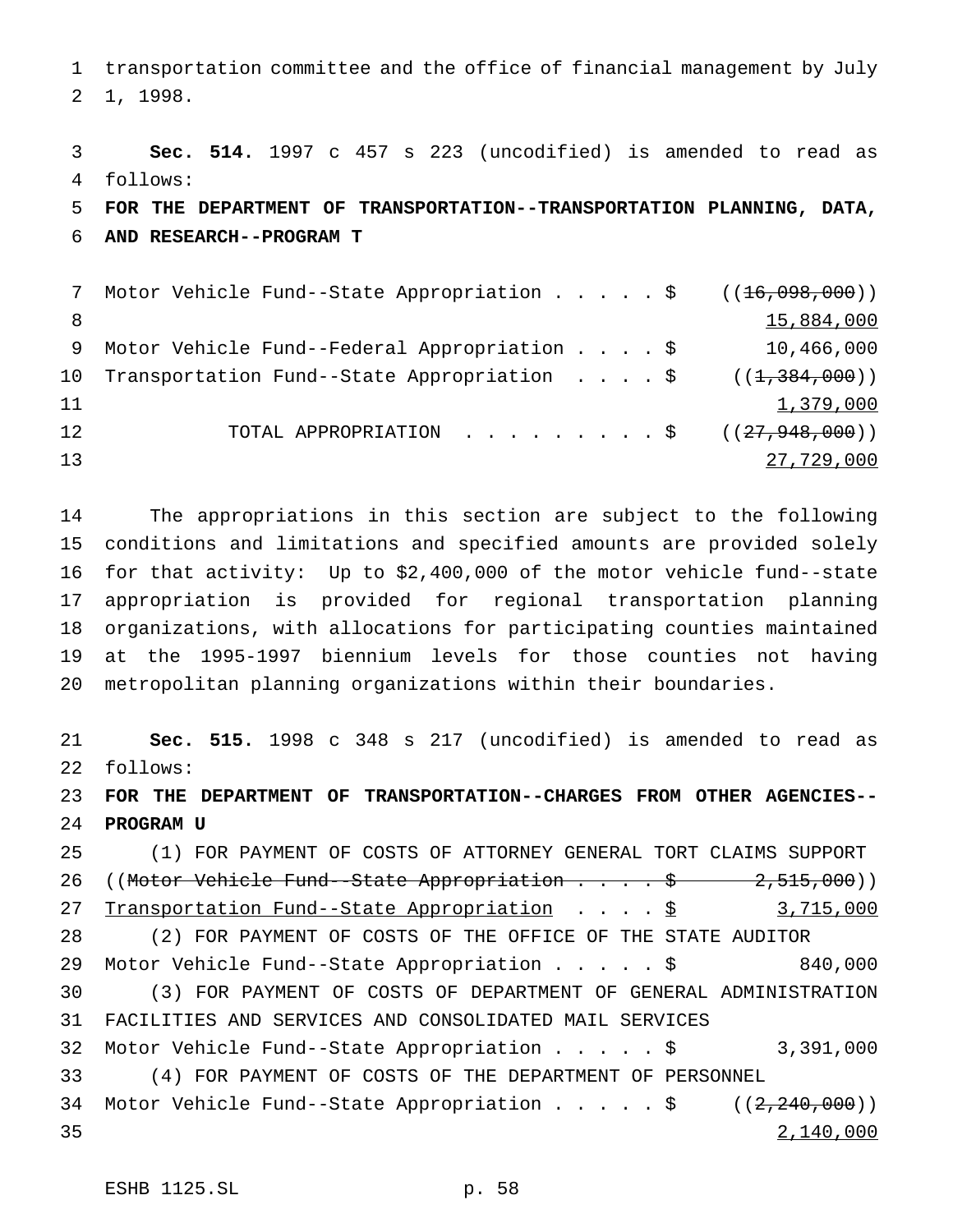(5) FOR PAYMENT OF SELF-INSURANCE LIABILITY PREMIUMS AND ADMINISTRATION Motor Vehicle Fund--State Appropriation.....\$ 12,535,000 (6) FOR PAYMENT OF SELF-INSURANCE LIABILITY PREMIUMS AND ADMINISTRATION Motor Vehicle Fund--Puget Sound Ferry Operations Account--State Appropriation.....\$ 2,928,000 (7) FOR PAYMENT OF COSTS OF THE OFFICE OF MINORITY AND WOMEN'S BUSINESS ENTERPRISES Motor Vehicle Fund--State Appropriation.....\$ 536,000 (8) FOR PAYMENT OF COSTS OF THE DEPARTMENT OF GENERAL ADMINISTRATION STATE PARKING SERVICES Motor Vehicle Fund--State Appropriation.....\$ 90,000 (9) FOR PAYMENT OF THE DEPARTMENT OF GENERAL ADMINISTRATION CAPITAL PROJECTS SURCHARGE Motor Vehicle Fund--State Appropriation.....\$ 735,000 (10) FOR ARCHIVES AND RECORDS MANAGEMENT Motor Vehicle Fund--State Appropriation.....\$ 355,000 **Sec. 516.** 1998 c 348 s 218 (uncodified) is amended to read as follows: **FOR THE DEPARTMENT OF TRANSPORTATION--WASHINGTON STATE FERRIES CONSTRUCTION--PROGRAM W** Motor Vehicle Fund--Puget Sound Capital 24 Construction Account--State Appropriation . . \$ ((209,886,000)) 192,886,000 Motor Vehicle Fund--Puget Sound Capital Construction Account--Federal 28 Appropriation . . . . . . . . . . . . . . \$ 30,165,000 Motor Vehicle Fund--Puget Sound Capital Construction Account--Private/Local 31 Appropriation . . . . . . . . . . . . . . . \$ 765,000 Transportation Fund--Passenger Ferry Account-- State Appropriation.............\$ 640,000 34 TOTAL APPROPRIATION . . . . . . \$ ((<del>241,456,000</del>)) 224,456,000

 The appropriations in this section are provided for improving the Washington state ferry system, including, but not limited to, vessel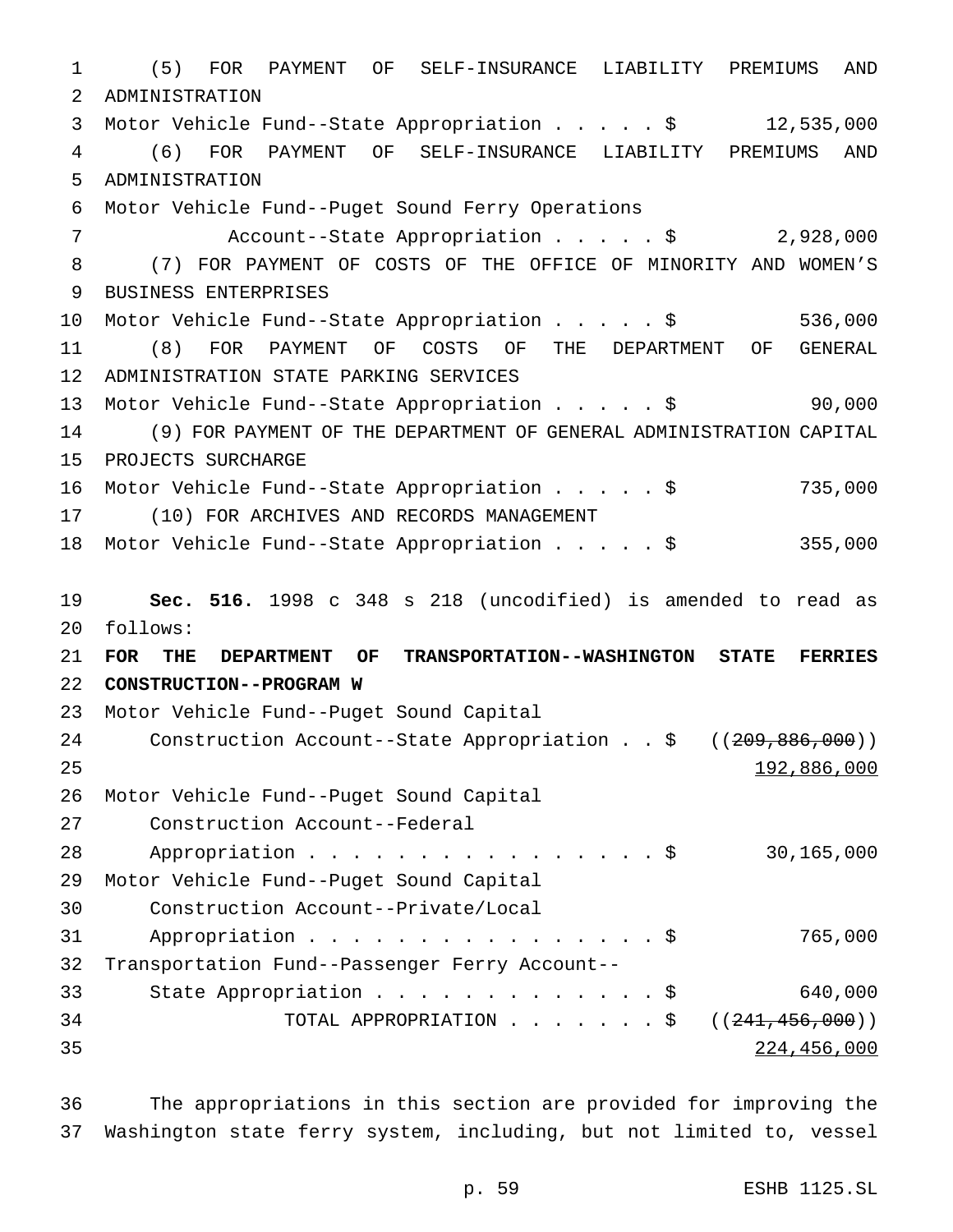acquisition, vessel construction, major and minor vessel improvements, and terminal construction and improvements. The appropriations in this section are subject to the following conditions and limitations and specified amounts are provided solely for that activity:

 (1) The appropriations in this section are provided to carry out 6 only the projects (version  $((3))$   $(2)$  adjusted by the legislature for the 1997-99 budget. The department shall reconcile the 1995-97 capital expenditures within ninety days of the end of the biennium and submit a final report to the legislative transportation committee and office of financial management.

 (2) The Puget Sound capital construction account--state appropriation includes \$100,000,000 in proceeds from the sale of bonds authorized by RCW 47.60.800 for vessel and terminal acquisition, major and minor improvements, and long lead time materials acquisition for the Washington state ferries, including construction of new jumbo ferry vessels in accordance with the requirements of RCW 47.60.770 through 47.60.778. However, the department of transportation may use current revenues available to the Puget Sound capital construction account in lieu of bond proceeds for any part of the state appropriation.

 (3) The department of transportation shall provide to the legislative transportation committee and office of financial management a quarterly financial report concerning the status of the capital program authorized in this section.

 (4) Washington state ferries is authorized to reimburse up to \$3,000,000 from the Puget Sound capital construction account--state appropriation or Puget Sound capital construction account--federal appropriation to the city of Bremerton and the port of Bremerton for Washington state ferries' financial participation in the development of a Bremerton multimodal transportation terminal, port of Bremerton passenger-only terminal expansion, and ferry vehicular connections to downtown traffic circulation improvements. The reimbursement shall specifically support the construction of the following components: Appropriate passenger-only ferry terminal linkages to accommodate bow-34 loading catamaran type vessels and the needed transit connections; and the Washington state ferries' component of the Bremerton multimodal transportation terminal as part of the downtown Bremerton redevelopment project, including appropriate access to the new downtown traffic circulation road network.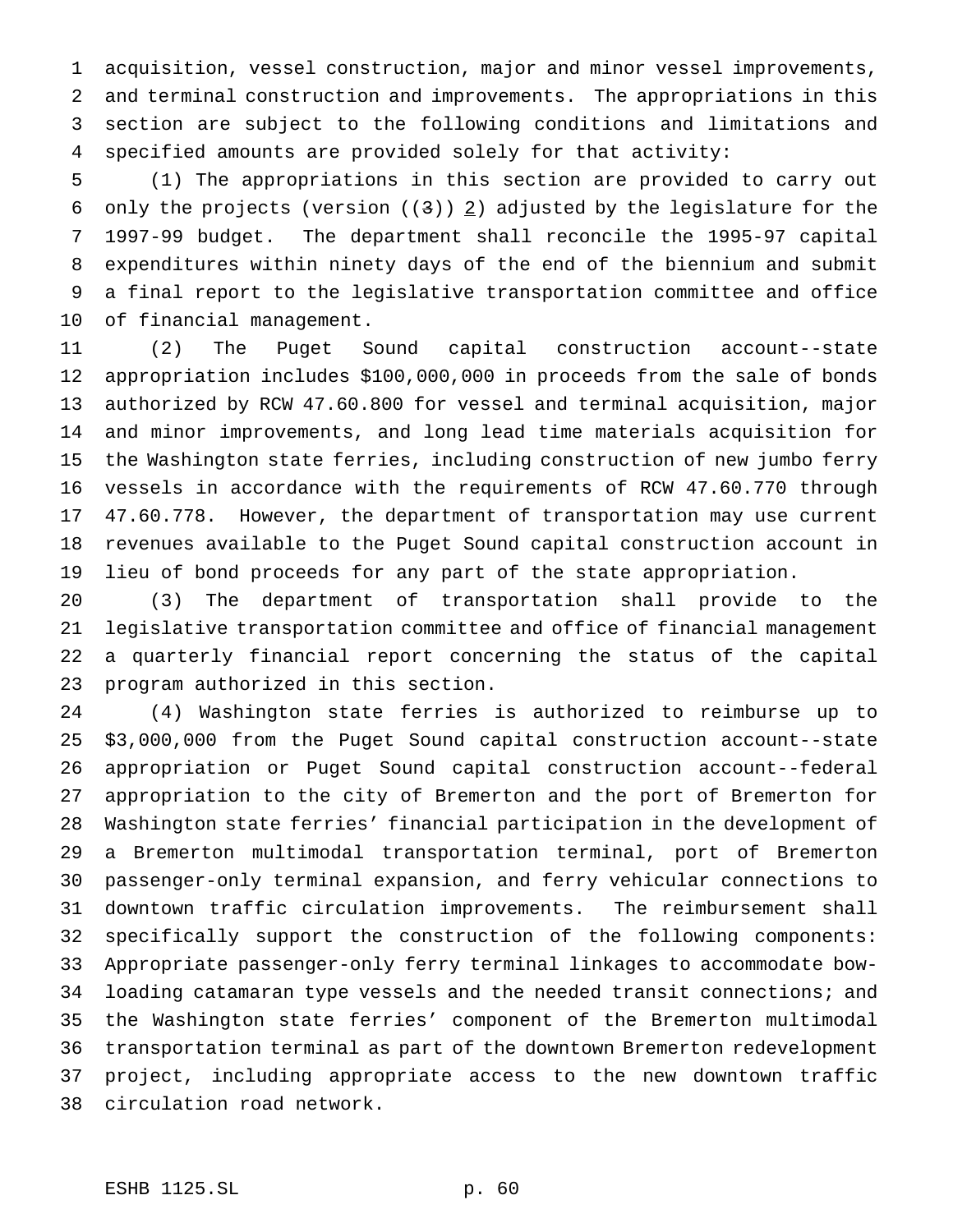(5) The Puget Sound capital construction account--state appropriation includes funding for capital improvements on vessels to meet United States Coast Guard Subchapter W regulation revisions impacting SOLAS (safety of life at sea) requirements for ferry operations on the Anacortes to Sidney, B.C. ferry route.

 (6) The Puget Sound capital construction account--state appropriation, the Puget Sound capital construction account--federal appropriation, and the passenger ferry account--state appropriation include funding for the construction of one new passenger-only vessel and the department's exercise of the option to build a second passenger-only vessel. In accordance with chapter 166, Laws of 1998, 12 Washington state ferries shall accelerate activities to ensure the acquisition of five additional passenger-only vessels and the construction of related terminal facilities, including maintenance 15 facilities for the Southworth and Kingston to Seattle passenger-only 16 ferry routes.

 (7) The Puget Sound capital construction account--state appropriation includes funding for the exploration and acquisition of a design for constructing a millennium class ferry vessel.

 (8) The Puget Sound capital construction account--state appropriation includes \$90,000 for the purchase of defibrillators. At least one defibrillator shall be placed on each vessel in the ferry fleet.

 (9) The appropriations in this section contain \$46,962,000 reappropriated from the 1995-97 biennium.

 **Sec. 517.** 1998 c 348 s 219 (uncodified) is amended to read as follows:

**FOR THE DEPARTMENT OF TRANSPORTATION--MARINE--PROGRAM X**

29 Marine Operating Fund--State Appropriation . . . \$ ((270,522,000)) 270,473,000

 The appropriation in this section is subject to the following conditions and limitations and specified amounts are provided solely for that activity:

 (1) The appropriation is based on the budgeted expenditure of ((\$28,696,000)) \$27,076,000 for vessel operating fuel in the 1997-99 biennium. If the actual cost of fuel is less than this budgeted amount, the excess amount may not be expended. If the actual cost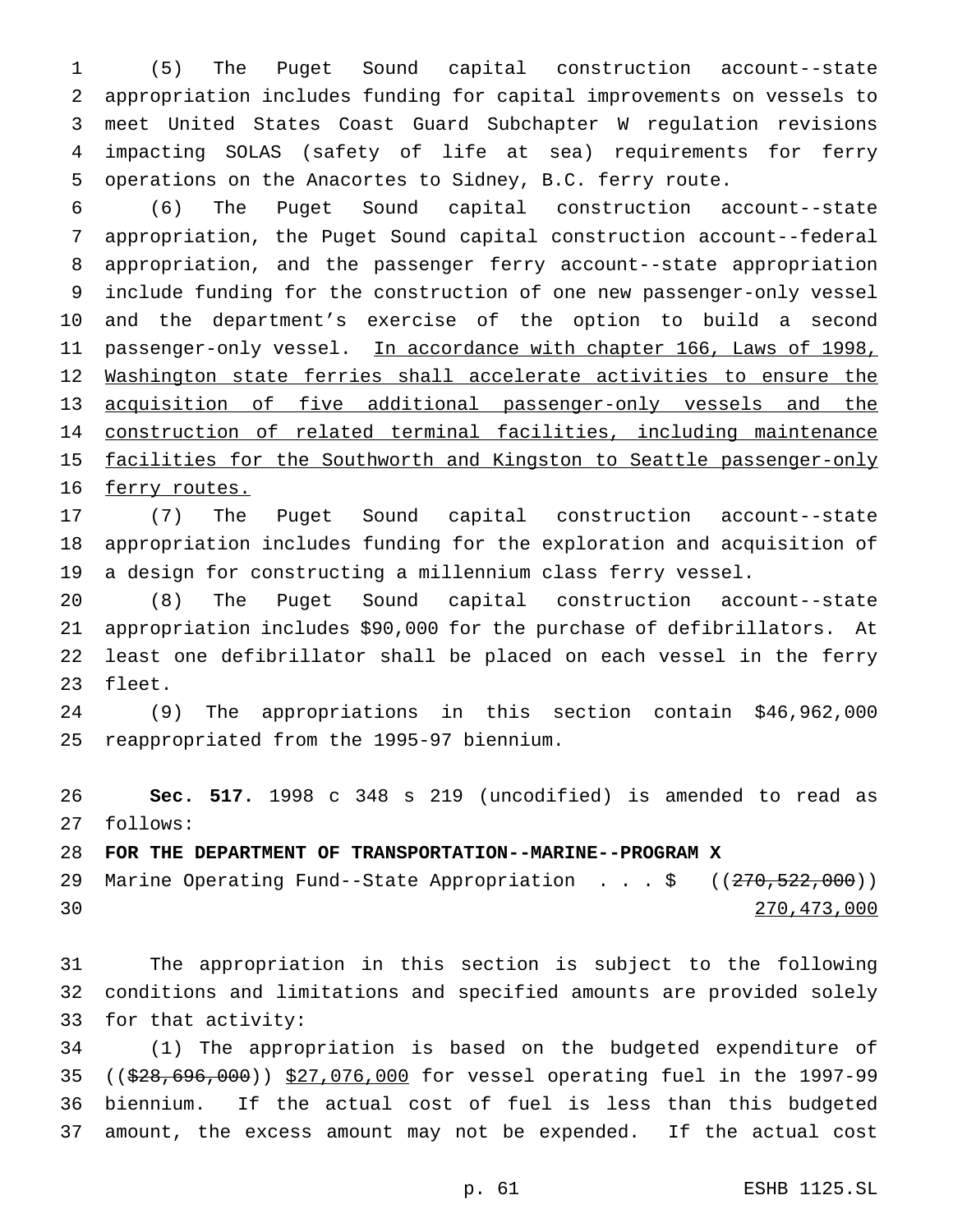exceeds this amount, the department shall request a supplemental appropriation.

 (2) The appropriation provides for the compensation of ferry employees. The expenditures for compensation paid to ferry employees 5 during the 1997-99 biennium may not exceed ((\$179,095,000)) \$180,715,000 plus a dollar amount, as prescribed by the office of financial management, that is equal to any insurance benefit increase granted general government employees in excess of \$313.95 a month annualized per eligible marine employee multiplied by the number of eligible marine employees for the respective fiscal year, a dollar amount as prescribed by the office of financial management for costs associated with pension amortization charges, and a dollar amount prescribed by the office of financial management for salary increases during the 1997-99 biennium. For the purposes of this section, the expenditures for compensation paid to ferry employees shall be limited to salaries and wages and employee benefits as defined in the office of financial management's policies, regulations, and procedures named under objects of expenditure "A" and "B" (7.2.6.2).

 The prescribed salary and insurance benefit increase or decrease dollar amount that shall be allocated from the governor's compensation appropriations is in addition to the appropriation contained in this section and may be used to increase or decrease compensation costs, effective July 1, 1997, and thereafter, as established in the 1997-99 general fund operating budget.

 (3) The department of transportation shall provide to the legislative transportation committee and office of financial management a quarterly financial report concerning the status of the operating program authorized in this section.

 (4) The appropriation in this section includes up to \$1,566,000 for additional operating expenses required to comply with United States Coast Guard Subchapter W regulation revisions for vessels operating on the Anacortes to Sidney, B.C. ferry route. The department shall explore methods to minimize the cost of meeting United States Coast Guard requirements and shall report the results to the legislative transportation committee and office of financial management by September 1, 1997.

 (5) The department shall request a reduction of the costs associated with the use of the terminal leased from the Port of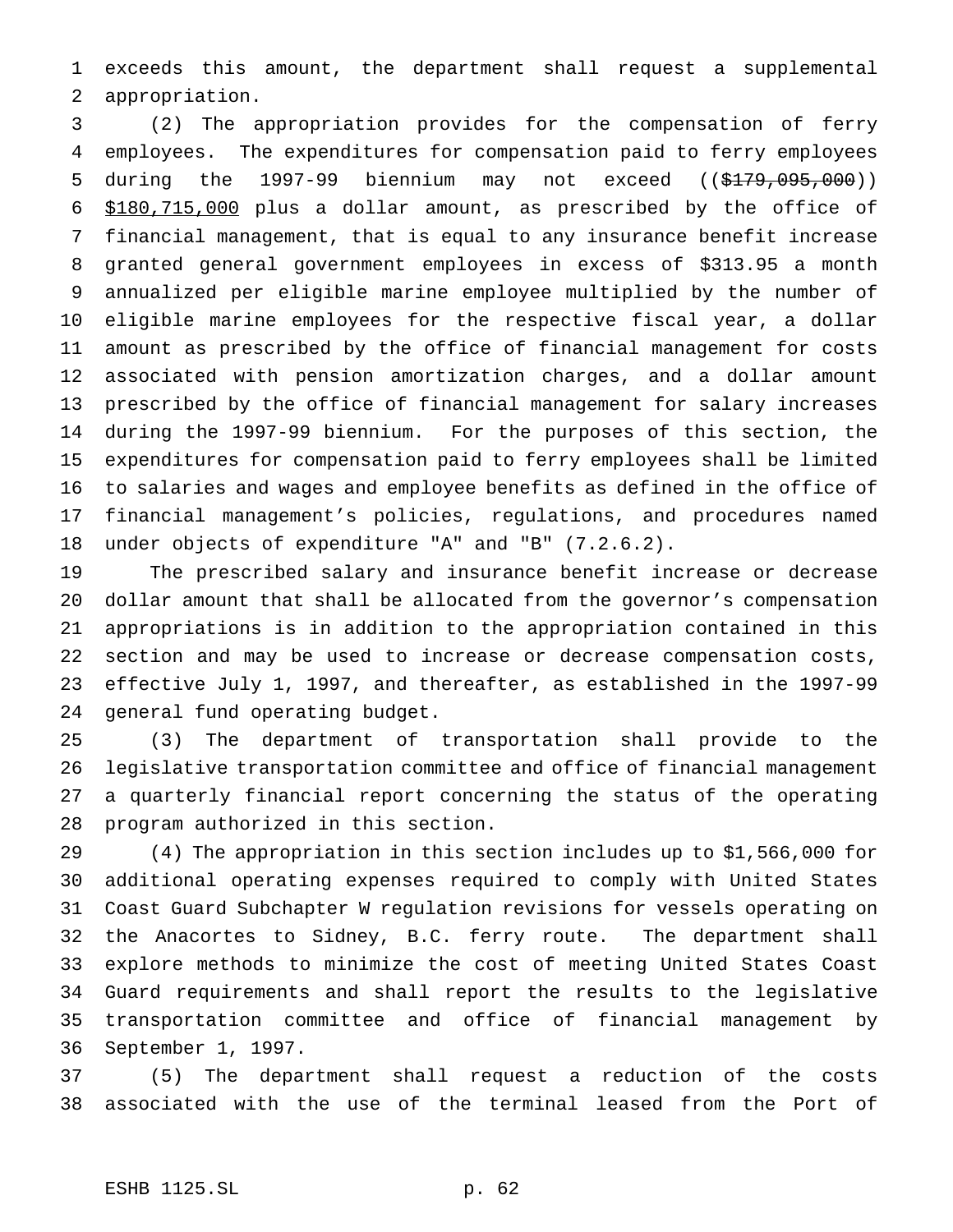Anacortes and costs associated with use of the Sidney, British Columbia terminal.

 (6) Agreements between Washington state ferries and concessionaires for automatic teller machines on ferry terminals or vessels shall provide for and include banks and credit unions that primarily serve the west side of Puget Sound.

 (7) In the event federal funding is provided for one or more passenger-only ferry vessels for the purpose of transporting United States naval personnel, the department of transportation is authorized to acquire and construct such vessels in accordance with the authority provided in RCW 47.56.030, and the department shall establish a temporary advisory committee comprised of representatives of the Washington state ferries, transportation commission, legislative transportation committee, office of financial management, and the United States Navy to analyze and make recommendations on, at a minimum, vessel performance criteria, docking, vessel deployment, and operating issues.

 (8) The appropriation provides funding for House Bill No. 2165 (paying interest on retroactive raises for ferry workers).

 (9) The commission is authorized to increase Washington state ferry tariffs in excess of the fiscal growth factor, established under chapter 43.135 RCW, in fiscal year 1998 and fiscal year 1999.

 (10) Funding for Anacortes to Sidney advertising is contingent upon partners meeting their commitment. In no event may the state share exceed fifty percent of the cash contribution toward the project.

 (11) \$1,370,000 of this appropriation is provided solely for the Hiyu operation for Southworth/Vashon 5 days per week for 16 hours per day. Prior to placing the Hiyu in permanent service on a route between Vashon and Southworth, the Washington state ferries shall conduct a study of the impact of additional service on Vashon and Southworth and report back to the legislative transportation committee by May 15, 1998.

 (12) \$446,000 of this appropriation is provided solely to provide an additional crew member on Jumbo Mark 2 ferries as required by emergency evacuation regulations adopted by the United States Coast Guard. If the Coast Guard requirement can be met without the hiring of additional staff, the portion of this appropriation provided to meet that requirement shall not be expended.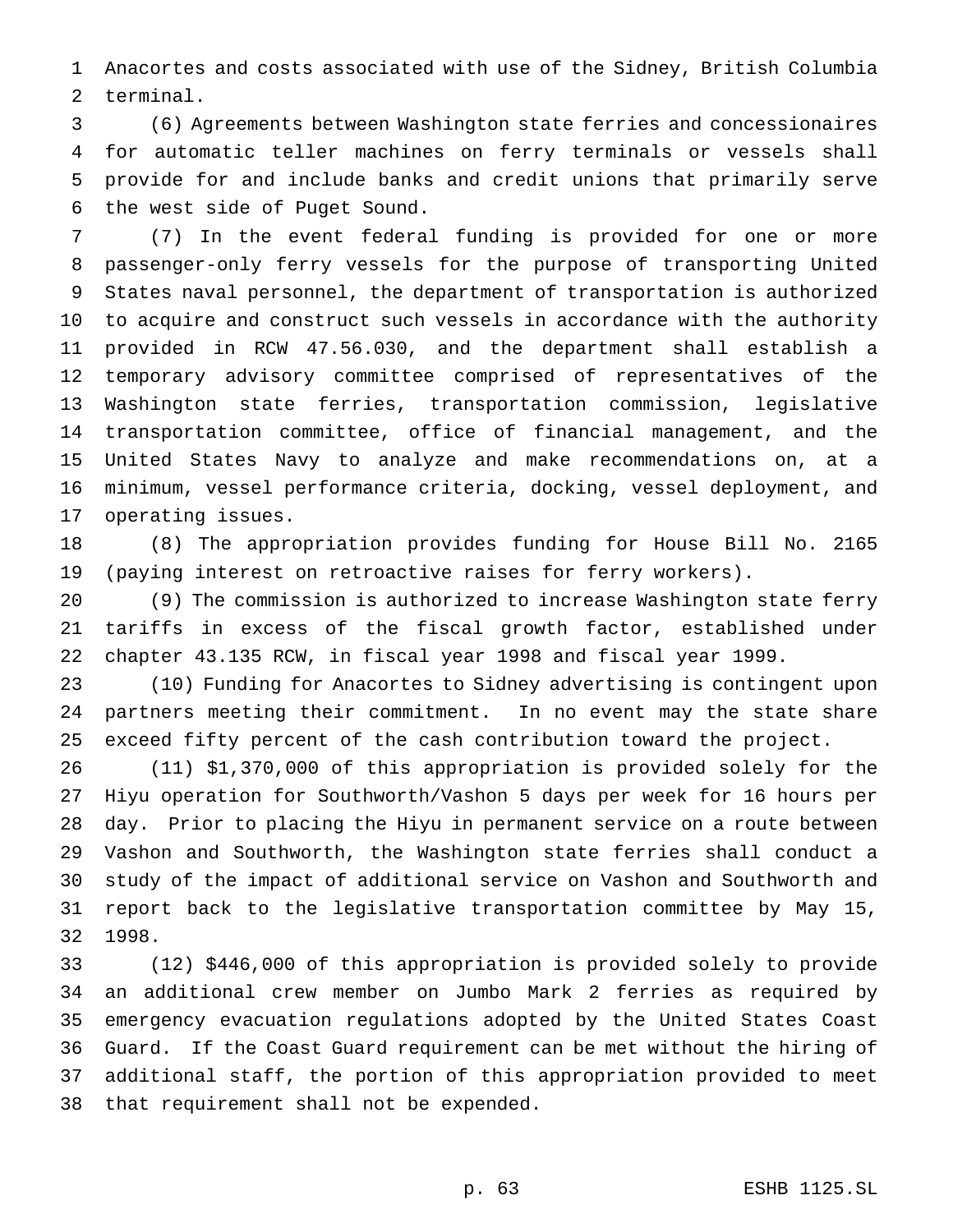**Sec. 518.** 1998 c 348 s 220 (uncodified) is amended to read as follows: **FOR THE DEPARTMENT OF TRANSPORTATION--PUBLIC TRANSPORTATION AND RAIL-- PROGRAM Y** Essential Rail Assistance Account--State Appropriation................\$ 256,000 High Capacity Transportation Account--State 8 Appropriation . . . . . . . . . . . . . . \$ ((13,225,000)) 13,185,000 Air Pollution Control Account--State 11 Appropriation . . . . . . . . . . . . . . . \$ 6,290,000 12 Transportation Fund--State Appropriation . . . \$ ((55,029,000)) 46,858,000 Transportation Fund--Federal Appropriation ...\$ 3,947,000 Transportation Fund--Private/Local 16 Appropriation . . . . . . . . . . . . . . . \$ 105,000 Central Puget Sound Public Transportation 18 Account--State Appropriation . . . . . . . \$ ((4,250,000)) 250,000 20 TOTAL APPROPRIATION . . . . . . . . \$ ((83,102,000)) 70,891,000

 The appropriations in this section are subject to the following conditions and limitations and specified amounts are provided solely for that activity:

 (1) Up to \$46,180,000 of the transportation fund--state appropriation is provided for intercity rail passenger service including up to \$8,000,000 for lease purchase of two advanced technology train sets with total purchase costs not to exceed \$20,000,000; up to \$1,000,000 for one spare advanced technology train power-car and other spare parts, subsidies for operating costs not to exceed \$12,000,000, to maintain service of two state contracted round trips between Seattle and Portland and one state contracted round trip between Seattle and Vancouver, British Columbia, and capital projects necessary to provide Seattle-Vancouver, British Columbia, train operating times of under 4 hours.

 (2) Up to \$3,000,000 of the transportation fund--state appropriation is provided for the rural mobility program administered by the department of transportation. Priority for grants provided from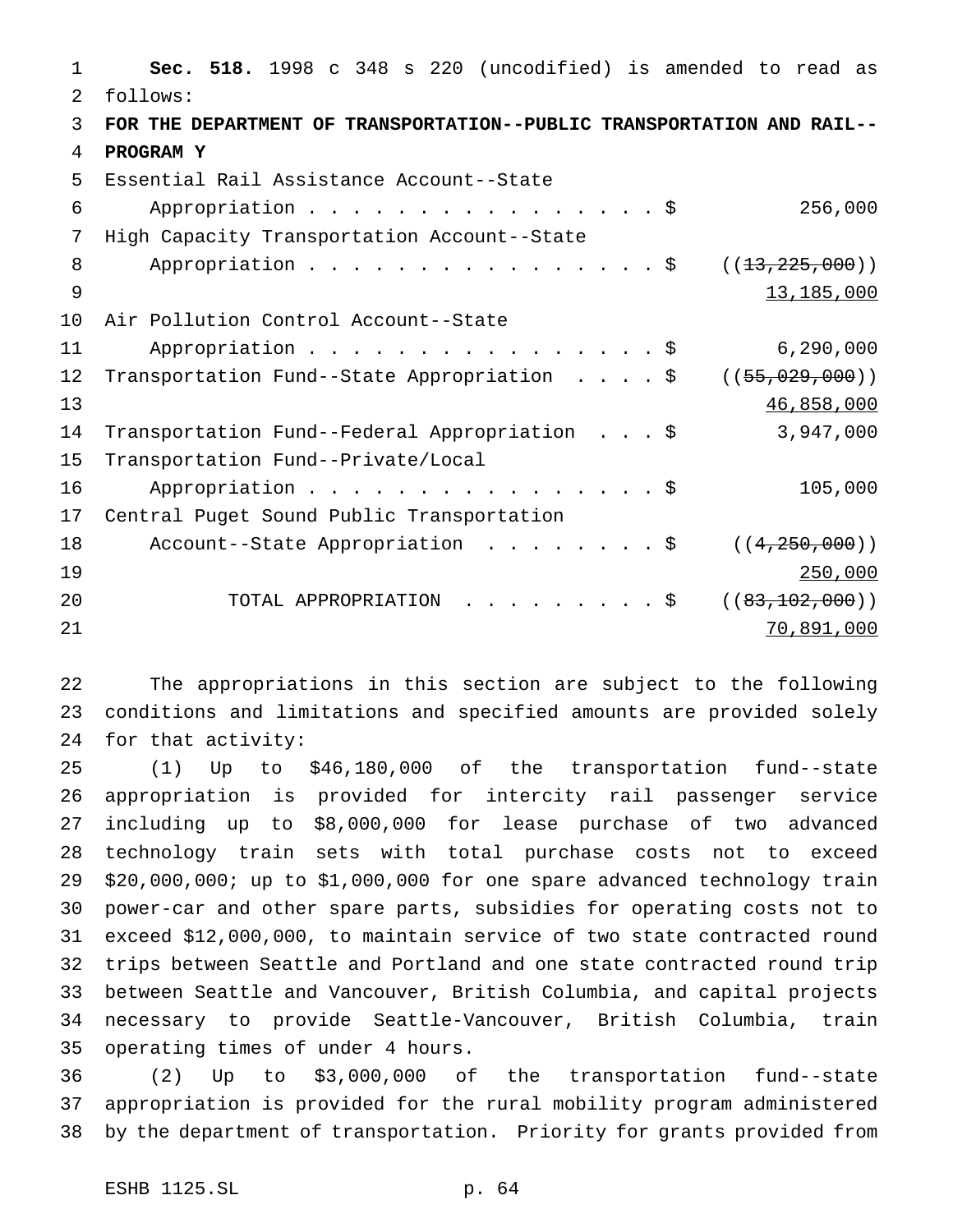this account shall be given to projects and programs that can be accomplished in the 1997-99 biennium.

 (3) Up to \$600,000 of the high capacity transportation account-- state appropriation is provided for rail freight coordination, technical assistance, and planning.

 (4) The department shall provide biannual reports to the legislative transportation committee and office of financial management regarding the department's rail freight program. The department shall also notify the committee for project expenditures from all fund sources prior to making those expenditures. The department shall examine the ownership of grain cars and the potential for divestiture of those cars and other similar assets and report those findings to the committee prior to the 1998 legislative session.

 (5) Up to \$750,000 of the transportation fund--state appropriation and up to \$250,000 of the central Puget Sound public transportation account--state appropriation are provided to fund activities relating to coordinating special needs transportation among state and local providers. These activities may include demonstration projects, assessments of resources available versus needs, and identification of barriers to coordinating special needs transportation. The department will consult with the superintendent of public instruction, the secretary of the department of social and health services, the office of financial management, the fiscal committees of the house of representatives and senate, special needs consumers, and specialized transportation providers in meeting the goals of this subsection.

 (6) The appropriations in this section contain \$4,599,000 reappropriated from the 1995-97 biennium.

 (7) The high capacity transportation account--state appropriation includes \$75,000 for the department to develop a strategy and to identify how the agency would expend additional moneys to enhance the commute trip reduction program. The report would include recommendations for grant programs for employers and jurisdictions to reduce SOV usage and to provide transit incentives to meet future commute trip reduction requirements. The report is due to the legislative transportation committee by January 1, 1998.

 (8) In addition to the appropriations contained in this section, the office of financial management shall release the \$2,000,000 transportation fund--state funds appropriated for the intercity rail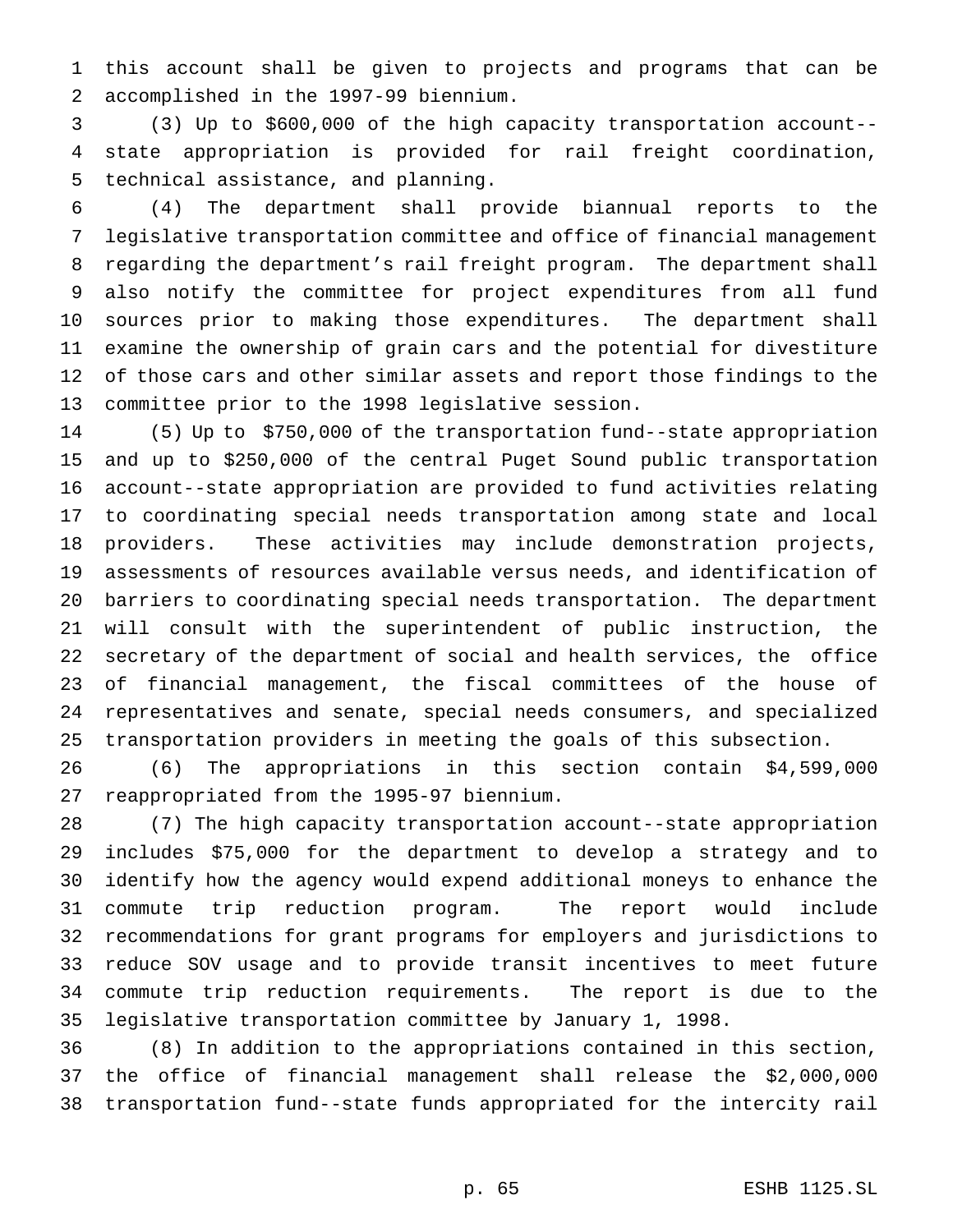passenger program in the 1995-97 biennium but held in reserve pursuant to section 502, chapter 165, Laws of 1996.

 (9) Up to \$150,000 of the transportation fund--state appropriation is provided for the management and control of the transportation corridor known as the Milwaukee Road corridor owned by the state between Ellensburg and Lind, and to take actions necessary to allow the department to be in a position, with further legislative authorization, to begin to negotiate a franchise with a rail carrier to establish and maintain a rail line over portions of the corridor by July 1, 1999.

10 (( $(11)$ )) (10) \$4,000,000 of the high capacity transportation account--state appropriation for passenger rail infrastructure improvement is provided solely for rail improvements to add rail passenger service north of Seattle. These funds are conditioned on match of at least equal amounts from both Burlington Northern Sante Fe and Amtrak for rail line improvements and upon Amtrak purchasing an additional train set for operation in the corridor. These funds shall not be expended until authorized by the legislative transportation 18 committee and the office of financial management; and the participation of international partners in service provided in the corridor shall be considered in such a decision.

 **Sec. 519.** 1998 c 348 s 221 (uncodified) is amended to read as follows: **FOR THE DEPARTMENT OF TRANSPORTATION--LOCAL PROGRAMS--PROGRAM Z**

|    | 24 Motor Vehicle Fund--State Appropriation \$  | (9,802,000)      |
|----|------------------------------------------------|------------------|
| 25 |                                                | 9,862,000        |
| 26 | Motor Vehicle Fund--Federal Appropriation \$   | 33,726,000       |
| 27 | High Capacity Transportation Account--         |                  |
| 28 | State Appropriation \$                         | ((650,000))      |
| 29 |                                                | 450,000          |
| 30 | Transportation Account--State Appropriation \$ | 1,175,000        |
| 31 | TOTAL APPROPRIATION \$                         | ((45, 353, 000)) |
| 32 |                                                | 45, 213, 000     |

 The appropriations in this section are subject to the following conditions and limitations and specified amounts are provided solely for that activity:

 (1) The motor vehicle fund--state appropriation includes \$1,785,000 in proceeds from the sale of bonds authorized by RCW 47.10.819(1). The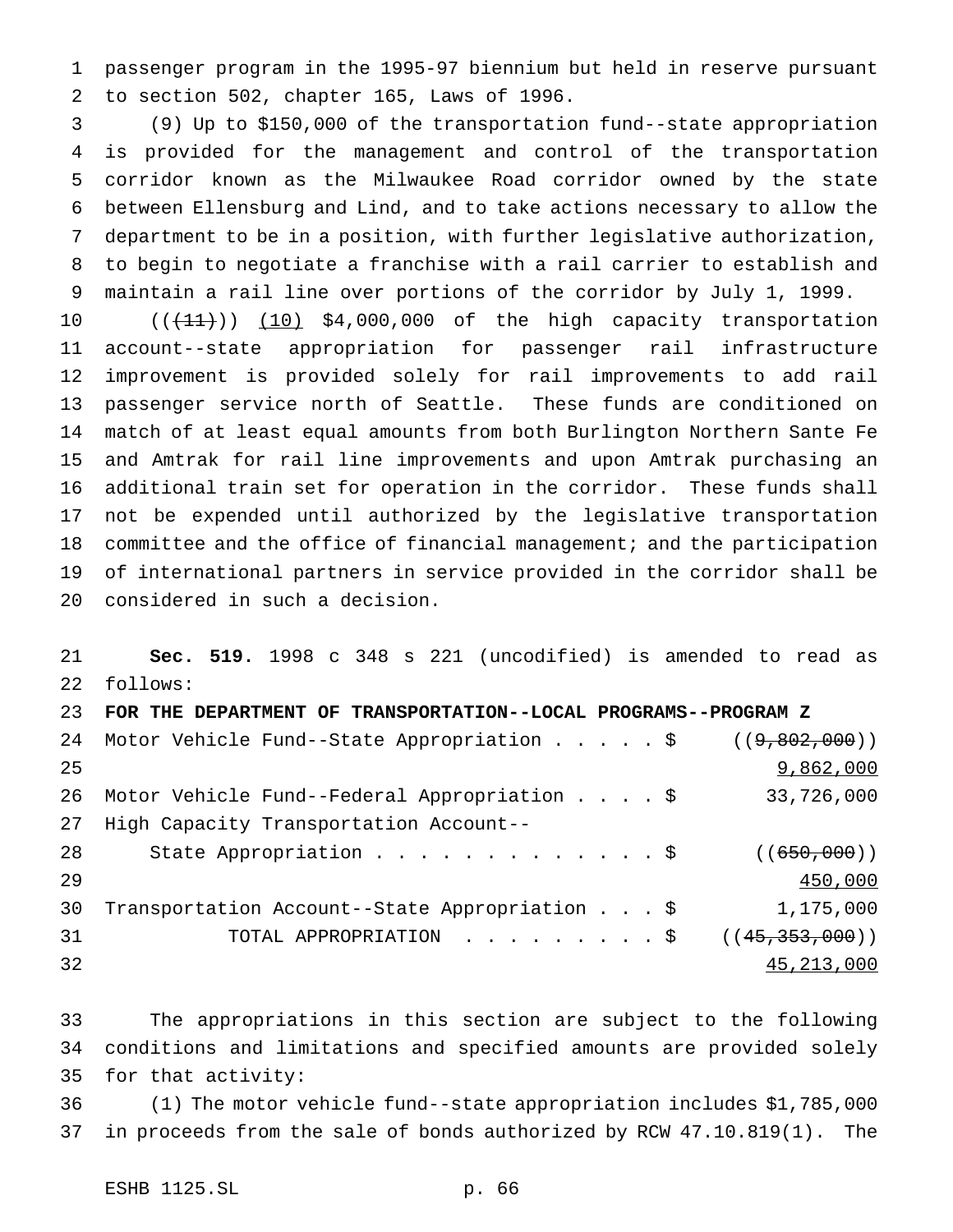transportation commission may authorize the use of current revenues available to the department of transportation in lieu of bond proceeds for any part of the state appropriation.

 (2) As a condition of receiving the full state subsidy in support of the Puget Island ferry, Wahkiakum county must, by December 31, 1997, increase ferry fares for passengers and vehicles by at least ten percent. If the fares are not increased to meet this requirement, the department, in determining the state subsidy after December 31, 1997, shall reduce the operating deficit by the amount that would have been generated if the ten percent fare increase had been implemented.

 (3) The appropriations in this section contain \$1,750,000 reappropriated from the 1995-97 biennium.

 (4) Up to \$500,000 of the high capacity transportation account-- state appropriation is provided for implementation of the recommendations of the freight mobility advisory committee, and any legislation enacted resulting from those recommendations.

 (5) \$175,000 of the transportation fund--state appropriation is provided solely to fund the freight mobility strategic investment board. If Second Substitute House Bill No. 2180 is not enacted by June 30, 1998, this amount shall lapse.

 (6) The transportation account--state appropriation includes \$600,000 to establish alternatives for flood management and flood hazard reduction projects in the Chehalis Basin. A technical committee comprised of the department of transportation, department of ecology, the United States army corps of engineers, federal emergency management administration, United States geological survey, affected counties and tribes, and other entities with critical knowledge related to flood hazard reduction projects in the Chehalis Basin shall be formed. Funds shall be distributed to counties within the Chehalis Basin by the department of transportation for projects that further understanding of the causes of flooding and options for flood hazard reduction. Alternatives shall be consistent with fish and habitat recovery efforts. Projects funded shall be coordinated with the technical committee. The department of transportation shall present a report to the legislative transportation committee and other appropriate legislative committees regarding findings and/or progress made by funded projects by December 1, 1998.

38  $((+8))$   $(7)$  \$750,000 of the motor vehicle fund--state appropriation is provided solely for a median barrier upon the Spokane street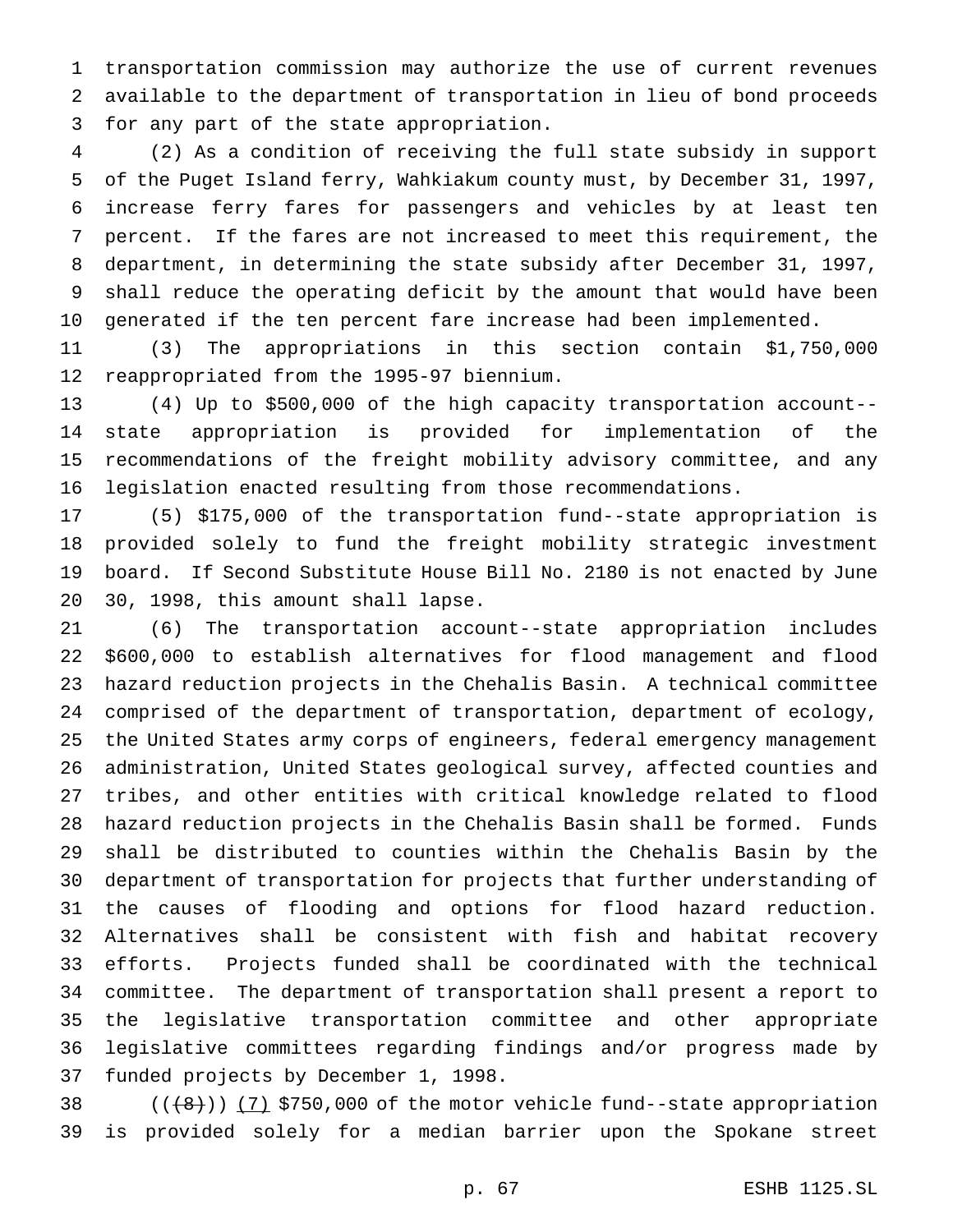viaduct. Use of this funding is contingent upon a commitment of funding from other partners for the remainder of the project cost.

  $((+9))$   $(8)$  Up to \$150,000 of the high capacity transportation account--state appropriation is provided for the installation of active railroad crossing warning devices at the Sunnyside beach park entrance in Steilacoom.

  $((+10))$   $(9)$  \$400,000 of the transportation fund--state appropriation is provided solely for a study by the legislative transportation committee, in cooperation with the port of Benton, developing a strategic corridor feasibility and master site plan for the port of Benton. If the port of Benton does not provide at least \$200,000 to fund the plan development, the transportation fund--state appropriation referenced in this subsection shall lapse and this subsection shall be null and void.

#### **Transportation Agencies Capital Facilities**

 **Sec. 520.** 1997 c 457 s 303 (uncodified) is amended to read as follows:

 **FOR THE DEPARTMENT OF TRANSPORTATION--PROGRAM D (DEPARTMENT OF TRANSPORTATION-ONLY PROJECTS)--CAPITAL**

Motor Vehicle Fund--Transportation Capital

21 Facilities Account--State Appropriation . . . \$ ((21,696,000)) 21,261,000

 The appropriation in this section is subject to the following conditions and limitations and specified amounts are provided solely for that activity:

 (1) The department of transportation shall provide to the legislative transportation committee prior notice and the latest project information at least two weeks in advance of the bid process for transportation capital facilities projects going to bid in the 1997-99 biennium.

 (2) Construction of the Mount Rainier storage facility shall not commence until the department has secured an operational lease that would allow the placement of the facility on United States forest service lands near the entrance to the Mather memorial parkway.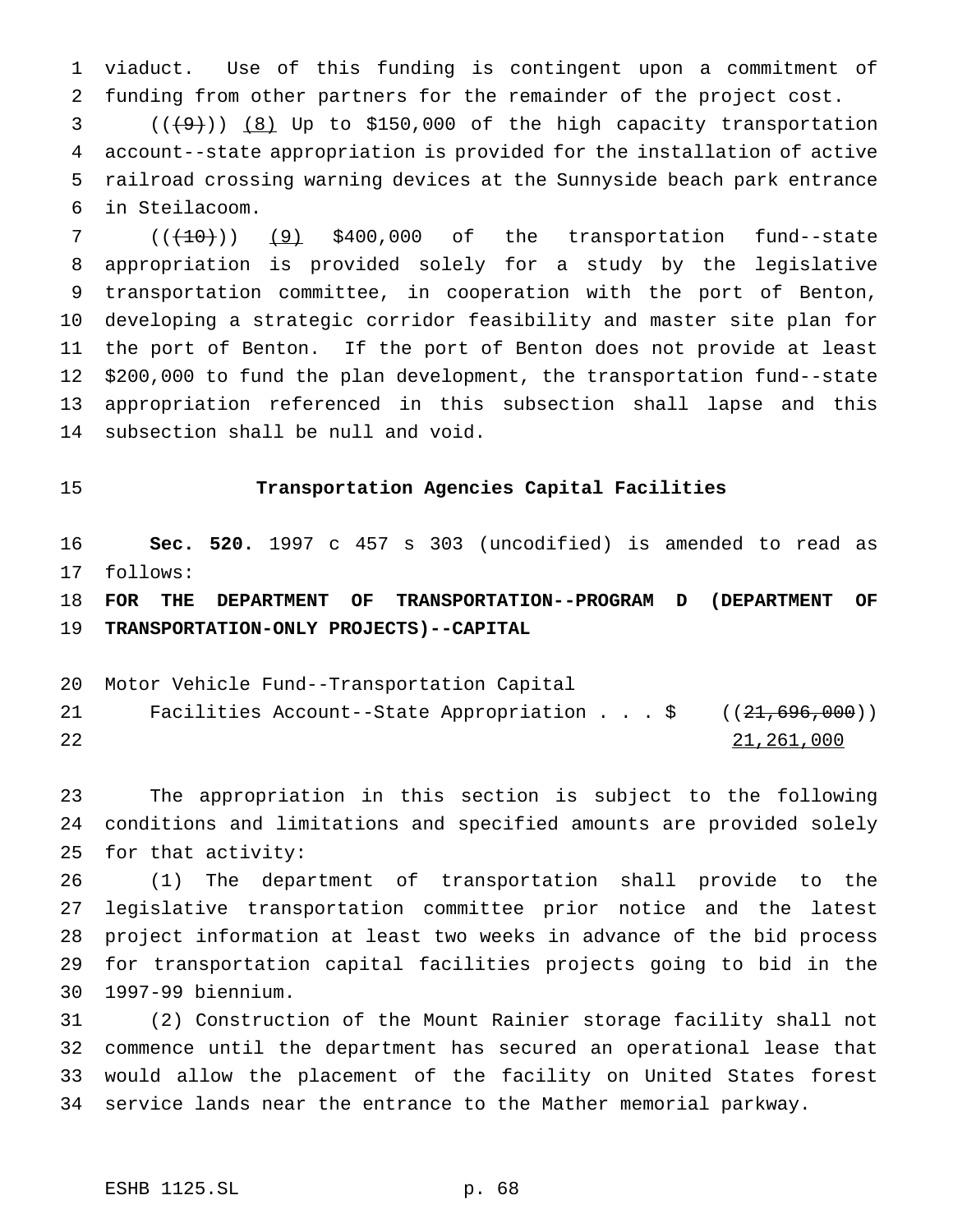(3) The appropriation in this section contains \$7,719,000 reappropriated from the 1995-97 biennium.

#### **Transfers and Distributions**

 **Sec. 521.** 1998 c 348 s 402 (uncodified) is amended to read as follows: **FOR THE STATE TREASURER--BOND RETIREMENT AND INTEREST, AND ONGOING BOND REGISTRATION AND TRANSFER CHARGES: FOR BOND SALE EXPENSES AND FISCAL AGENT CHARGES** Motor Vehicle Fund--Puget Sound Capital Construction Account Appropriation .....\$ 500,000 Motor Vehicle Fund Appropriation ........\$ 130,000 Transportation Improvement Account 13 Appropriation . . . . . . . . . . . . . . . \$ 200,000 Special Category C Account Appropriation ....\$ 190,000 Transportation Capital Facilities Account Appropriation................\$ 1,000 Urban Arterial Account Appropriation ......\$ 5,000 18 TOTAL APPROPRIATION . . . . . . \$ ((1,995,000)) 1,026,000 **Sec. 522.** 1998 c 348 s 404 (uncodified) is amended to read as follows: **FOR THE STATE TREASURER--TRANSFERS** (1) R V Account--State Appropriation: For transfer to the Motor Vehicle Fund--State..\$ 1,176,000 (2) Motor Vehicle Fund--State Appropriation: For transfer to the Transportation Capital Facilities Account--State..........\$ 42,569,000 28 (3) ((Small City Account--State Appropriation: 29 For transfer to the Transportation Improvement 30 Account--State . . . . . . . . . . . . . . \$ 7,500,000)) Motor Vehicle Fund--State Appropriation: For transfer to the Highway Infrastructure 33 Account--State . . . . . . . . . . . . . . <u>\$</u> 234,000 **Sec. 523.** 1997 c 457 s 403 (uncodified) is amended to read as follows:

p. 69 ESHB 1125.SL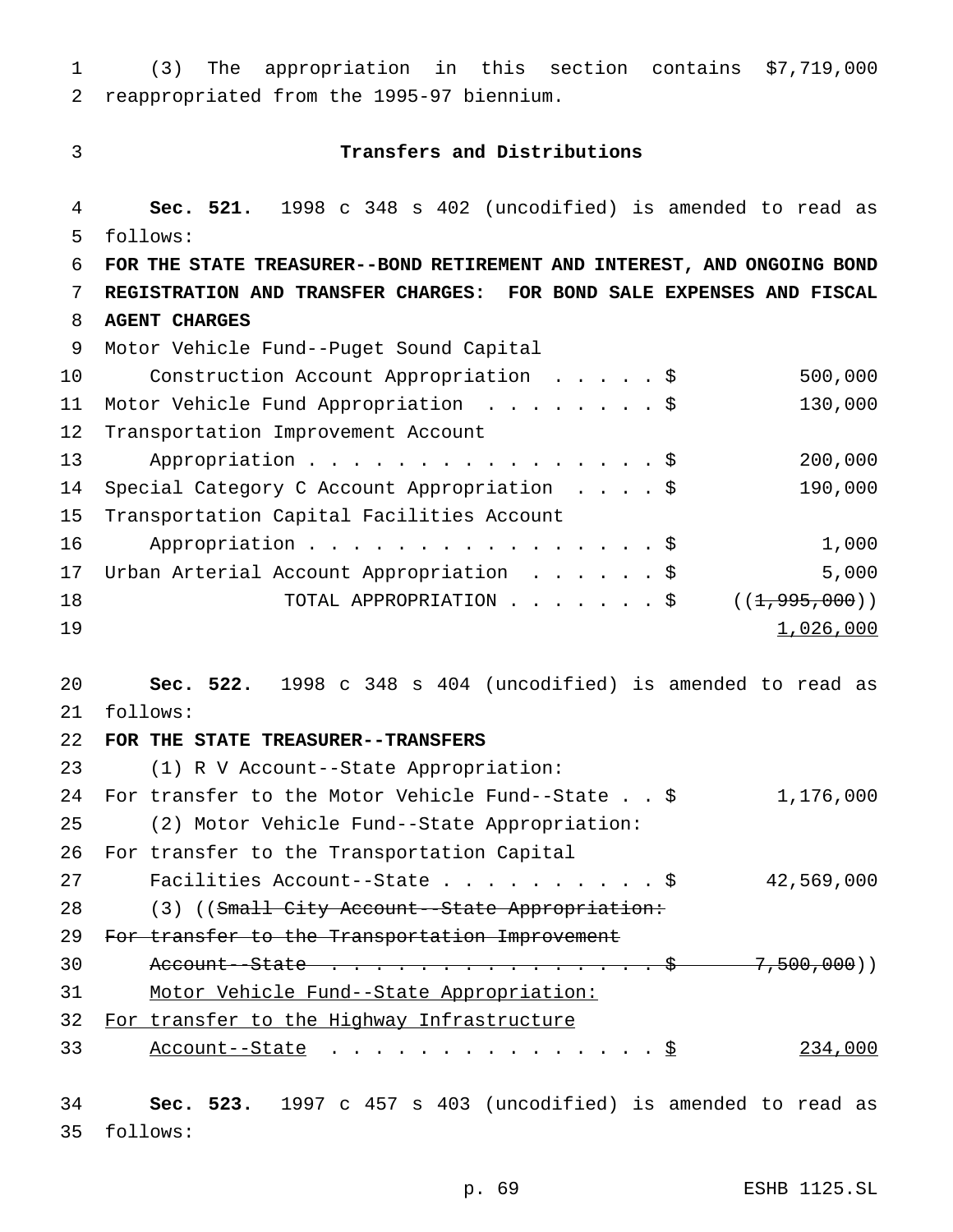|                | FOR THE STATE TREASURER--STATE REVENUES FOR DISTRIBUTION            |             |
|----------------|---------------------------------------------------------------------|-------------|
|                | City Hardship Account Appropriation \$                              | 200,000     |
| 3              | Motor Vehicle Fund Appropriation for motor                          |             |
| 4              | vehicle fuel tax and overload penalties                             |             |
| 5              | distribution $\frac{1}{2}$                                          | 471,937,000 |
| 6              | Transportation Fund Appropriation for motor vehicle                 |             |
| 7              | excise tax distribution $\ldots \ldots \ldots \ldots$ $(3,744,000)$ |             |
| 8              |                                                                     | 118,747,000 |
| 9              | TOTAL APPROPRIATION \$ $((475,881,000))$                            |             |
| 1 <sub>0</sub> |                                                                     | 590,884,000 |

### **Miscellaneous**

 NEW SECTION. **Sec. 524.** A new section is added to 1997 c 457 (uncodified) to read as follows:

 **INFORMATION SYSTEMS PROJECTS.** Agencies shall comply with the following requirements regarding information systems projects when specifically directed to do so by this act.

 (1) Agency planning and decisions concerning information technology shall be made in the context of its information technology portfolio. "Information technology portfolio" means a strategic management approach in which the relationships between agency missions and information technology investments can be seen and understood, such that: Technology efforts are linked to agency objectives and business plans; the impact of new investments on existing infrastructure and business functions are assessed and understood before implementation; and agency activities are consistent with the development of an integrated, nonduplicative state-wide infrastructure.

 (2) Agencies shall use their information technology portfolios in making decisions on matters related to the following:

(a) System refurbishment, acquisitions, and development efforts;

 (b) Setting goals and objectives for using information technology in meeting legislatively-mandated missions and business needs;

 (c) Assessment of overall information processing performance, resources, and capabilities;

 (d) Ensuring appropriate transfer of technological expertise for 35 the operation of any new systems developed using external resources; and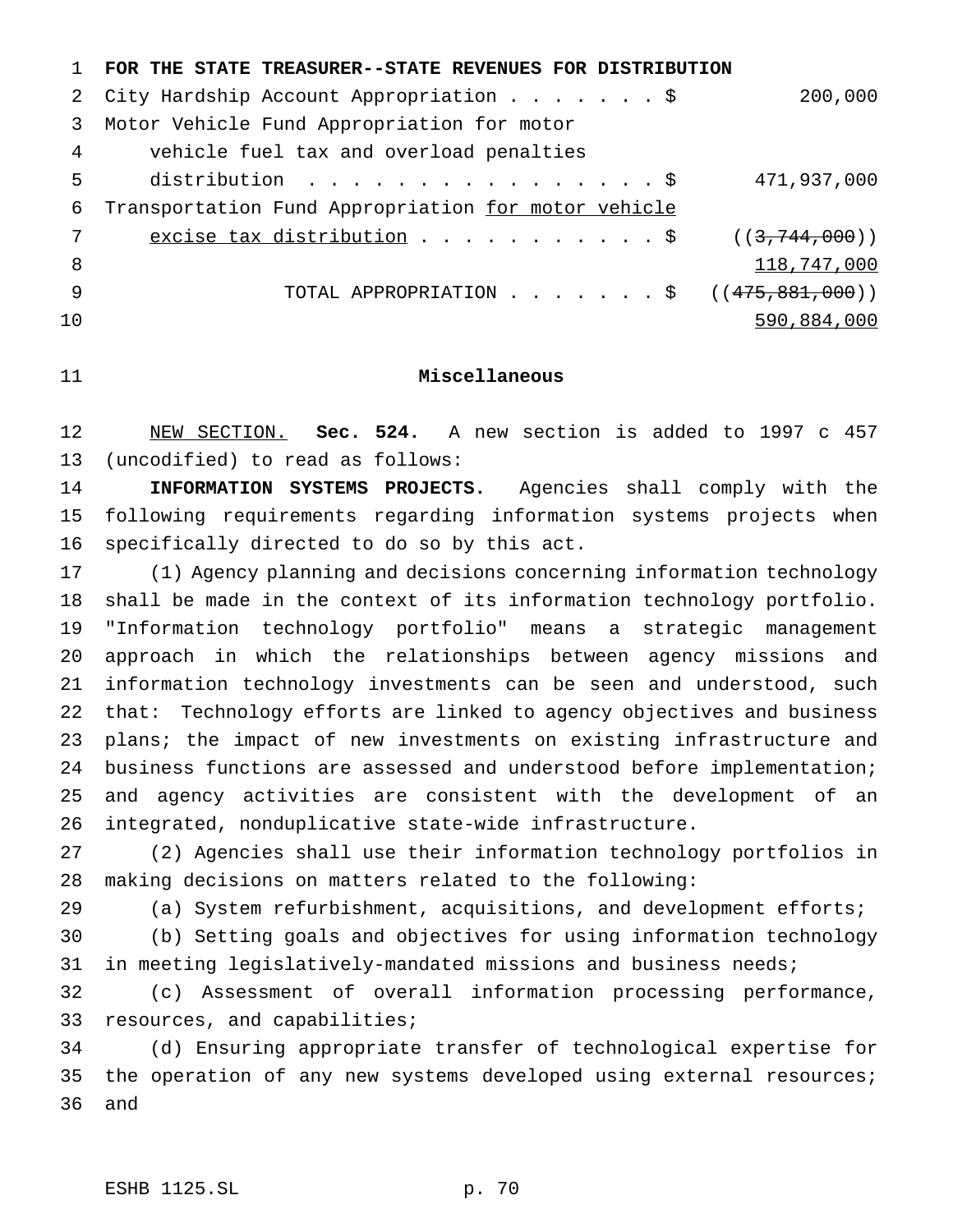(e) Progress toward enabling electronic access to public information.

 (3) The agency shall produce a feasibility study for information technology projects at the direction of the information services board and in accordance with published department of information services policies and guidelines. At a minimum, such studies shall include a statement of: (a) The purpose or impetus for change; (b) the business value to the agency, including an examination and evaluation of benefits, advantages, and cost; (c) a comprehensive risk assessment based on the proposed project's impact on both citizens and state operations, its visibility, and the consequences of doing nothing; (d) 12 the impact on agency and state-wide information infrastructure; and (e) the impact of the proposed enhancements to an agency's information technology capabilities on meeting service delivery demands.

 (4) The agency shall produce a comprehensive management plan for each project. The plan or plans shall address all factors critical to successful completion of each project. The plan(s) shall include, but is not limited to, the following elements: A description of the problem or opportunity that the information technology project is 20 intended to address; a statement of project objectives and assumptions; a definition and schedule of phases, tasks, and activities to be accomplished; and the estimated cost of each phase. The planning for the phased approach shall be such that the business case justification for a project needs to demonstrate how the project recovers cost or adds measurable value or positive cost benefit to the agency's business functions within each development cycle.

 (5) The agency shall produce quality assurance plans for information technology projects. Consistent with the direction of the information services board and the published policies and guidelines of the department of information services, the quality assurance plan shall address all factors critical to successful completion of the project and successful integration with the agency and state information technology infrastructure. At a minimum, quality assurance plans shall provide time and budget benchmarks against which project progress can be measured, a specification of quality assurance responsibilities, and a statement of reporting requirements. The quality assurance plans shall set out the functionality requirements for each phase of a project.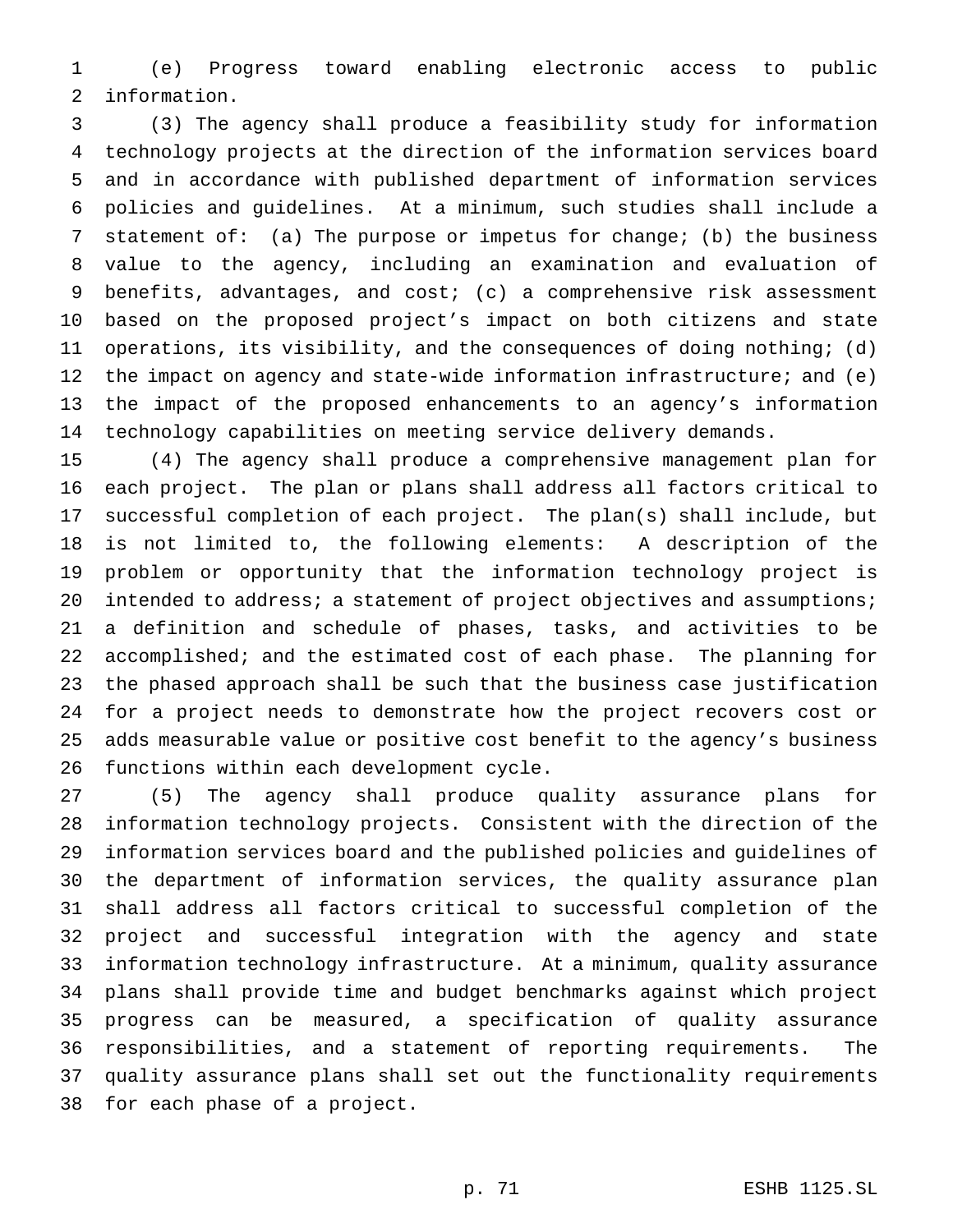(6) A copy of each feasibility study, project management plan, and quality assurance plan shall be provided to the department of information services, the office of financial management, and legislative fiscal committees. The plans and studies shall demonstrate a sound business case that justifies the investment of taxpayer funds on any new project, an assessment of the impact of the proposed system on the existing information technology infrastructure, the disciplined use of preventative measures to mitigate risk, and the leveraging of private-sector expertise as needed. Authority to expend any funds for individual information systems projects is conditioned on the approval of the relevant feasibility study, project management plan, and quality assurance plan by the department of information services and the office of financial management.

 (7) Quality assurance status reports shall be submitted to the department of information services, the office of financial management, and legislative fiscal committees at intervals specified in the project's quality assurance plan.

 NEW SECTION. **Sec. 525.** The following acts or parts of acts are each repealed: (1) 1997 c 457 s 502; (2) 1997 c 457 s 514; and

(3) 1997 c 457 s 515.

(End of part)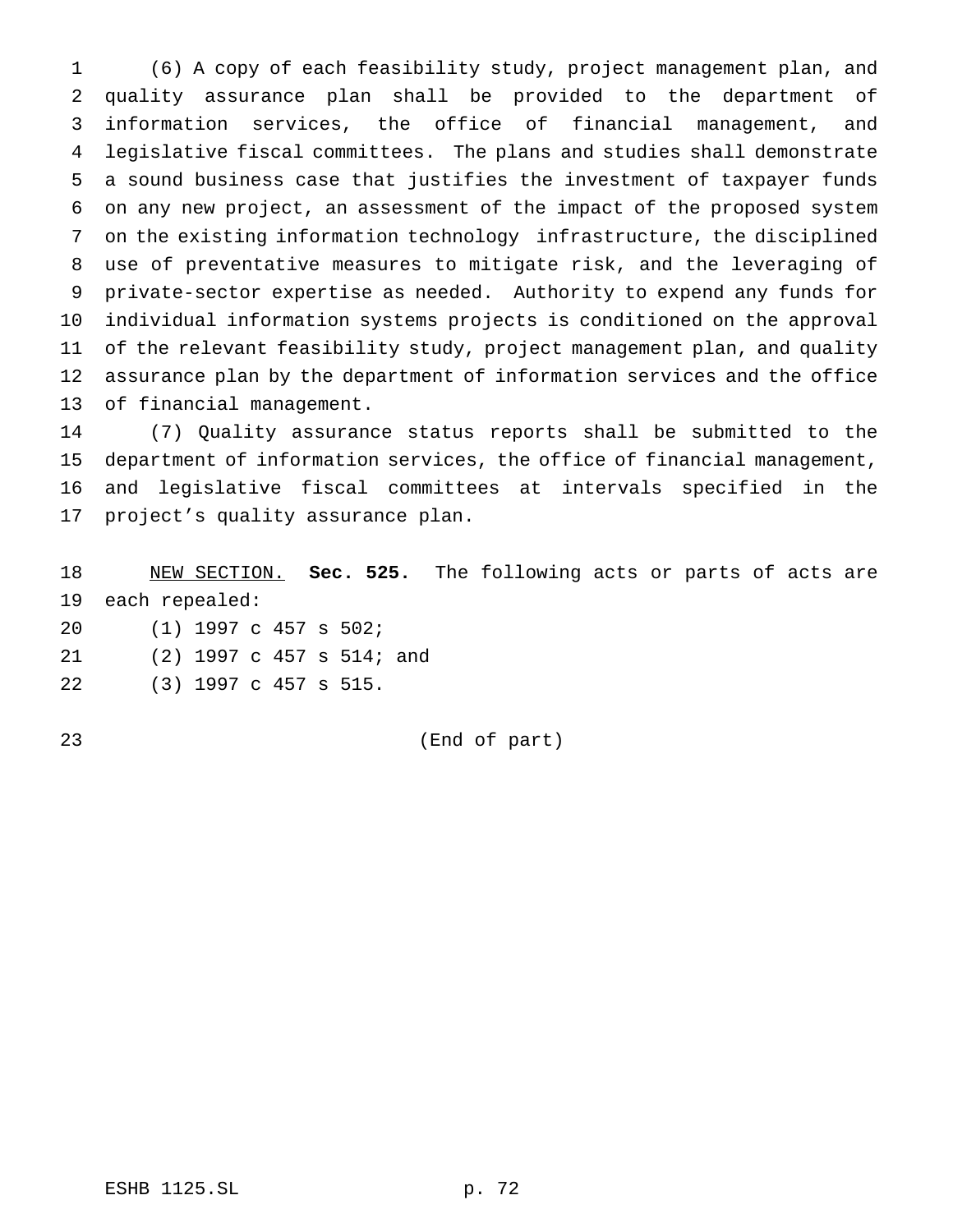#### **PART VI**

#### **PROVISIONS NECESSARY TO IMPLEMENT APPROPRIATIONS**

 NEW SECTION. **Sec. 601.** As a management tool to reduce costs and make more effective use of resources, while improving employee productivity and morale, agencies may offer voluntary separation and/or downshifting incentives and options according to procedures and guidelines established by the department of personnel and the department of retirement systems, in consultation with the office of financial management. The options may include, but are not limited to, financial incentives for: Voluntary resignation and retirement, voluntary leave-without-pay, voluntary workweek or work hour reduction, voluntary downward movement, and temporary separation for development purposes.

 Agency plans and offers shall be reviewed and monitored jointly by the department of personnel, office of financial management, and the department of retirement systems. The senate transportation committee and the house of representatives transportation committee shall also review and monitor the plans of agencies that receive funds appropriated under this act.

 NEW SECTION. **Sec. 602.** It is the intent of the legislature that agencies may implement a voluntary retirement incentive program that is cost neutral or results in cost savings provided that such program is approved by the director of financial management. Agencies participating in this authorization are required to submit a report by June 30, 2001, to the legislature and the office of financial management on the outcome of their approved retirement incentive program. The report should include information on the details of the program including resulting service delivery changes, agency efficiencies, the cost of the retirement incentive per participant, the total cost to the state and the projected or actual net dollar and staff savings over the 1999-2001 biennium.

32 \*NEW SECTION. Sec. 603. PERFORMANCE BASED BUDGETING. (1) The department of licensing, the department of transportation, the Washington state patrol, and the Washington traffic safety commission,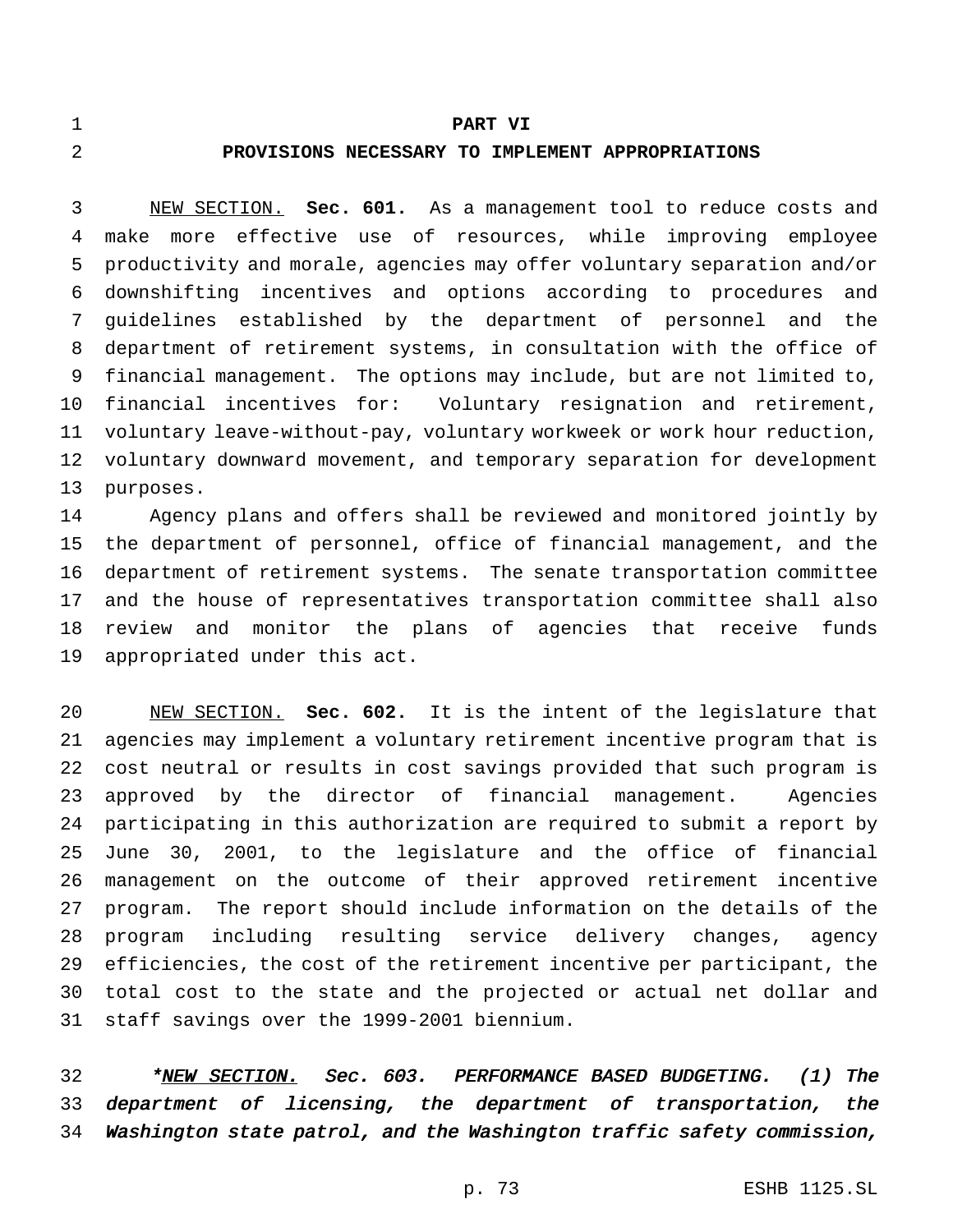in cooperation with the office of financial management, the senate transportation committee, and the house of representatives transportation committee will continue the implementation of performance based budgeting. The performance based budgeting process will provide <sup>a</sup> measurable link between agency objectives, service levels, and budget. The agencies shall:

 (a) Continue to develop, enhance, validate, and test indicators of 8 performance, stated in achieving the agencies' goals; and

 (b) Refine performance based budgeting and investment levels in the 10 following programs:

 (i) Department of transportation: Maintenance program M, preservation program P, traffic operations program Q, and marine program X;

 (ii) Department of licensing: Driver's services and vehicle services;

16 (iii) Washington state patrol: Field operations bureau; and

(iv) Washington traffic safety commission; and

 (c) Submit and implement <sup>a</sup> plan to provide program managers with 19 the training and technical assistance necessary to extend the practices of performance measurement and performance based budgeting throughout 21 agency programs.

 (2) The transportation agencies shall submit <sup>a</sup> strategic plan and activity summary with their agency request budgets and tie the plan's strategies together with the 2001-2003 budget requests. The strategic plan must include <sup>a</sup> six-year outlook and define and clarify the agency mission and vision, provide the basis for budget development, and outline and prioritize the agency's goals and strategies. The agencies will continue to improve agency infrastructures to capture and report performance data for use by agency management, the office of financial management, the senate transportation committee, and the house of representatives transportation committee in the decision making process.

 (3)(a) The agencies shall input monthly their financial information and quarterly program performance measurements into the transportation executive information system and will utilize the transportation executive information system investment system in the development of 37 their agency policy request budgets.

 (b) The department of licensing and the Washington state patrol shall submit budgets to the legislature at the subprogram level.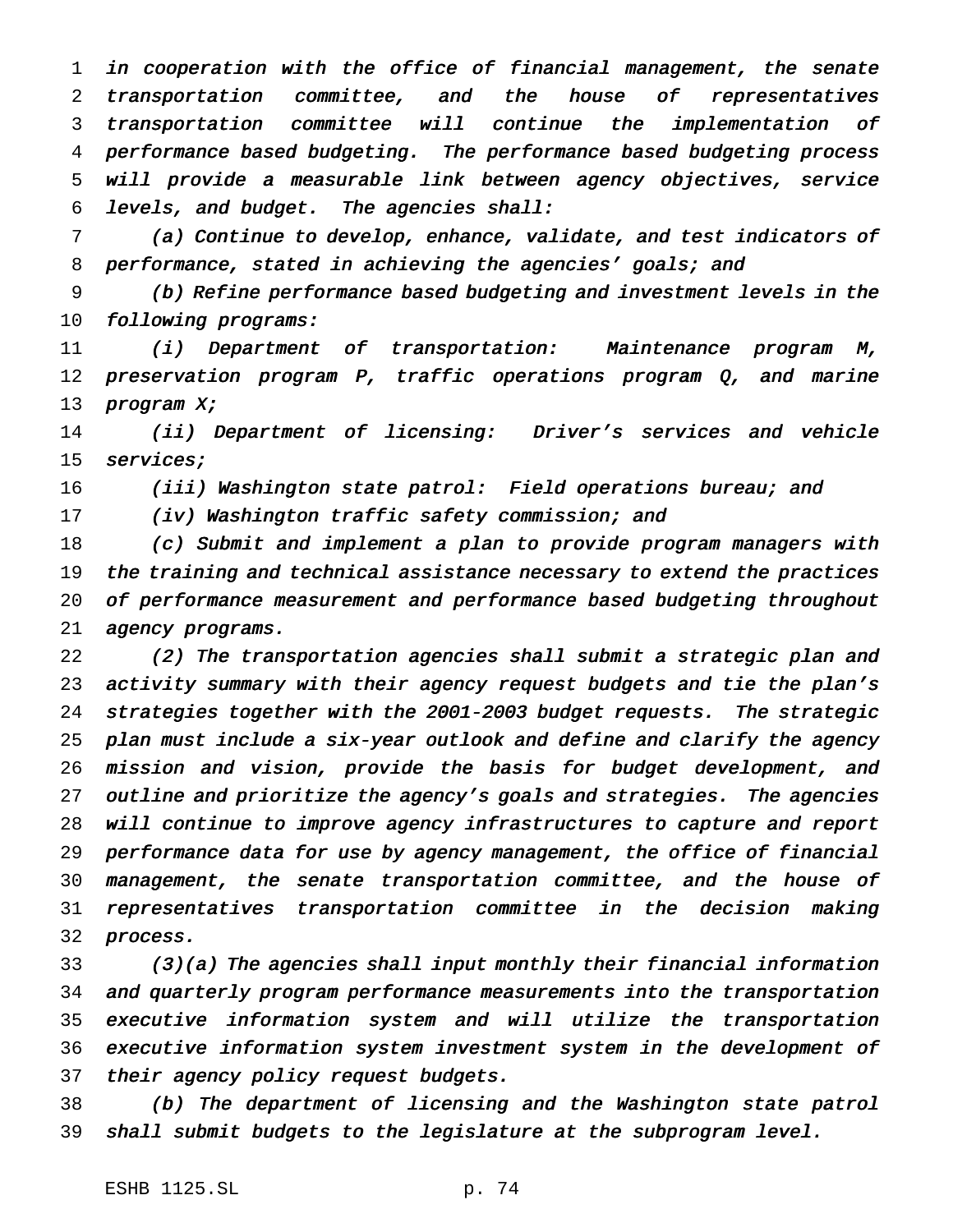NEW SECTION. **Sec. 604. PROGRAM ACCOUNTABILITY REVIEWS.** The senate transportation committee, the house of representatives transportation committee, the office of financial management, and the transportation agencies shall establish the means of conducting program accountability reviews of all transportation programs. The reviews shall include:

 (1) Review and analysis of existing programs to determine any program changes required to meet established criteria along with the list of programs to be reviewed as determined by the program accountability review steering committee made up of the senate transportation committee, the house of representatives transportation committee, the office of financial management, and agency personnel. Each review will have a plan with timelines, deliverables, and milestones to ensure it is completed on time with anticipated deliverables. Each review will have a review accountability report presented to the senate transportation committee and the house of representatives transportation committee with recommendations and implementation schedule agreed to by the reviewers and the agency program being reviewed.

(2) A concentration on:

 (a) Appropriateness of service objectives used to determine service levels;

(b) Effectiveness of current management systems;

 (c) Development or improvement of existing outcome, output, efficiency, and effectiveness performance measures;

 (d) The effectiveness of communication and decision making within the program;

 (e) Staffing levels and organizational structure, including changes to roles and responsibilities;

 (f) The existence and effectiveness of oversight and control measures within the program;

 (g) The process of distributing funds and staff among activities; (h) Methods for making trade off decisions within and between programs and activities;

 (i) Development of tools that assist policymakers and managers in using performance measures and investment tradeoff methods;

(j) Development of long-term investment strategies; and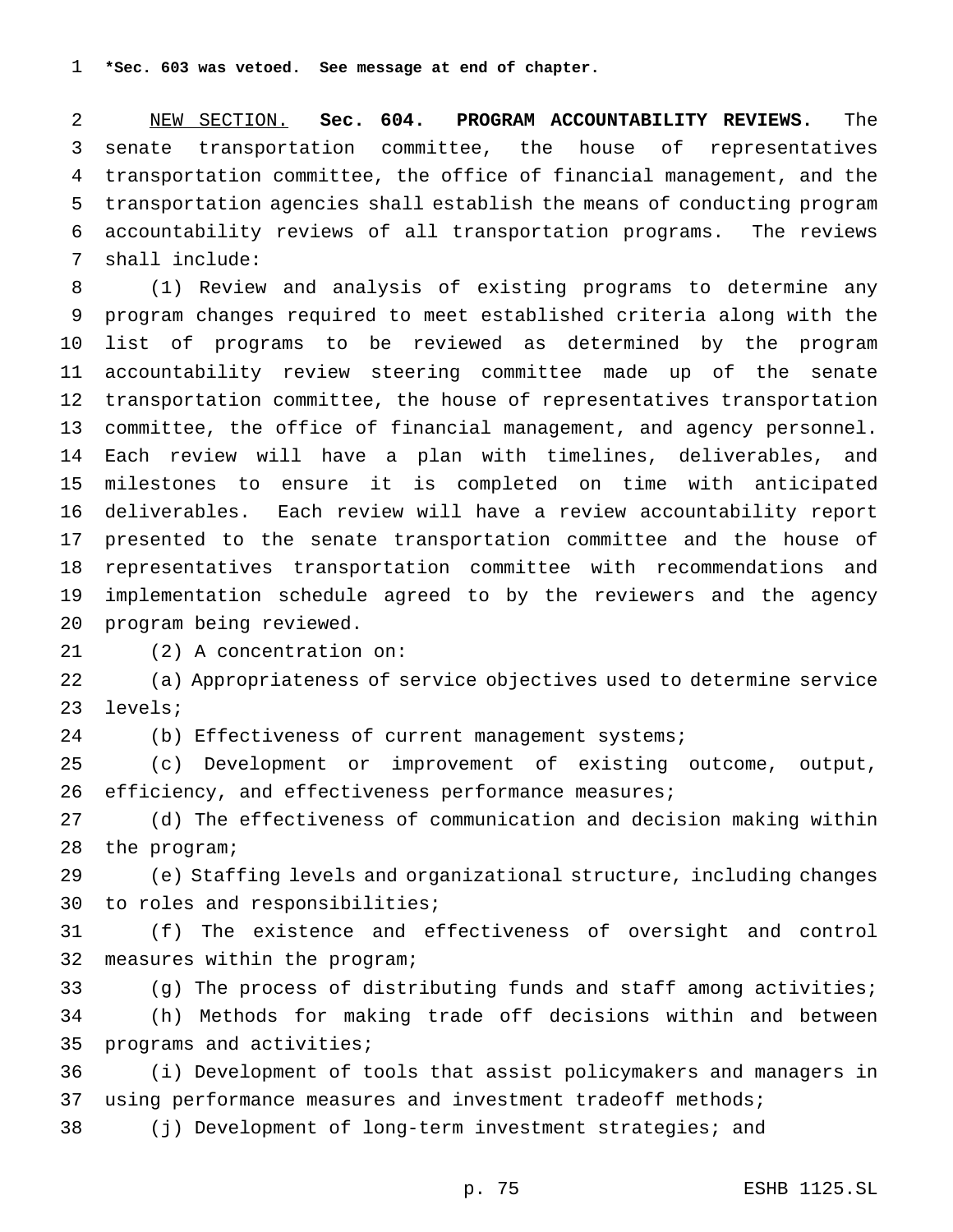(k) Other program items that would be beneficial to include in the program accountability review.

 (3) The recommendations will be considered in future biennium transportation budgets in determining whether to enhance, streamline, retain, reduce, or eliminate programs based on value and benefits provided to the state.

7 \*NEW SECTION. Sec. 605. (1) Forty percent of the funds available for surface transportation flexible funds available under Sections  $105(c)(2)$  and  $133(d)(3)(A)(ii)$  of Title 23, United States Code are made available for the Washington state department of transportation. Twenty-two percent of the funds available for surface transportation 12 flexible funds available under Sections  $105(c)(2)$  and  $133(d)(3)(A)(ii)$  of Title 23, United States Code are made available for rural economic development projects in rural counties with population densities of less than one hundred persons per square mile pro rata based on population and community empowerment zones as defined in RCW 43.63A.700. These funds shall be used for the transportation component of identified, emerging, nonspeculative economic development projects that create new employment or revitalize existing business. As required under federal law, these funds shall be administered by the Washington state department of transportation. The community economic revitalization board within the department of community, trade, and economic development shall work with local project proponents and the Washington state department of transportation to identify economic development projects with essential transportation components. The board shall make recommendations regarding funding for <sup>a</sup> project's transportation component to the Washington state transportation commission. Beginning in the fiscal year 2000, any economic development funds that are not obligated from the prior federal fiscal year by June first of each year shall be available for economic development projects state-wide in accordance with the same administration and selection process established in this subsection for rural economic development projects.

 (2) Thirty-eight percent of the funds available for surface transportation flexible funds available under Sections 105(c)(2) and 133(d)(3)(A)(ii) of Title 23, United States Code are made available for the state-wide competitive program for regionally significant projects. The transportation improvement board shall be responsible for selecting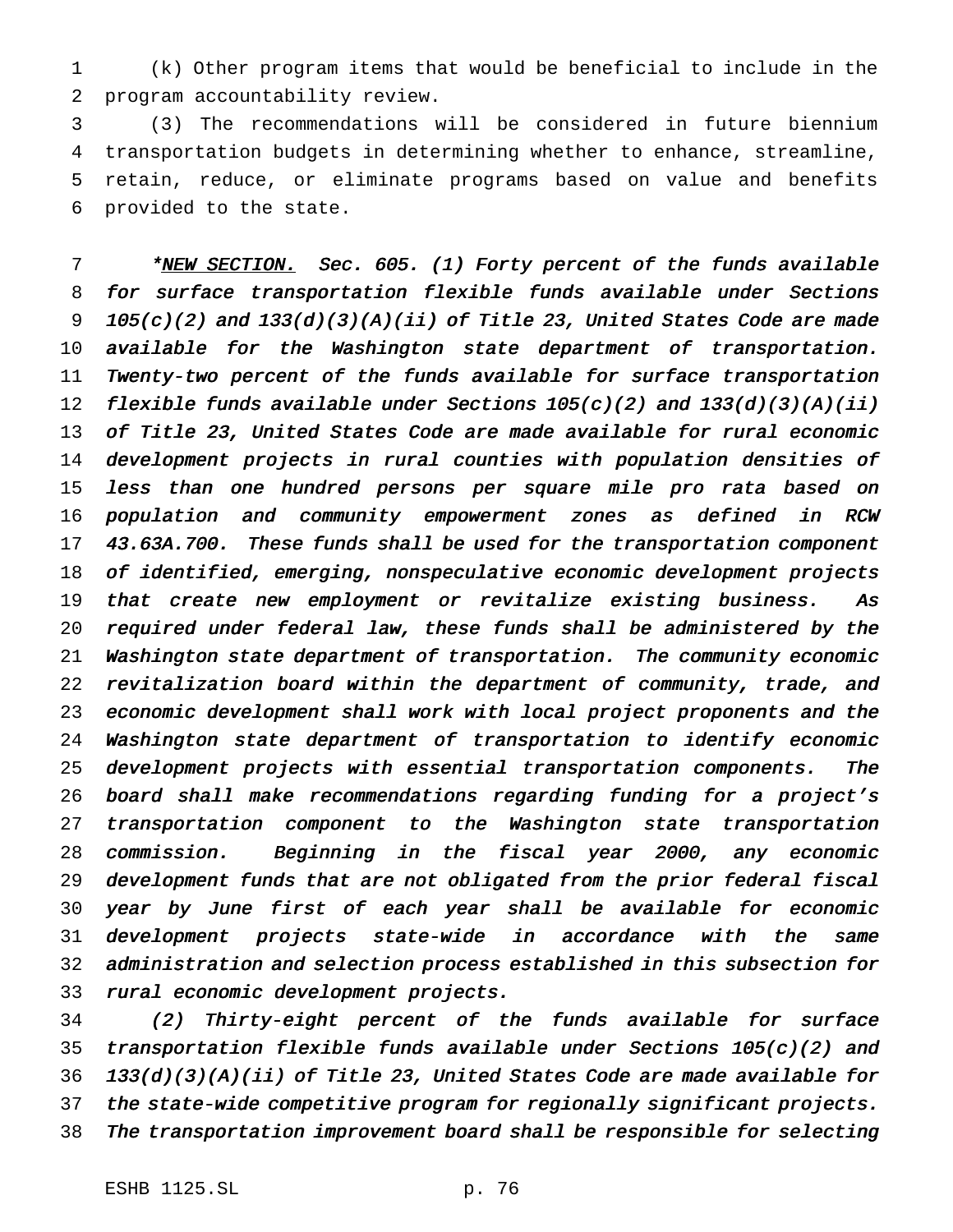projects under this program. For federal fiscal years <sup>2000</sup> and 2001, to be eligible, projects shall: (a) Meet the criteria established by the transportation improvement board for selecting regionally significant projects; (b) be included in <sup>a</sup> metropolitan planning organization's transportation improvement plan; (c) meet the goal of targeting funds for coordinated projects within corridors that are regionally significant; and (d) support the functioning of corridors for their full length rather than in individual spot improvements. **\*Sec. 605 was vetoed. See message at end of chapter.**

 **Sec. 606.** RCW 43.19.1906 and 1995 c 269 s 1404 are each amended to read as follows:

 Insofar as practicable, all purchases and sales shall be based on competitive bids, and a formal sealed bid procedure shall be used as standard procedure for all purchases and contracts for purchases and sales executed by the state purchasing and material control director and under the powers granted by RCW 43.19.190 through 43.19.1939. This requirement also applies to purchases and contracts for purchases and sales executed by agencies, including educational institutions, under delegated authority granted in accordance with provisions of RCW 43.19.190 or under RCW 28B.10.029. However, formal sealed bidding is not necessary for:

 (1) Emergency purchases made pursuant to RCW 43.19.200 if the sealed bidding procedure would prevent or hinder the emergency from being met appropriately;

 (2) Purchases not exceeding thirty-five thousand dollars, or subsequent limits as calculated by the office of financial management: PROVIDED, That the state director of general administration shall establish procedures to assure that purchases made by or on behalf of the various state agencies shall not be made so as to avoid the thirty- five thousand dollar bid limitation, or subsequent bid limitations as calculated by the office of financial management: PROVIDED FURTHER, That the state purchasing and material control director is authorized to reduce the formal sealed bid limits of thirty-five thousand dollars, or subsequent limits as calculated by the office of financial management, to a lower dollar amount for purchases by individual state agencies if considered necessary to maintain full disclosure of competitive procurement or otherwise to achieve overall state efficiency and economy in purchasing and material control. Quotations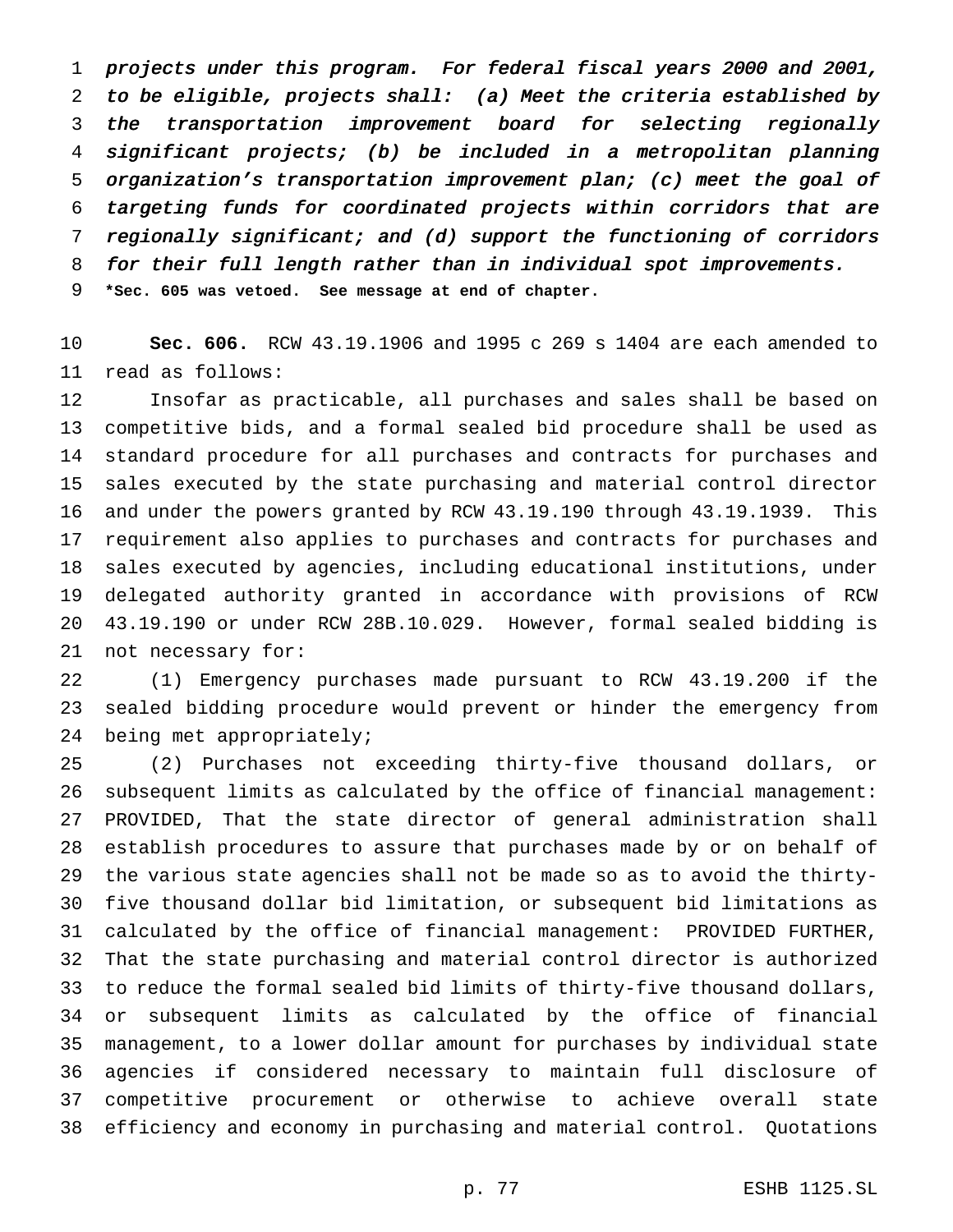from four hundred dollars to thirty-five thousand dollars, or subsequent limits as calculated by the office of financial management, shall be secured from at least three vendors to assure establishment of a competitive price and may be obtained by telephone or written quotations, or both. The agency shall invite at least one quotation each from a certified minority and a certified women-owned vendor who shall otherwise qualify to perform such work. Immediately after the award is made, the bid quotations obtained shall be recorded and open to public inspection and shall be available by telephone inquiry. A record of competition for all such purchases from four hundred dollars to thirty-five thousand dollars, or subsequent limits as calculated by the office of financial management, shall be documented for audit purposes. Purchases up to four hundred dollars may be made without competitive bids based on buyer experience and knowledge of the market in achieving maximum quality at minimum cost: PROVIDED, That this four hundred dollar direct buy limit without competitive bids may be increased incrementally as required to a maximum of eight hundred dollars, if warranted by increases in purchasing costs due to inflationary trends;

 (3) Purchases which are clearly and legitimately limited to a single source of supply and purchases involving special facilities, services, or market conditions, in which instances the purchase price may be best established by direct negotiation;

 (4) Purchases of insurance and bonds by the risk management office under RCW 43.19.1935;

 (5) Purchases and contracts for vocational rehabilitation clients of the department of social and health services: PROVIDED, That this exemption is effective only when the state purchasing and material control director, after consultation with the director of the division of vocational rehabilitation and appropriate department of social and health services procurement personnel, declares that such purchases may be best executed through direct negotiation with one or more suppliers in order to expeditiously meet the special needs of the state's vocational rehabilitation clients;

 (6) Purchases by universities for hospital operation or biomedical teaching or research purposes and by the state purchasing and material control director, as the agent for state hospitals as defined in RCW 72.23.010, and for health care programs provided in state correctional institutions as defined in RCW 72.65.010(3) and veterans' institutions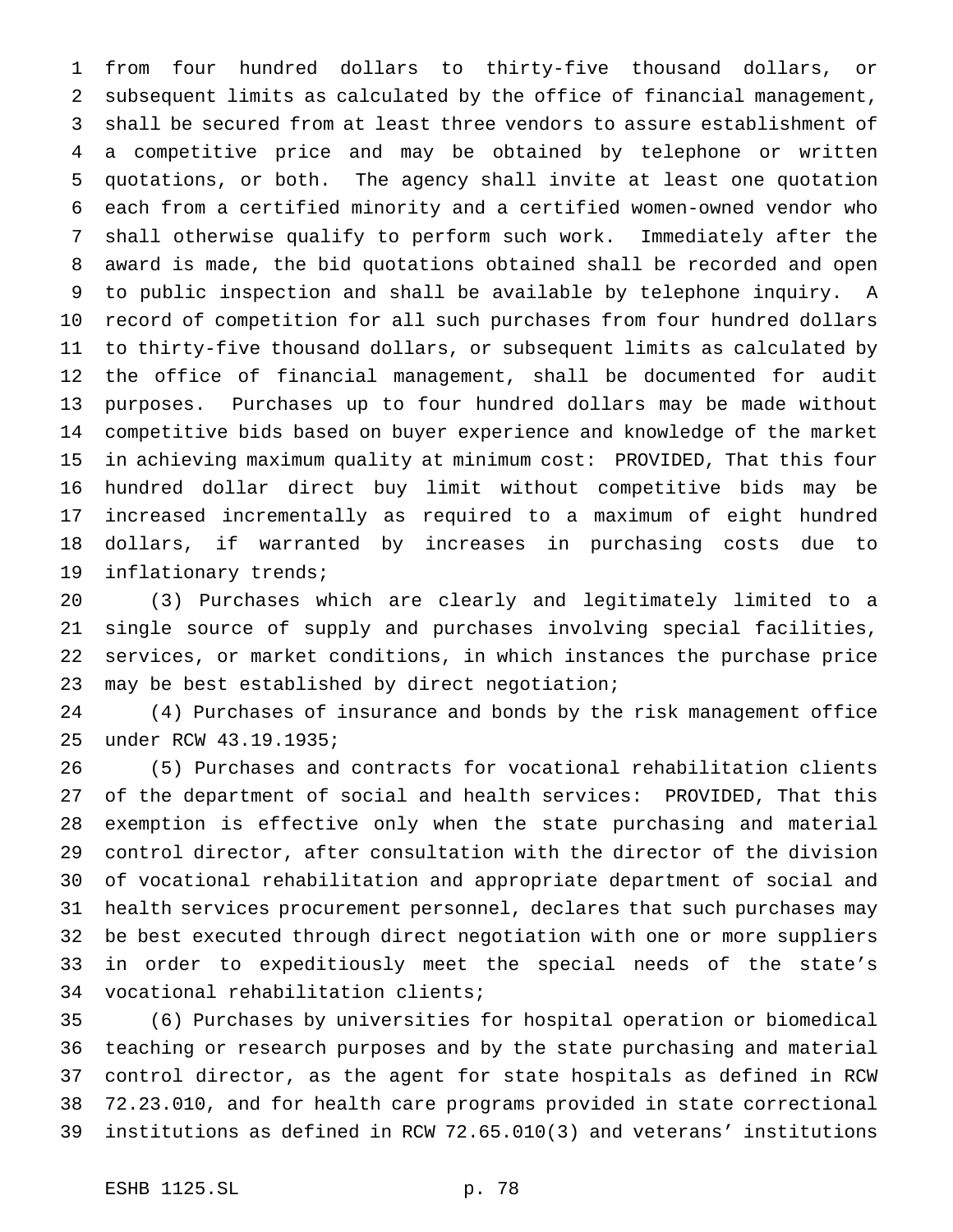as defined in RCW 72.36.010 and 72.36.070, made by participating in contracts for materials, supplies, and equipment entered into by nonprofit cooperative hospital group purchasing organizations;

 (7) Purchases by institutions of higher education not exceeding thirty-five thousand dollars: PROVIDED, That for purchases between two thousand five hundred dollars and thirty-five thousand dollars quotations shall be secured from at least three vendors to assure establishment of a competitive price and may be obtained by telephone or written quotations, or both. For purchases between two thousand five hundred dollars and thirty-five thousand dollars, each institution of higher education shall invite at least one quotation each from a certified minority and a certified women-owned vendor who shall otherwise qualify to perform such work. A record of competition for all such purchases made from two thousand five hundred to thirty-five 15 thousand dollars shall be documented for audit purposes; and

 (8) Negotiation of a contract by the department of transportation, 17 valid until June 30, 2001, with registered tow truck operators to provide roving service patrols in one or more Washington state patrol 19 tow zones whereby those registered tow truck operators wishing to 20 participate would cooperatively, with the department of transportation, develop a demonstration project upon terms and conditions negotiated by 22 the parties.

 Beginning on July 1, 1995, and on July 1 of each succeeding odd- numbered year, the dollar limits specified in this section shall be adjusted as follows: The office of financial management shall calculate such limits by adjusting the previous biennium's limits by the appropriate federal inflationary index reflecting the rate of inflation for the previous biennium. Such amounts shall be rounded to the nearest one hundred dollars.

 **Sec. 607.** RCW 88.16.090 and 1995 c 175 s 1 are each amended to read as follows:

 (1) A person may pilot any vessel subject to the provisions of this chapter on waters covered by this chapter only if appointed and licensed to pilot such vessels on said waters under and pursuant to the provisions of this chapter.

 (2) A person is eligible to be appointed a pilot if the person is a citizen of the United States, over the age of twenty-five years and under the age of seventy years, a resident of the state of Washington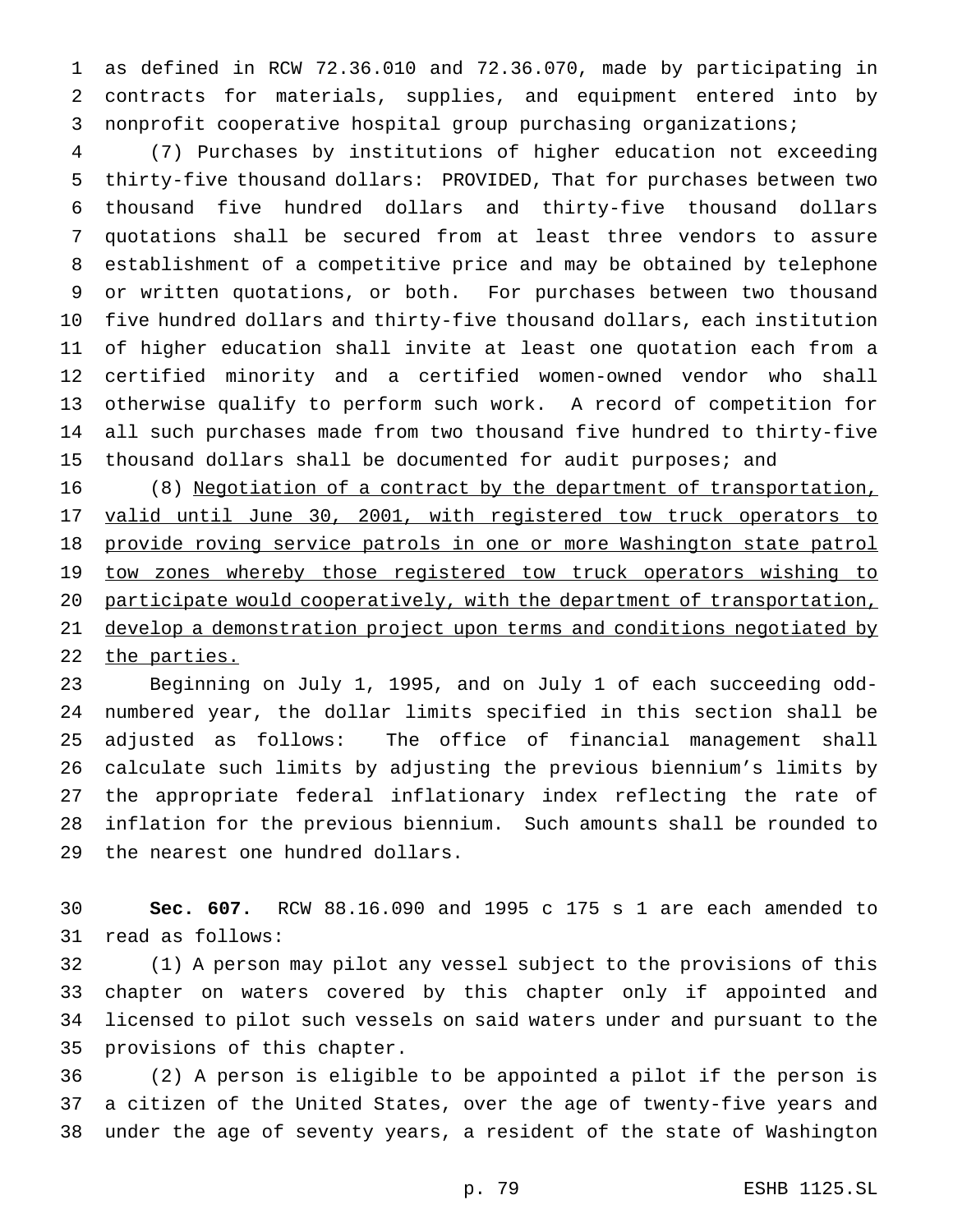at the time of appointment and only if the pilot applicant holds as a minimum, a United States government license as a master of ocean or near coastal steam or motor vessels of not more than one thousand six hundred gross tons or as a master of inland steam or motor vessels of not more than one thousand six hundred gross tons, such license to have been held by the applicant for a period of at least two years prior to taking the Washington state pilotage examination and a first class United States endorsement without restrictions on that license to pilot in the pilotage districts for which the pilot applicant desires to be licensed, and if the pilot applicant meets such other qualifications as may be required by the board. A person applying for a license under this section shall not have been convicted of an offense involving drugs or the personal consumption of alcohol in the twelve months prior to the date of application. This restriction does not apply to license renewals under this section.

 (3) Pilots shall be licensed hereunder for a term of five years from and after the date of the issuance of their respective state licenses. Such licenses shall thereafter be renewed as of course, unless the board shall withhold same for good cause. Each pilot shall pay to the state treasurer an annual license fee as follows: For the 21 period beginning July 1, 1995, through June 30, ((1999)) 2001, the fee shall be two thousand five hundred dollars; and for the period 23 beginning July 1, ((1999)) 2001, the fee shall be three thousand dollars. The fees shall be deposited in the state treasury to the credit of the pilotage account. The board may assess partially active or inactive pilots a reduced fee.

 (4) Pilot applicants shall be required to pass a written and oral examination administered and graded by the board which shall test such applicants on this chapter, the rules of the board, local harbor ordinances, and such other matters as may be required to compliment the United States examinations and qualifications. The board shall hold examinations at such times as will, in the judgment of the board, ensure the maintenance of an efficient and competent pilotage service. An examination shall be scheduled for the Puget Sound pilotage district if there are three or fewer successful candidates from the previous examination who are waiting to become pilots in that district.

 (5) The board shall develop an examination and grading sheet for each pilotage district, for the testing and grading of pilot applicants. The examinations shall be administered to pilot applicants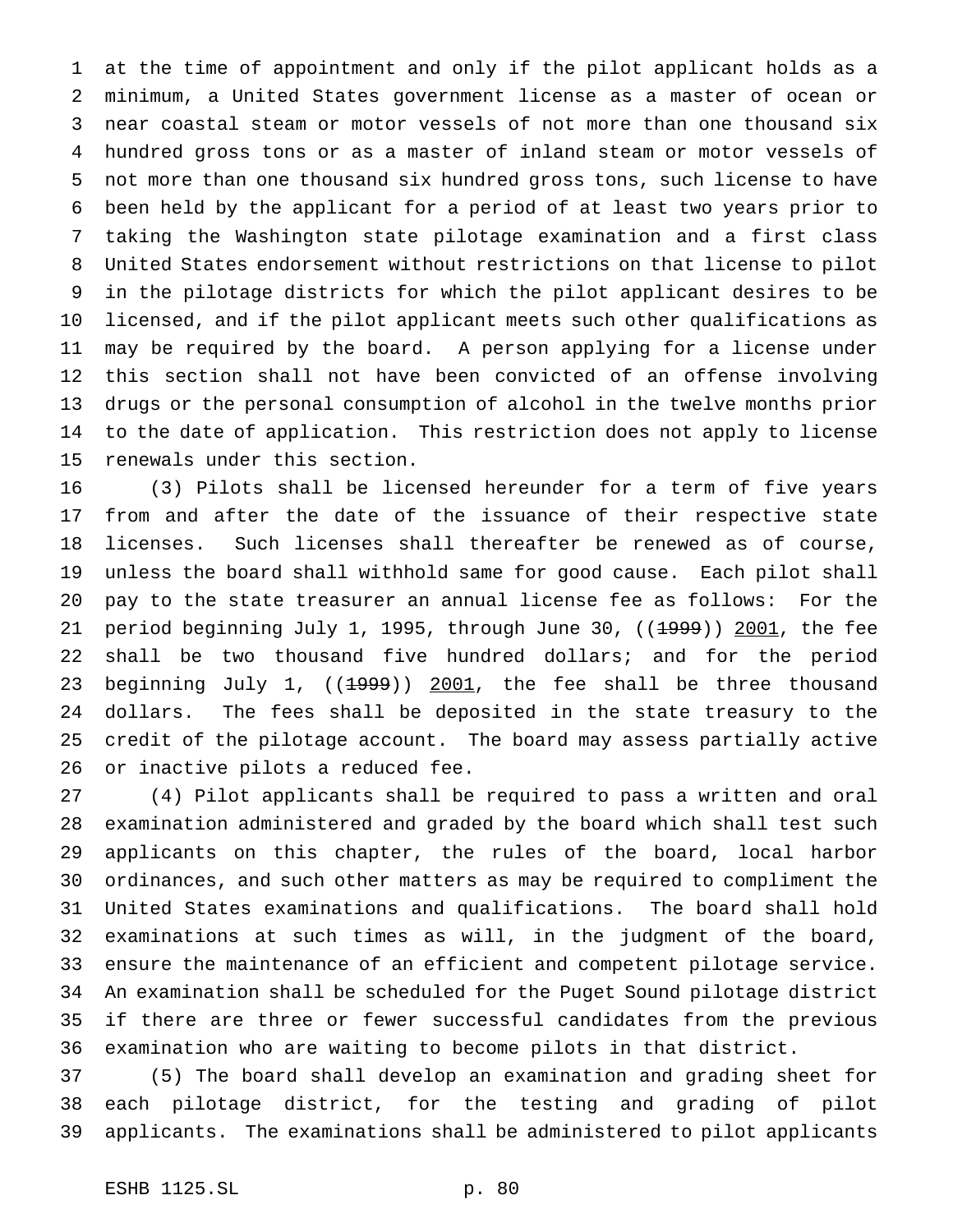and shall be updated as required to reflect changes in law, rules, policies, or procedures. The board may appoint a special independent examination committee or may contract with a firm knowledgeable and experienced in the development of professional tests for development of said examinations. Active licensed state pilots may be consulted for the general development of examinations but shall have no knowledge of the specific questions. The pilot members of the board may participate in the grading of examinations. If the board does appoint a special examination development committee it is authorized to pay the members of said committee the same compensation and travel expenses as received by members of the board. When grading examinations the board shall carefully follow the grading sheet prepared for that examination. The board shall develop a "sample examination" which would tend to indicate to an applicant the general types of questions on pilot examinations, but such sample questions shall not appear on any actual examinations. Any person who willfully gives advance knowledge of information contained on a pilot examination is guilty of a gross misdemeanor.

 (6) All pilots and applicants are subject to an annual physical examination by a physician chosen by the board. The physician shall examine the applicant's heart, blood pressure, circulatory system, lungs and respiratory system, eyesight, hearing, and such other items as may be prescribed by the board. After consultation with a physician and the United States coast guard, the board shall establish minimum health standards to ensure that pilots licensed by the state are able to perform their duties. Within ninety days of the date of each annual physical examination, and after review of the physician's report, the board shall make a determination of whether the pilot or candidate is fully able to carry out the duties of a pilot under this chapter. The board may in its discretion check with the appropriate authority for any convictions of offenses involving drugs or the personal consumption of alcohol in the prior twelve months.

 (7) The board shall prescribe, pursuant to chapter 34.05 RCW, a number of familiarization trips, between a minimum number of twenty- five and a maximum of one hundred, which pilot applicants must make in the pilotage district for which they desire to be licensed. Familiarization trips any particular applicant must make are to be based upon the applicant's vessel handling experience.

 (8) The board may require vessel simulator training for a pilot applicant and shall require vessel simulator training for a pilot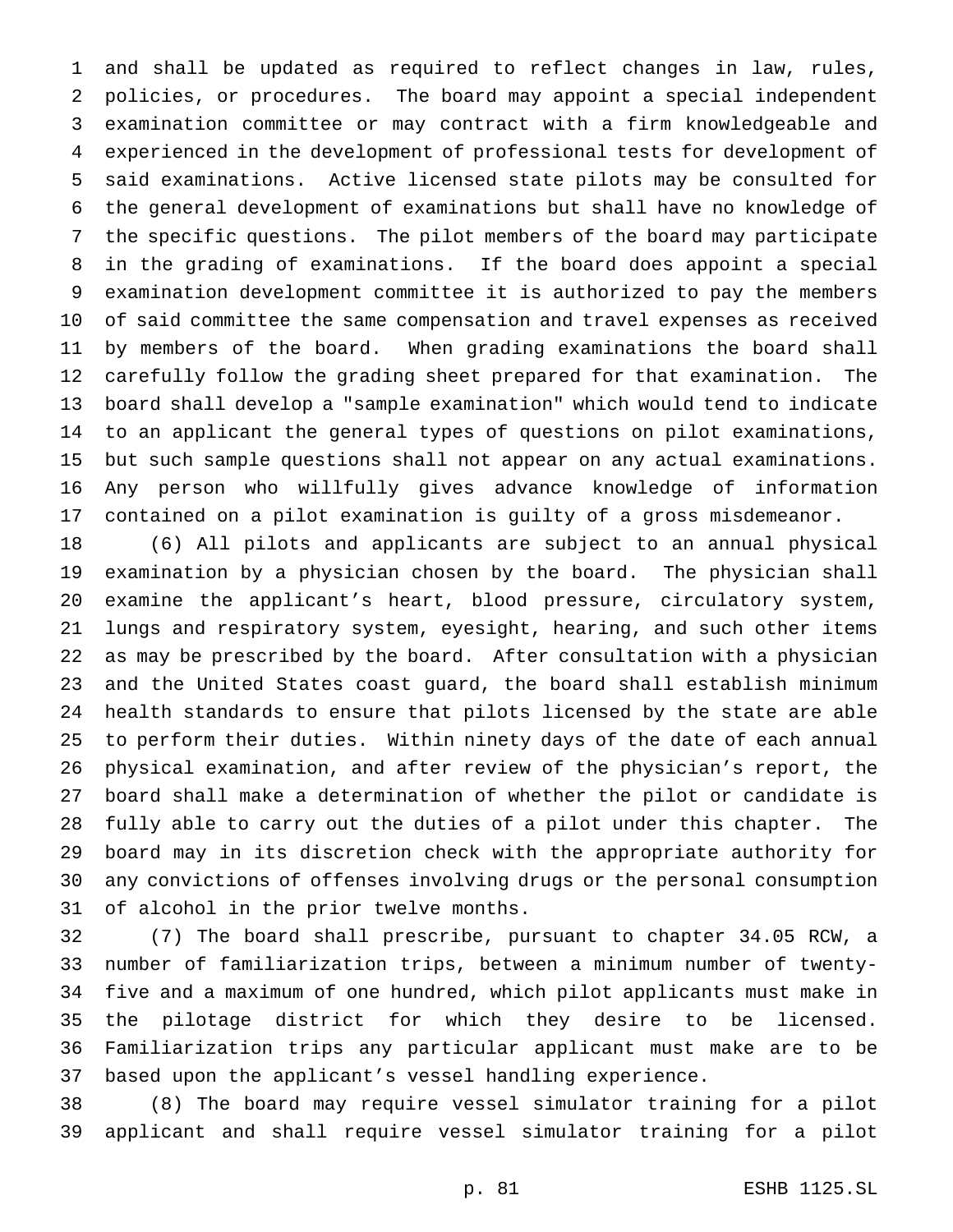subject to RCW 88.16.105. The board shall also require vessel simulator training in the first year of active duty for a new pilot and at least once every five years for all active pilots.

 (9) The board shall prescribe, pursuant to chapter 34.05 RCW, such reporting requirements and review procedures as may be necessary to assure the accuracy and validity of license and service claims, and records of familiarization trips of pilot candidates. Willful misrepresentation of such required information by a pilot candidate shall result in disqualification of the candidate.

 (10) The board shall adopt rules to establish time periods and procedures for additional training trips and retesting as necessary for pilots who at the time of their licensing are unable to become active pilots.

 NEW SECTION. **Sec. 608.** The following bills, as enacted in the form passed by the legislature, are necessary to implement portions of this act: House Bill Nos. 1053, 1147, 1304, 1466, 1588, 2201, 2245, and 2259 and Senate Bill Nos. 5060, 5283, 5360, 5605, 5615, 5955, 6030, and 6068.

 **Sec. 609.** RCW 47.26.425 and 1999 c 94 s 21 and 1999c... (SHB 1053) s 6 are each reenacted to read as follows:

 Any funds required to repay the first authorization of two hundred million dollars of bonds authorized by RCW 47.26.420, as amended by section 18, chapter 317, Laws of 1977 ex. sess. or the interest thereon when due, shall be taken from that portion of the motor vehicle fund which results from the imposition of excise taxes on motor vehicle and special fuels and which is distributed to the urban arterial trust account in the motor vehicle fund pursuant to RCW 46.68.090(1)(g), and shall never constitute a charge against any allocations of any other such funds in the motor vehicle fund to the state, counties, cities, and towns unless and until the amount of the motor vehicle fund arising from the excise tax on motor vehicle and special fuels and distributed to the urban arterial trust account proves insufficient to meet the requirements for bond retirement or interest on any such bonds.

 **Sec. 610.** RCW 47.26.4252 and 1999 c 94 s 22 and 1999 c . . . (SHB 1053) s 7 are each reenacted to read as follows: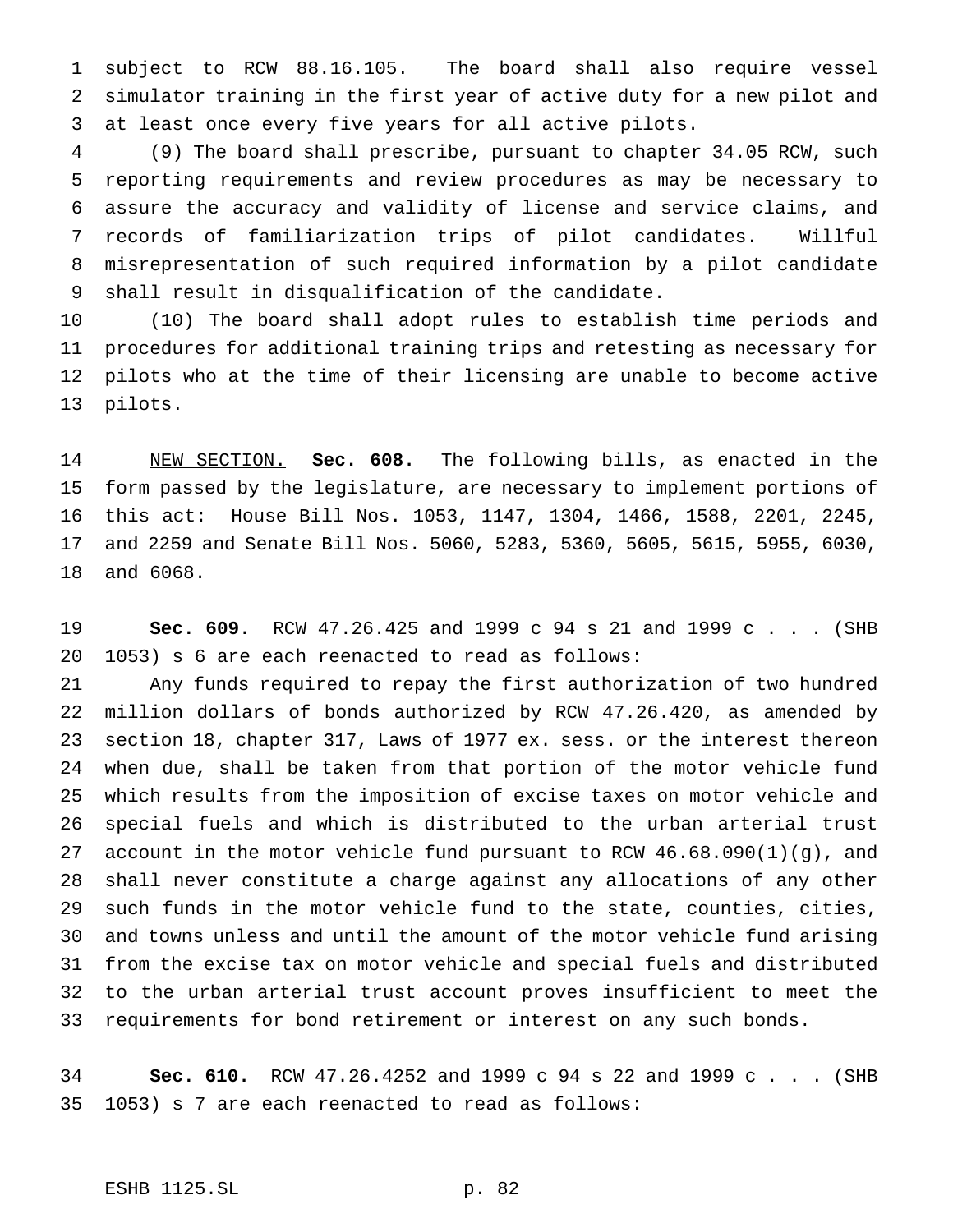Any funds required to repay the authorization of series II bonds authorized by RCW 47.26.420, as reenacted by section 3, chapter 5, Laws of 1979, or the interest thereon when due, shall first be taken from that portion of the motor vehicle fund which results from the imposition of excise taxes on motor vehicle and special fuels imposed by chapters 82.36 and 82.38 RCW and which is distributed to the urban arterial trust account in the motor vehicle fund pursuant to RCW 46.68.090(1)(g), subject, however, to the prior lien of the first authorization of bonds authorized by RCW 47.26.420, as reenacted by section 3, chapter 5, Laws of 1979. If the moneys distributed to the urban arterial trust account shall ever be insufficient to repay the first authorization bonds together with interest thereon, and the series II bonds or the interest thereon when due, the amount required to make such payments on such bonds or interest thereon shall next be taken from that portion of the motor vehicle fund which results from the imposition of excise taxes on motor vehicle and special fuels and which is distributed to the state, counties, cities, and towns pursuant to RCW 46.68.090. Any payments on such bonds or interest thereon taken from motor vehicle or special fuel tax revenues which are distributable to the state, counties, cities, and towns, shall be repaid from the first moneys distributed to the urban arterial trust account not required for redemption of the first authorization bonds or series II and series III bonds or interest on those bond issues.

 **Sec. 611.** RCW 47.26.4254 and 1999 c 94 s 23 and 1999 c . . . (SHB 1053) s 8 are each reenacted and amended to read as follows:

 (1) Any funds required to repay series III bonds authorized by RCW 47.26.420, or the interest thereon, when due shall first be taken from that portion of the motor vehicle fund that results from the imposition of excise taxes on motor vehicle and special fuels imposed by chapters 82.36 and 82.38 RCW and that is distributed to the urban arterial trust 31 account in the motor vehicle fund pursuant to RCW  $46.68.090(1)((\leftarrow j))$  $(g)$ , subject, however, to the prior lien of the first authorization of bonds authorized by RCW 47.26.420. If the moneys so distributed to the urban arterial trust account, after first being applied to administrative expenses of the transportation improvement board and to the requirements of bond retirement and payment of interest on first authorization bonds and series II bonds as provided in RCW 47.26.425 and 47.26.4252, are insufficient to meet the requirements for bond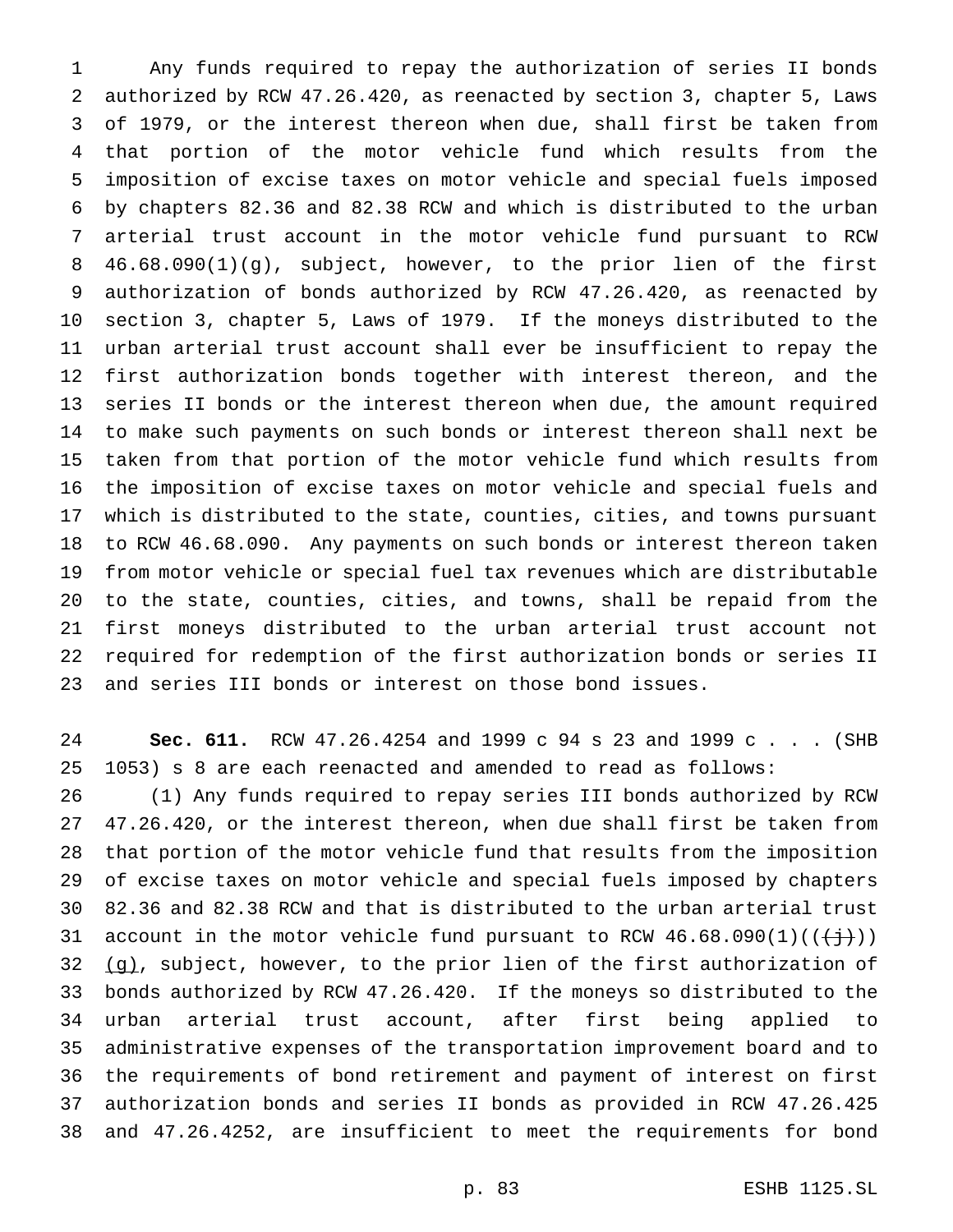retirement or interest on any series III bonds, the amount required to make such payments on series III bonds or interest thereon shall next be taken from that portion of the motor vehicle fund that results from the imposition of excise taxes on motor vehicle and special fuels and that is distributed to the state, counties, cities, and towns pursuant to RCW 46.68.090, subject, however, to subsection (2) of this section.

 (2) To the extent that moneys so distributed to the urban arterial trust account are insufficient to meet the requirements for bond retirement or interest on any series III bonds, sixty percent of the amount required to make such payments when due shall first be taken from that portion of the motor vehicle fund that results from the imposition of excise taxes on motor vehicle and special fuels and that is distributed to the state. The remaining forty percent shall first be taken from that portion of the motor vehicle fund that results from the imposition of excise taxes on motor vehicle and special fuels and that is distributed to the cities and towns pursuant to RCW 46.68.090(1)(i) and to the counties pursuant to RCW 46.68.090(1)(j). Of the counties', cities', and towns' share of any additional amounts required in each fiscal year, the percentage thereof to be taken from the counties' distributive share and from the cities' and towns' distributive share shall correspond to the percentage of funds authorized for specific county projects and for specific city and town projects, respectively, from the proceeds of series III bonds, for the period through the first eleven months of the prior fiscal year as determined by the chairman of the transportation improvement board and reported to the state finance committee and the state treasurer not later than the first working day of June.

 (3) Any payments on such bonds or interest thereon taken from motor vehicle or special fuel tax revenues that are distributable to the state, counties, cities, and towns shall be repaid from the first moneys distributed to the urban arterial trust account not required for redemption of the first authorization bonds, series II bonds, or series III bonds or interest on these bonds.

 **Sec. 612.** RCW 47.26.505 and 1999 c 94 s 24 and 1999c... (SHB 1053) s 9 are each reenacted and amended to read as follows:

 Any funds required to repay such bonds, or the interest thereon when due, shall be taken from that portion of the motor vehicle fund which results from the imposition of excise taxes on motor vehicle and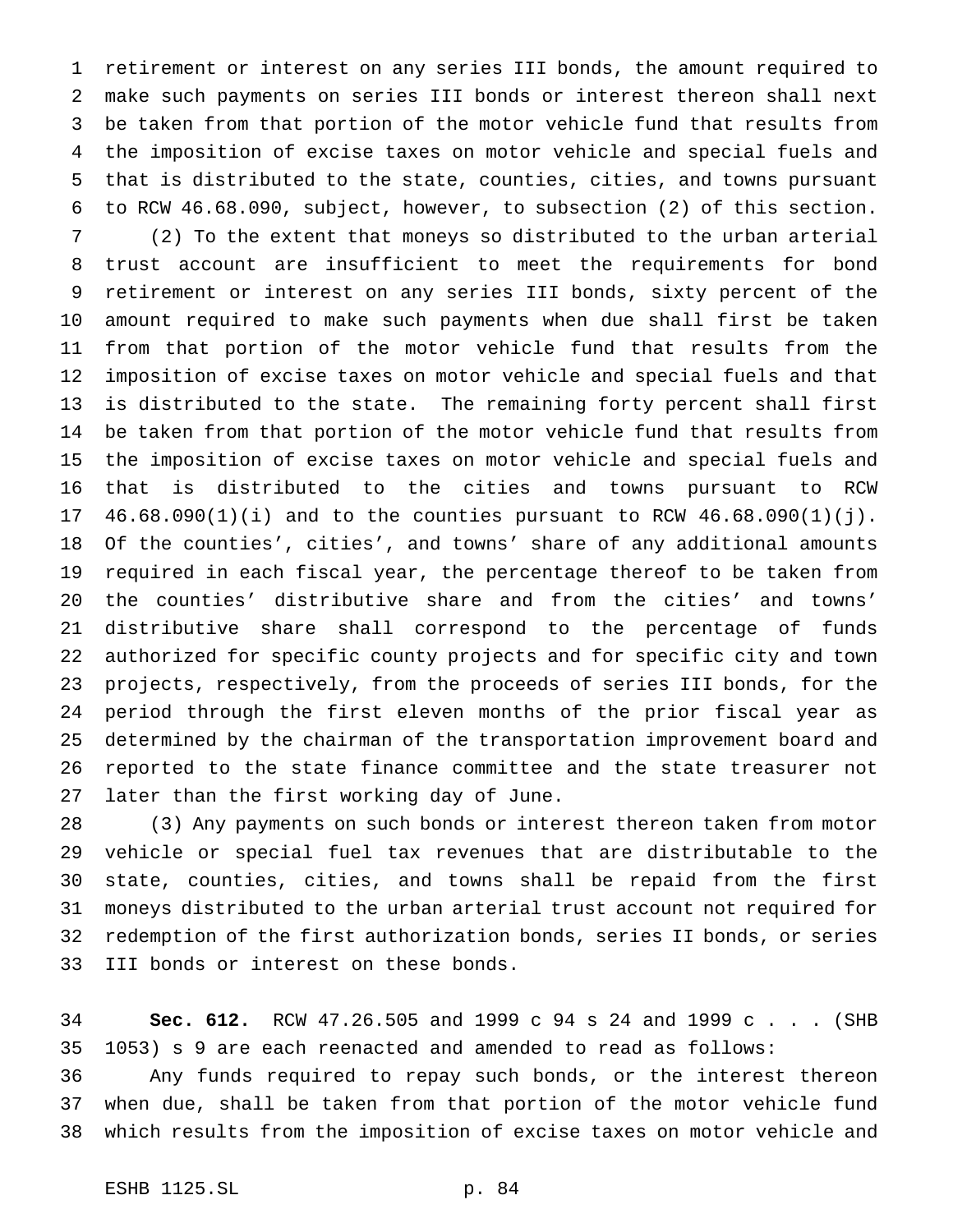special fuels and which is distributed to the transportation improvement account in the motor vehicle fund under RCW  $46.68.090(1)(h)$ , and shall never constitute a charge against any allocations of any other such funds in the motor vehicle fund to the state, counties, cities, and towns unless and until the amount of the motor vehicle fund arising from the excise tax on motor vehicle and special fuels and distributed to the transportation improvement account proves insufficient to meet the requirements for bond retirement or interest on any such bonds.

## 10  $*Sec. 613. RCW 43.43.300$  and 1965 c 8 s 43.43.300 are each amended 11 to read as follows:

12 Beginning on July 1, 1963, every Washington state patrol employee 13 who is <sup>a</sup> member of the retirement fund shall contribute seven percent 14 of his or her monthly salary((, which)). For the biennium beginning 15 July 1, 1999, and ending June 30, 2001, the employee contribution rate 16 for every member of a retirement system created under this chapter and: 17 (1) Covering employees whose activities constitute a highway purpose 18 under the eighteenth amendment (Article II, section 40) of the state 19 Constitution; where (2) the majority of both the employer and employee 20 contributions are funded from moneys appropriated from the state patrol 21 highway account of the motor vehicle fund; shall be set so that the 22 contribution rates required to fund the costs of the retirement system 23 shall be equal for members and employers; except that in no event shall 24 the member contribution rate exceed seven percent. If the pension 25 funding council determines that contribution rates must exceed seven 26 percent in order to fund the costs of the retirement system, any cost 27 over seven percent shall be borne by the employer. The member 28 contribution rate determined under this section shall be deducted from 29 the compensation of each member on each and every payroll.

30 In the event a member severs his or her connection with the 31 Washington state patrol or is dismissed, the amount paid by the state 32 of Washington shall remain in the retirement fund.

33 **\*Sec. 613 was vetoed. See message at end of chapter.**

 NEW SECTION. **Sec. 614.** The joint committee on pension policy shall study the method for setting employer and employee contribution rates for the Washington state patrol retirement system. The study shall include options for implementing a method or methods that allow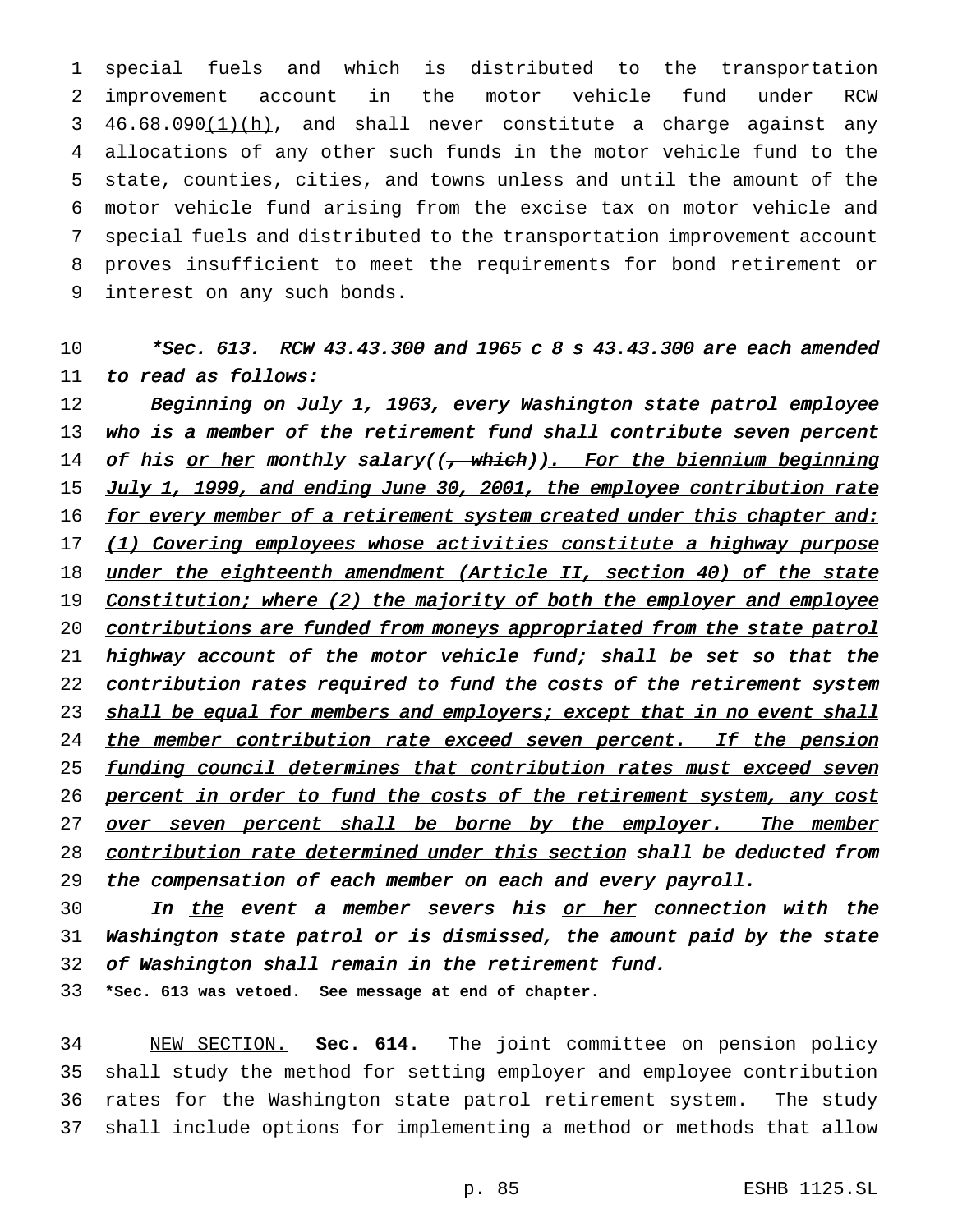both the employer and members to share the benefits form investment gains that exceed the long-term investment return assumptions adopted by the pension funding council.

 NEW SECTION. **Sec. 615.** The legislature finds and declares that it is essential for the economic, social, and environmental well-being of the state and the maintenance of a high quality of life that the people of the state have an efficient and effective transportation system. The legislature, public officials, and citizens need to know the extent to which state agencies, programs, and activities that impact the state's transportation system are achieving the purposes for which they were created.

 The legislature recognizes that if it is to adequately fulfill its responsibility to provide for a balanced, efficient state-wide transportation system, it is essential to establish a joint legislative transportation committee that will provide an opportunity for members of the house of representatives and the senate to examine, develop, and oversee critical transportation policy and fiscal issues and make recommendations on such issues to the house of representatives and senate standing committees on transportation.

 **Sec. 616.** RCW 44.40.010 and 1980 c 87 s 39 are each amended to read as follows:

 The joint fact-finding committee on highways, streets, and bridges originally created by chapter 111, Laws of 1947, recreated and renamed the joint committee on highways by chapter 3, Laws of 1963 extraordinary session, is hereby recreated and renamed the legislative transportation committee. The renaming of said committee shall not affect any powers invested in it or its duties imposed upon it by any other statute. All appropriations made to the committee under its former name shall continue to be available to said committee as renamed, the legislative transportation committee. The committee shall 31 consist of ((eleven)) twelve senators to be appointed by the president of the senate and twelve members of the house of representatives to be 33 appointed by the speaker thereof. Not more than six members from each 34 house may be from the same political party. A list of appointees shall be submitted before the close of each regular legislative session during an odd-numbered year or any successive special session convened by the governor or the legislature prior to the close of such regular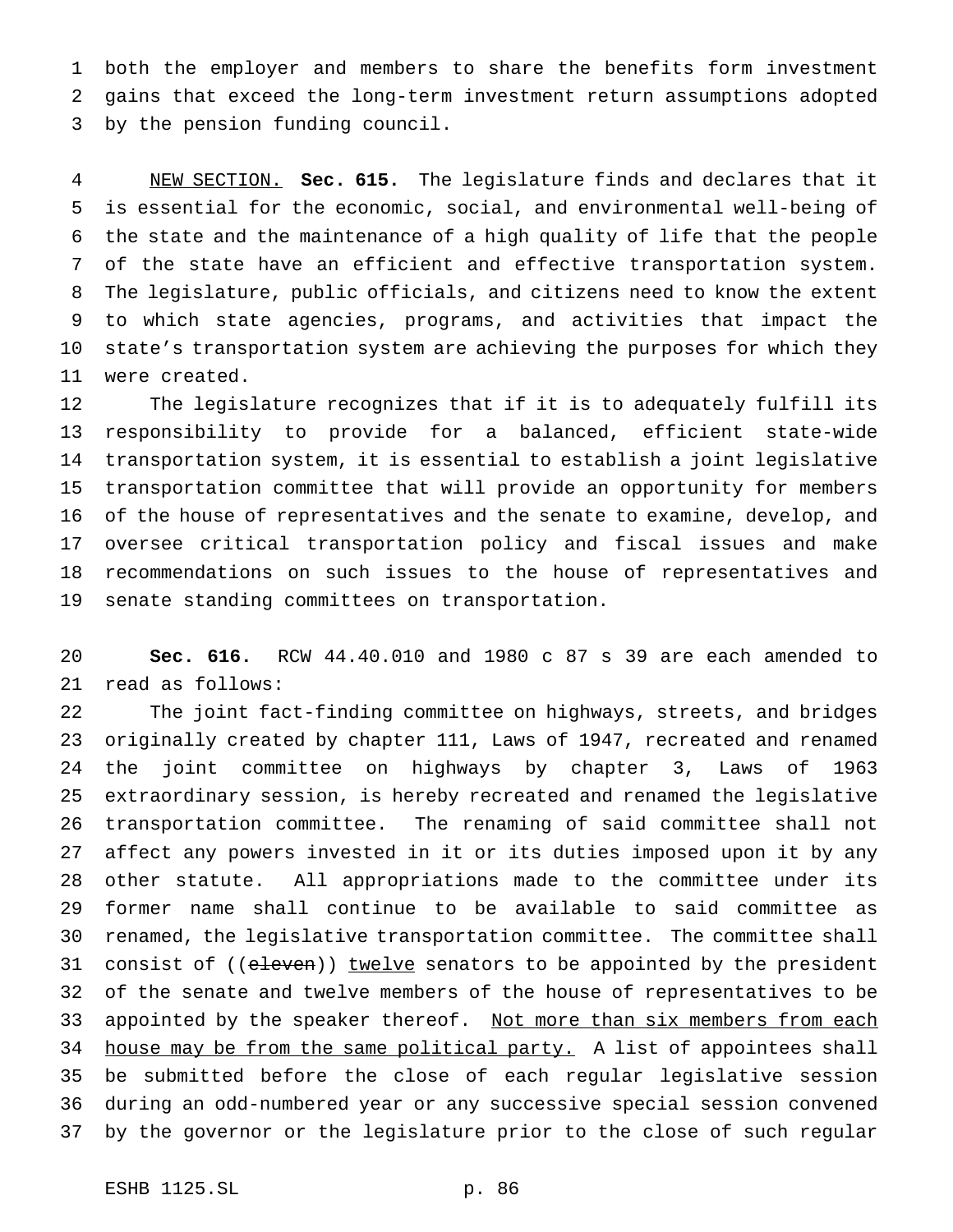session or successive special session(s) for confirmation of senate members, by the senate, and house members, by the house. Vacancies 3 occurring shall be filled by the appointing authority. All vacancies 4 must be filled from the same political party and from the same house as the member whose seat was vacated.

6 On the effective date of this act, the president of the senate shall appoint an additional senate member as provided by the 1999 8 amendment of this section. With the appointment of the additional member, the terms of officers elected before the effective date of this 10 act are terminated, and the committee shall hold a new election of officers.

12 The committee shall adopt rules and procedures for its orderly operation.

 NEW SECTION. **Sec. 617.** A new section is added to chapter 44.40 RCW to read as follows:

 The members of the legislative transportation committee shall form an executive committee consisting of two members from each of the four major political caucuses, which will include the chair and vice-chair of the legislative transportation committee. There will be four alternates to the executive committee, one from each of the four major political caucuses. Each alternate may represent a member from the same political caucus from which they were chosen when that member is absent, and have voting privileges during that absence.

 The executive committee is responsible for performing all general administrative and personnel duties assigned to it in the rules and procedures adopted by the committee, determining the number of legislative transportation committee staff, and other duties delegated to it by the committee. Except when those responsibilities are assumed by the legislative transportation committee, the executive committee is responsible for adopting interim work plans and meeting schedules, approving all contracts signed on behalf of the committee, and setting policies for legislative transportation commitee staff utilization.

 NEW SECTION. **Sec. 618.** The following acts or parts of acts are each repealed:

 (1) RCW 46.68.095 (Distribution of additional state-wide taxes) and 1999 c 94 s 7, 1994 c 179 s 4, & 1990 c 42 s 103; and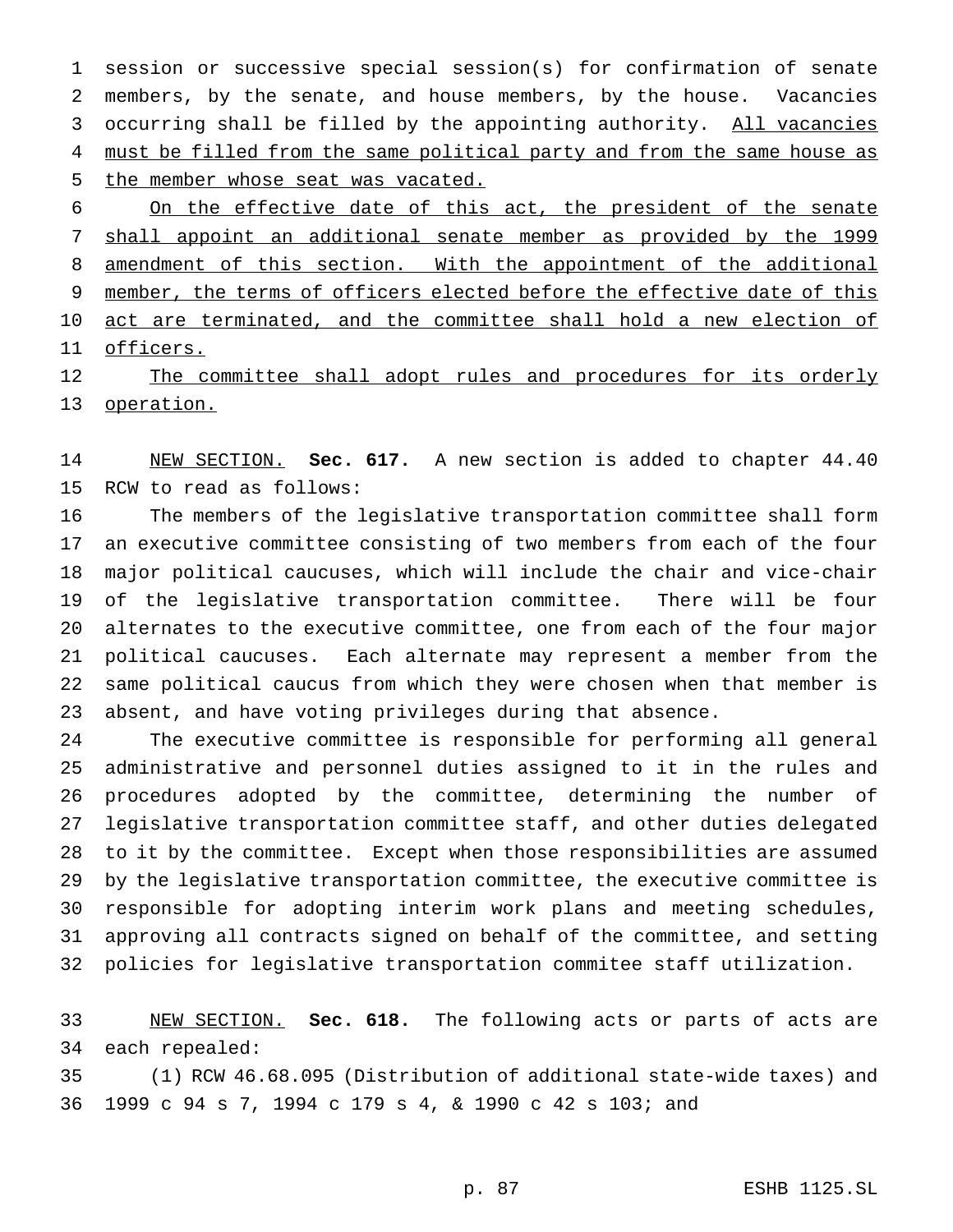(2) RCW 46.68.100 (Allocation of net tax amount in motor vehicle fund) and 1999 c 94 s 8, 1994 c 179 s 5, 1991 c 310 s 2, 1986 c 66 s 1, 1984 c 7 s 73, 1977 ex.s. c 317 s 9, 1977 c 51 s 1, 1975-'76 2nd ex.s. c 57 s 1, 1973 1st ex.s. c 124 s 1, 1972 ex.s. c 24 s 2, 1970 ex.s. c 85 s 4, 1967 ex.s. c 145 s 79, 1967 ex.s. c 83 s 8, 1961 ex.s. c 7 s 6, & 1961 c 12 s 46.68.100.

 NEW SECTION. **Sec. 619.** If any provision of this act or its application to any person or circumstance is held invalid, the remainder of the act or the application of the provision to other persons or circumstances is not affected.

 NEW SECTION. **Sec. 620.** This act is necessary for the immediate preservation of the public peace, health, or safety, or support of the state government and its existing public institutions, and takes effect immediately.

(End of part)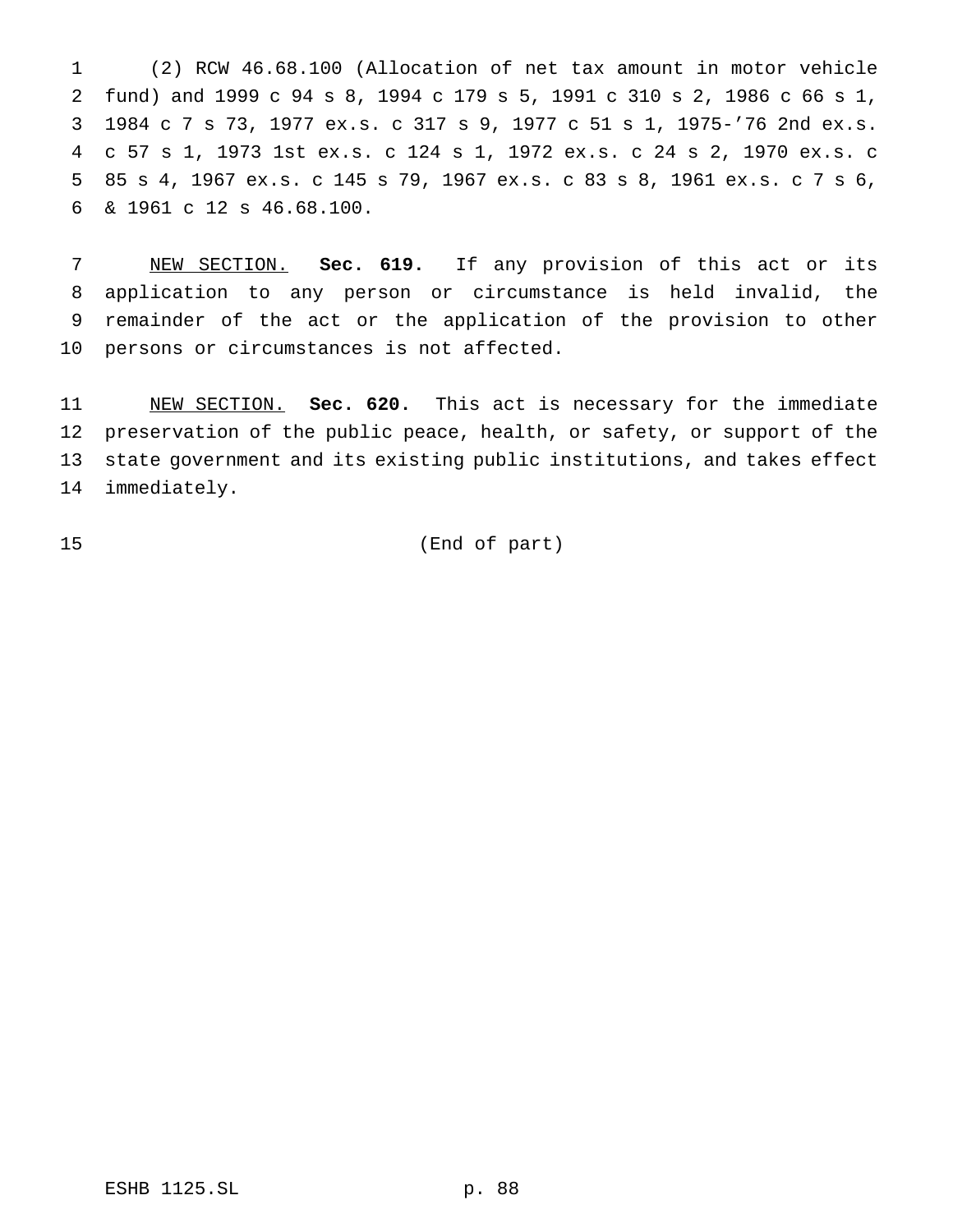| 2  | BLUE RIBBON COMMISSION ON TRANSPORTATION 10                         |
|----|---------------------------------------------------------------------|
| 3  | BOARD OF PILOTAGE COMMISSIONERS 7                                   |
| 4  | COUNTY ROAD ADMINISTRATION BOARD 7                                  |
| 5  |                                                                     |
| 6  | DEPARTMENT OF LICENSINGMANAGEMENT AND SUPPORT SERVICES . 13-15, 46, |
| 7  | 47, 49                                                              |
| 8  | DEPARTMENT OF RETIREMENT SYSTEMSTRANSFERS 36                        |
| 9  | DEPARTMENT OF TRANSPORTATIONHIGHWAY MANAGEMENT AND                  |
| 10 | FACILITIES--PROGRAM D--OPERATING 16, 20-25, 27-29, 35,              |
| 11 | 39, 49, 50, 53, 55, 56, 58, 59, 61, 64, 66, 68                      |
| 12 | FREIGHT MOBILITY STRATEGIC INVESTMENT BOARD 11                      |
| 13 | INFORMATION SYSTEMS PROJECTS 70                                     |
| 14 | LEGISLATIVE EVALUATION AND ACCOUNTABILITY PROGRAM 3                 |
| 15 | LEGISLATIVE TRANSPORTATION COMMITTEE 9                              |
| 16 |                                                                     |
| 17 |                                                                     |
| 18 |                                                                     |
| 19 |                                                                     |
| 20 | STATE PARKS AND RECREATION COMMISSION 5                             |
| 21 | STATE TREASURERBOND RETIREMENT AND INTEREST 36-38, 69, 70           |
| 22 |                                                                     |
| 23 |                                                                     |
| 24 | TRANSPORTATION IMPROVEMENT BOARD 7, 40, 41                          |
| 25 | UTILITIES AND TRANSPORTATION COMMISSION 4                           |
| 26 | WASHINGTON STATE PARKS AND RECREATIONCAPITAL PROJECTS 5             |
| 27 | WASHINGTON STATE PATROLFIELD OPERATIONS BUREAU . 11, 12, 34, 41, 44 |
| 28 | WASHINGTON TRAFFIC SAFETY COMMISSION 7                              |
|    | Passed the House May 19, 1999.                                      |

Passed the Senate May 19, 1999. Approved by the Governor May 27, 1999, with the exception of certain items that were vetoed. Filed in Office of Secretary of State May 27, 1999.

1 Note: Governor's explanation of partial veto is as follows:

2 "I am returning herewith, without my approval as to sections  $1(4)(i)$ , (i) and (ii);  $103(2)$ ;  $103(4)$ ;  $207(2)$ ;  $210(partial)$ ;  $215(1)$ ; 3 1(4)(i), (i) and (ii); 103(2); 103(4); 20 $\overline{7}$ (2); 210(partial); 215(1);<br>4 215(2); 215(3); 215(6); 216(3); 216(7); 219(10); 228(3);  $215(2);$   $215(3);$   $215(6);$   $216(3);$   $216(7);$   $219(10);$   $228(3);$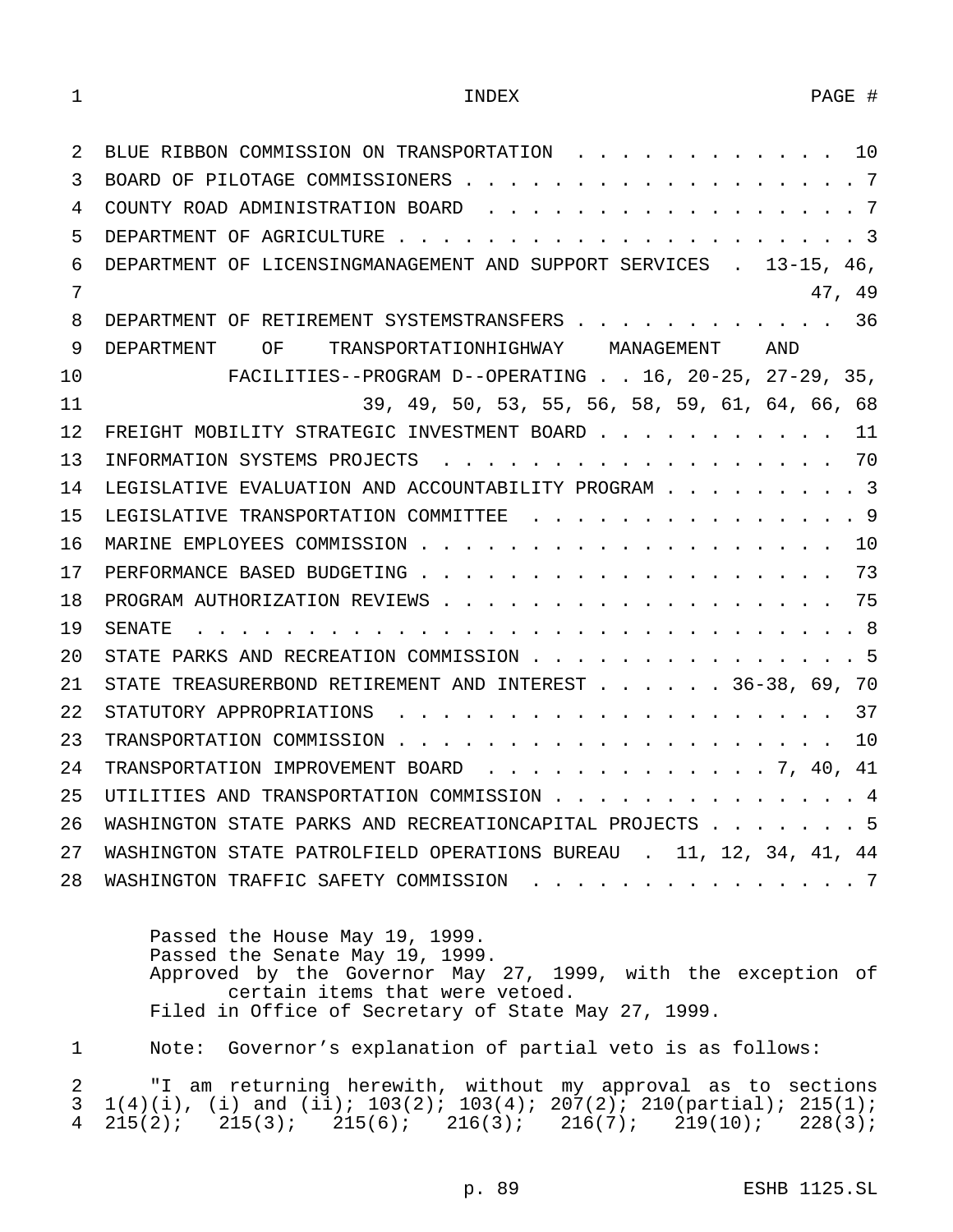231(2)(partial); 603; 605; and 613, Engrossed Substitute House Bill No. 1125 entitled:

"AN ACT Relating to transportation funding and appropriations;"

4 Engrossed Substitute House Bill No. 1125 is the state<br>5 transportation-budget-for-the-upcoming-biennium. I-disagree-with-some transportation budget for the upcoming biennium. I disagree with some sections and have vetoed them for the following reasons:

#### **Section 1(4)(i), (i) and (ii), pages 2-3, lines 32 through 2 (Definitions)**

 The Constitution of the State of Washington, Article III, Section 12, makes clear that every act passed the Legislature shall be presented 11 for consideration by the Governor. That section further provides that the Governor may veto less than an entire bill. The definition of 13 "enacted in a form passed by the legislature" contained in this item<br>14 effectively makes such presentment conditional upon the Governor's effectively makes such presentment conditional upon the Governor's approval of the entire referenced bill and incorporates substantive legislation into an appropriations bill. This violates several constitutional principles, including the doctrine of separation of 18 powers, and improperly restricts the Governor's constitutional veto<br>19 power. power.

#### **Section 103(2), page 4, lines 27 through 30 (Utilities and Transportation Commission)**

 Section 103(2) purports to impose a moratorium on the authority of the 23 Utilities and Transportation Commission (UTC) to grant new certificates<br>24 allowing auto transportation (bus) companies to operate. This 24 allowing auto transportation (bus) companies to operate. This<br>25 subsection attempts to amend parts of 81.68 RCW without setting the subsection attempts to amend parts of 81.68 RCW without setting the amended parts forth in full. The Constitution of the State of Washington, Article II, Section 37 provides that no act shall ever be amended by mere reference to its title, but the act revised or the section amended shall be set forth at full length. Consequently, section 103(2) would not successfully amend the law. Instead it would create a conflict with 81.68 RCW. This veto removes a legal cloud that would affect pending and future applications for certificates by auto transportation companies. Despite this veto, I expect the UTC will carefully exercise its discretion in a manner that recognizes anticipated public transit service in the same areas as certificate applicants.

 If the statutes are to be amended, it must be done properly through an ordinary bill, not in an appropriations act.

#### **Section 103(4), page 4, lines 33 through 36 (Utilities and Transportation Commission)**

 Section 103(4) provides that the legislative transportation committees shall convene a task force to study issues related to utility siting 43 and fee assessments on railroad rights of way. To avoid duplication,<br>44 I have vetoed this subsection because the operating budget already I have vetoed this subsection because the operating budget already requires the Utilities and Transportation Commission (UTC) to conduct such a study. However, in addition to consultations with the chairs and ranking minority members of the Legislature's Energy, Technology and Telecommunications Committees, I request that the UTC also consult with the chairs and ranking minority members of the Transportation Committees in both houses of the Legislature.

#### **Section 207(2), page 9, lines 17 through 24 (Blue Ribbon Commission on Transportation)**

ESHB 1125.SL p. 90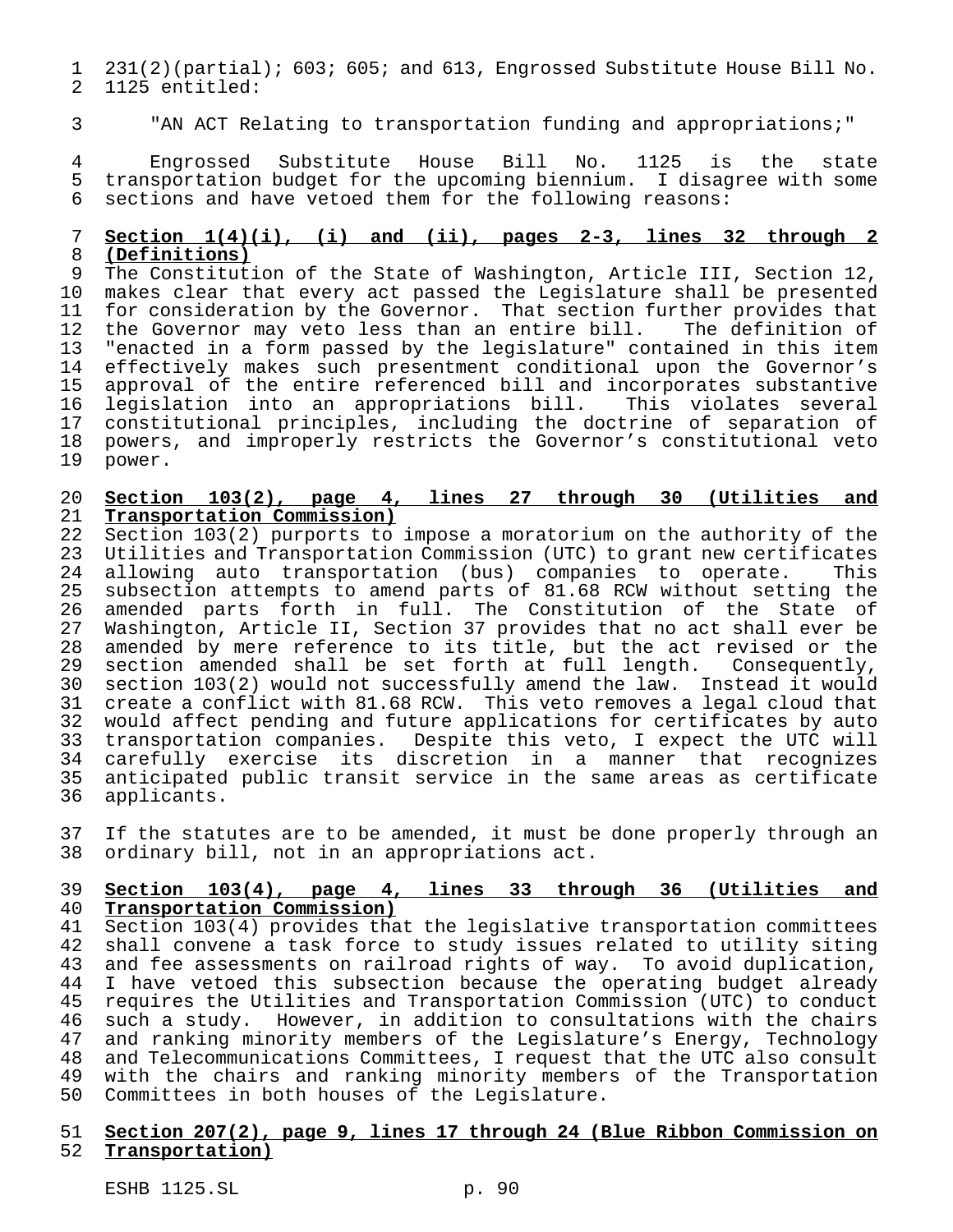Section 207(2) directs the Blue Ribbon Commission on Transportation to develop a modal trade-off model. While such a model may be a useful tool for transportation decision making, I have vetoed this subsection in order to provide maximum flexibility to the Commission to determine 5 its priorities within the available dollars. The agenda for the<br>6 Commission should not be dictated from Olympia. If the Commission opts Commission should not be dictated from Olympia. If the Commission opts to develop such a model, I expect that it will coordinate with other transportation providers who are engaged in similar analyses.

# **Section 210(line 33 on page 9 through line 11 on page 10) (Freight Mobility Strategic Investment Board)**

11 The provisos in this section specify the manner in which the Freight<br>12 Mobility Strategic Investment Board shall approve projects. I have Mobility Strategic Investment Board shall approve projects. I have vetoed these provisos because the enabling statute that created the Board established certain threshold eligibility criteria and delegated 15 specific refinement to the Board. While the enumerated criteria match<br>16 those that the Board has adopted, the Legislature has delegated this 16 those that the Board has adopted, the Legislature has delegated this<br>17 authority to the Board. This delegation is appropriate since the Board 17 authority to the Board. This delegation is appropriate since the Board<br>18 needs flexibility to adjust these criteria as it embarks on the needs flexibility to adjust these criteria as it embarks on the administration of this new program.

#### **Section 215(1), page 13, lines 4 through 8 (Department of Licensing-- Vehicle Services)**

 Section 215(1) stipulates that the \$81,000 appropriation from the motor vehicle account-state shall lapse if Senate Bill 5000 is not enacted in the form passed by the Legislature. Senate Bill 5000 was not passed by 25 the Legislature; therefore, I have vetoed this subsection to eliminate<br>26 any possible confusion. any possible confusion.

#### **Section 215(2), page 13, lines 9 through 13 (Department of Licensing-- Vehicle Services)**

 Section 215(2) stipulates that the \$273,000 appropriation from the motor vehicle account-state shall lapse if Senate Bill 5280 is not enacted in the form passed by the Legislature. Senate Bill 5280 was not passed by the Legislature; therefore, I have vetoed this subsection to eliminate any possible confusion.

#### **Section 215(3), page 13, lines 14 through 18 (Department of Licensing-- Vehicle Services)**

 Section 215(3) stipulates that the \$82,000 appropriation from the motor vehicle account-state shall lapse if Senate Bill 5641 is not enacted in the form passed by the Legislature. Senate Bill 5641 was not passed by 39 the Legislature; therefore, I have vetoed this subsection to eliminate<br>40 any possible confusion. any possible confusion.

#### **Section 215(6), page 13, lines 27 through 28 (Department of Licensing-- Vehicle Services)**

 Section 215(6) provides that the Department of Licensing shall issue 44 license plate emblems at the discretion of the adjutant general. Such<br>45 issues are more appropriately handled in policy bills that are the issues are more appropriately handled in policy bills that are the subject of specific legislative debate and input by stakeholders, and give further direction to the Department of Licensing about 48 implementation. Furthermore, neither an appropriation nor fee setting<br>49 authority was provided for this purpose. authority was provided for this purpose.

### **Section 216(3), page 14, lines 20 through 24 (Department of Licensing-- Driver Services)**

 Section 216(3) stipulates that the \$610,000 highway safety fund-state appropriation shall lapse if House Bill 1147 is not enacted in the form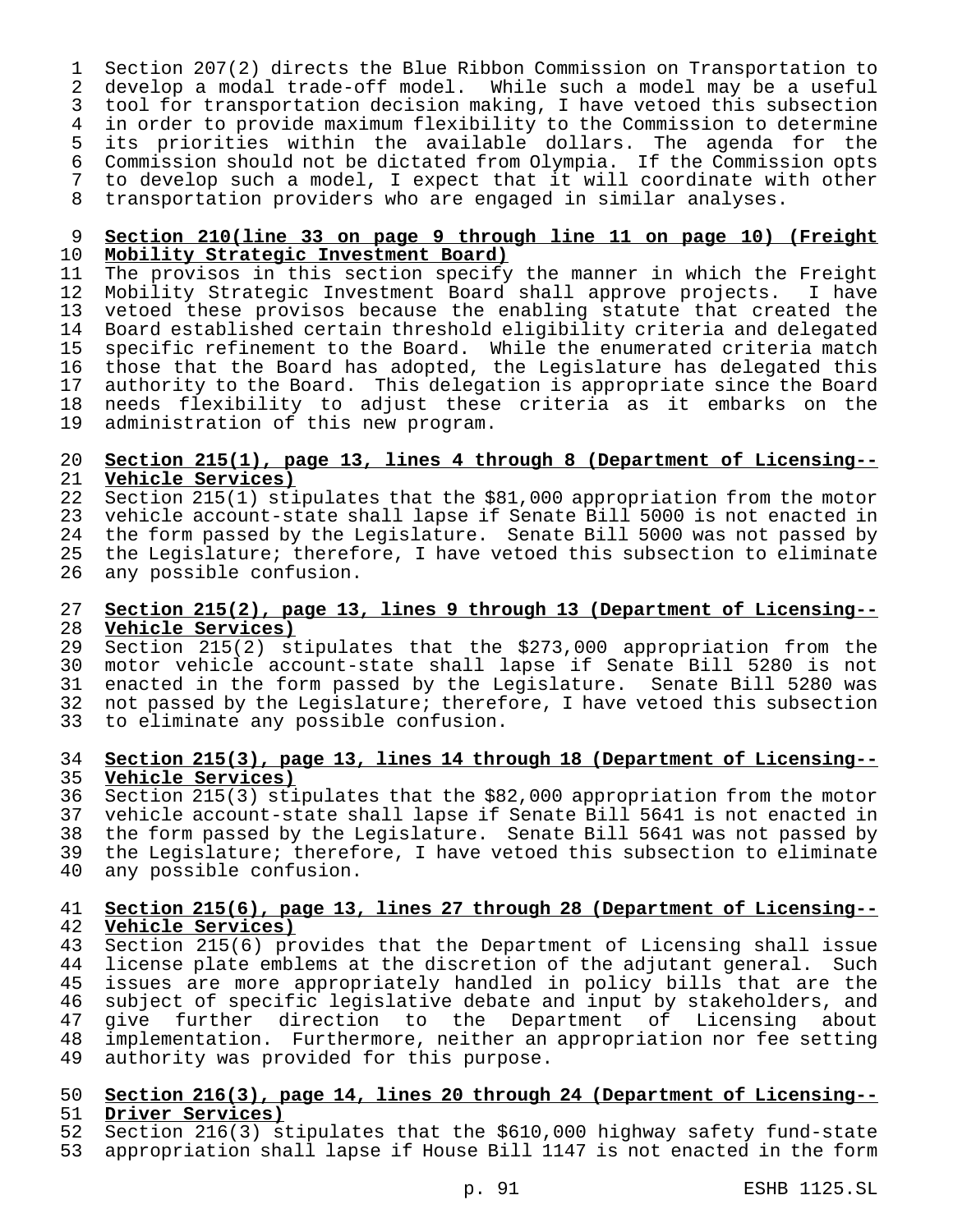passed by the Legislature. House Bill 1147 was not passed by the

Legislature; therefore, I have vetoed this subsection to eliminate any

possible confusion.

#### **Section 216(7), page 15, lines 1 through 3 (Department of Licensing-- Driver Services)**

 Section 216(7) stipulates that the \$335,000 highway safety fund-state appropriation shall lapse if Senate Bill 6009 is enacted in the form passed by the Legislature. Senate Bill 6009 was passed by the Legislature and I signed it into law on April 28, 1999. However, a 10 reduction was already made to the appropriations in this section to<br>11 reflect the enactment of Senate Bill 6009. It was not the intent of reflect the enactment of Senate Bill 6009. It was not the intent of the Legislature to reduce the appropriation a second time; therefore, I have vetoed this subsection to nullify the second reduction.

#### **Section 219(10), pages 17-18, lines 26 through 2 (Department of Transportation--Improvements--Program I)**

 Section 219(10) provides \$3,992,000 motor vehicle account-state appropriation for construction of high occupancy vehicle (HOV) lanes on State Route 16, on the eastern and western sides of the Tacoma Narrows Bridge. I have vetoed Section 219 (10) because I believe we need to 20 finish our commitments to extend the core HOV lanes on Interstate 5<br>21 prior to embarking on these unconnected segments. Completing the HOV prior to embarking on these unconnected segments. Completing the HOV lanes on I-5 is critical for the success of Sound Transit's Regional Express bus component, which will take advantage of 100 continuous miles of HOV lanes on the state system.

#### **Section 228(3), pages 24-25, lines 29 through 23 (Department of Transportation--Washington State Ferries--Program W)**

 Section 228(3) provides a \$1,500,000 motor vehicle account-state appropriation to develop a new class of auto/passenger ferries. I have 29 vetoed this subsection because the need for this class of vessel has<br>30 not been identified by the Washington State Ferry (WSF) system in its 30 not been identified by the Washington State Ferry (WSF) system in its<br>31 current revenue 10-year capital plan. It does not make sense to current revenue 10-year capital plan. It does not make sense to develop a new class of vessel now, when it is likely that the design and technology will become obsolete before construction. Additionally, WSF did not spend \$500,000 provided in the 1997 - 1999 transportation 35 budget for the exploration and acquisition of a design for constructing<br>36 a millennium class ferry vessel. In light of this, I think it is a millennium class ferry vessel. In light of this, I think it is premature to commission the study. In the short-term we must focus on passenger-only ferry construction and service, and on maintaining WSF terminals, many of which were built long ago and were not designed to 40 accommodate the types and amounts of service provided today. It is<br>41 time to reverse the trend of under-investing in these terminals. time to reverse the trend of under-investing in these terminals.

#### **Section 231(2)(line 21 (part) through line 30 (part)), page 29 (Department of Natural Resources - Roadway Easement Authority)**

 This provision attempted to amend 79.91 RCW to temporarily remove part 45 of the authority of the Department of Natural Resources (DNR). Such an<br>46 amendment is more appropriately done through an ordinary policy bill amendment is more appropriately done through an ordinary policy bill that is subject to specific legislative debate and input by stakeholders, not in an appropriations act.

49 The Constitution of the State of Washington, Article II, Section 37<br>50 provides that no act shall ever be amended by mere reference to its provides that no act shall ever be amended by mere reference to its title, but the act revised or the section amended shall be set forth at full length. The Legislature may not provide sweeping amendments to RCW 79.91.100 without setting forth the section in full for amendment. Consequently, this provision would not successfully amend the law.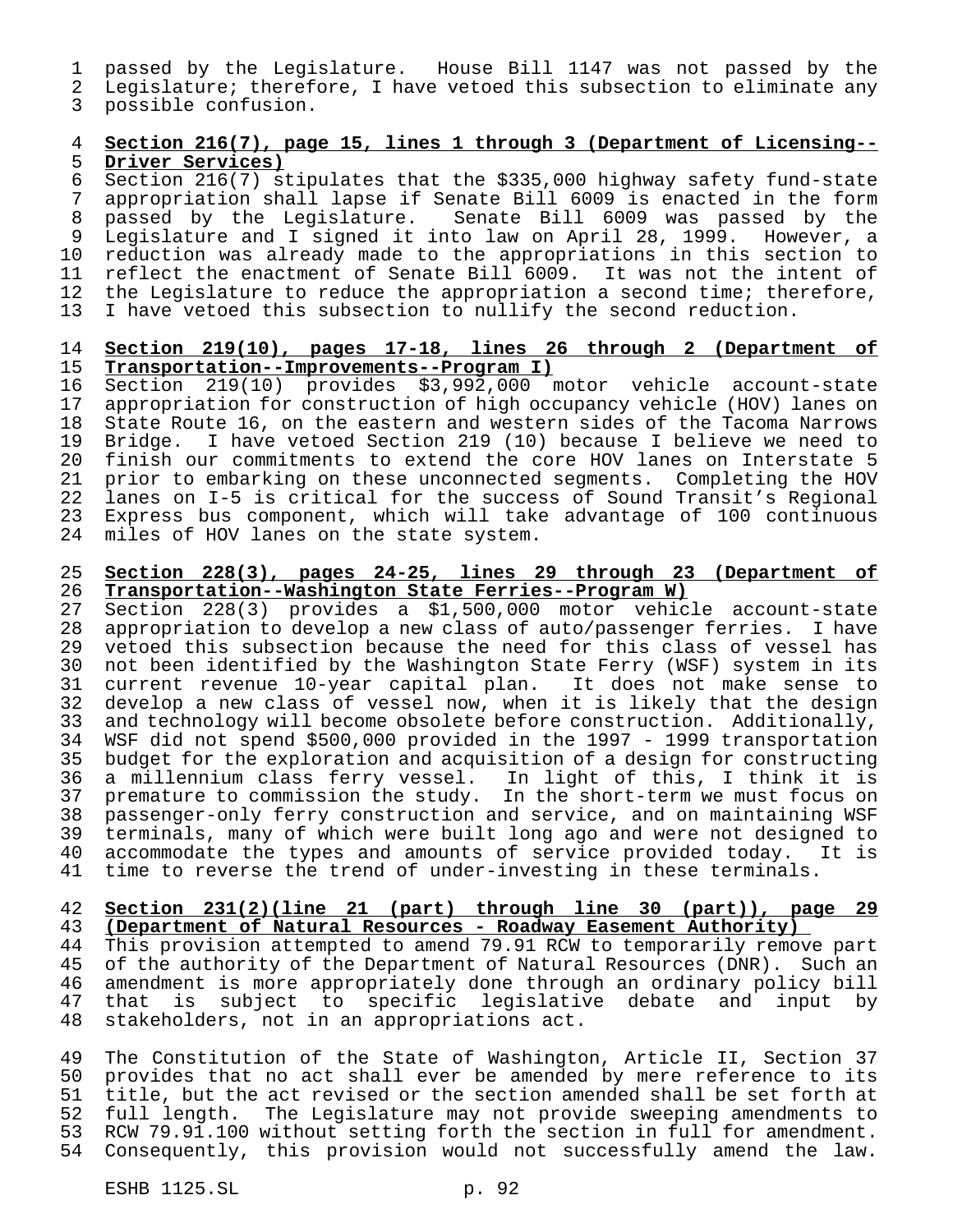Instead it would create a conflict with 79.91 RCW. This veto removes a legal cloud that would affect decisions by DNR regarding roadway easements. In earlier versions of this act the vetoed provision was contained in a separate section, as it normally would be. It was 5 rolled into subsection 231(2) in an obvious attempt to preclude veto.<br>6 In Legislature v. Lowry, the State Supreme Court cautioned against such In Legislature v. Lowry, the State Supreme Court cautioned against such manipulation of the designation of sections to avoid the veto power.

# **Section 603, pages 71-72, lines 32 through 39 (Performance Based**

 **Budgeting)** 10 Section 603 outlines performance based budgeting requirements for the<br>11 transportation agencies. While I support performance based budgeting transportation agencies. While I support performance based budgeting and commend the Transportation Committees' interest, some elements of the criteria established in this section are inconsistent with current statewide budget and accounting standards. The Office of Financial 15 Management is designated in the Budget and Accounting Act as the agency<br>16 responsible for establishing budget instructions and developing and 16 responsible for establishing budget instructions and developing and<br>17 maintaining statewide financial systems. The criteria in this section 17 maintaining statewide financial systems. The criteria in this section<br>18 would establish additional and duplicative reporting requirements for would establish additional and duplicative reporting requirements for transportation agencies. The creation of two separate tracks for the 20 analysis of financial data would make it impossible to provide<br>21 consistent and connected statewide financial information. It is my 21 consistent and connected statewide financial information. It is my<br>22 expectation that agencies will continue to work with the Office of expectation that agencies will continue to work with the Office of Financial Management and the Legislative fiscal committees to develop and implement uniform performance based budgeting reporting standards that will be applicable to all state agencies.

# **Section 605, pages 74-75, lines 5 through 6 (Surface Transportation Program Statewide Flexible fund distribution)**

Section 605 enumerates a distribution scheme for expenditure of Surface Transportation Program (STP) Statewide Flexible funds. Specifically, it provides 40% to the Department of Transportation (DOT), 38% for a statewide competitive grant program and 22% for rural economic development.

 I have vetoed this section in order to allow implementation of the majority recommendation of the TEA 21 (Transportation Equity Act for the 21st Century) Steering Committee. The Steering Committee recommendation divides the STP Statewide Flexible funds into four categories: (1) rural economic development (22%); (2) statewide competitive grant program (22%); (3) regions/areas (22%); and (4) DOT (34%).

40 With this veto the Secretary of Transportation can immediately<br>41 implement the Steering Committee recommendation, to which DOT was a implement the Steering Committee recommendation, to which DOT was a party, as most of these are funds now available in DOT's non- appropriated, miscellaneous transportation programs account. The Legislature has granted sufficient appropriation authority to DOT to 45 achieve the DOT distribution, which is subject to appropriation, in<br>46 other sections of this budget. other sections of this budget.

 In accordance with the Steering Committee recommendation, the aforementioned distributions are for the following activities:

49 Rural Economic Development. This category will make funds available for transportation improvements necessary for rural economic development in counties with a population density of less than 100 people per square mile, and in urban community empowerment zones. The goal is to facilitate a rapid response to emerging economic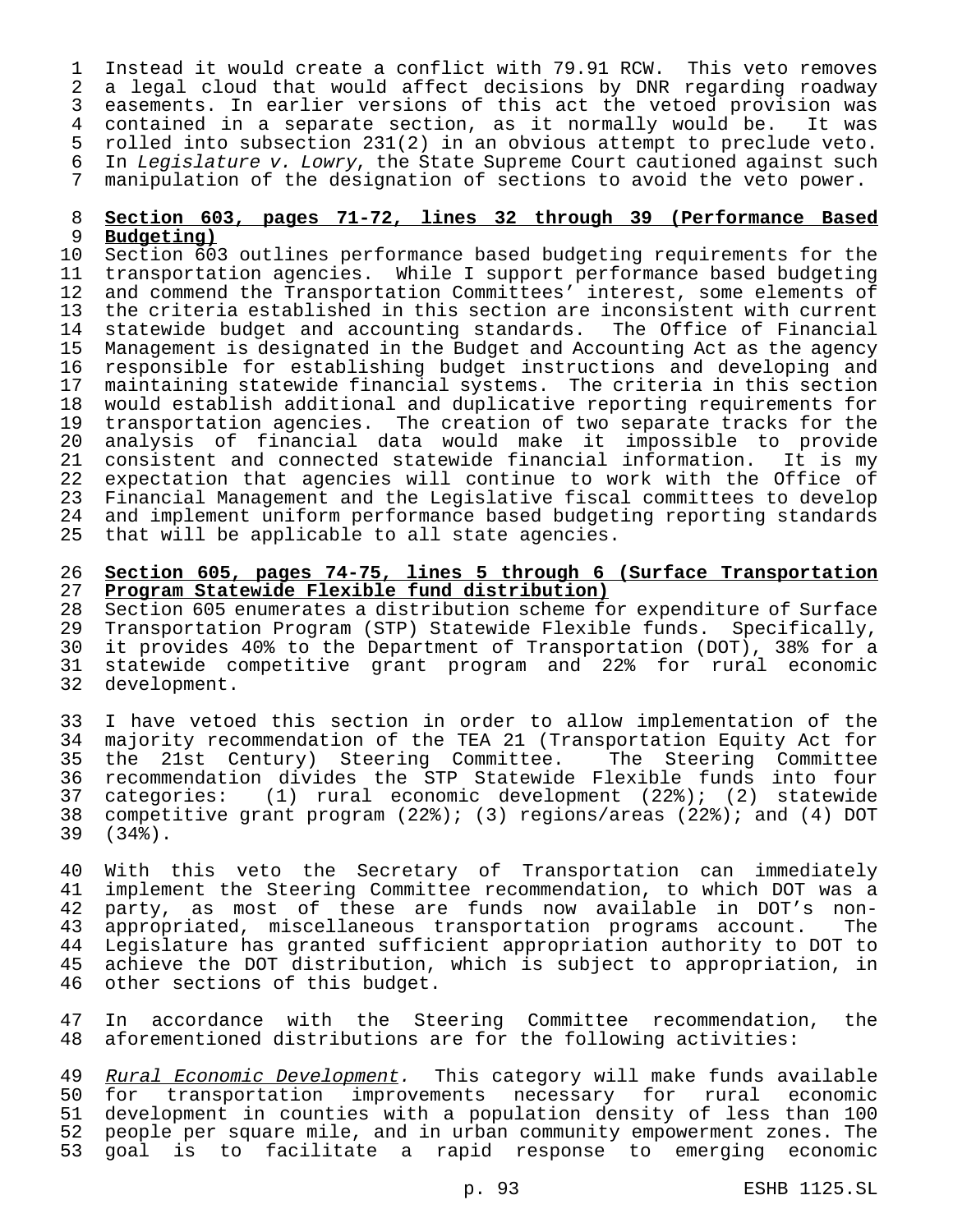1 opportunities. The Community Economic Revitalization Board (CERB) will 2 select eligible projects, with staff support as appropriate, from DOT 3 to facilitate distribution of the funds.

4 In the event that eligible economic development projects do not<br>5 materialize by the time the funds must be obligated each year, the materialize by the time the funds must be obligated each year, the 6 remaining funds will revert to eligible rural counties for other 7 regional transportation needs. Project selection for reverted funds 8 will be by the appropriate body in each county for selecting projects 9 funded with regional surface transportation funds, typically the<br>10 metropolitan planning organization (MPO) or regional transportation 10 metropolitan planning organization (MPO) or regional transportation<br>11 planning organization (RTPO). planning organization (RTPO).

12 Statewide Competitive Grant Program. This category was originally 13 established by the State's transportation partners at the beginning of 14 ISTEA (Intermodal Surface Transportation Efficiency Act of 1991) implementation. The Transportation Improvement Board will continue as 16 the selection body, and will emphasize the regional significance of<br>17 projects in making its decisions. projects in making its decisions.

18 <u>Regions/Areas</u>. Under this category STP flexible dollars would be<br>19 distributed to the appropriate body in each county that is responsible distributed to the appropriate body in each county that is responsible 20 for selecting projects funded with regional surface transportation 21 funds, typically the MPO or RTPO.

22 Department of Transportation. This category provides for a direct 23 distribution to DOT.

 It is important to note that DOT would be eligible to lead projects in any and all of the categories above. Historically, DOT has competed well in the statewide competitive grant program and regions/areas categories. Often an MPO's top regional priority is a project on the state's transportation system.

#### 29 **Section 613, page 83, lines 6 through 28, (Washington State Patrol** 30 **Retirement System Contribution)**

31 This section amends the statute prescribing the contribution rate 32 members must pay to fund the Washington State Patrol Retirement System<br>33 (WSPRS). The amendment provides that for the 1999-2001 biennium, the (WSPRS). The amendment provides that for the 1999-2001 biennium, the 34 rate paid by employees to support their pensions should be equal to 35 that paid by their employer. The employer rate for the biennium, 36 already established by the state's Pension Funding Council, is zero 37 percent. This zero rate results from the plan gradually attaining a 38 measure of financial stability; historically over the fifty-two year<br>39 life of the plan, the rate paid by the employer has averaged 19.6 life of the plan, the rate paid by the employer has averaged 19.6 40 percent of total payroll.

41 This amendment effectively postpones most payments into the WSPRS for 42 a full two-year period, which is contrary to accepted practices for the<br>43 financial management of a pension plan. Most importantly, this financial management of a pension plan. Most importantly, this 44 language would result in only those WSPRS members whose positions are<br>45 funded by the state patrol highway account of the motor vehicle fund funded by the state patrol highway account of the motor vehicle fund 46 receiving the benefit of the reduced contribution rate. All other 47 officer members (about 10 percent of the members) whose positions are 48 funded by other sources would continue to pay the statutorily required<br>49 7 percent contribution. It is unclear what rate would be paid by 7 percent contribution. It is unclear what rate would be paid by 50 members whose salaries are paid partially from the state patrol highway 51 account and partially from other accounts.